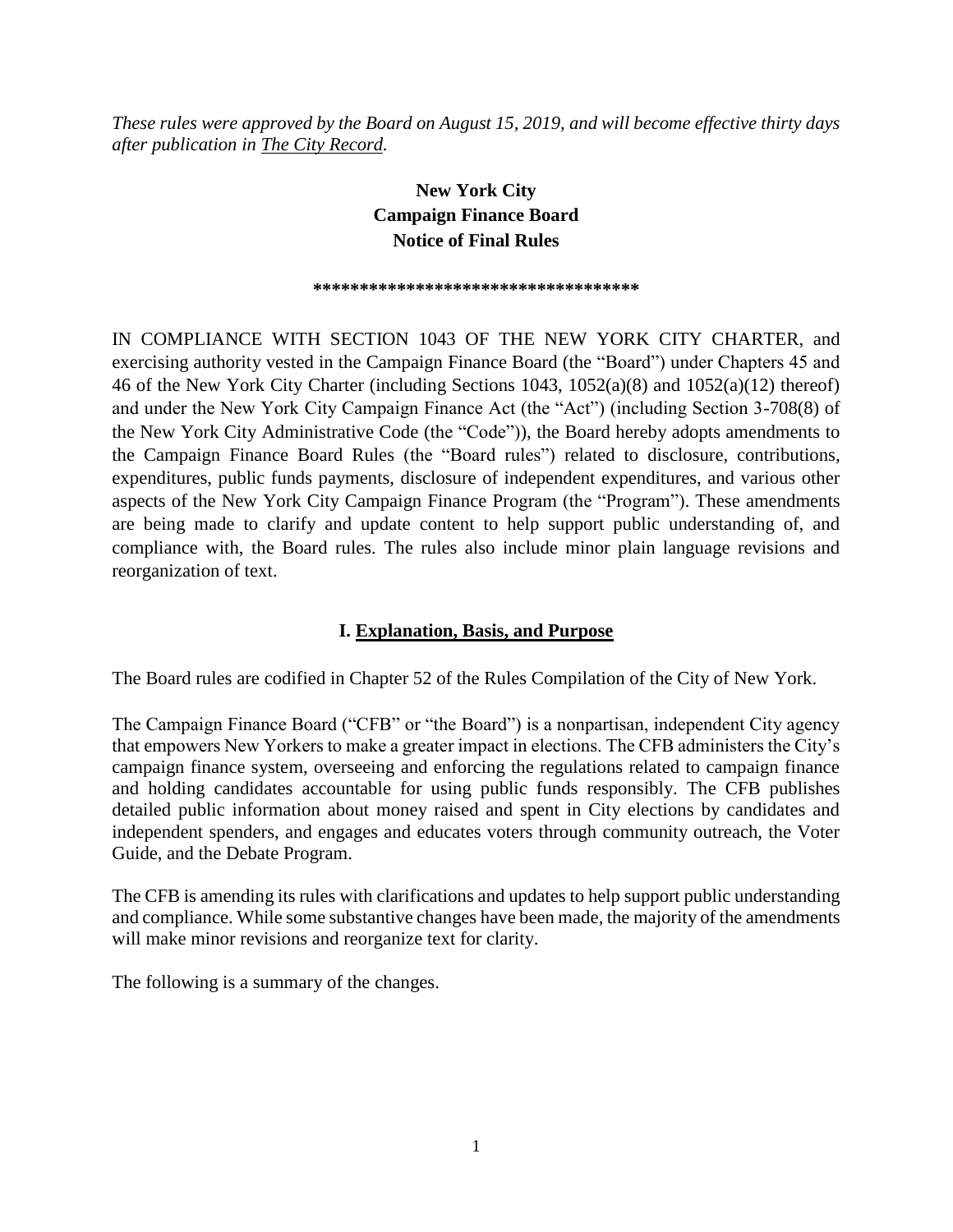#### **Summary of Final Rules**

#### **Throughout the rules**

The chapters are reorganized to correspond roughly with the chronology of a typical campaign. Sections concerning special and runoff elections are moved into separate chapters so that candidates in such elections can use those chapters as a quick reference and brief overview of their responsibilities. Certain definitions previously contained in other chapters are moved into Chapter 1. The only definitions remaining in other chapters are for terms that may have a different meaning in the context of that particular chapter than in the rest of the Board rules.

Certain sections whose substance was duplicative are combined, and sections containing confusing or unclear phrasing are edited for clarity.

Short titles are added where possible to clarify the purpose and scope of individual rules.

Changes are made to standardize punctuation, capitalization, numbering, and other grammatical and stylistic issues, in order to conform to the CFB's internal style guide.

Certain amendments are made to allow for evolving technology and banking practices. For example, filing requirements are described more broadly to encompass both printed and electronic submissions, and all references to "charge cards" are deleted. Additionally, the term "cashier's check" is added separately from "money order," to clarify that both instruments are covered by the rules.

Use of the words "candidate" and "participant" is standardized, with preference given to the word "candidate." For example, it is not necessary to use the word "participant" in a section concerning public funds payments, as such sections are by definition applicable only to participating candidates. Additionally, the word "campaign," which is not legally defined, is replaced wherever possible with the term "candidate," whose definition includes the treasurer, authorized committee, and any agent of the candidate, thus effectively encompassing the campaign in most instances. The word "committee" is used in instances where the use of "candidate" could cause ambiguity as to whether the reference was to the candidate in the candidate's personal capacity and, in specific instances described below, the phrase "participant or nonparticipant or an agent of the participant or nonparticipant" is used to refer to the individual candidate, to the exclusion of the treasurer and committee. Moreover, in most instances, where a section referenced "the candidate or an agent of the candidate," the phrase "or an agent of the candidate" is removed, as the definition of "candidate" includes all agents thereof. In certain instances, where it was deemed necessary for clarity, the reference to a candidate's agent remains in the section.

All references to limited participants, and sections that apply only to such candidates, are removed. Pursuant to section 3-717 of the Act, a candidate may register as a limited participant. Limited participants do not receive public funds, but are subject to all applicable requirements of the Act and Board rules, including (unlike non-participants) the expenditure limits, except that limited participants may contribute an unlimited amount to their campaigns from their own personal funds. Since 2004, when the Act was amended to add section 3-717, not a single candidate has opted to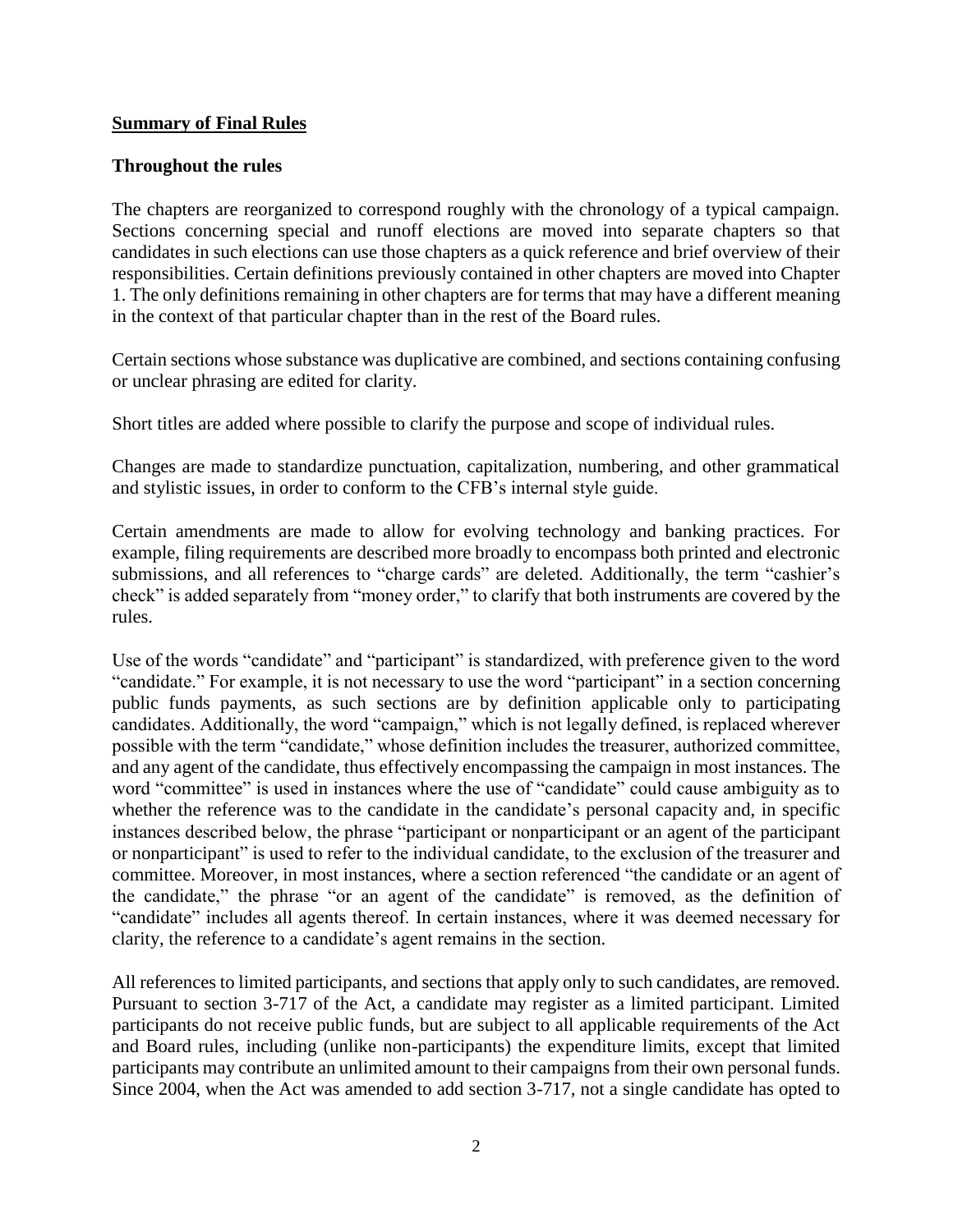register as a limited participant. Candidates who register as limited participants remain subject to all applicable provisions in the Act and the Board rules.

Similarly, all references to disclosure statement resubmissions are removed, as the amendment process subsumes any resubmission that would be made.

The amendments also include plain language revisions throughout.

#### **Chapter 1: Definitions and General Provisions**

Previous section 11-01, detailing the scope of Chapter 11, regarding Transition and Inauguration Entities ("TIEs"), is incorporated into section 1-01, which details the scope of each chapter.

Section 1-02 is amended to add a definition for the terms "loan" and "segregated account," and to separate out the definition of "other receipts" from the definition of "receipts." Definitions are added for the following terms, which apply in the context of TIEs: "donation," "inauguration expenses," "transition and inauguration entity," and "transition expenses." The latter definition incorporates the presumption (previously contained in section 11-04(e)(ii)) that incumbent elected candidates do not have transition expenses, and adds that such expenses may not be incurred after January 31 in the year after the year of the election or, in the case of a special election, 30 days after inauguration. Additionally, the definitions of "Certification" and "Filer Registration" are amended to reflect evolving technological processes, which may include electronic submission of information in lieu of paper forms. The definition of "fair market value," previously located in the chapter governing independent expenditures, is moved to section 1-02, as the term appears elsewhere in the rules. The definitions of "federal form," "multicandidate committee," and "rule" are deleted, as the terms are used rarely in the rules and the definitions are not ambiguous. The definition of "unspent campaign funds" is deleted, because the Board no longer seeks to collect unspent campaign funds as previously defined.

Section 1-03(b) (previously section 7-06) is amended to delete extraneous language regarding the ethical standards of the Board.

Sections 1-04(a) and (b) are added to clarify the Board's standards for computation of days and procedures for submitting documentation in accordance with Board deadlines. Additionally, section 1-04(b) is amended to delete previous section  $1-09(a)(3)(iv)$ , which stated that a candidate who fails to deliver a complete disclosure statement in a timely manner is in violation of the Act and subject to penalty. This provision was redundant with other provisions of the Act and rules requiring complete and timely disclosure, and stating that any violation of the Act and rules may be the basis for a penalty determination.

#### **Chapter 2: Registration and Certification**

Section 2-02(d) (previously section 2-01(c)) is amended to allow candidates who have already submitted a Filer Registration to file a Certification in electronic format, unless a new treasurer has been appointed.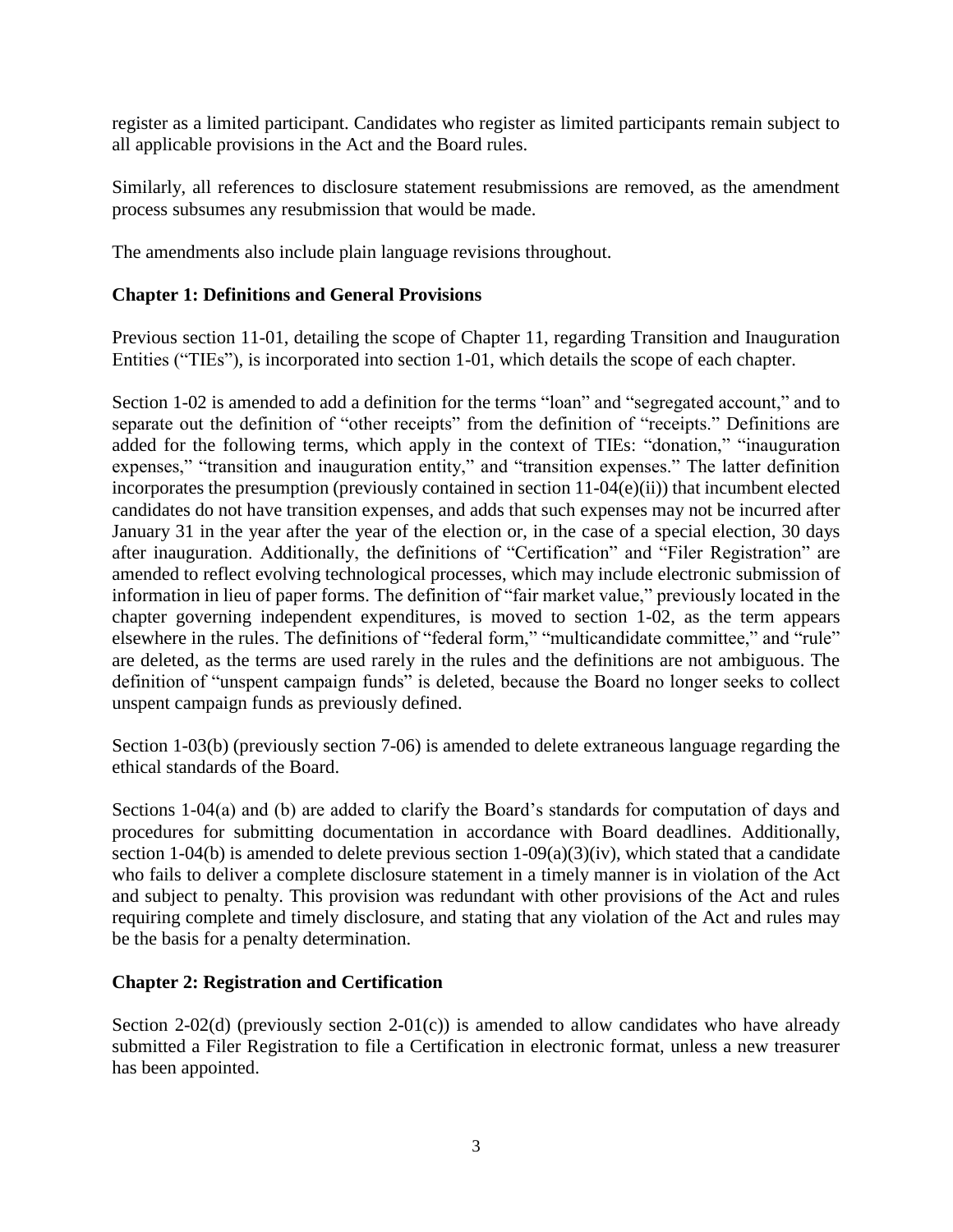Section 2-03 (previously sections 1-11(b) and 2-01(d)) is amended to require that, if any information required to be listed on the Filer Registration or Certification changes within five years after the election, the candidate must submit an amendment within 30 days of the change. Previously the prescribed period was within six years of the election, and there were certain exceptions to the 30-day deadline. The five-year requirement is consistent with the new record retention requirement (*see* section 4-02).

Section 2-04 (previously section 2-11) is amended to remove a reference to non-participants being permitted to accept contributions from unregistered political committees, consistent with the amendment to section 3-707 of the Act enacted by Local Law Number 171 for the year 2016.

Section 2-06 (previously section 2-12) is amended to provide that candidates must attend the required training session on or before the deadline for submission of the 32-day pre-election primary disclosure statement. Additionally, the section is amended to require all candidates to attend the pre-election training; previously, the requirement applied only to participants.

#### **Chapter 3: Eligibility to Receive Public Funds**

Section 3-01(c) (previously section 5-01(g)) is amended to delete the statement that a payment of public funds does not constitute the final determination of the amount of public funds for which the candidate is eligible. This statement is contained in section 7-01(a).

Section 3-01(d) (previously section 5-01(f)) is amended to clarify that public funds may be denied if a candidate has committed fraud or material misrepresentation, been found in breach of certification, or engaged in conduct detrimental to the Program that is in violation of any other applicable law at any time in the course of that candidate's Program participation, which may include previous election cycles. Additionally, the requirement that, in order to be eligible to receive public funds, a candidate who loses the primary election but remains on the ballot for the general must certify to the Board that such candidate will actively campaign for office in the general election, is amended to require such certification on or before the 32-day pre-general election disclosure statement deadline.

Finally, section 3-01(d) is bifurcated to distinguish between bases for denial of public funds that apply only to a pre-election public funds payment, and those that apply to both pre-election and post-election public funds payments. A candidate may be deemed ineligible to receive a preelection public funds payment, but not a post-election payment, based on: failing to file a disclosure statement, failing to provide documentation or records in response to a Board request, and if there is reason to believe that the candidate has committed a violation of the Act and/or Board rules not otherwise listed in this section. Failing to file a disclosure statement, failing to provide documentation or records, and committing other violations of the Act and Board rules are in this category because they can be remedied and, prior to the election, denying a public funds payment to a candidate who fails to demonstrate compliance creates an incentive for the candidate to resolve the issue as quickly as possible in order to become eligible to receive public funds. For example, if the review of a candidate's pre-election disclosure statement reveals a possible overthe-limit or prohibited contribution, a pre-election payment could be denied based on there being reason to believe that the candidate has committed a violation of the Act and Board rules. This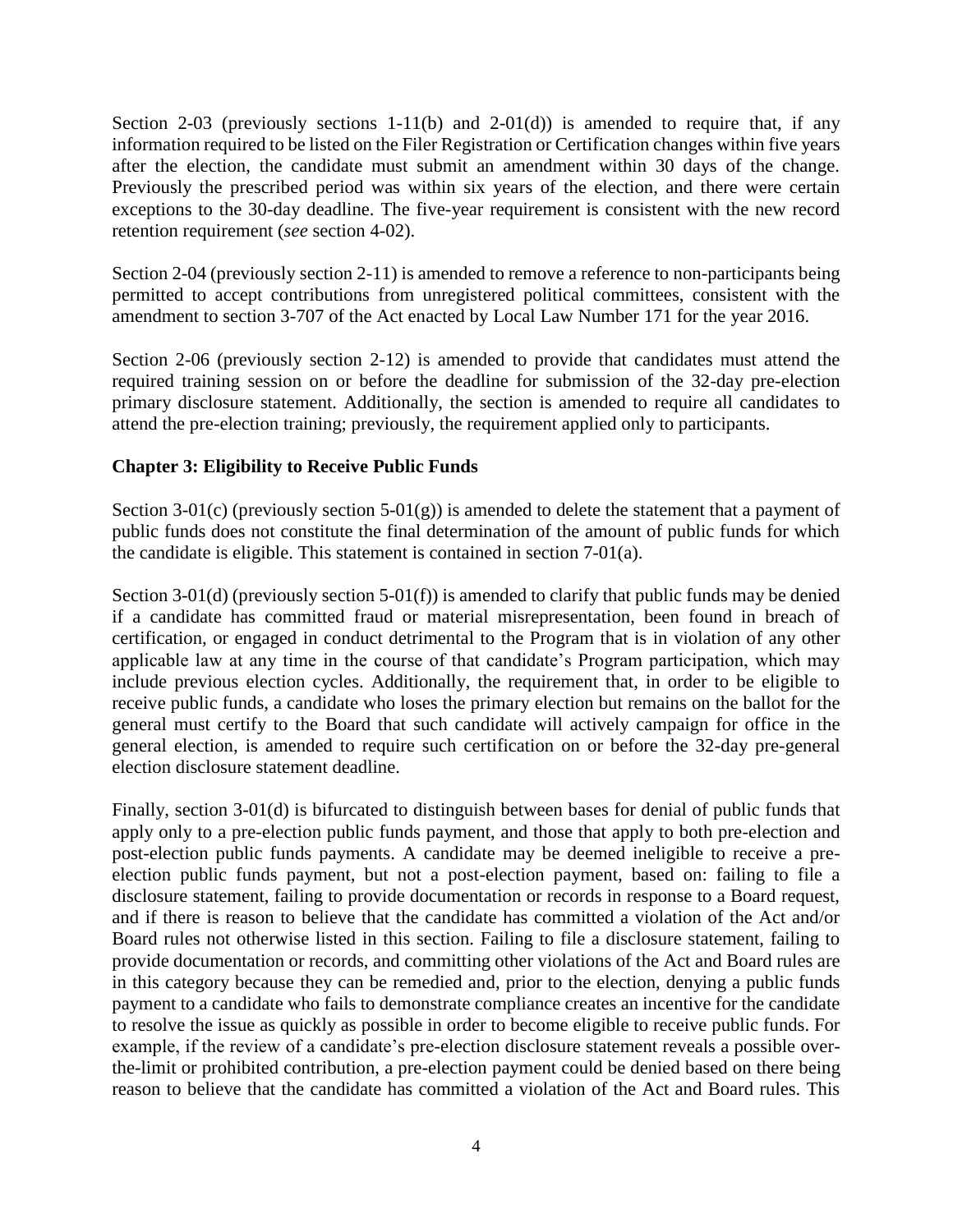encourages the candidate to refund the contribution immediately, which promotes fairness and reduces the corrupting influence of large contributions by minimizing the amount of time for which the candidate's campaign had the benefit of those funds. However, after the election, the timing of the refund is less important because the candidate's opponent is no longer at a greater disadvantage based on how long the candidate has the benefit of the contribution. This also applies to the filing of disclosure statements; the value of public disclosure is greatest prior to the election, so that the voters have as much information as possible when making their choice.

Moreover, after the election, the candidate would be subject to a penalty for accepting and failing to refund the contribution. The same is true of failing to file a disclosure statement and failing to provide documents and records. The only conduct that may result in a penalty as well as a denial of public funds both pre-election and post-election is the type of conduct underlying the most serious violations of the Act and Board rules, which effectively cannot be remedied: exceeding the expenditure limit, fraud or material misrepresentation, and any other action that may cause a finding of breach of certification pursuant to section 3-01(e). In addition to being severe enough to warrant ineligibility to receive public funds on top of the penalty, such conduct is frequently not known to the Board until the post-election audit, so it would not be reasonable to limit the resulting public funds ineligibility to the pre-election period. This type of conduct is enumerated in paragraph (i) of section 3-01(e), which includes the remaining bases for eligibility listed in previous section 5-01(f).

Section 3-02 (previously section 2-07) is amended to remove the requirement that candidates who are disqualified from the ballot provide immediate notification of such disqualification to the Board, as the CFB itself generally collects the information.

Section 3-04 (previously section 2-09) is amended to require that candidates notify the Board of a request for reversal of termination of their candidacy within five days of receiving the notice of termination. Previously the request was required to be submitted within 10 days. Section 3-04 is also amended to provide that the Board will notify the candidate of the termination within five business days of receiving a Verification of Terminated Candidacy form. Finally, the section is amended to remove separate references to limited participants and non-participants, as its provisions are applicable to all candidates.

Section 3-05(a) (previously section 3-11(a)) is amended to provide that candidates must demonstrate compliance with Conflicts of Interest Board ("COIB") reporting requirements on or before the deadline established by the COIB or by the reporting deadline immediately preceding the date on which the candidate seeks to receive a public funds payment, whichever is earlier. This change is made to provide for a situation in which the COIB deadline is set on a date following the date on which the CFB makes determinations for a particular public funds payment.

#### **Chapter 4: Records and Reporting**

Section 4-01(b)(ii)(E) (previously section 4-01(c)) is amended to clarify that the fair market value of an in-kind contribution must be reported.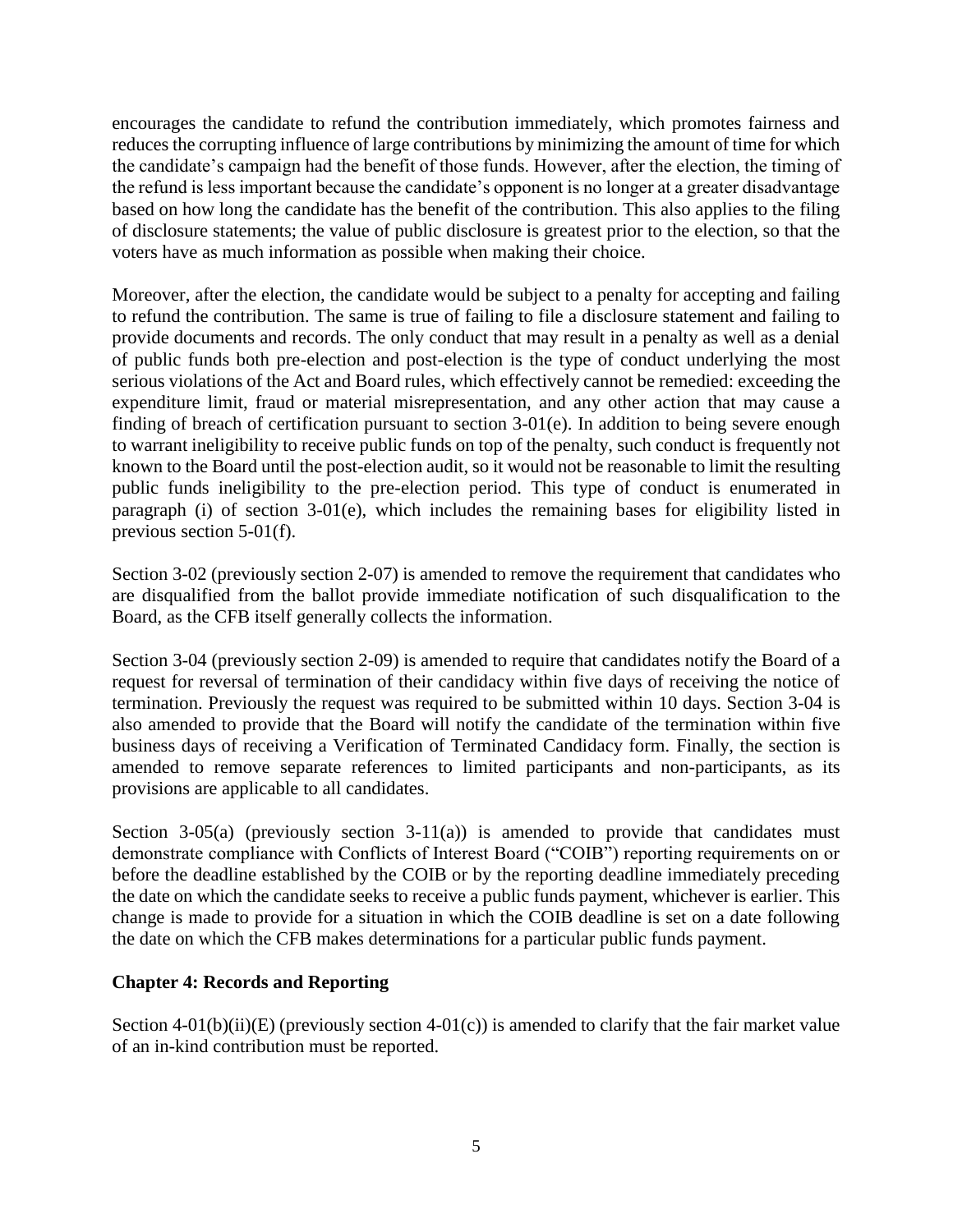Section 4-01(c)(iii) (previously section 4-01(e)(3)) is amended to remove language concerning "charge cards" and to clarify that receipts provided for credit card purchases must include information about the underlying purchase, including but not limited to the vendor.

Section  $4-01(c)(iv)$  (previously section  $4-01(d)$ ) is amended to clarify that candidates must maintain written documentation showing that a bill has been forgiven or settled for a lesser amount. Additionally, the requirement that an additional record created be "contemporaneous" is removed and incorporated by the reference to section 4-01(a), which provides for the creation of contemporaneous records.

Section 4-01(c)(vi) (previously sections 4-01(e)(4), 4-01(m)) is amended to require that a record of an advance must be signed by the individual making the advance purchase. Additionally, the requirement that candidates obtain vouchers for advance reimbursements is deleted.

Section  $4-01(c)$ (viii) is amended to clarify the categories of documentation that candidates are required to maintain for different types of political advertisements and literature. This change is made in part to maintain consistency with § 14-106 of the New York State Election Law, which was amended on April 12, 2018.

Section  $4-01(c)(ix)$  (previously section  $4-01(0)$ ) is amended to provide that the documentation exception for public transportation within New York City does not apply in its entirety to unlimited-use MetroCards. For such cards, candidates must maintain a contemporaneous record containing the date on which each card was purchased and the name of any individual who was assigned a particular card for long-term use.

Section 4-02 (previously section 4-03(a)) is amended to change the required record retention period from six years after the date of the election to five years after the last disclosure statement deadline for that election, or until the Board has issued the candidate's final audit report and the candidate has extinguished all outstanding liabilities resulting from the applicable election including payment of any penalties or repayment of public funds owed to the Board, whichever is later.

Section 4-03(b), which required candidates to notify the Board in writing of any change in the location of their records on or before the deadline for the next disclosure statement, is deleted.

Section 4-05(a) (previously section 9-01) is amended to require that all backup documentation accompanying disclosure statements, including bank statements, be submitted electronically via the CFB's C-SMART (Candidate Software for Managing and Reporting Transactions) software. Section 4-05(a)(i) (previously sections 1-09(c), 3-07, and 9-03(b)) is amended to clarify that a disclosure statement *may* (rather than will) be deemed incomplete and rejected if it does not meet certain submission requirements. Section 4-05(a)(iii) (previously sections 3-08 and 9-03(a)) is amended to remove the provision for non-electronic submission of disclosure statements, as disclosure statements are now required to be submitted electronically. Section 4-05(a)(iv) (previously section  $9-02(a)(1)$ ) is amended to remove the exemption for small campaigns from the electronic filing requirements, as small campaigns are not required to file disclosure statements at all. Section 3-06, which stated that disclosure statements must be submitted in such form and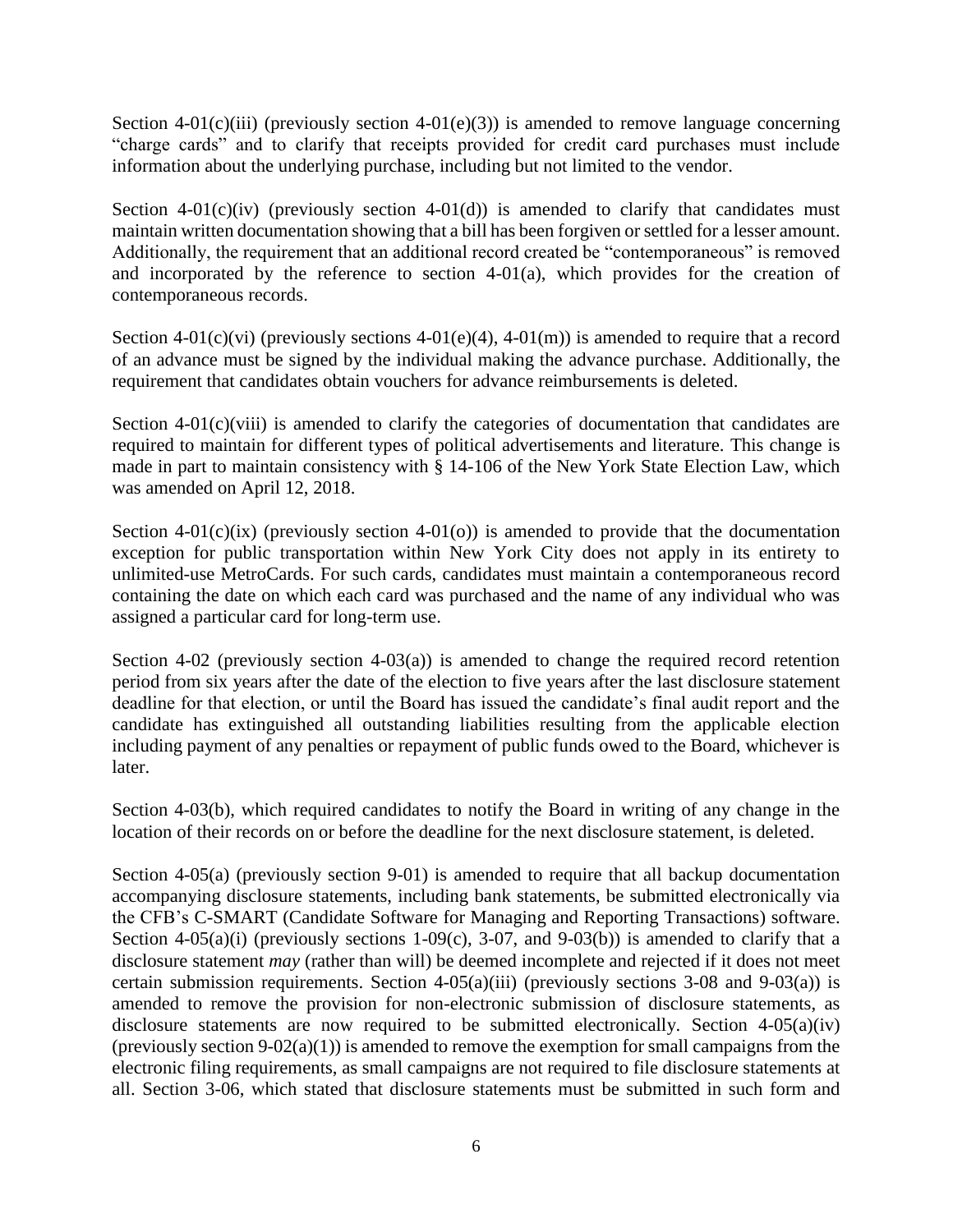manner as shall be provided by the Board, is deleted, as its substance is incorporated into section  $4-05(a)(i)$ . Sections  $9-02(a)(2)$ , which provided that state and federal forms may not be submitted to the Board unless specifically permitted, and 9-03(c), which required that electronic submission be accompanied by printed versions, are deleted.

Section 3-02(f)(3), which provided for deferred filing for candidates who raised less than \$2,000 and spent not more than 45% of the expenditure limit since the last disclosure statement, is deleted.

Section 4-05(c)(ii) (previously sections 1-09(c), 3-03(c)(1), 3-03(c)(4), 3-04(a), 3-04(b), and 3- $04(c)$ ) is amended to delete the requirement that disclosure statements indicate whether the candidate has met the threshold for eligibility to receive public funds; to provide that candidates must itemize contributions received from a contributor who is an employee of the candidate, even if such contributions total \$99 or less; to clarify that for each contribution returned to a contributor, candidates must report the account from which the funds originated and the number of the refund check used; to remove the requirement that candidates disclose whether the contributor of a contribution claimed as matchable or in excess of the doing business limit has business dealings with the city, as candidates are no longer required to inquire whether a contributor has business dealings with the city pursuant to Local Law No. 185 of 2016 (codified in § 3-703(1-b) of the Code); to require that matchable contributions be reported in the disclosure statement covering the period in which they are received; and to clarify that for each contribution received, candidates must indicate in their reporting if the contribution was accepted for a runoff or rerun election or for a segregated account.

Section  $4-05(c)(iii)$  is added to clarify the reporting requirements for other receipts, which are payments received by a candidate that are not contributions or loans, such as interest, dividends, proceeds from sales or leases of assets, and any other sources of income.

Sections  $4-05(c)(iv)(A)$  and (B) (previously section  $3-03(e)(1)$ ) are amended to require that, for each expenditure, in addition to all other information previously required to be reported or otherwise provided to the Board, candidates must report an explanation, the vendor address, and an exempt code (if any), and must provide to the Board the payment method and the amount of any remaining outstanding liability to the vendor or payee. This reflects existing CFB policy.

Section 4-05(c)(iv)(F) (previously section 3-03(e)(5)) is amended to provide that the amount above which contributions to political committees from all candidates' personal funds are considered to be expenditures in furtherance of their campaigns is the doing business limit applicable to mayor, rather than to all three citywide candidates (which are currently the same). This results in no change to the current threshold, but decouples the citywide offices in case the Act is changed.

Section  $4-05(c)(iv)(G)$  is added to require that candidates properly report and document expenditure refunds.

Section 4-05(c)(v) (previously section 3-03(c)(7)) is amended to provide that candidates need not report an intermediary who is a member of the candidate's immediate family, and to delete certain reporting requirements for fundraising agents.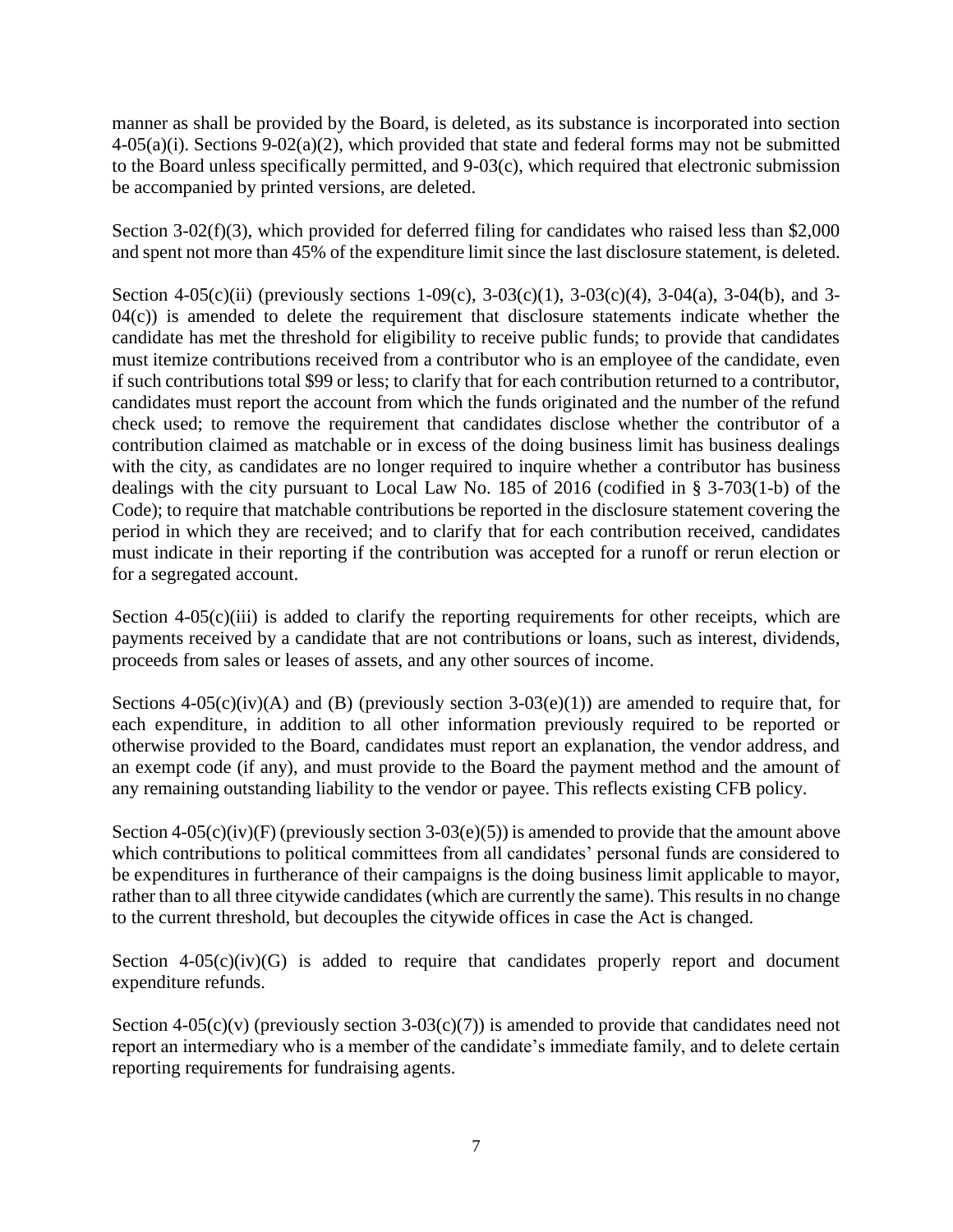Section 4-05(c)(vi) (previously section 3-03(c)(2)) is amended to clarify the information and documentation required to be provided for transfers, as well as the method for attribution of contributions underlying the transfer, and to state that transfers shall not contain public funds.

Section 4-05(c)(vii) (previously section 3-03(c)(3)) is amended to require that if an advance is reimbursed by check, the candidate must report the bank account from which the check is issued.

Section 3-03(c)(10), which required a list of joint fundraising events to be provided with disclosure statements, is deleted.

Section  $4-05(c)(viii)$  (previously section  $3-03(d)$ ) is amended to clarify the information required to be reported for loan repayments.

#### **Chapter 5: Contributions, Loans, and Other Receipts**

Section 5-01(b) (previously section 7-05(a)) is amended to reflect the fact that the contribution limit adjustment was performed in 2018, and that the next such adjustment shall occur in 2022.

Section 5-02(a) (previously section 1-08(n)) is amended to require that the statement required to be included on fundraising solicitations be in the same language as the solicitation itself.

Section 5-03 is added to enumerate the categories of prohibited contributions and loans.

Section 5-03(e) is added to provide that candidates may not accept a cash contribution or other cash receipt aggregating in excess of \$100 from a single source. This requirement is consistent with § 14-118(2) of the New York State Election Law.

Section 5-03(f) (previously section 1-04(s)) is amended to clarify that candidates may not accept any contribution made, received, solicited, or otherwise obtained in violation of any local, state, or federal law.

Section  $5-04(c)$  (previously section  $1-04(k)$ ) is amended to provide that the contemporaneous documentation to substantiate the amount of a joint contribution may include a contribution card.

Section 5-05 is added to enumerate the categories of non-matchable contributions.

Section 5-05(1) (previously section  $5-10(d)(20)$ ) is amended to clarify that contributions made, received, solicited, or otherwise obtained in violation of any local, state, or federal law are not matchable.

Section 5-05(u) (previously sections 5-01(d)(10), (21), and (25)) is reworded to ensure that it accurately reflects existing CFB policy. Contributions first reported in an amendment to a disclosure statement – rather than in the statement itself – are not matchable. Due to the administrative processes associated with reviewing disclosure statements and issuing public funds payments, it is crucial that matchable contributions be claimed and reported in a timely manner, and that all contributions that will be claimed for match are reported with the initial statement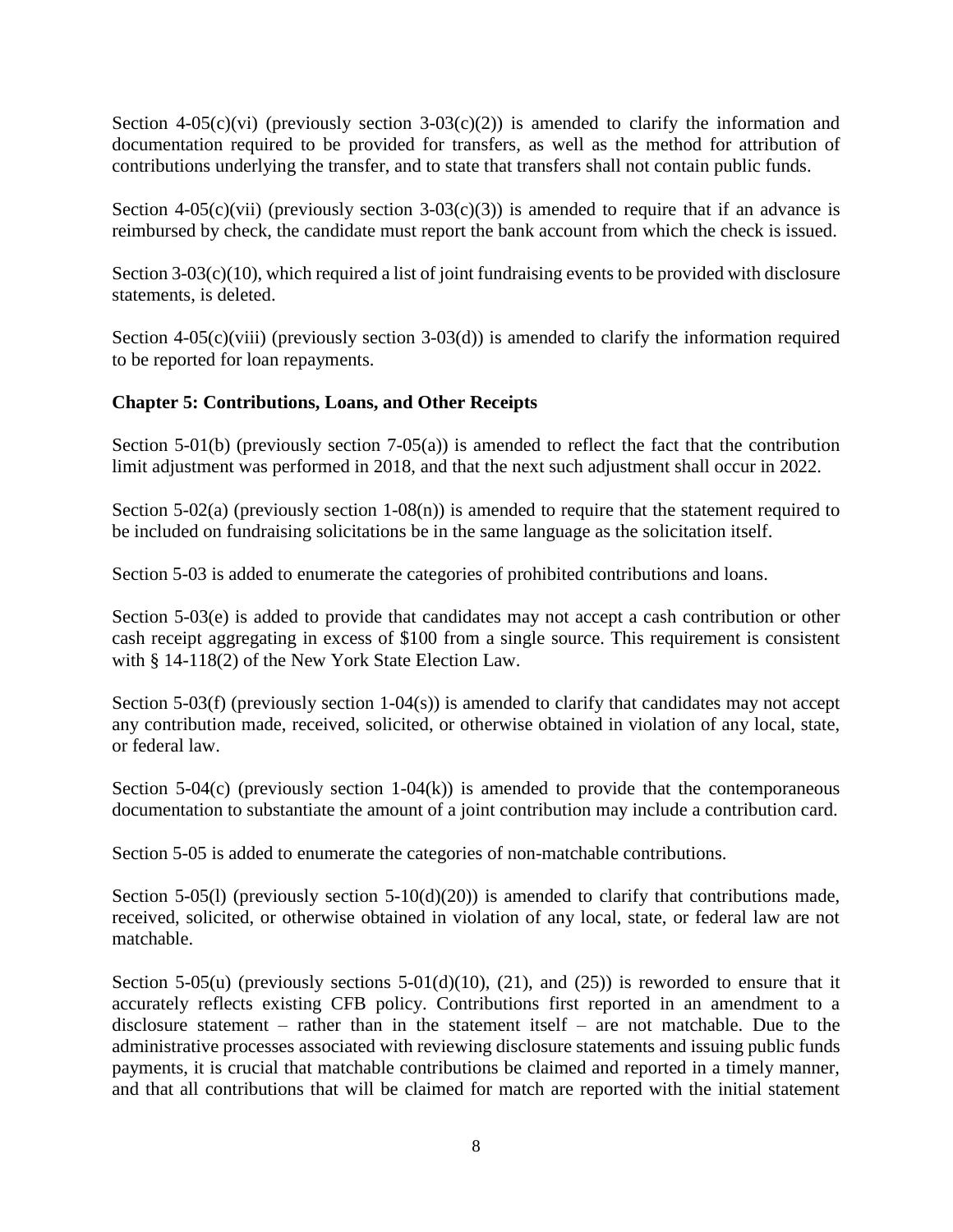filing. If a contribution first reported in an amendment were permitted to be claimed for match, the auditor would be required to restart the review of the disclosure statement being amended, which might not allow sufficient time for all matching claims to be reviewed prior to the next public funds payment date. Additionally, the phrase "contributions that were not received within the reporting period" is deleted for redundancy, because it is covered by the requirement that the contributions be reported timely and as part of the original statement rather than an amendment, and by section  $4-05(c)(ii)(B)(1)$ , which states that matchable contributions must be reported in the statement covering the reporting period in which they were received.

Section  $5-05(y)$  is added to clarify that a contribution is not matchable if the corresponding matching claim was submitted after January 15 in the year after the year of the election, even if the contribution itself was timely reported. This reflects existing CFB policy.

Section 5-05(w) (previously sections 5-01(d)(10), (17), and (18)) is amended to clarify that a contribution may not be matchable if the information on the documentation submitted to substantiate the contribution does not match the information reported by the campaign. This includes the provision in the previous section that contributions made by post-dated check (thus reflecting a receipt date other than that reported by the campaign) are not matchable.

Section 5-05(aa) is added to provide that contributions for which a matching claim was previously made and withdrawn are not matchable. This reflects existing CFB policy.

Section 5-06(a) (previously section 1-04(g)(1)) is amended to remove the statement that if a debt, other than a loan, incurred by a candidate is forgiven, the act of forgiving the debt is an in-kind contribution to the candidate. This statement was duplicative with new section 5-06(e), which states that a debt forgiven or settled for less than the amount owed is an in-kind contribution. The section is also amended to remove the statement that the act of forgiving a debt is a contribution to, but not an expenditure by, the candidate. In-kind contributions are both contributions to and expenditures by the candidate (*see* new section 6-03(c) (previously section 1-04(g)(1))).

Section 5-06(b) (previously section 1-04(g)(2)) is amended to state that a candidate may use a reasonable estimate to document the fair market value of an in-kind contribution if no invoice is available and obtaining one would not be practicable.

Section 5-06(c) (previously section 1-04(g)(3)) is amended to clarify that the amount of any applicable tax is included in the calculation of an in-kind contribution.

Section 5-06(d) (previously section  $1-04(g)(4)$ ) is amended to provide that an extension of credit by a corporation, limited liability company, or partnership that is not commercially reasonable and is not made in the regular course of business is presumed to be a prohibited in-kind contribution. Previously, if a candidate demonstrated that a creditor that was a corporation, limited liability company, or partnership did not intend to make a contribution, the extension of credit would not in itself result in the candidate being deemed to have accepted a contribution from that entity.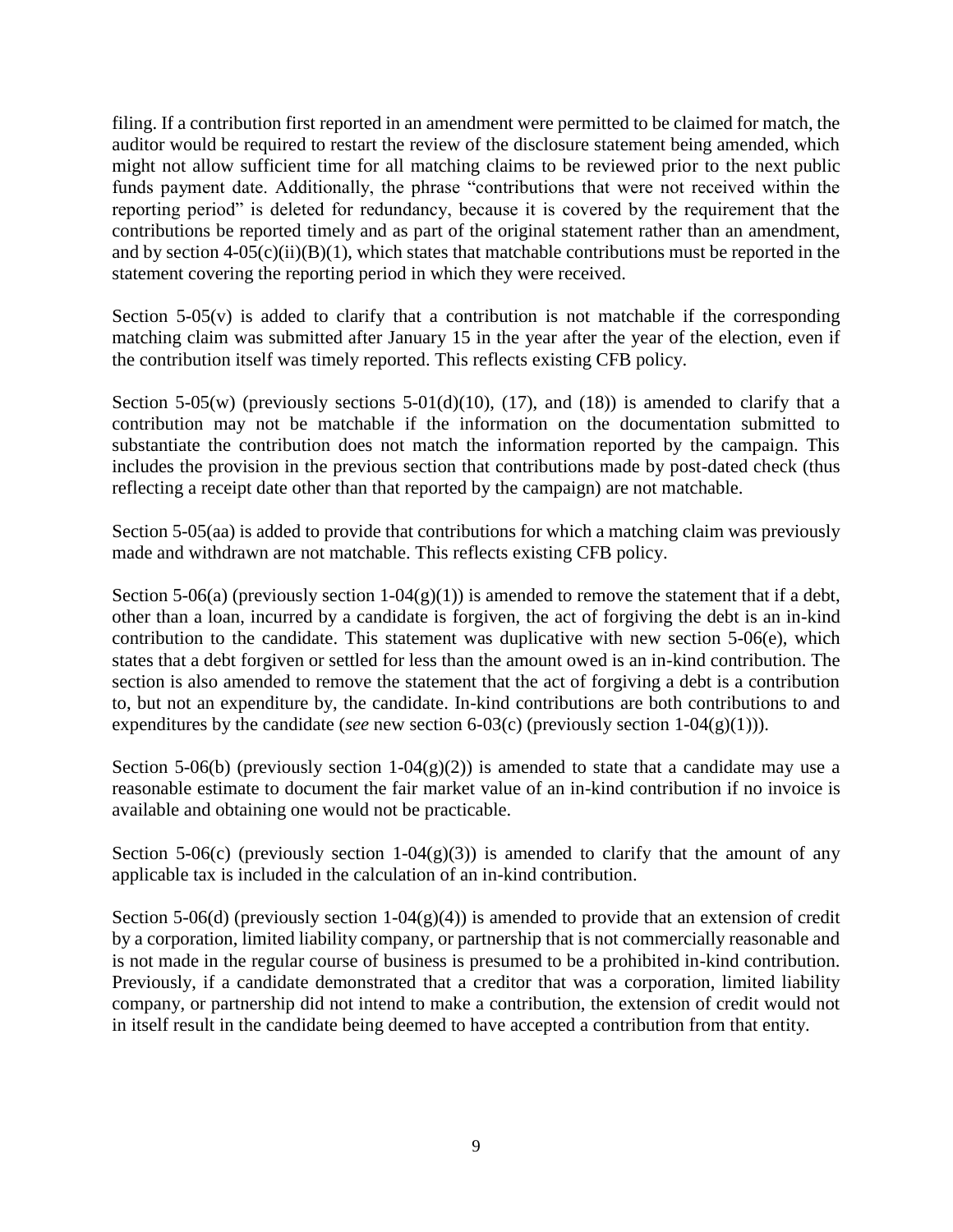Section 5-06(f) (previously section 1-04(g)(7)) is amended to provide that an outstanding liability not contemporaneously reported may be presumed to be an in-kind contribution if other indicia of a contribution exist.

Section 5-07(a) (previously section 1-04(c)(1)) is amended to acknowledge that excess or prohibited contributions may be returned to the New York City Election Campaign Finance Fund (the "Fund") as an alternative to being returned to the contributor. The section further clarifies that nominee or anonymous contributions must be returned to the state comptroller, as required by § 14-128 of the New York State Election Law, because a refund to the reported contributor would be impossible (in the case of anonymous contributions) or would compound the illegality (in the case of nominee contributions).

Section 5-07(b) (previously section 1-04(c)(1)) is amended to delete the provision stating that no violation shall exist if the excess portion of a doing business contribution is refunded within 20 days of notification, as the provision was redundant with the Act and other sections of the rules.

Section 5-07(d) (previously section  $1-04(c)(2)$ ) is amended to specify that a contribution returned due to the source or intermediary involved must involve a reputational interest associated with such source or intermediary.

Section 5-07(f) (previously section 1-04(c)(1)) is amended to reflect the lack of matchability of contributions intermediated by individuals doing business with the city, pursuant to Local Law No. 167 of 2016 (codified in Admin. Code § 3-702(3)(i)). The section is further amended to provide that, for purposes of calculating compliance with the doing business limits, while contributions received from a contributor who appears on the Doing Business Database ("DBDB") are aggregated with all contributions received from that contributor during the same cycle, contributions accepted when the contributor did not appear on the DBDB are not required to be refunded. For example: a candidate for City Council accepts a \$1,000 contribution during the first year of an election cycle from a contributor who is not on the DBDB. One year later, the contributor begins doing business with the city. This contributor has already reached the doing business limit of \$250, but the candidate is not required to return the excess, as the contributor did not appear on the DBDB when the contribution was made. However, the candidate may not accept any additional contributions from that contributor while the contributor is on the DBDB.

Section  $5-08(a)$  (previously section  $1-03(a)$ ) is amended to clarify that funds remaining in a segregated account after the election may not be transferred into another account or used for any future election. Such funds must be returned to contributors or to the Fund or used to pay outstanding liabilities from the election for which the account was established. Additionally, previous section 1-03(a)(4), which provided that after a participant first receives public funds for an election, the principal committee for that election may not make expenditures to pay expenses or debt from a previous election (other than a primary election held in the same calendar year), is deleted. Participants are permitted to make such expenditures, but the amount of the expenditure will be deducted from the amount of public funds payable to the participant, in accordance with section  $7-07(a)(ii)(B)$ .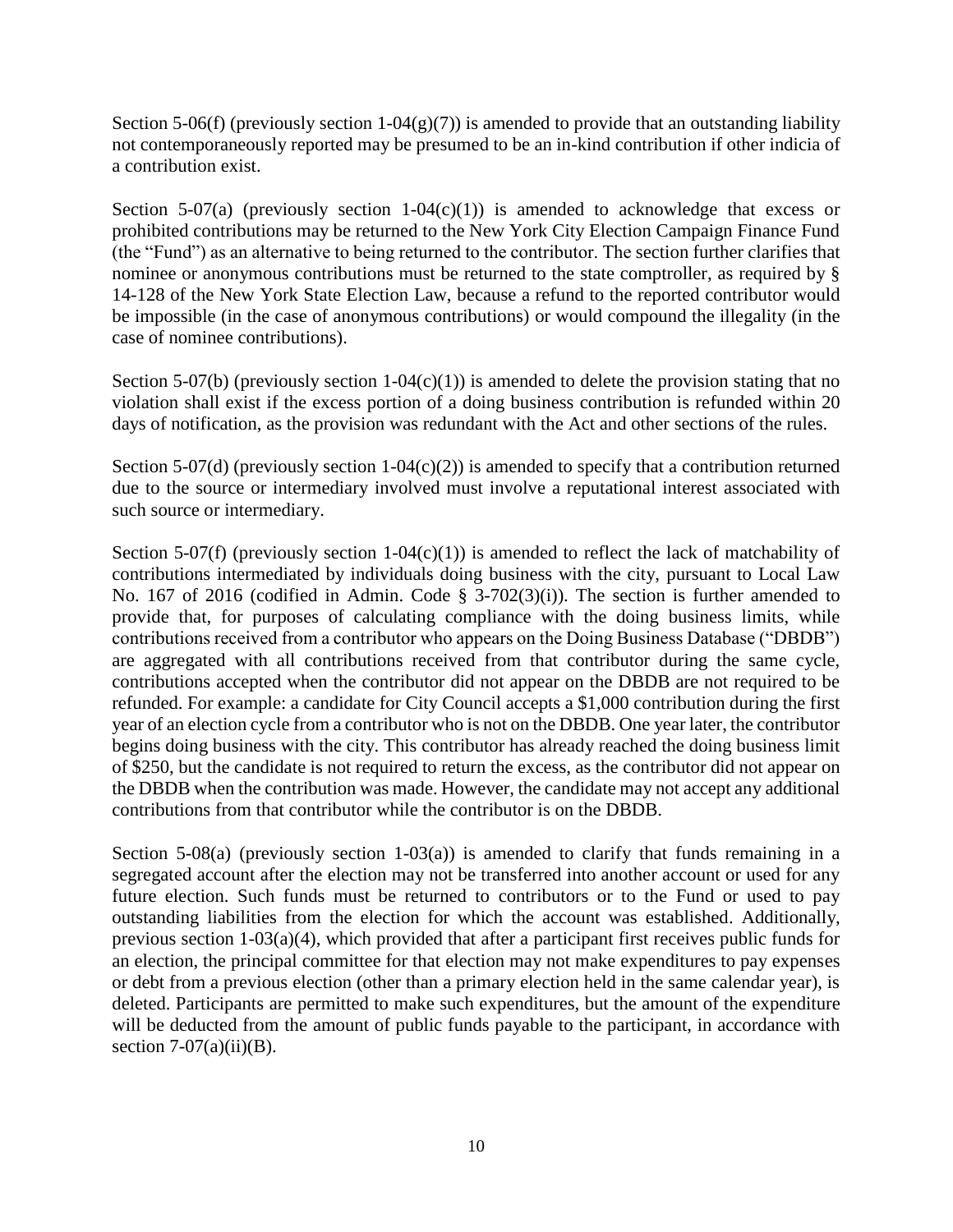Section 5-08(c)(i) (previously section 1-07(c)) is amended to add that candidates have the burden of demonstrating that surplus funds and transfers of funds from committees not otherwise involved in the covered election do not derive from contributions in violation of state or federal law.

Section 5-09(i) (previously section 1-05 $(g)$ ) is amended to provide that a loan to a candidate's committee from the candidate's personal funds, made after the Board has issued a final determination for the campaign and for the purposes of paying penalties or repaying public funds pursuant to that determination, is not subject to the contribution limits, even if the candidate subsequently forgives the loan. Previously, this provision applied to all loans made after the election, including those made prior to the issuance of the final Board determination.

Previous section 1-04(p), regarding joint fundraising and endorsements, is deleted for redundancy. The substance of the section – which requires candidates to properly report and document all joint expenditures and to demonstrate compliance with contribution limits and restrictions – is covered elsewhere in the rules.

Section 5-11(a)(iii) (previously section 2-06) is amended to clarify that candidates must use a merchant account for collecting credit card contributions, and that funds accepted for an election may not be commingled with personal or business funds or funds accepted for a transition and inauguration entity ("TIE").

Section 5-12 (previously section 1-04(o)) is amended to provide that candidates in court-ordered rerun elections that are canceled have the burden of demonstrating that any portion of the contributions raised may be reasonably attributed to expenses incurred for the rerun election before its cancellation. Previously, this burden existed only for contributions in excess of the limit.

## **Chapter 6: Expenditures**

Section 6-01(g) (previously section 1-08(d)(3)) is amended to clarify that only expenditures made by a participant's principal committee – rather than from the participant's personal funds – to advocate for against a ballot proposal are subject to the applicable expenditure limits. Further, the section is amended to clarify that such expenditures are subject to the applicable contribution limits in addition to the expenditure limits, as provided in Admin. Code  $\S$  3-703(1)(o).

Section 6-01(h)(iii)(B) is added to state that expenditures incurred after the date of a contested or write-in primary election will be attributed to the general election.

Section 6-01(h)(iv)(B)(1) (previously section 1-08(c)(2)(iii)) is amended to provide that an affidavit submitted with a petition to demonstrate that a candidate reasonably anticipated a primary election must be sworn to or affirmed by the candidate.

Section 1-08(d)(2), which provided that, to be permitted to spend the total aggregate amount of the out-year, primary election, and general election expenditure limits, a candidate must spend at least the amount of the out-year limit during the three years preceding the year of the election, is deleted, because the Act clearly provides that the out-year expenditure limit applies to the three years preceding the election year.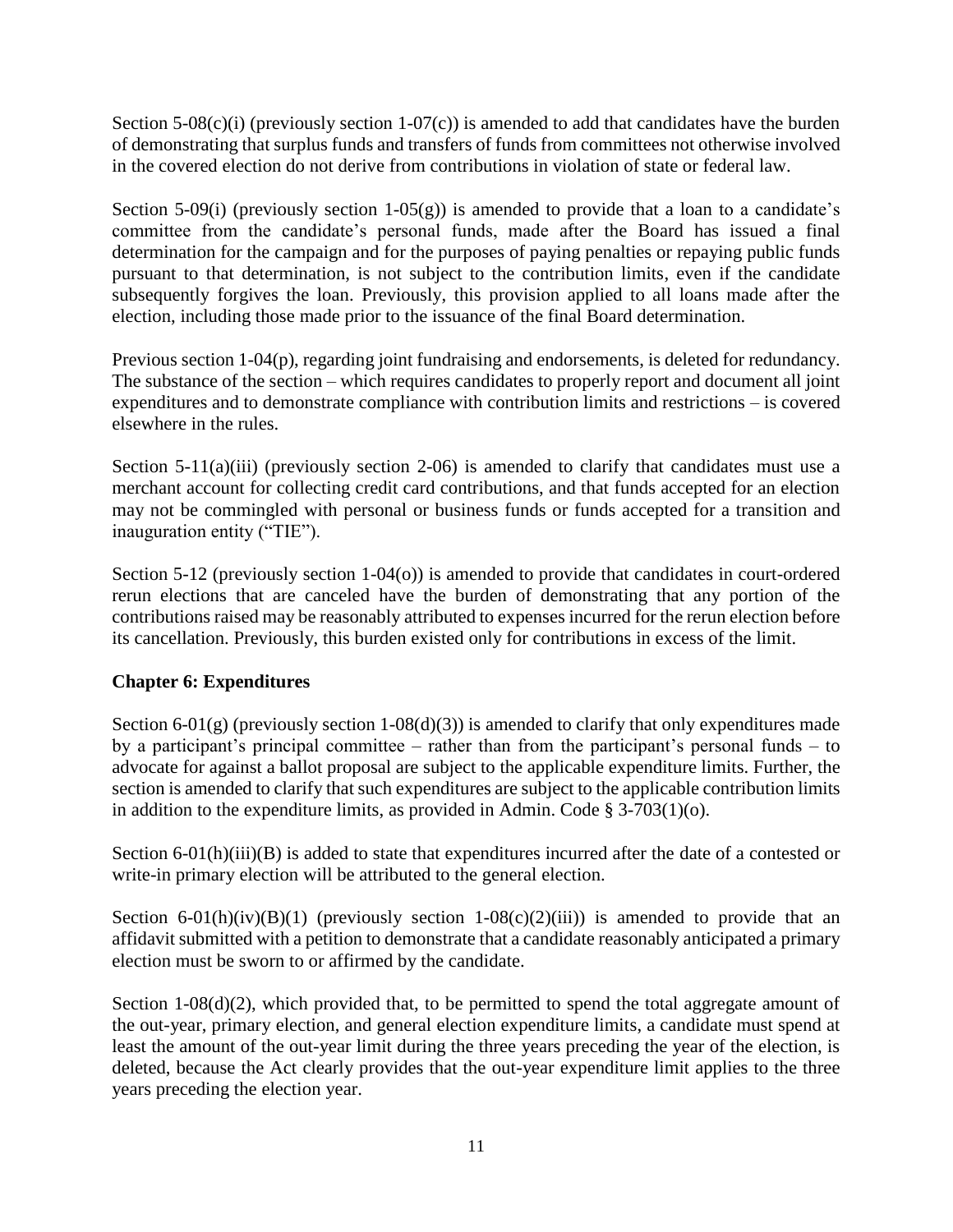Section 6-01(h)(iv)(C) (previously section 1-08(c)(2)(iv)) is amended to clarify that expenditures made after a primary election is no longer reasonably anticipated are subject to the general election expenditure limit.

Section 6-01(i)(ii) (previously section 1-04(d)(4)(ii)) is amended to provide that expenditures for childcare services made pursuant to Admin. Code  $\S$  3-702(21)(a)(13) are exempt from the expenditure limits up to \$20,000, as provided by Local Law No. 196 of 2018, codified in Admin. Code § 3-706(5). This local law allows for pre-election childcare services provided during the year of the election or the year preceding the election to be paid for with private campaign funds, provided that the candidate is a primary caregiver for one or more children under 13 years of age; that either the need for the services would not exist but for the campaign, or the candidate has experienced a significant loss of salary or wages that would not exist but for the campaign; and that the candidate submits a statement of childcare eligibility that is approved by the Board. Additionally, the law provides that such expenditures are not qualified. *See also* section 6-  $02(a)(ii)(V)$ .

Section 6-01(i)(v) (previously section 1-08(l)(3)) is amended to remove the provision excluding expenditures attributed to a period ending on or before the closing date of the 10 day post-primary election disclosure statement from the general election expenditure limit, provided that the candidate was subject to the primary election expenditure limit. The CFB's current audit standards and methodology provide for close scrutiny of transactions reported on the 10 day post-primary statement, in order to determine on a case-by-case basis which expenditures should be subject to the general election expenditure limit.

Sections 6-01(k)(i) and (ii) (previously sections 1-08(e)(i) and (ii)) are amended to clarify that the amount raised and the amount spent are not added together for the purpose of determining whether expenditure limit relief should be granted.

Section 6-02(a)(i) (previously section 1-08(g)) is amended to delete the statement that public funds may only be used for expenditures in furtherance of the candidate's campaign and during the calendar year of the election, as those requirements are covered in new section 6-02(a)(ii).

Section 6-02(a)(ii)(B) (previously section 1-08(g)(2)(ii)) is amended to state that qualified expenditures may only be made between December 15 in the year preceding the election and the date of the election, as provided in Admin. Code § 3-704(1).

Section  $6-02(a)(ii)(U)$  is added to state that expenditures to facilitate, support, or otherwise assist in the execution or performance of the duties of public office are not qualified, as provided by Local Law No. 190 of 2016 (codified in Admin. Code § 3-704(2)(l)).

Previous section  $1-08(g)(3)$ , which provided that bills that are first reported in a disclosure statement submitted later than the 10 day or 27 day post-election disclosure statement applicable to that election, and bills first reported in a disclosure statement amendment that is made after the last election in an election year, or after a special election, are presumed not to be qualified expenditures, is deleted. Candidates are encouraged to add and amend any remaining bills or bill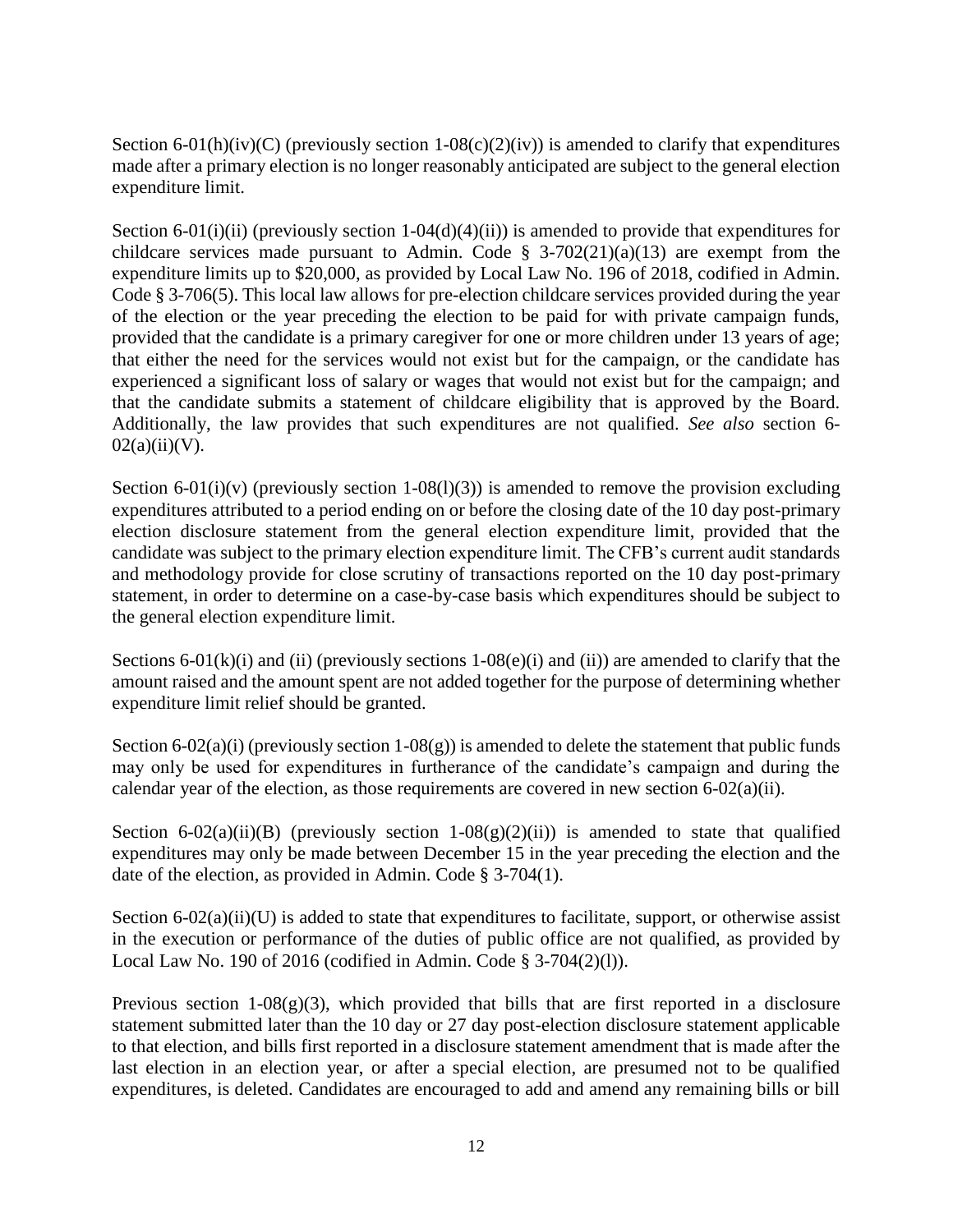payments in filing the final disclosure statement for each cycle, which is due after the disclosure statements listed in the previous section. Thus, previous section  $1-08(g)(3)$  is deleted to conform to CFB practices and procedures.

Section  $6-02(a)(ii)(V)$  is added to state that expenditures related to childcare services are not qualified, i.e., they may not be made with public funds, as provided by Local Law No. 196 of 2018, codified in Admin. Code § 3-704(2)(m). This local law allows for pre-election childcare services provided during the year of the election or the year preceding the election to be paid for with private campaign funds, provided that the candidate is a primary caregiver for one or more children under 13 years of age; that either the need for the services would not exist but for the campaign, or the candidate has experienced a significant loss of salary or wages that would not exist but for the campaign; and that the candidate submits a statement of childcare eligibility that is approved by the Board. Additionally, the law provides that such expenditures are exempt from the spending limits up to \$20,000. *See also* section 6-01(i)(ii).

Section 6-03(d) (previously section 1-08(h)(1)) is amended to delete the sentence stating that the amount spent by a candidate for a joint expenditure is subject to the expenditure limit unless otherwise exempt. This sentence is unnecessary because all expenditures are subject to the limit unless exempt, and in particular, section 6-03 makes clear that non-proportional payment for a joint expenditure may result in the presumption of an in-kind contribution, which is also considered an expenditure by the campaign receiving such contribution.

Section 6-04(e)(ii) (previously section 1-08(f)(5)(ii)) is amended to describe the types of expenditures that will be presumed to be in-kind contributions from a party committee or constituted committee to a candidate as those made "for the purpose of promoting or facilitating the nomination or election of" the candidate. This description consolidates the list of types of expenditures contained in the previous section.

Section 6-04(e)(iii) (previously section 1-08(f)(5)(ii)) is amended to clarify that if a candidate makes or promises reimbursement to a party committee or constituted committee for an expenditure, but has not reported an outstanding liability for the reimbursement, then the expenditure will be considered an in-kind contribution from the party or constituted committee to the candidate until the reimbursement by the candidate is made. The previous section provided that, under such circumstances, the Board could require the candidate to demonstrate that the expenditure was not an in-kind contribution; the new section still allows for such documentation to be provided, but clarifies that the presumption of an in-kind exists whether or not the documentation is requested by the Board.

Section 6-04(g) is added to provide that certain routine interactions between campaigns and outside entities will not, absent other indicia of non-independence, lead to a determination of nonindependence. This section is a codification of CFB Advisory Opinion No. 2013-1 (January 10, 2013).

Section  $6-06(c)$  (previously section  $2-13(c)$ ) is amended to clarify the requirements for identification of communications broadcast over the internet, as well as the distinctions between text, audio, and video communications.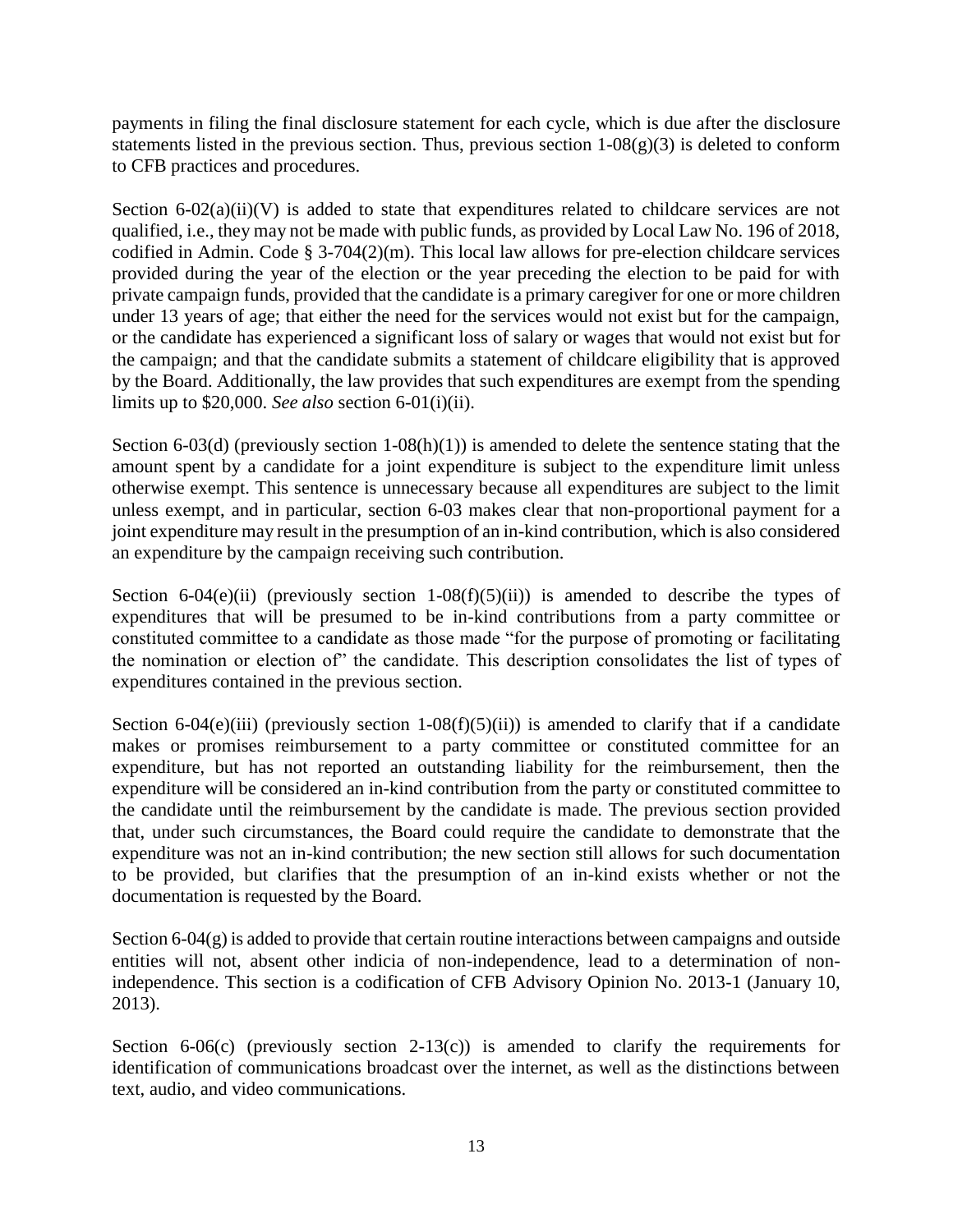#### **Chapter 7: Pre-Election Public Funds Payments**

Section 7-01(e)(ii) (previously section 5-02(b)) is amended to remove the requirement that a petition for a candidate to receive public funds after having been disqualified from the ballot include a demonstration that hardship will exist if the funds are not paid.

Section 7-02(a) (previously section 5-01(i)) is amended to require that a candidate seeking to receive the optional early public funds payment declare the specific office to which such candidate is seeking nomination or election. In order to receive the early payment, candidates must certify their intention to meet all the requirements of law to appear on the ballot; for such certification to occur in good faith, the candidate must know what office such candidate seeks. Additionally, both the threshold for eligibility to receive public funds and the maximum amount of the early payment depend on the office sought.

Section 7-02(b) (previously section 5-01(b)(i)) is amended to clarify the process of preliminary review of disclosure statements, including to specify that, in order for the Board to issue a public funds payment to a candidate within four business days of receiving that candidate's disclosure statement, the statement must be received by the Board by 5:00 p.m. on the due date.

Section 7-02(c) (previously section  $5-01(p)$ ) is amended to describe clearly and in additional detail the process of responding to invalid matching claims reports, and to clarify that failure to respond may lead to a delay in the issuance of public funds payments. The section is further amended to delete the provision requiring that candidates respond to an invalid matching claims report by the March 15 after the election or 60 days after receiving the report, whichever is sooner. CFB practice is for each invalid matching claims report to include a deadline; the amount of the response time may differ depending on the circumstances.

Section 7-04(a) (previously section  $5-01(a)(2)$ ) is amended to change the deadline for filing a Certified Statement of Need. Such statements must be filed no later than the 32-day pre-election disclosure statement deadline applicable to the election in which the participant is a candidate, except that if the candidate's basis for filing the statement of need arises for the first time after that deadline, then the statement of need must be filed by the due date of the disclosure statement immediately preceding the next public funds payment date. For example, if, after the 32-day preelection disclosure statement deadline, a candidate receives an endorsement as described in § 3-  $705(7)(a)(1)(B)$  of the Act, and no other basis for filing a statement of need previously existed in that race, the candidate's opponent may file a statement of need up until the disclosure statement immediately preceding the subsequent payment date.

Section 7-06 (previously section 5-01(e)) is amended to define in more detail the circumstances under which the Board may withhold a portion of a public funds payment, and to clarify that such withholdings are subject to post-election audit. The phrase "a reasonable portion" is deleted and replaced with more precise language. Specifically, the section is amended to clarify that, in addition to the overall 5% withholding applicable to all candidates, the Board may withhold a percentage equal to the projected rate of invalid matching claims, and up to an additional 5% if the Board determines that there is reason to believe that the candidate has failed to comply with the Act.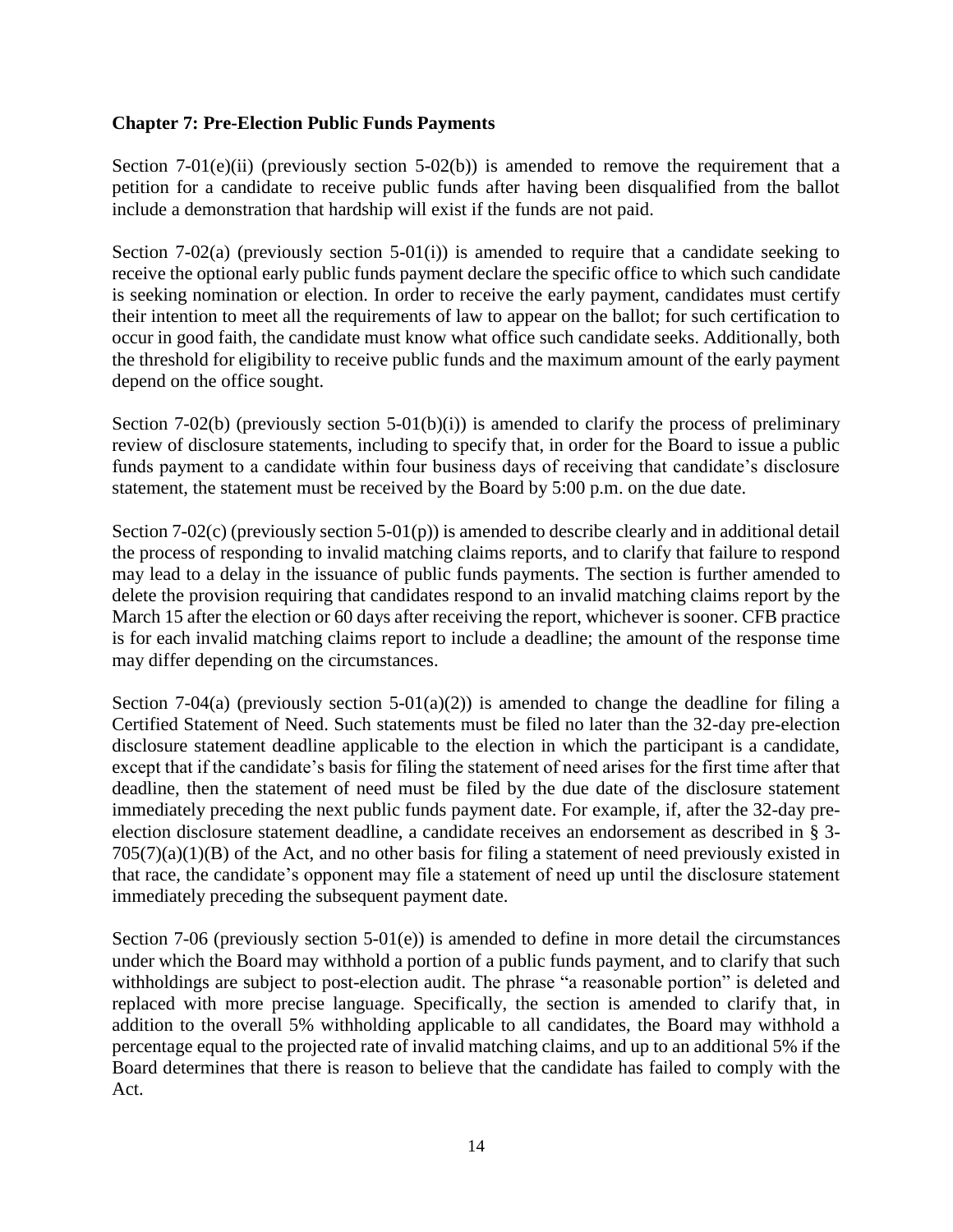Section 7-08 (previously section 5-01(h)) is amended to delete the sentence providing that, after the Board notifies a candidate of the difference between the amount of matching claims and the amount of the corresponding payment, subsequent payments may be adjusted upward or downward to reflect further review and auditing of previous matching claims. The sentence was self-evident and redundant with the remainder of the chapter, which makes clear that a preliminary public funds determination may be followed by subsequent determinations based on further audit review and submission of additional reporting and documentation.

Section 7-09(a) (previously section 5-02(a)(1)) is amended to require that a petition for review of a Board determination include either a request to appear before the Board, or an affirmative waiver of the right to such an appearance.

Section 7-10(a) (previously section 7-03(c)) is amended to delete the presumption that cash on hand after an election consists of contributions that are available for expenditures in the next election, to maintain consistency with the requirement that participating candidates return their final bank balance to the Board after the election.

Section 7-10(b)(i) (previously sections 7-03(d) and (e)) is amended to add deadlines for submission of petitions for reconsideration; to require that such petitions include sufficient specificity and a request for a hearing, if desired; and to delete the sentence providing that failure to file required disclosure forms may constitute a sufficient basis for a determination, and must be addressed in the response to the petition.

Section 7-10(b)(vi) (previously section 7-03(j)) is amended to provide that a new petition for review of a preliminary public funds determination must be based on new evidence.

Section 7-10(b)(vii) (previously section 7-03(k)) is amended to require that the Board respond to such petitions within five business days of their filing.

#### **Chapter 8: Post-Election Public Funds Payments**

Section 8-02 (previously sections  $1-08(g)(4)$ ,  $3-02(b)(3)$ , and  $5-01(1)$ ) is amended to detail the bases for post-election public funds payments, and to clarify that such a payment may only be made if all three bases exist, and that the amount to be paid is the lesser of the applicable amounts. For example, if a candidate has unpaid public funds claims of \$5,000, a qualified expenditure surplus of \$7,500, and documented outstanding liabilities of \$10,000, the post-election payment amount is \$5,000. All three factors must be present because each one is a necessary component of eligibility to receive a post-election payment. To receive a post-election payment, a candidate must have submitted valid matching claims corresponding to an amount of public funds greater than the amount previously received, must have documented qualified expenditures in excess of the amount of public funds previously received, and must have timely and properly reported liabilities that remain outstanding after the election, and which will be reduced by the amount remaining in the campaign's bank account. In order to receive a post-election payment, a candidate may therefore be required to submit any bank statements not previously provided. This enables CFB staff to verify the amount of the final bank balance in the committee account, which is required to calculate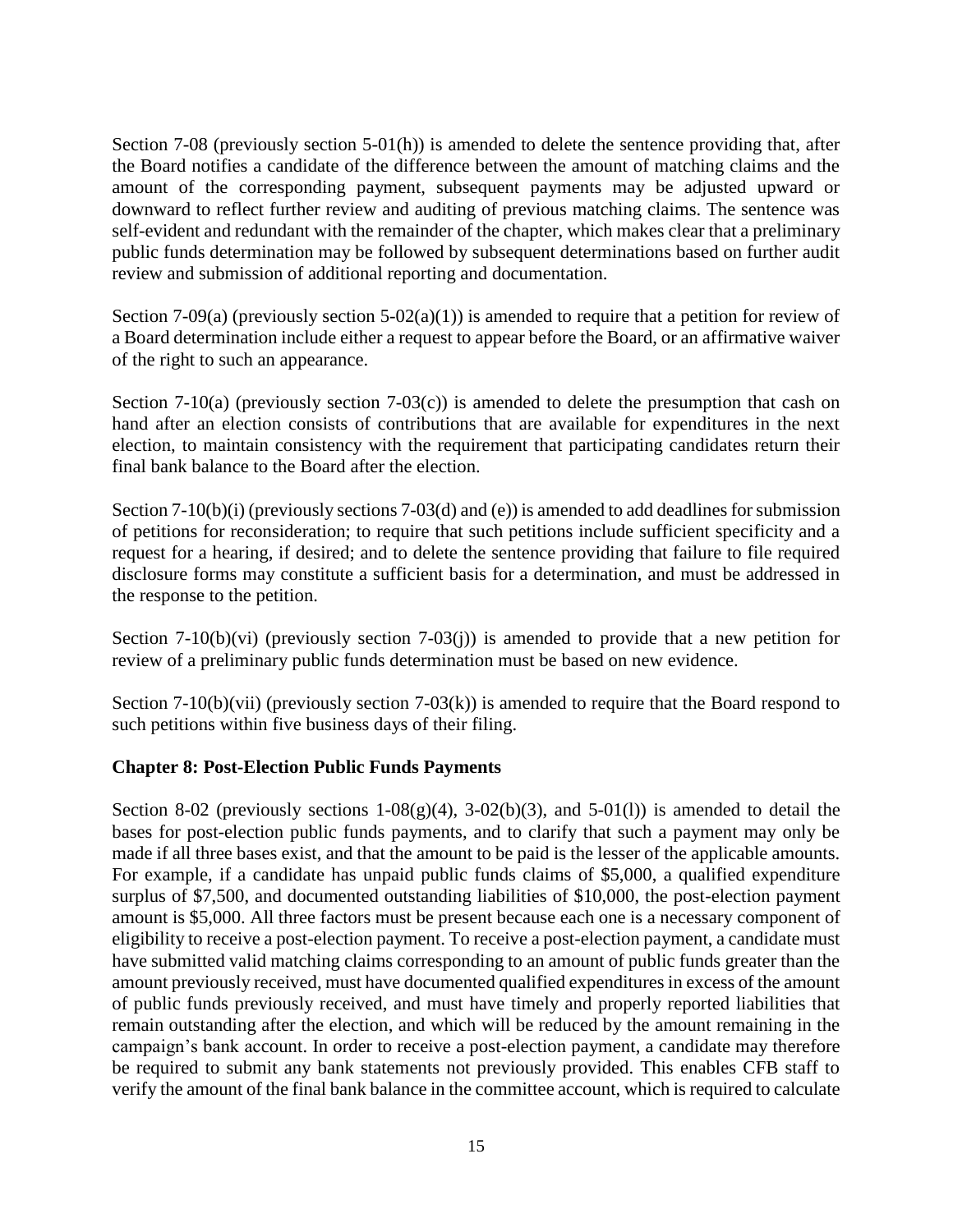the amount the candidate is eligible to receive based on documented outstanding liabilities. These changes to the section reflect existing Board policy.

Section 8-04 (previously section 5-01(m)) is amended to move the deadline by which a disclosure statement may be amended in order for the content of such statement to serve as a basis for a public funds payment from December 31 in the year of the election to January 15 in the year following the election, and to provide that a payment may be made based on amendments or resubmissions in response to expenditure sample reports to which the CFB has requested a response after January 15 in the year after the year of the election.

#### **Chapter 9: Public Funds Repayments**

Section 9-01 (previously sections  $5-03(a)$  and (g)) is amended to clarify that public funds repayments must be paid to the Board separately from, and in addition to, any penalties owed. Accordingly, candidates may not use their final bank balance to pay penalties, because the bank balance exists as a wholly independent amount that must also be repaid. This reflects existing Board policy.

Section 9-02 $(c)$ (iii) is added to clarify the requirements regarding bonus payments to staff. Generally, pursuant to section  $9-02(c)(i)$ , candidates who received public funds may not make post-election bonus payments to employees. However, a bonus payment to an employee may be considered a permissible pre-election expenditure, even if it is paid after the election, provided that the bonus is related to services performed prior to the election; is based on quantifiable, meritbased criteria; is not conditioned upon the result of the election or whether the campaign received public funds or has funds remaining after the election; is clearly detailed in a contract executed before the services in question were provided; and does not constitute more than 10% of total payments to the employee.

Section 9-02(d) is added to clarify that where more than one ground exists for a candidate or committee to repay public funds to the Board, the applicable repayment amount is the larger of the amounts. For example, if a committee has a qualified expenditure deficit of \$1,000 and an overpayment of \$500, the committee's repayment obligation is \$1,000. This reflects existing Board policy.

#### **Chapter 10: Audit and Enforcement**

Section 10-02(a) (previously section 2-12(b)) is amended to clarify that, as provided by the Act, the 14- or 16-month deadline for the issuance of a candidate's final audit report may be satisfied by issuing the candidate's enforcement notice by such deadline.

Sections 10-02(b) and (c) (previously section 4-05(b)) are amended to state the extended final audit report deadlines for candidates who do not complete a required training by the applicable deadline, pursuant to Admin. Code  $\S$  3-710(1)(b).

Section 10-03(a)(ii) (previously section 7-02(c)(1)) is amended to clarify who has the authority to waive the right to an adjudication pursuant to section 1046 of the City Charter on behalf of a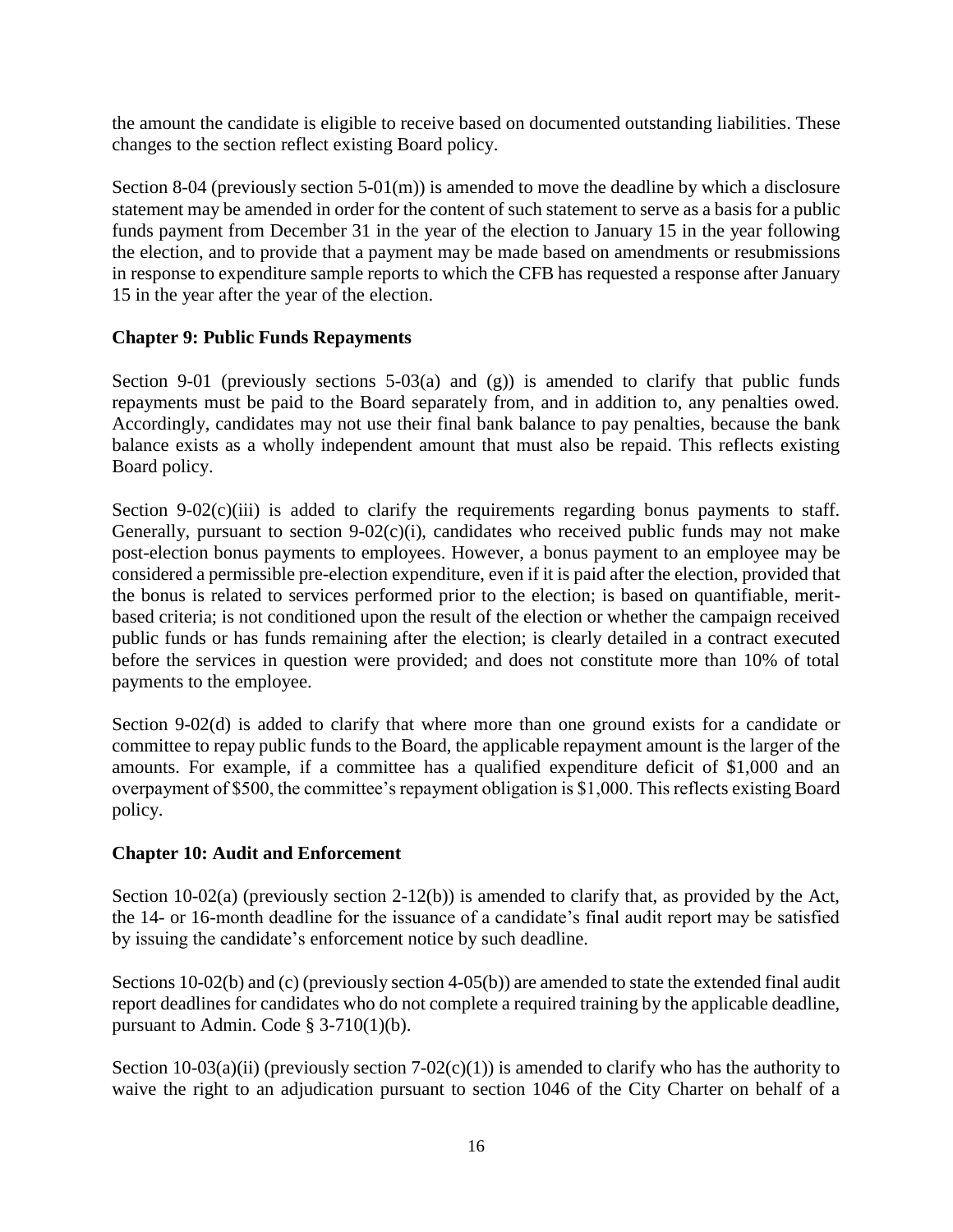campaign, a TIE, and an independent spender. Such authority is held by the individual candidate, the elected candidate, and the independent spender or authorized representative, respectively, or an agent of one of those individuals. The word "candidate" is therefore replaced with the phrase "participant or nonparticipant" in order to clarify that only the individual candidate (rather than the treasurer or the committee, who are included in the definition of the term "candidate"), or someone acting directly on the candidate's behalf, such as an attorney or compliance consultant, has the authority to waive the right to such an adjudication unilaterally. A waiver received from any of the individuals listed in the section is deemed an effective waiver on behalf of the treasurer and committee, the TIE, and the independent spender, as applicable. Conversely, for example, a treasurer does not have the authority to waive adjudication on the candidate's behalf.

Section 10-03(b) (previously section  $7-02(c)(2)$ ) is amended to clarify that extensions to respond to enforcement notices may be granted only upon good cause shown, and must be requested prior to the response deadline. The section specifies that a "complete response" must be submitted by the deadline, clarifying that piecemeal responses, with a portion submitted after the deadline, are not permitted. Information or documentation submitted after the deadline shall be disregarded, except that the Board may choose, under extraordinary circumstances, to accept such information or documentation at its sole discretion. Such circumstances are events beyond the control of the campaign, TIE, or independent spender that make it impossible for the candidate, treasurer, or independent spender/authorized representative to respond in a timely manner. Examples include serious health issues, disasters, and accidents. Campaigns, TIEs, and independent spenders will be required to submit documentation explaining and demonstrating these circumstances.

Section 10-03(e) (previously section  $7-02(g)$ ) is amended to provide that aggravating and mitigating circumstances "may" be considered in the Board's assessment of whether to deviate from the Penalty Guidelines. Previously the section provided that such factors "shall" be considered. The amendment reflects existing Board policy as stated in the existing Penalty Guidelines.

#### **Chapter 11: Procedural Rules for Formal Adjudications**

No substantive changes are made to Chapter 11.

#### **Chapter 12: Complaints and Investigations**

Section 12-02(b) (previously section  $7-01(c)$ ) is amended to require that a formal complaint filed with the Board include the complainant's full name and contact information.

Section 12-02(c) (previously section 7-01(d)) is amended to provide that, within ten days of receiving a complaint, the Board will determine whether to reject such complaint as moot, facially meritless, or not in substantial compliance with the Board's requirements. If a complaint is not rejected, the Board will send each party complained about a copy of the complaint. The section is further amended to provide that, even if the complaint is not in substantial compliance, the Board may investigate its subject matter, but need not follow the procedural requirements of the rules.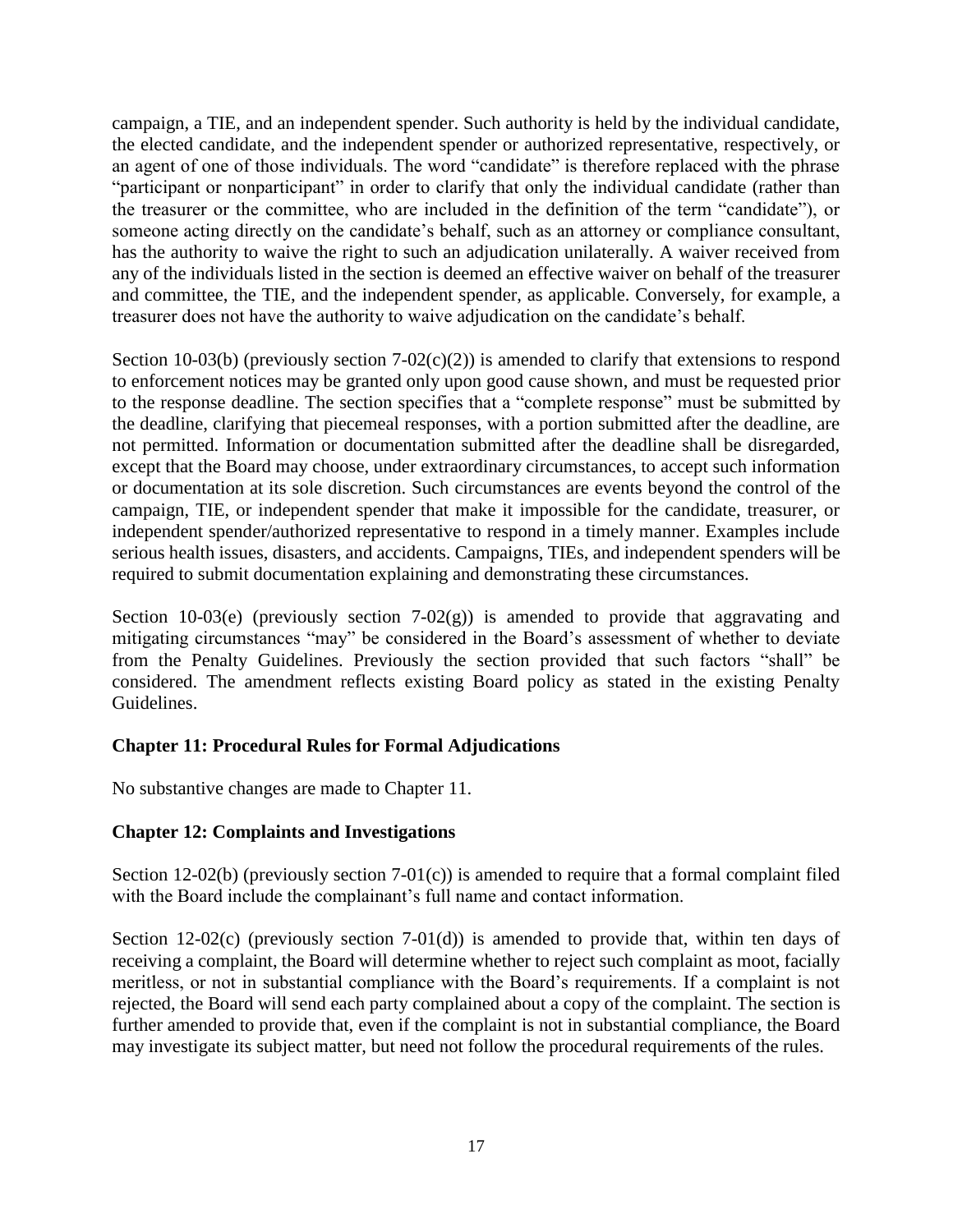Section 12-02(d) (previously section 7-01(e)) is amended to extend the period in which the Board can specify a shorter response time from 40 days before the election to 90 days before the election, and to require that answers to complaints be accompanied by copies of all documentary evidence available to the respondent. The section is further amended to provide that, based on the answer received, a complaint may be dismissed as moot.

#### **Chapter 13: Transition and Inauguration Entities**

Section 13-01 (previously section 11-02) is amended to provide that TIEs may accept donations prior to registration for the purpose of paying fees and depositing any minimum balance required to open a bank account for the TIE; to clarify the dates on which a TIE registration may be submitted; to delete the provision for submission of registration in a non-electronic format; and to clarify that each elected candidate may maintain only one TIE, with one bank account, per election.

Sections 13-02(a) and (b) (previously section 11-03(a)) are amended to provide that only donations exceeding \$99 must be itemized, and to specify the information that must be reported for each inkind donation. Additionally, section 13-02(a) is amended to align the disclosure requirements for TIEs more closely with the analogous requirements for candidates.

Section 13-02(d) (previously section 11-03(c)) is amended to require monthly reports (previously bimonthly) and to modify the due dates for each such report. Additionally, the provision for filing of such reports in non-electronic format is deleted.

Section 13-03(a)(v) (previously section 11-04(e)(i)) is amended to remove the provisions regarding expenditures, which are now contained in section 13-03(b), and special elections, which are now contained in section 15-07.

Section 13-03(b)(i) (previously section 11-04(b)(4)) is amended to add a list of presumptively TIErelated expenditures.

Section 13-03(b)(ii) is added to provide that purchases of durable goods are presumed not to be TIE-related.

Section 13-03(b)(iii) (previously section  $11-04(b)(6)$ ) is amended to clarify the distinction between transition liabilities and inauguration liabilities. The section is further amended to add exceptions allowing for expenditures after January 31 in the year after the election related to 1) fundraising to satisfy liabilities incurred on or before that date, and 2) responding to the post-election audit.

Section 13-03(b)(iv) is added to provide that expenditures incurred after January 31 in the year following a general election are presumed to be for the next election in which the elected candidate is a candidate, and not for a TIE.

Section 13-03(b)(vi) is added to provide that only one single inaugural event is presumed to be TIE-related.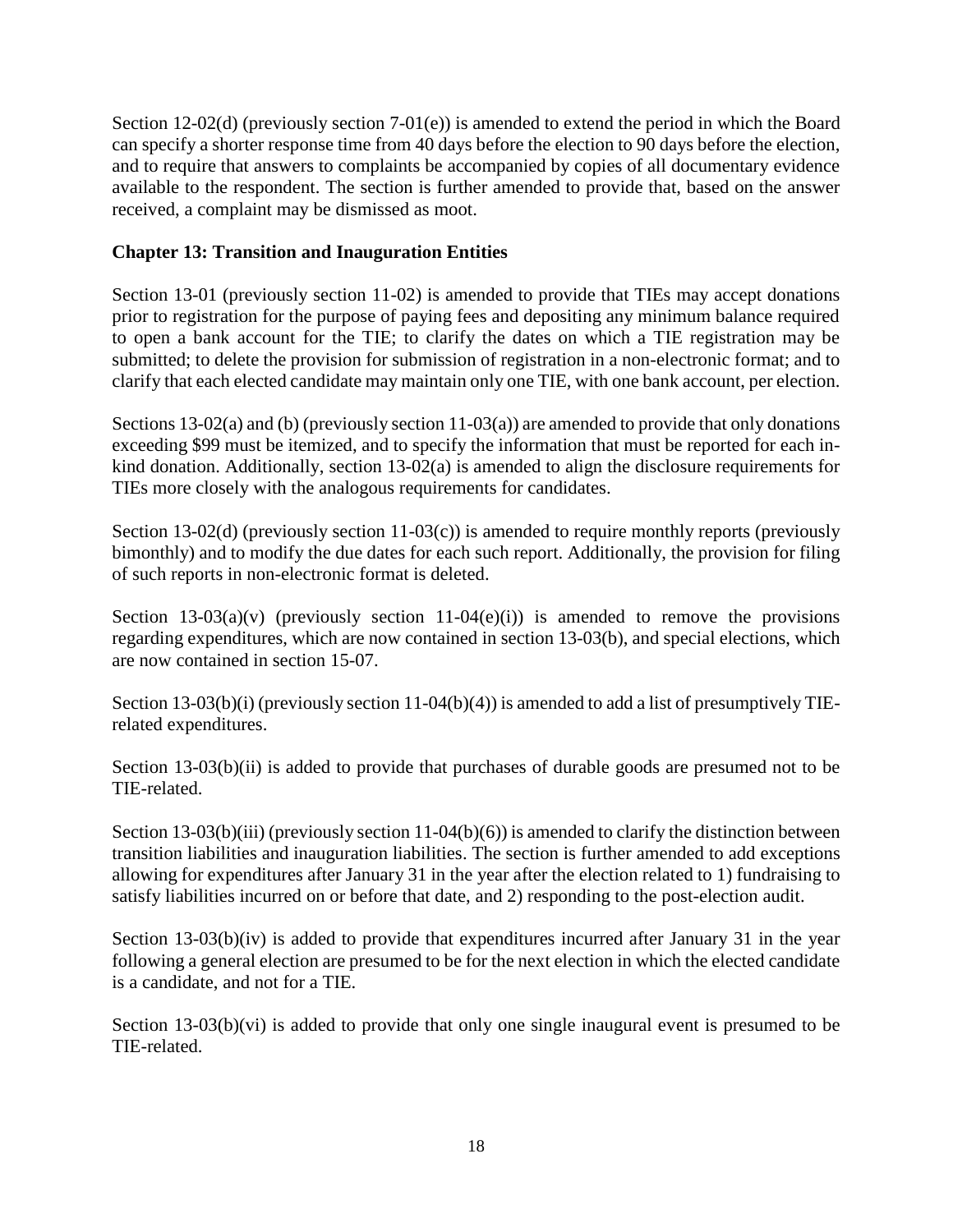Section 13-03(c)(i) is added to require that TIEs be terminated after extinguishing all liabilities or on April 30 in the year following the election, whichever is earlier.

Section 13-04(b) (previously section 11-05(b)) is amended to describe in more detail the records required to be kept by TIEs, including requiring that the written records for donations include the date and amount of the donation and, for cash, cashier's check, and money order donations, the donor's signature.

Section 13-04(d) (previously section 11-05(e)) is amended to modify the record retention period for TIEs from six years to five years.

#### **Chapter 14: Disclosure of Independent Expenditures**

Section 14-01 (previously section 13-01) is amended to add a definition for the term "authorized representative."

Section 14-02(b)(ii) is added to provide that a mass mailing is considered to have been distributed on the date it was postmarked, or accepted by a common carrier.

Section 14-02(c)(i) (previously section 13-02(c)(1)) is amended to require that invoices for independent expenditures be itemized.

Section 14-03(b) (previously section 13-03(b)) is amended to provide that the reporting period for ballot proposals begins on January 1 in the year in which the proposal will appear on the ballot. Previously, the reporting period began on the date the first communication was distributed or first expenditure was made.

Section 14-04(a) (previously section 13-04(a)) is amended to ensure that the Board's requirements for identification of communications are consistent with the requirements provided in New York State law.

Section 14-07 (previously section 13-07) is amended to clarify that independent spenders must provide documentation to the Board upon request.

Previous section 3-10, which provided for a political committee making expenditures supporting or opposing a ballot proposal to file voluntary disclosure statements with the Board, is deleted. Expenditures regarding ballot proposals are covered by the provisions of Chapter 14.

#### **Chapter 15: Special Elections**

Section 15-01 (previously section 1-06) is amended to remove the reference to determining the amount of surplus funds for special elections. For special election candidates who already have a committee registered with the CFB from a previous election, that committee becomes a special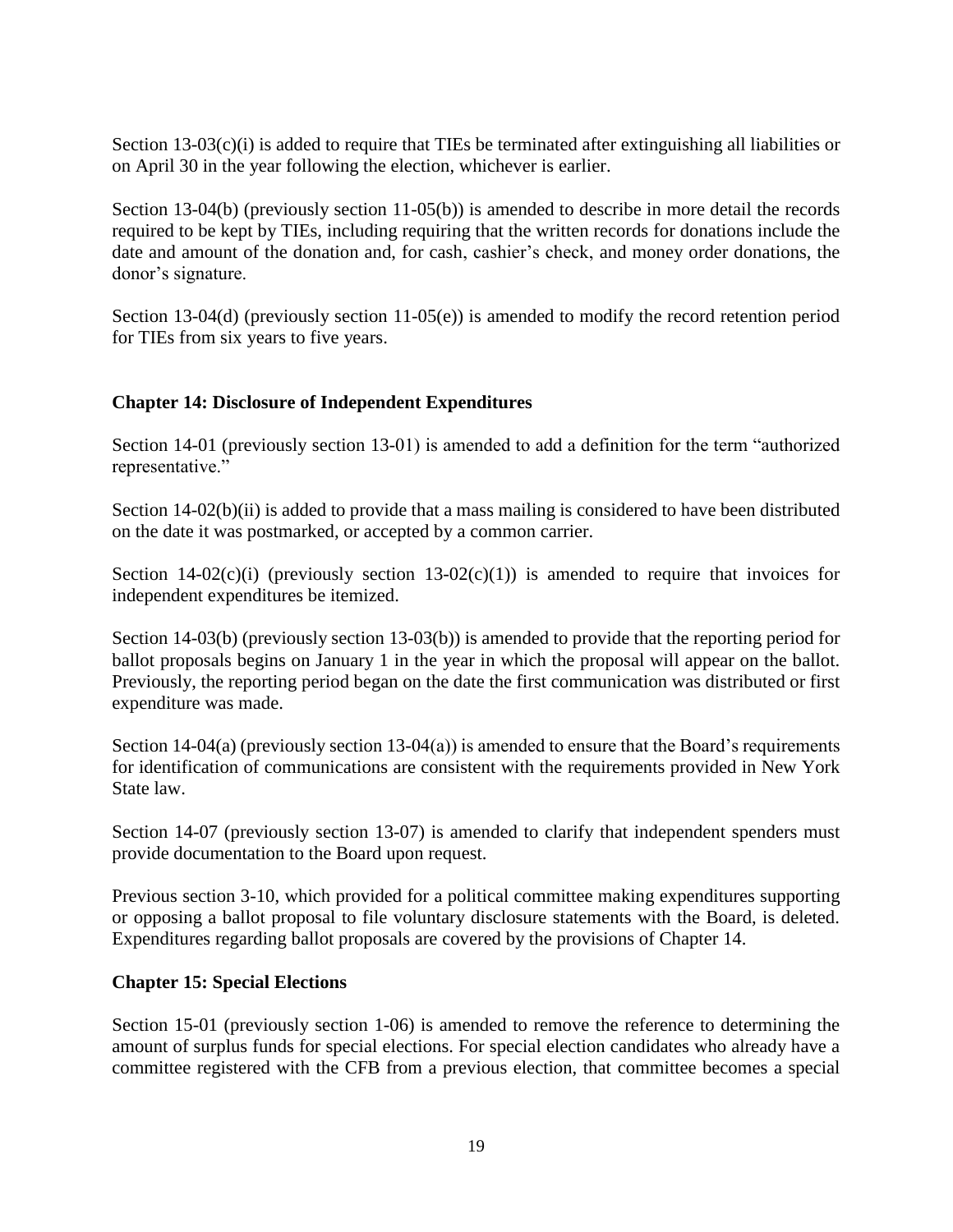election committee, but surplus funds remaining in the committee account may not be used for the special election.

Section 15-02(a) is added to provide that a Certification filed for a special election may not be rescinded.

Section 15-02(c) is added to provide that candidates who have already been raising funds for other elections within the same election cycle may use their existing committees and bank accounts in the special election, provided that they amend their registration with the Board of Elections to reflect the change in election, and further provided that once that committee and account have been used for the special election, they shall not be used for any future election, including any other elections during the same election cycle.

Section 15-02(d)(i) is added to provide that disclosure statements reporting financial activity that occurred after a candidate's most recent election prior to a special election will be considered to be for the special election.

Section 15-02(d)(ii)(A) (previously section 3-03(a)(3)) is amended to provide that if a candidate is already registered for a future election and an intervening special election is called, the candidate must re-register with the Board for the special election and re-submit all of the candidate's financial activity with the first special election disclosure statement.

Section 15-02(d)(vii) is added to require that each disclosure statement submitted for a special election include a copy of the candidate's most recent bank statements, as is required for primary and general election disclosure statements.

Section 15-03(b) (previously section  $1-08(c)(4)$ ) is amended to provide that expenditures incurred prior to the date a special election was reasonably anticipated may be presumed to be subject to the special election expenditure limit, beginning when a candidate has registered for a covered office or has begun raising and/or spending funds.

Section 15-03(e) is added to clarify certain types of expenditures that may be made with public funds in a special election.

Section 15-04(b) is added to provide that contributions received after a candidate's most recent election and prior to a special election are presumed to be for the special election.

Section 15-04(c) is added to provide that, for contributions received on or before the date the special election was first reasonably anticipated that are in excess of the contribution limit, the campaign must refund the excess portion to the contributor.

Section 15-04(e) (previously section 5-01(p)) is amended to remove the set deadline for responding to invalid matching claims reports. *See also* section 7-02(c).

Section 15-04(g) (previously section 2-06(d)) is amended to clarify that receipts accepted for a special election may not be commingled with receipts accepted for another election, with receipts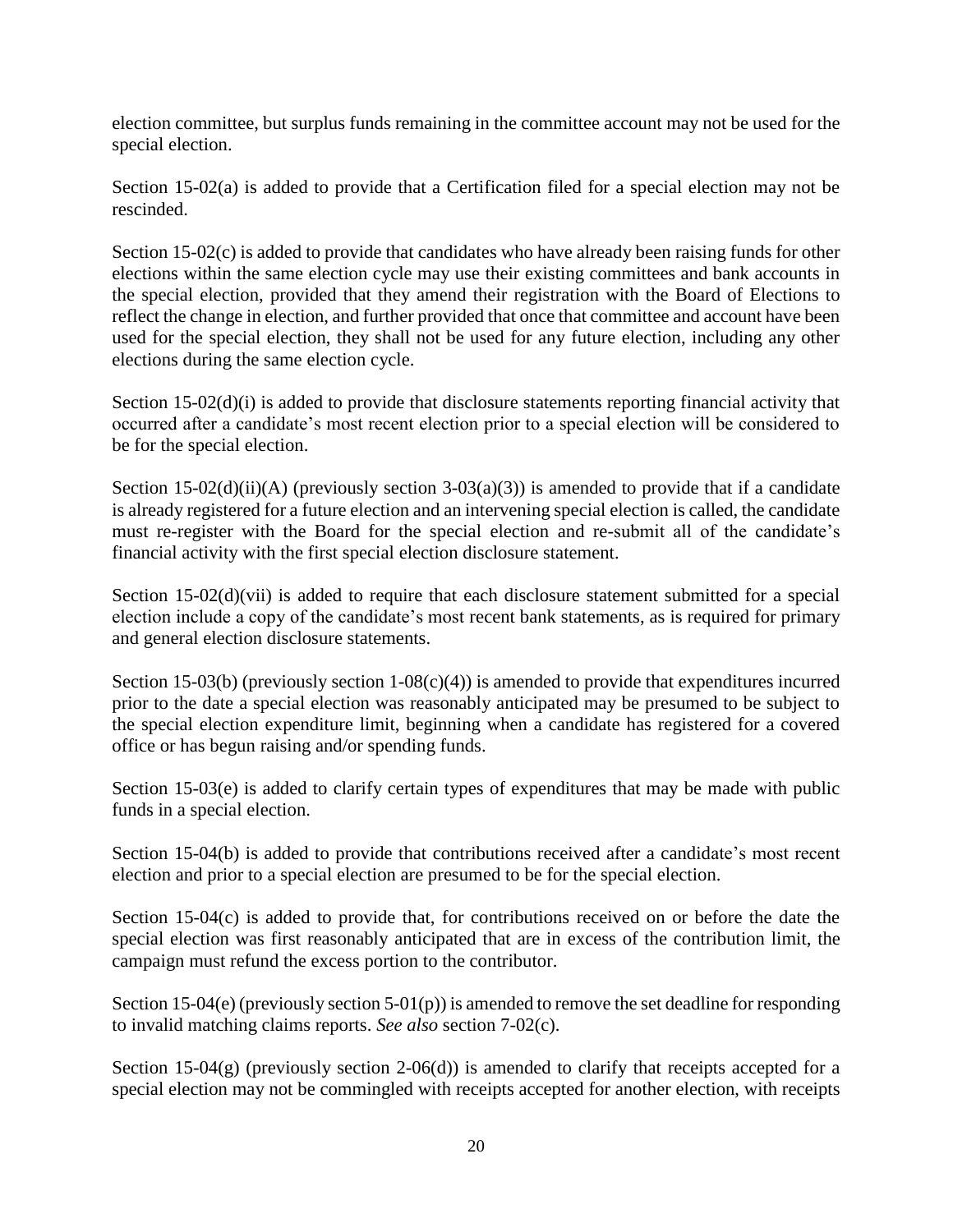accepted for a TIE, or with personal or business funds, and to provide that such receipts may not be used for any other election until after the special election is actually held.

Section 15-05 is added to require that candidates in a special election must attend a compliance training session designed specifically for that election, and that the training must be completed on or before the financial disclosure cut-off date of the 11-day pre-election disclosure statement.

Section 15-06(d) (previously section 13-03(a)(3)(ii)) is amended to provide that the reporting period for the first disclosure statement for independent expenditures related to special election ballot proposals begins on the date on which the first reportable expenditure is incurred. This was not explicitly stated in the previous section because the reporting period began on the same date for primary and general elections, as it did for special elections, which is no longer the case. *See* section 14-03(b). The section is also amended to provide that, for ballot proposals anticipated to be voted on at a special election, additional independent expenditure disclosure statements are due on January 15 and July 15 in the year *of* the election, rather than the year prior to the year of the election.

Section 15-07 (previously section 11-04 $(e)(i)$ ) is amended to provide that a special election TIE may not incur expenditures more than 30 days after the candidate's inauguration, except for expenditures made to satisfy liabilities incurred within that time period or for fundraising to pay such liabilities, or expenditures related to terminating the entity or responding to the post-election audit. The section further provides that a special election TIE must terminate after it has extinguished all liabilities or 60 days after inauguration, whichever is earlier.

#### **Chapter 16: Runoff Elections**

Section 16-05(c) (previously section 1-04(q)(3)) is amended to clarify that no single contribution may be divided between runoff and non-runoff accounts.

Section 16-05(d) is added to detail the documentation requirements for runoff contributions, including runoff-specific contribution cards.

Section 16-05(e)(i) (previously section 5-01(j)), regarding flat grants for runoff elections, is amended to remove the provision stating that the amount of public funds paid "may be adjusted to reflect further review and auditing of matchable contribution claims for the preceding election." The amendment reflects the Board's practice, which is that the flat grant is calculated as a percentage of the amount actually paid to the candidate for the preceding election, not the amount the candidate may theoretically have been eligible to receive.

Section  $5-01(i)(l)(ii)$  is amended to remove the provision stating that no public funds would be paid in a runoff election prior to the day after the day of the primary election held to nominate candidates for the runoff. Section  $5-01(i)(l)(iii)$ , which provided that no public funds would be paid in a runoff special election prior to the day after the day of the special election, is deleted. These provisions were redundant, as no public funds can be paid for an election until such election is reasonably anticipated and the identities of the candidates have been determined.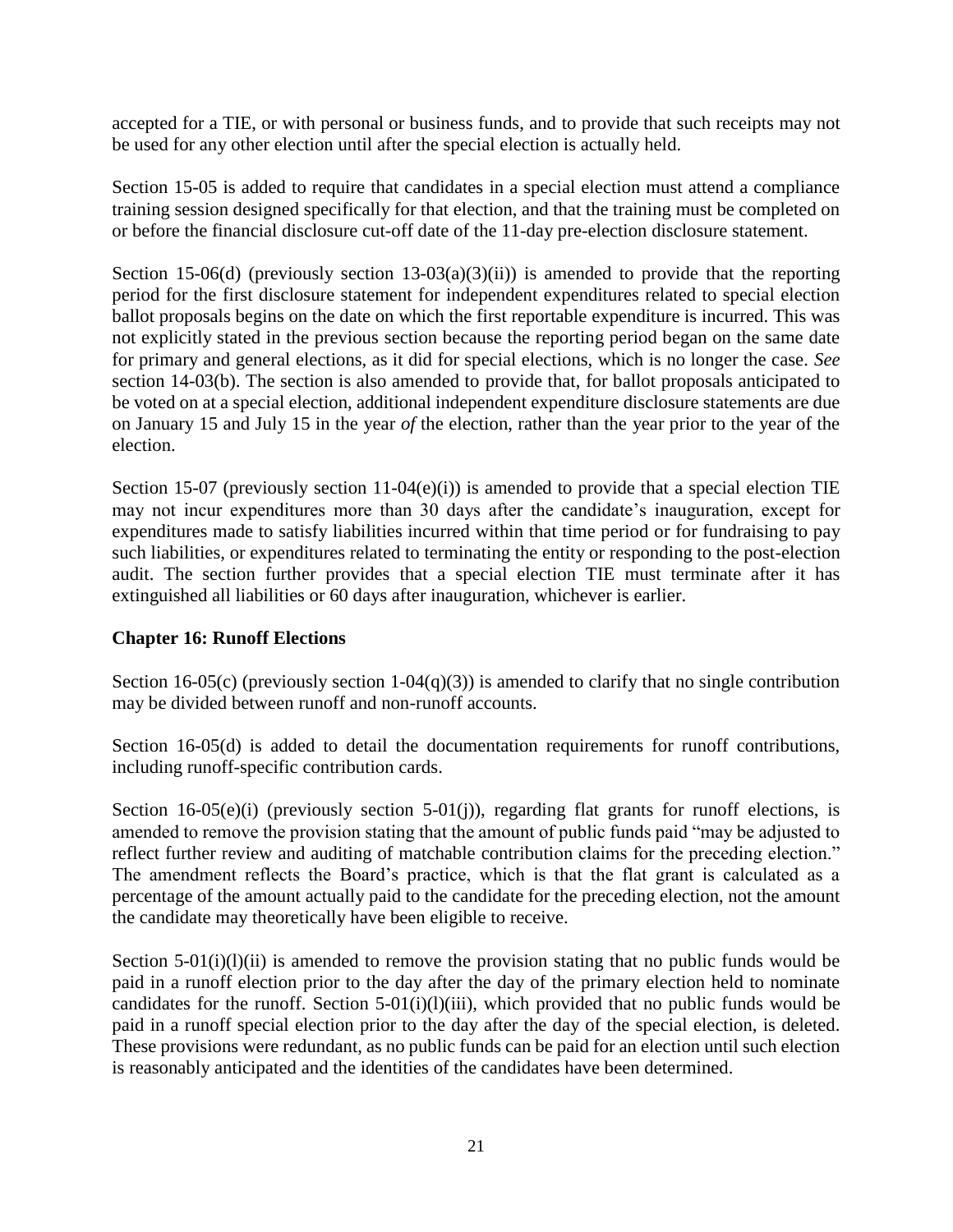Section 16-05(e)(ii) (previously section 5-01(j)) is amended to provide that no public funds shall be issued to candidates in a runoff election until the Board has determined that the runoff election is reasonably anticipated to occur.

Section 16-05(f) (previously section 2-06(c)(1)(ii)) is amended to clarify that receipts accepted for a runoff primary or special election may not be commingled in any account with receipts accepted for another election, with receipts accepted for a TIE, or with personal or business funds, and to provide that such receipts may not be used for any other election held in the year that the runoff election is held or anticipated.

Section 16-05(g) clarifies the requirements applicable to an anticipated runoff election that is not held.

Section 16-06(a)(i) (previously section 2-06(c)(1)(i)) is amended to provide that transfers may occur from a primary election account to a runoff primary election account after the primary election is held, and from a runoff primary election account to a general election account after the runoff primary is held.

Section  $16-06(a)(ii)$  is added to require that runoff bank accounts be disclosed to the Board as an amendment to the candidate's Filer Registration or Certification.

Section 16-06(b)(i) is added to clarify that runoff special elections are held only for the office of mayor. New York State Election Law requires a runoff election if no candidate receives 40% or more of the vote in a primary election for the office of mayor, public advocate, or comptroller, but does not provide for runoff special elections for any office. *See* N.Y. Elec. Law § 6-162(1). However, the City Charter requires runoff special elections for the office of mayor. *See* New York City, N.Y., Charter §  $10(c)(10)$ . This section is added because both the Act and Board rules refer to runoff special elections, but do not specify to which office they apply.

Sections 16-06(b)(ii), (iii), and (iv) are added to clarify that funds raised for a runoff special election are subject to the same requirements as those raised for a runoff primary election.

Section 16-07(a) is added to provide that the reporting period for the first disclosure statement for independent expenditures related to a runoff election begins on the day the Board issues a determination stating that the runoff election is reasonably anticipated.

#### **Chapter 17: Voter Education and Engagement**

Section  $17-02(b)(i)(C)$  (previously section  $10-02(b)(1)(iii)$ ) is amended to provide that photographs submitted with candidate statements for the print edition of the Voter Guide must comply with size and resolution requirements as determined by the Board. The previous section provided that only photographs must "not exceed" such requirements; this clarification is to allow for the possibility of minimum size and resolution requirements in addition to maximum requirements.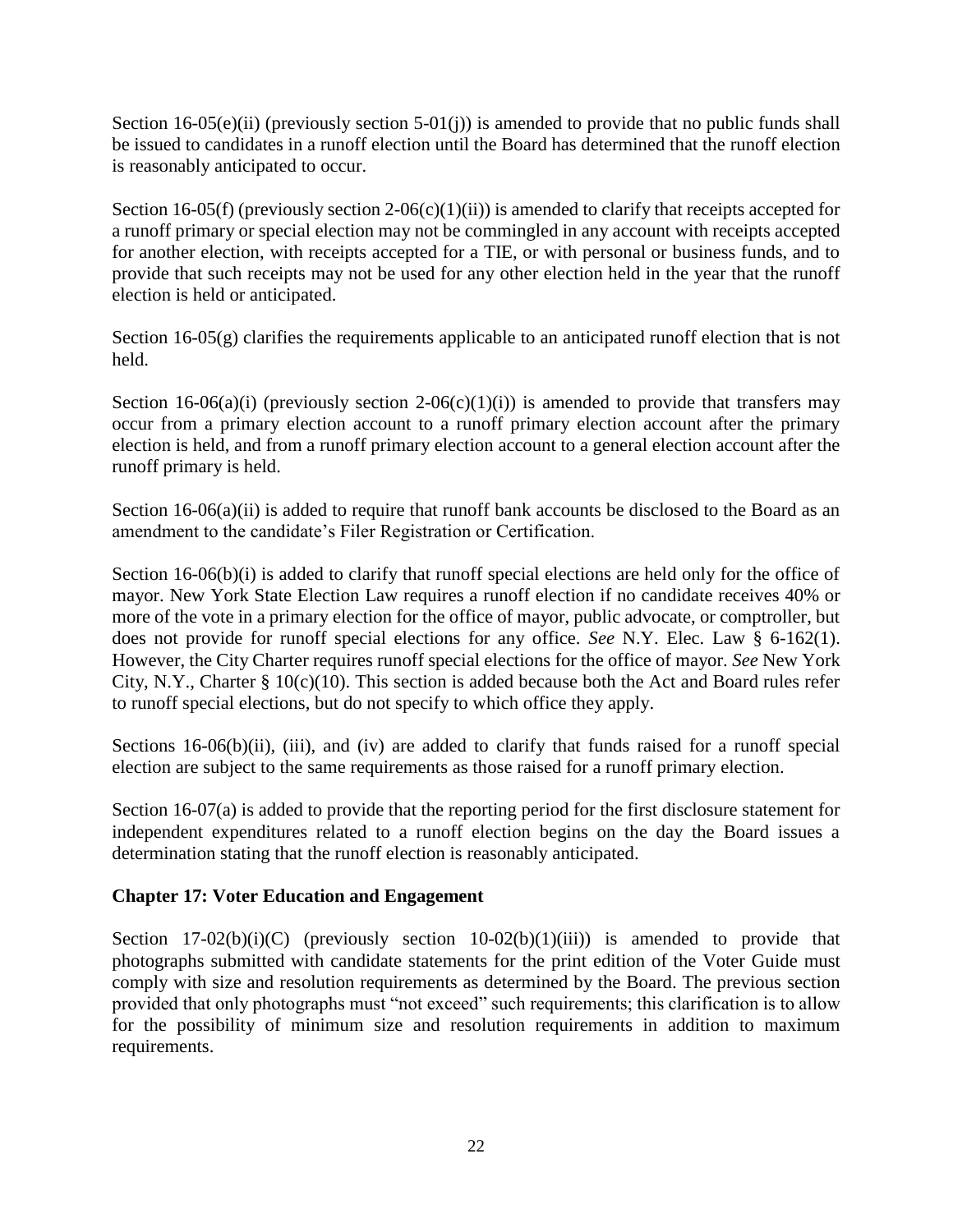Sections  $17-02(b)(i)(D)$  (previously section  $10-02(b)(1)(iv)$ ) and  $17-02(b)(ii)(A)$  (previously section  $10-02(b)(2)(i)$  are amended to provide that candidate print and video statements for the Voter Guide may not refer to any opposing candidate by name, and must not include statements, gestures, or materials that are patently offensive. A prohibition on the unauthorized use of copyrighted material or invasion of privacy in such statements is replaced by a broader prohibition on the violation of any city, state, or federal law, which mirrors the analogous provision related to the video Voter Guide (*see* section 17-02(b)(ii)(A)(6)).

Section 17-02(b)(ii)(C) (previously section 10-02(b)(2)(iii)) is amended to state the Board's authority to approve and set deadlines for the submission of video Voter Guide statements.

Section 17-02(b)(ii)(H) (previously section  $10-02(b)(2)(viii)$ ) is amended to delete the statement that the filming schedule for the video Voter Guide will permit candidates filing designating and nominating petitions to participate.

Sections  $17-02(b)(iii)(A)$  and (B) (previously sections  $10-02(b)(3)(i)$  and (ii)) are amended to remove the requirement that candidates be named in designating or nominating petitions in order to appear in the Voter Guide for the primary and general elections.

Previous section 2-07(d), which provided that write-in candidates not appearing on the ballot would not appear in the Voter Guide for that election, is deleted. The substance of this section is covered in new sections  $17-02(b)(iii)(A)$  and  $(B)$ .

#### **Chapter 18: Public Access to Information**

Section 18-02 (previously section 6-01(a)) is amended to delete the list of the Records Access Officer's duties, as the procedure is adequately detailed in the rest of the chapter.

Section 18-03(a) is added to provide that a candidate may request access to records previously provided to the Board by contacting the Candidate Guidance and Policy Unit, which may, in its discretion, provide the records without a Freedom of Information Law ("FOIL") request.

Sections 18-03(b) and (c) (previously section 6-01(c)) are amended to provide additional detail regarding the procedure and requirements of submitting a FOIL request.

Section 18-03(d) is added to state that if the Board is unable to locate responsive records, the Board will, upon request, certify either that it is not the custodian of the records, or that the records cannot be found after a diligent search.

Section 18-03(e) (previously section 6-01(b)) is amended to clarify the procedure for inspection of records and to require the requester to promise that the records will not be removed, damaged, or modified in any way.

Sections 18-04(a) and (b) (previously section 6-01(d)) are amended to provide that appeals of FOIL denials should be directed to the General Counsel, to state that the appeal must be filed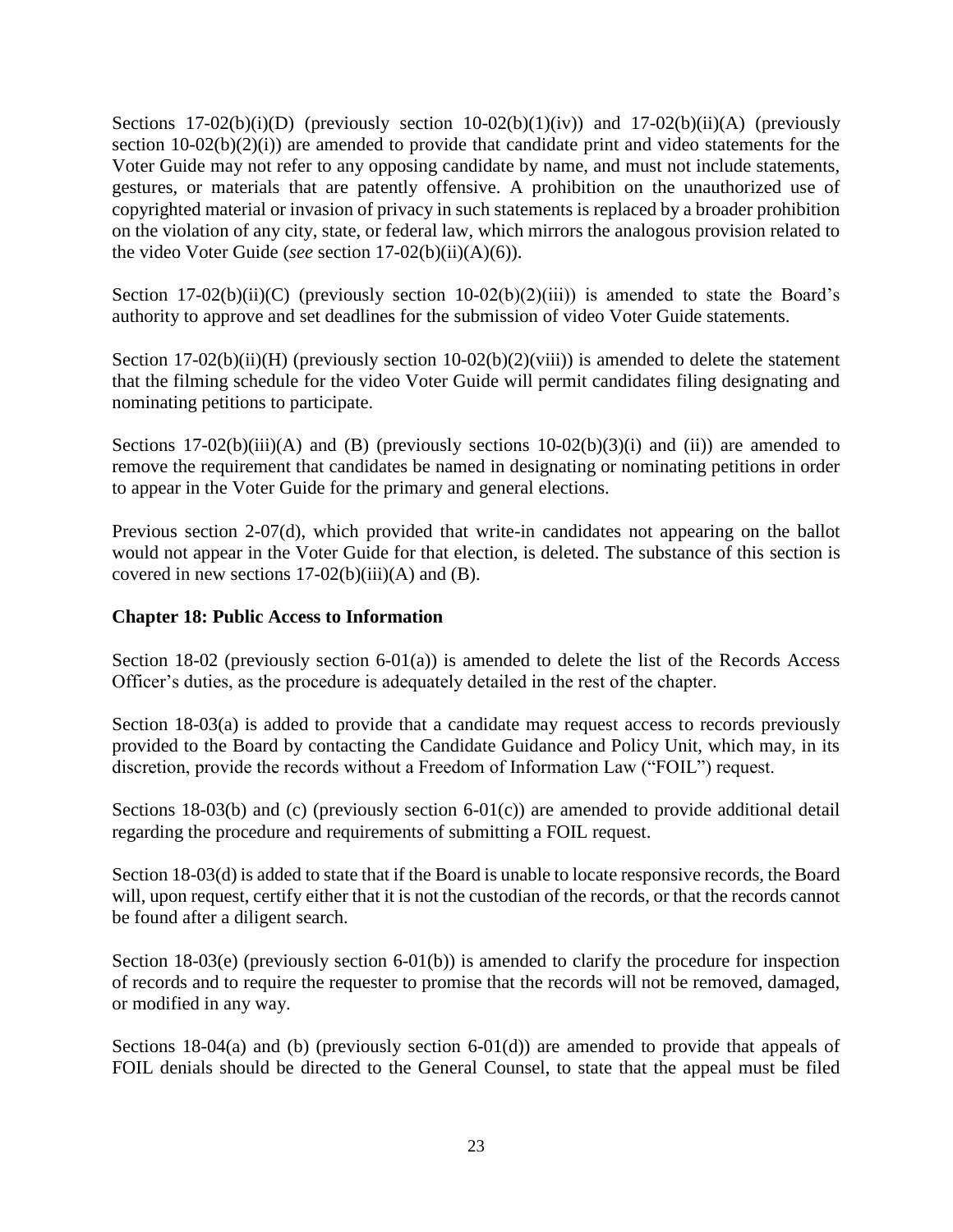within 30 days of receiving the denial, and to specify that the appeal must include a copy of the original request and a reasonable description of the records to which access was denied.

The following rules will take effect thirty days after final publication in The City Record:

## **II. Final Rules**

New material is underlined. [Deleted material is in brackets.]

"Shall" and "must" denote mandatory requirements and may be used interchangeably in the rules of the Board, unless otherwise specified or unless the context clearly indicates otherwise.

#### **Section 1. Title 52 of the rules of the city of New York is REPEALED, and a new title 52 is added to read as follows:**

### **Title 52: Campaign Finance Board**

### **Chapter 1: Definitions and General Provisions**

#### **§ 1-01 Scope of Rules**

**Chapters 1 through 8** contain requirements applicable to candidates seeking nomination or election to the office of mayor, comptroller, public advocate, borough president, or member of the City Council ("Council member") during the pre-election period.

**Chapters 9 through 11** pertain to post-election audit and enforcement of candidates seeking nomination or election to the office of mayor, comptroller, public advocate, borough president, or Council member, as well as independent spenders.

**Chapter 12** pertains to investigations conducted by, and complaints filed with, the Board.

**Chapter 13** contains requirements for transition and inauguration entities ("TIEs"), which apply to all candidates elected to the office of mayor, comptroller, public advocate, borough president, or Council member, regardless of whether the elected candidate is a participant in the voluntary Campaign Finance Program.

**Chapter 14** contains requirements for disclosure of independent expenditures related to candidates seeking nomination or election to the office of mayor, comptroller, public advocate, borough president, or Council member, as well as ballot proposals.

**Chapter 15** contains requirements for special elections for the office of mayor, comptroller, public advocate, borough president, or Council member.

**Chapter 16** contains requirements for runoff elections for the office of mayor, comptroller, public advocate, borough president, or Council member.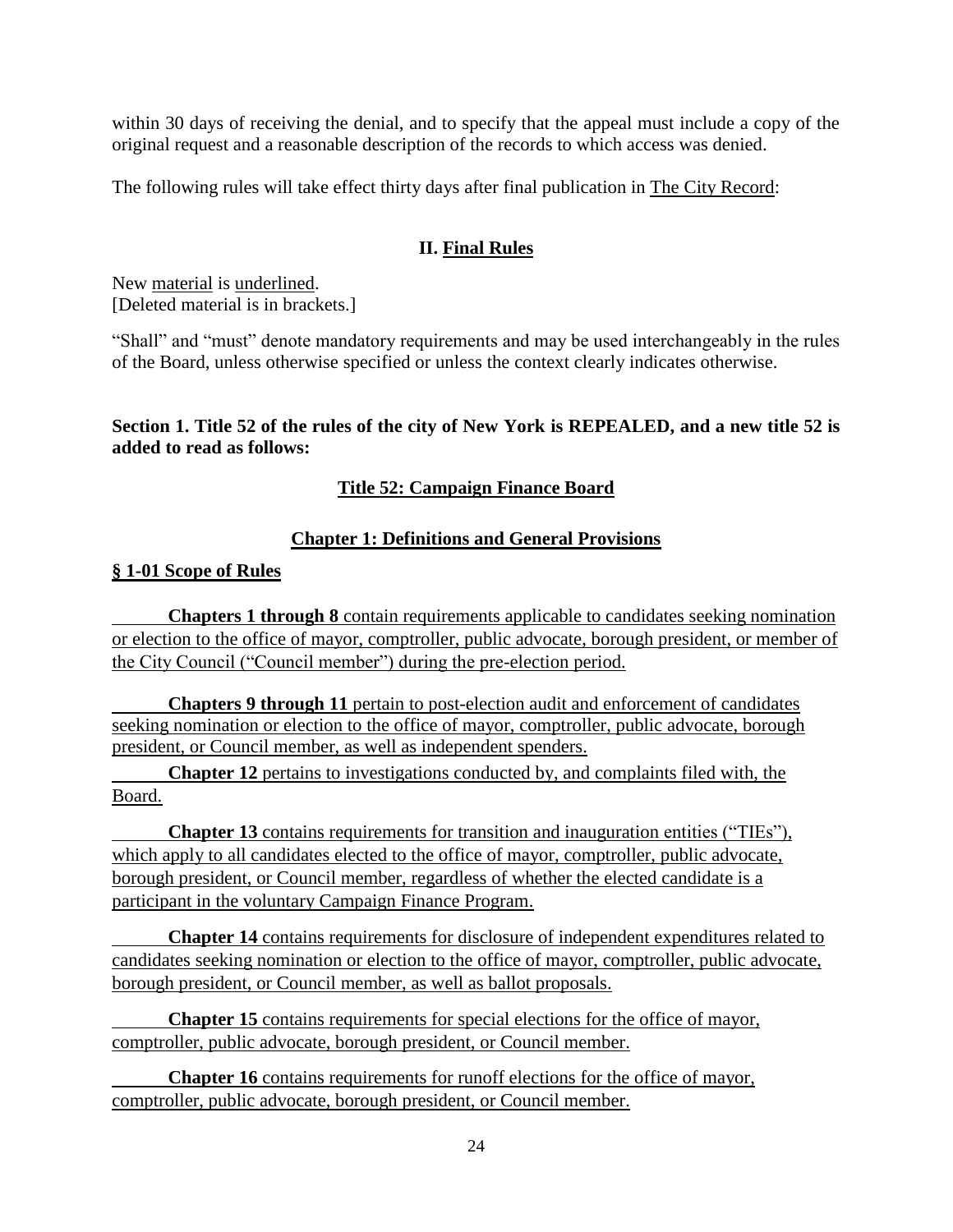**Chapter 17** pertains to the Voter Guide and voter engagement and applies to candidates seeking nomination or election to the office of mayor, comptroller, public advocate, borough president, or Council member, as well as city ballot proposals or referenda.

**Chapter 18** contains requirements for public access to information as provided by the Freedom of Information Law.

Except as otherwise specified, the requirements of these rules related to authorized committees do not apply to an authorized committee that does not, at any time, aid or otherwise take part in an election in which the candidate is a participant or non-participant. Aiding or otherwise taking part in an election includes accepting contributions, loans, or other receipts, and making expenditures, including expenditures of surplus funds, for such election.

### **§ 1-02 Definitions**

"**Act**" means the New York City Campaign Finance Act, codified in Chapter 7 of Title 3 of the Code (§ 3-701, *et seq*.).

**"Administrative law judge"** means the hearing officer assigned to preside over a case that is referred to the Office of Administrative Trials and Hearings.

"**Advance**" means a payment for goods or services on behalf of a candidate made with the expectation that the payment will be reimbursed by the candidate.

"**Authorized committee**" means an authorized committee as defined in the Act.

"**Board**" means the Campaign Finance Board.

**"Board of Elections"** means the New York City Board of Elections, unless otherwise specified as the New York State ("State") Board of Elections.

**"Business dealings with the city"** means business dealings with the City of New York as defined in the Act.

"**Candidate**" means a candidate as defined in Article 14 of the New York State Election Law. Except as otherwise provided in these rules, a "candidate" includes every authorized committee of the candidate, the treasurer of each such committee, and any other agent of the candidate.

**"CAPA"** means the City Administrative Procedure Act, §§ 1041 to 1047 of the Charter.

"**Certification**" means the submission of the information required pursuant to section 2-02 in order to join the Program.

"**Charter**" means the New York City Charter.

"**Code**" means the Administrative Code of the City of New York.

"**Contribution**" means a contribution as defined in the Act.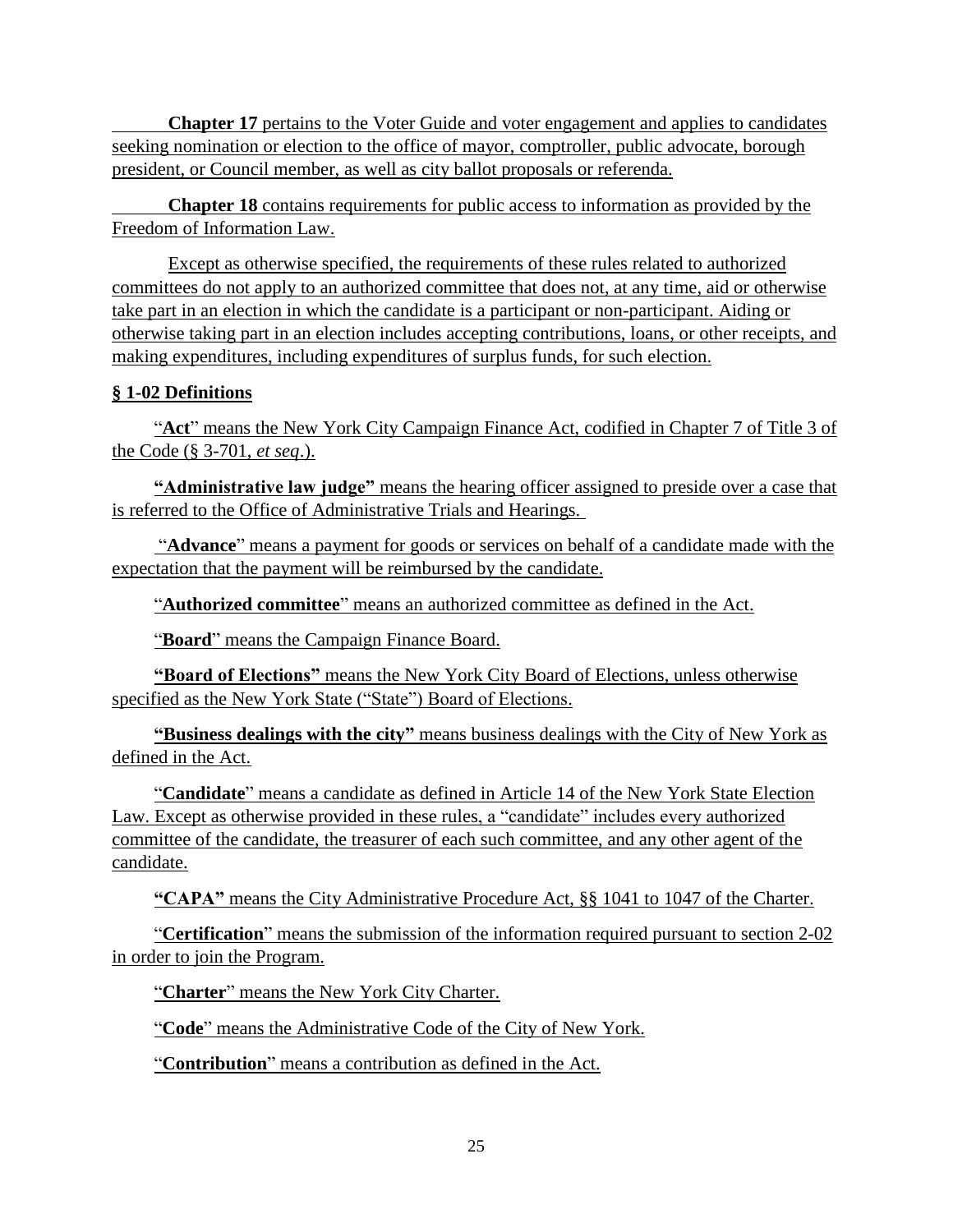**"Covered election"** means any election for the office of mayor, public advocate, comptroller, borough president, or Council member.

**"Disclosure statement"** means the campaign finance disclosure statement filed with the Board under Chapter 4 of these rules.

**"Doing business database"** means the computerized database containing the names of individuals and entities engaged in business dealings with the city as defined in the Act.

**"Domestic partner"** means a domestic partner as defined in § 1-112(21) of the Code.

**"Donation"** means a gift, subscription, advance, payment, or deposit of money or any thing of value, made by an individual or entity, in connection with the transition or inauguration expenses of an elected candidate, including but not limited to compensation for the personal services rendered in connection with such transition or inauguration expenses without charge. A loan is deemed to be a donation, subject to the limits and restrictions of the Act, to the extent the loan is not repaid by the date that the elected candidate is sworn into office. The term "donation" shall not include:

(a) The value of personal services provided without compensation by individuals volunteering a portion or all of their time on behalf of a TIE, provided that such an individual may not provide any paid services to a TIE at the same time as such individual serves as a volunteer for that TIE;

(b) The use of real or personal property and the cost of invitations, food, and beverages voluntarily provided by an individual to a TIE on the individual's residential premises for TIE-related activities to the extent such services do not exceed \$500 in value; and

(c) The travel expenses of any individual who, on the individual's own behalf, volunteers personal services to any TIE to the extent such expenses are unreimbursed and do not exceed \$500 in value.

**"Election"** means any primary, runoff primary, special, runoff special, or general election for nomination or election.

**"Election cycle"** means the period beginning on the first January 12 following the most recent general election for the specific office to which a candidate is seeking nomination or election and ending on the first January 11 following the next general election for that office.

**"Electronic means"** means facsimile transmission, email, or any other electronic manner of communication that shall be prescribed by the Board.

**"Entity"** means any organization of one or more individuals, and includes any parent, subsidiary, branch, division, department, or local unit thereof.

"**Expenditure**" means an expenditure as defined in the Act.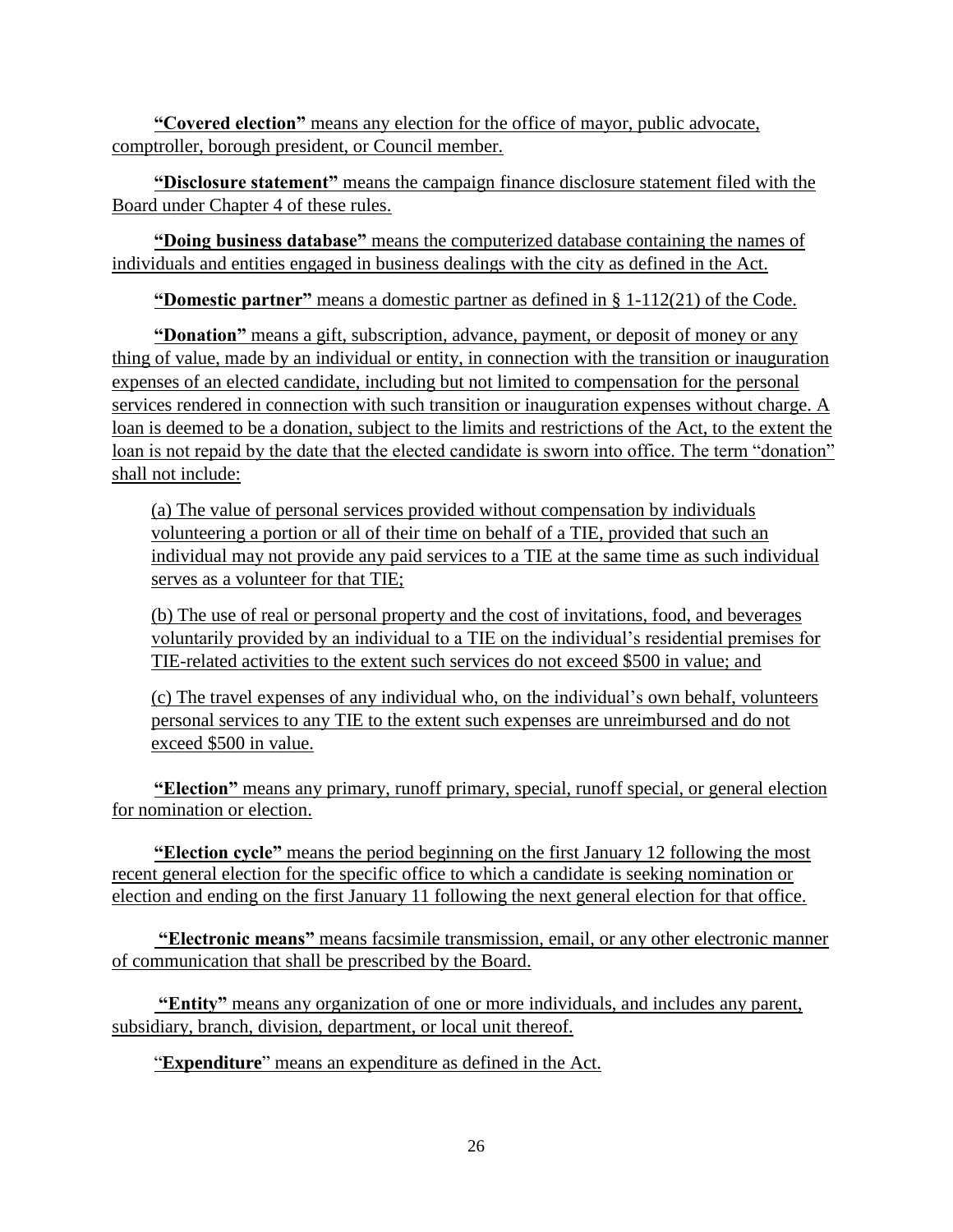**"Fair market value"** means: (1) for goods, the price of those goods when received in the market in which they ordinarily would have been purchased; and (2) for services, other than those provided by an unpaid volunteer, the hourly or piecework charge for the services at a commercially reasonable rate prevailing when the services were rendered.

**"Filer Registration"** means the submission of the information required pursuant to section 2-01 prior to the filing of disclosure statements.

**"Fund"** means the New York City Election Campaign Finance Fund established by the Act.

**"Fundraising agent"** means any of the following individuals or entities that have accepted or may accept contributions on behalf of the candidate: (1) paid or volunteer full-time campaign workers; or (2) commercial fundraising firms retained by the candidate and the agents thereof.

**"Hearing officer"** means the person assigned to preside over a case before OATH.

**"Inauguration expenses"** means expenses for an inaugural event held within seven days before or 30 days after the elected candidate is officially sworn into office. Factors used by the Board in determining whether an event is an inaugural event include but are not limited to: (1) the celebratory or commemorative nature of the event; (2) the location of the event in relation to the geography of the elected official's district; and (3) the inclusion of non-celebratory and/or commemorative functions, including but not limited to constituent outreach or services. The burden of proving that an event is an inaugural event rests with the TIE.

**"In-kind contribution"** means: (1) a gift, subscription, loan, advance of, or payment for, any thing of value (other than money) made to or for any candidate; or (2) the payment by any individual or entity other than an authorized committee of compensation for the personal services of another individual or entity which are rendered to the candidate without charge. "In-kind contribution" does not include personal services provided without compensation by individuals volunteering a portion or all of their time on behalf of a candidate.

**"Intermediary"** means an intermediary as defined in the Act.

**"Labor organization"** means a labor organization as defined in the Act.

"**Loan**" means a monetary payment made to an authorized committee with the expectation that the funds will be repaid by such committee.

**"Matchable contribution"** means a matchable contribution as defined in the Act.

**"Mobile fundraising vendor"** means any persons or entities that provided services to a candidate related to the processing or receipt of any text message contribution.

**"Non-participant"** means a candidate for nomination or election to a covered office who has not filed a Certification as a participant. Except as otherwise provided in these rules, a "non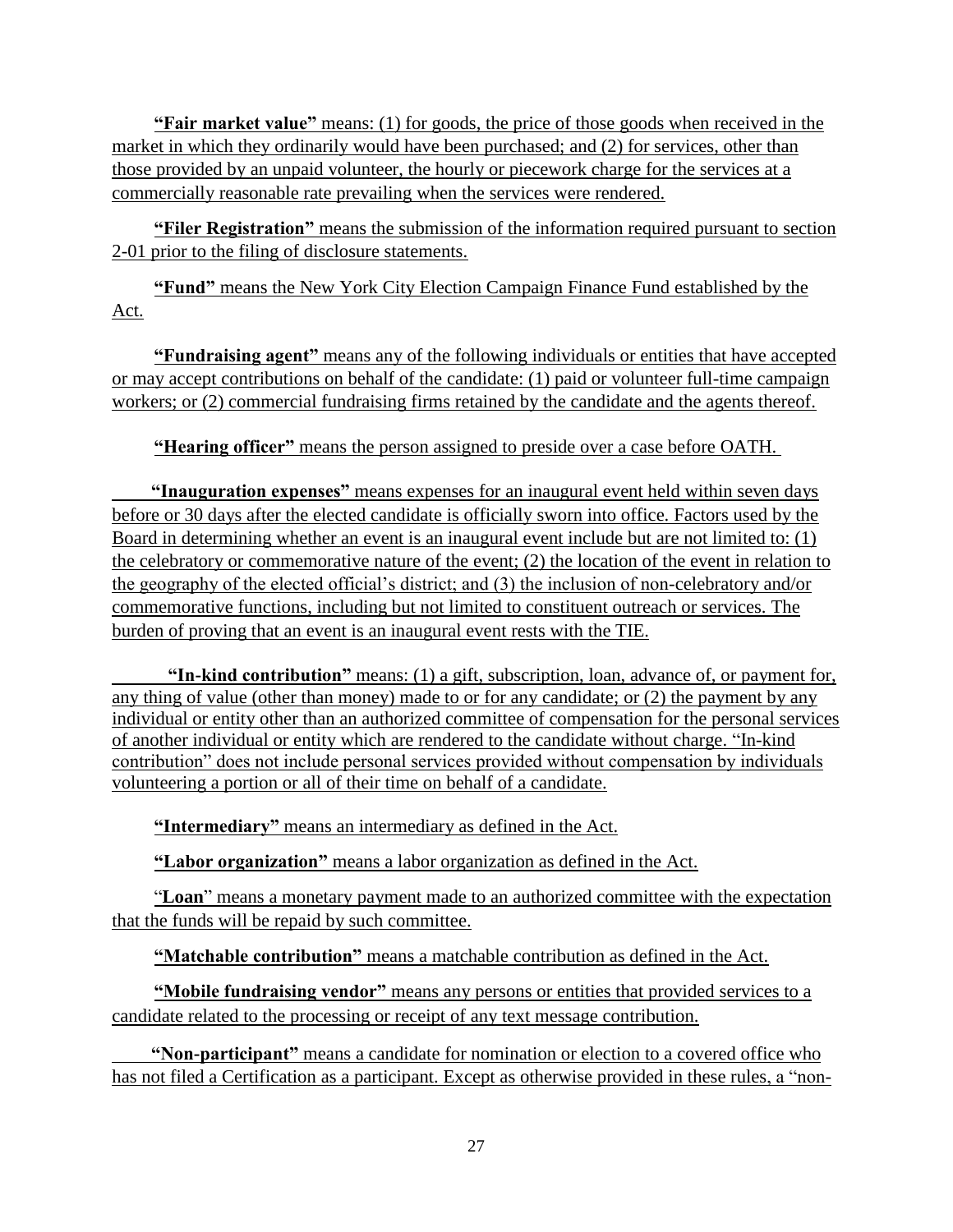participant" includes the candidate, every political committee authorized by the candidate for the covered election, the treasurer of each such committee, and any other agent of the candidate.

**"OATH"** means the Office of Administrative Trials and Hearings.

"**On the ballot**" means on the ballot as provided in Article 6 of the New York State Election Law and as recorded on the Board of Elections nomination or designation ledgers or contest lists.

**"Optional early public funds payment"** means the disbursement of optional public financing occurring prior to two weeks after the last day to file designating petitions for a primary election.

"**Other receipts**" means payments received by a candidate that are not contributions or loans, such as interest, dividends, proceeds from sales or leases of assets, and any other sources of income.

**"Participant"** means a candidate for nomination or election to a covered office who has chosen to join the Program for an election by submitting a Certification pursuant to  $\S 3-703(1)(c)$ of the Code. Except as otherwise provided in these rules, a "participant" includes the candidate, the principal committee authorized by the candidate pursuant to  $\S$  3-703(1)(e) of the Code, the treasurer of such committee, and any other agent of the candidate.

**"Political committee"** means a political committee as defined in the Act.

**"Principal committee"** means the principal committee as defined in the Act.

**"Program"** means the New York City Campaign Finance Program established by the Act.

**"Public funds"** means monies disbursed from the Fund.

**"Receipts"** means monetary and in-kind contributions, loans, and any other payment received by a candidate.

**"Registered user"** means the individual registered with the wireless carrier to use the specific mobile device from which a contribution made via text message was initiated.

**"Reporting period"** means a time period covered by a disclosure statement, as described in section 4-05.

**"Segregated account"** means a bank account that may be established by a participating candidate in accordance with section 7-07(b).

**"Single source"** means any individual, individuals in combination, entity, or entities in combination that establish, maintain, or control another entity and every entity so established, maintained, or controlled, including every political committee established, maintained, or controlled by the same individual, individuals in combination, entity, or entities in combination.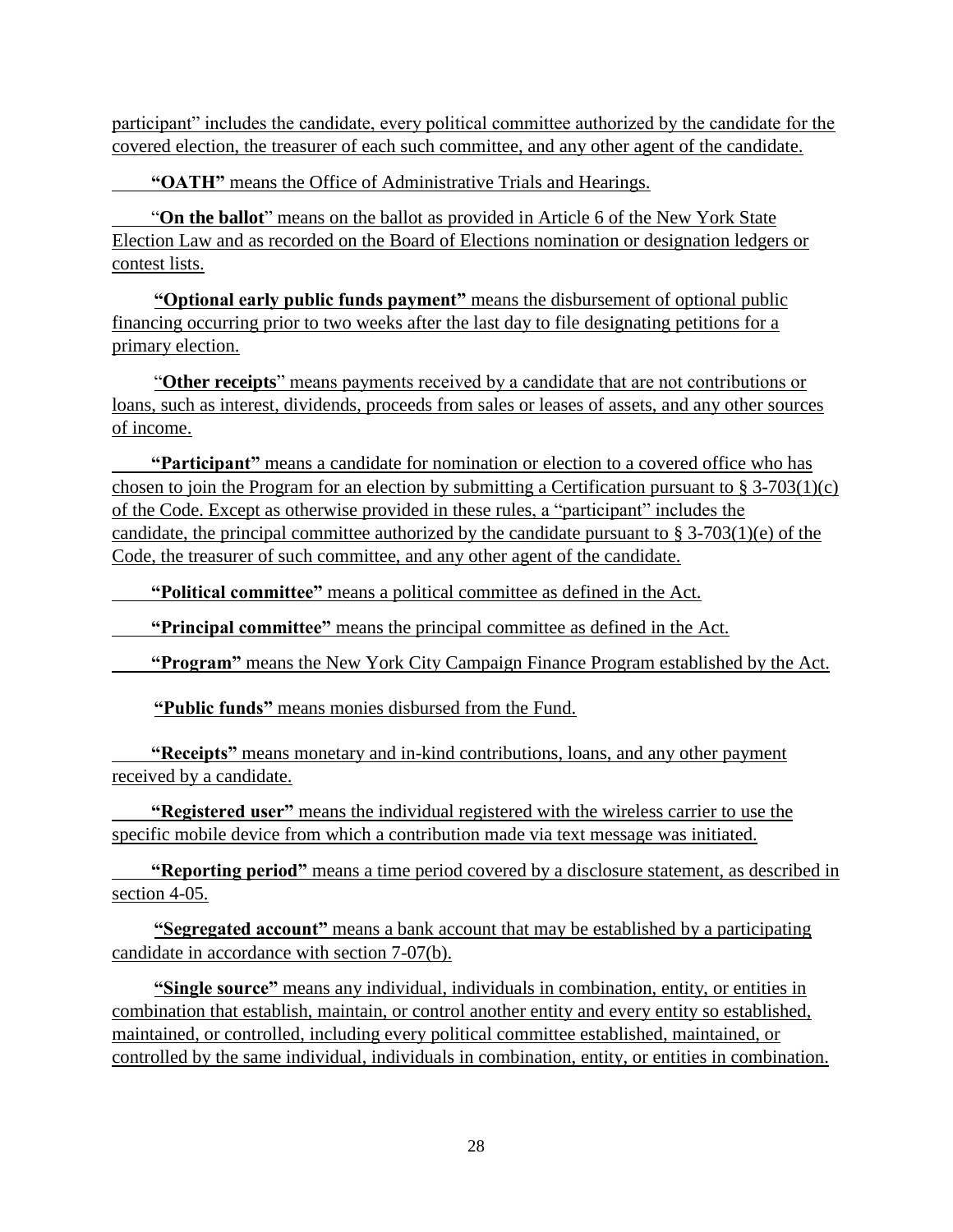**"State form"** means a statement of campaign receipts and expenditures required to be filed by a candidate or political committee with the State Board of Elections.

### **"Text message contribution"** means a text message contribution as defined in the Act.

**"Transfer"** means any exchange of funds or any other thing of value between political committees, other than multicandidate committees, authorized by the same candidate pursuant to § 14-112 of the New York State Election Law. In section 16-06 the term "transfer" means funds exchanged between different bank or other depository accounts.

**"Transition and inauguration entity"** or **"TIE"** means an entity established by an elected candidate to raise and spend private funds for transition or inauguration expenses.

"**Transition expenses"** means expenses relating to an elected candidate's transition into office for goods and services received, used, or rendered before the elected candidate's date of inauguration. Transition expenses shall be limited to those incurred solely for the purpose of preparing to take office, such as those listed in section 13-03(b)(i), and may not be incurred after January 31 in the year after the year of the election, or, in the case of a special election, 30 days after inauguration. Incumbent elected candidates shall not incur transition expenses.

**"Treasurer"** means the treasurer of any authorized committee involved in a covered election, except as otherwise provided in these rules.

## **§ 1-03 The Board**

#### **(a) The Board is nonpartisan**

(i) Pursuant to § 3-708 of the Code, the Board consists of five members.

(A) Two Board members are appointed by the Speaker of the City Council ("Speaker"). No more than one of them shall be enrolled in any one political party.

(B) Two Board members are appointed by the Mayor. No more than one of them shall be enrolled in any one political party.

(C) The chair of the Board is appointed by the Mayor in consultation with the Speaker.

(ii) The Board shall conduct all its activities in a strictly nonpartisan manner.

#### **(b) Board members and staff are governed by ethical standards**

**(i) The Act and the Charter.** Board members and staff are subject to the standards set forth in the Act and in Chapter 46 of the Charter.

**(ii) Ethical guidelines.** The Board shall establish and publish ethical guidelines governing the conduct of its members and staff.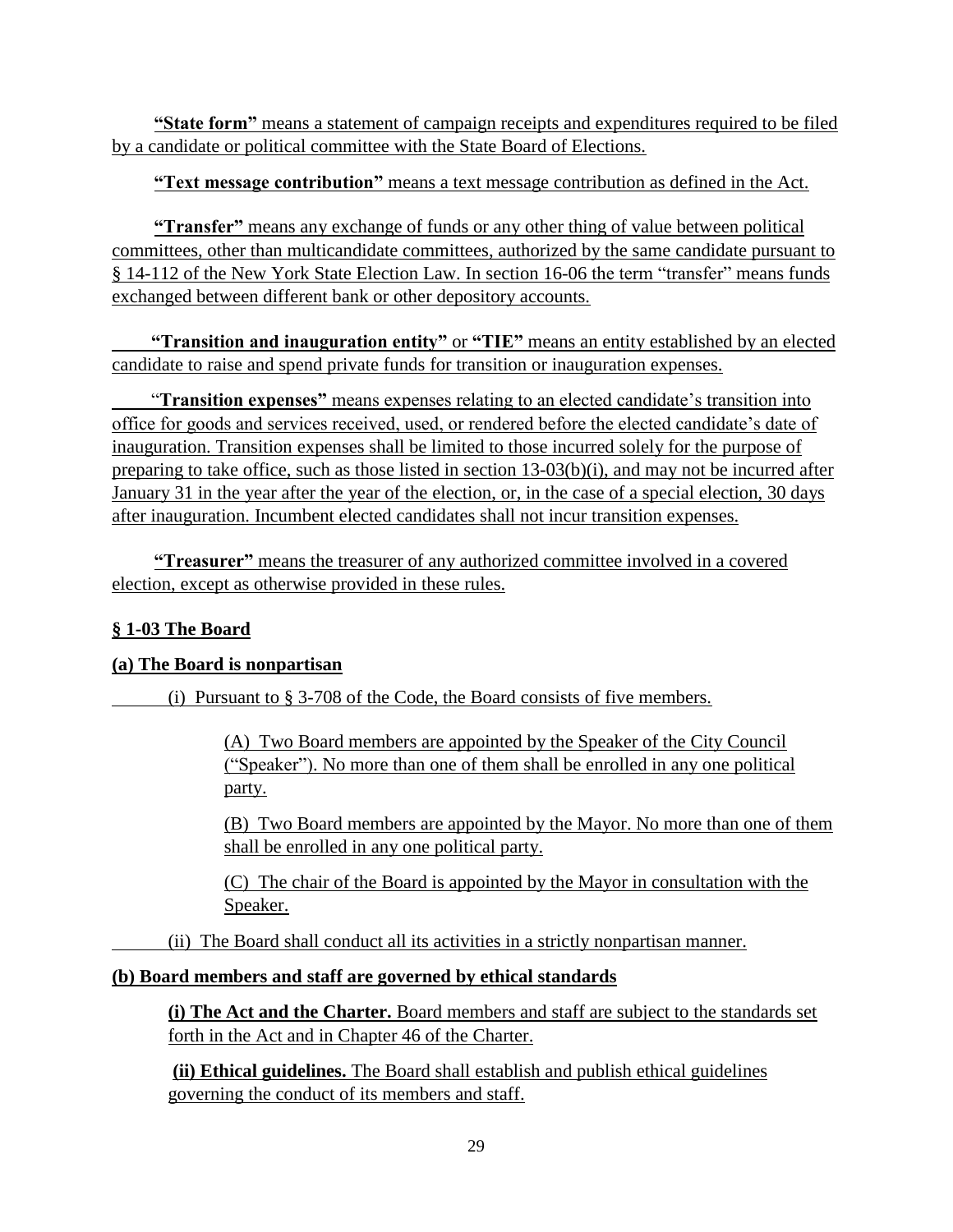**(iii) Additional city ethical guidelines.** Board members and staff are subject to the standards set forth in Chapter 68 of the Charter.

**(c) Board administration of the Fund**. To safeguard the administration of the Fund and assure candidates that sufficient public funds will be available to make all payments required by the Act in upcoming elections, the Board shall:

(i) make budget requests for the Fund sufficient to cover all anticipated Fund obligations in the upcoming fiscal year and to maintain a reserve for contingencies;

(ii) when it has determined that monies in the Fund are insufficient or likely to be insufficient for payments to candidates, report this determination to the Commissioner of Finance and provide its estimate of the additional amount which will be necessary to make such payments pursuant to the Act (together with a detailed statement of the assumptions and methodologies on which the estimate is based), as required by § 1052(a)(10) of the Charter, not more than four days after which the Commissioner of Finance is required by  $\S 1052(a)(10)$  of the Charter to transfer an amount equal to the Board's estimate from the city's general fund to the Fund;

(iii) take steps to ensure that the Fund is maintained in a separate account, credited with all sums appropriated therefor and all earnings accruing thereon, in the custody of the comptroller on behalf of the Board, as required by  $\S$  1052(a)(10) of the Charter;

(iv) take steps to ensure that the Fund and its administration are insulated from the risk of improper action by any city official or agency or any agent or contractor thereof;

(v) subject the Fund to periodic audits by independent outside auditors; and

(vi) take such other actions as are necessary and proper to ensure the integrity of the Fund.

**(d) Advisory opinions.** Upon the written request of a candidate or any other individual or entity, the Board shall issue an advisory opinion interpreting the Act and these rules, or otherwise respond in writing to the request, within 30 days of receipt of such request, or within 10 business days of receipt if such request is received less than 30 days before a covered election, to the extent practicable. At its discretion, the Board may issue advisory opinions in the absence of a request. The Board shall make public its advisory opinions and the questions of interpretation for which advisory opinions will be considered by the Board, including by publication on its website.

# **(e) Public petitions for rulemaking.**

# **(i) Procedures for submitting petitions.**

(A) Any individual or entity may petition the Board to consider the adoption of a rule. The request must be sent to the Executive Director and contain the following information:

(1) the rule to be considered, with proposed language for adoption;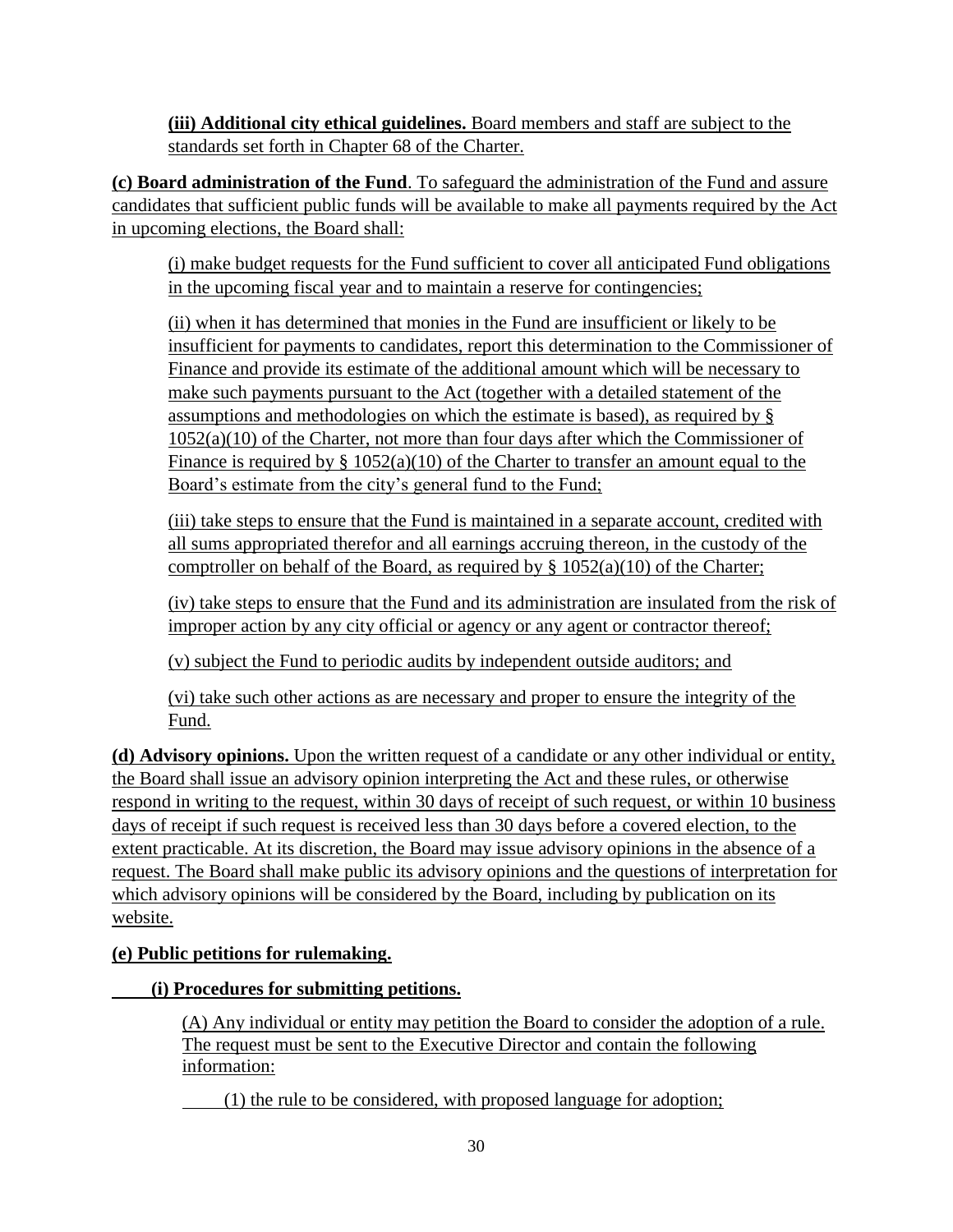(2) a statement of the Board's authority to promulgate the rule and its purpose;

(3) arguments in support of adoption of the rule;

(4) the period of time the rule should be in effect; and

(5) the name, address, telephone number, and signature of the petitioner or the petitioner's authorized representative.

(B) Any change in the information provided pursuant to clause (5) of subparagraph (A) must be communicated promptly in writing to the Executive Director.

(C) All requests should be typewritten or submitted electronically, if possible, but handwritten petitions will be accepted, provided they are legible.

**(ii) Responses to petitions.** Within 60 days from the date the petition was received, the Board shall either deny such petition in a written statement containing the reasons for denial, or shall state in writing the Board's intention to grant the petition and to initiate rulemaking by a specified date. In proceeding with such rulemaking, the Board shall not be bound by the language proposed by petitioner, but may amend or modify such proposed language at the Board's discretion. The Board's decision to grant or deny a petition is final.

### **§ 1-04 Deadlines**

#### **(a) Computation of days.**

**(i) Counting calendar days.** Where a number of days is specified as a period from a certain day, the days will be counted as the number of calendar days except for the first day of the counting period.

**(ii) Where holiday falls within two-day counting period.** If the counting period is two days in duration, then Saturday, Sunday, or a legal holiday must be excluded if it falls on the first or last day of the counting period.

 **(iii) Weekends and holidays.** If the deadline for submitting a Certification or for filing a disclosure statement, other than a daily pre-election disclosure statement, falls on a Saturday, Sunday or legal holiday, the next business day becomes the deadline.

#### **(b) Meeting Board deadlines.**

**(i) Submission in person.** Submissions filed in person on weekdays between the hours of 9:00 a.m. and 5:00 p.m. at the offices of the Board, unless otherwise provided, are deemed submitted upon receipt, subject to review and acceptance.

#### **(ii) Submission by electronic means, non-electronic mail or common carrier.**

- **(A) Electronic submissions.** A submission sent electronically shall be deemed filed when received by the Board, subject to review and acceptance.
- **(B) Non-electronic submissions.**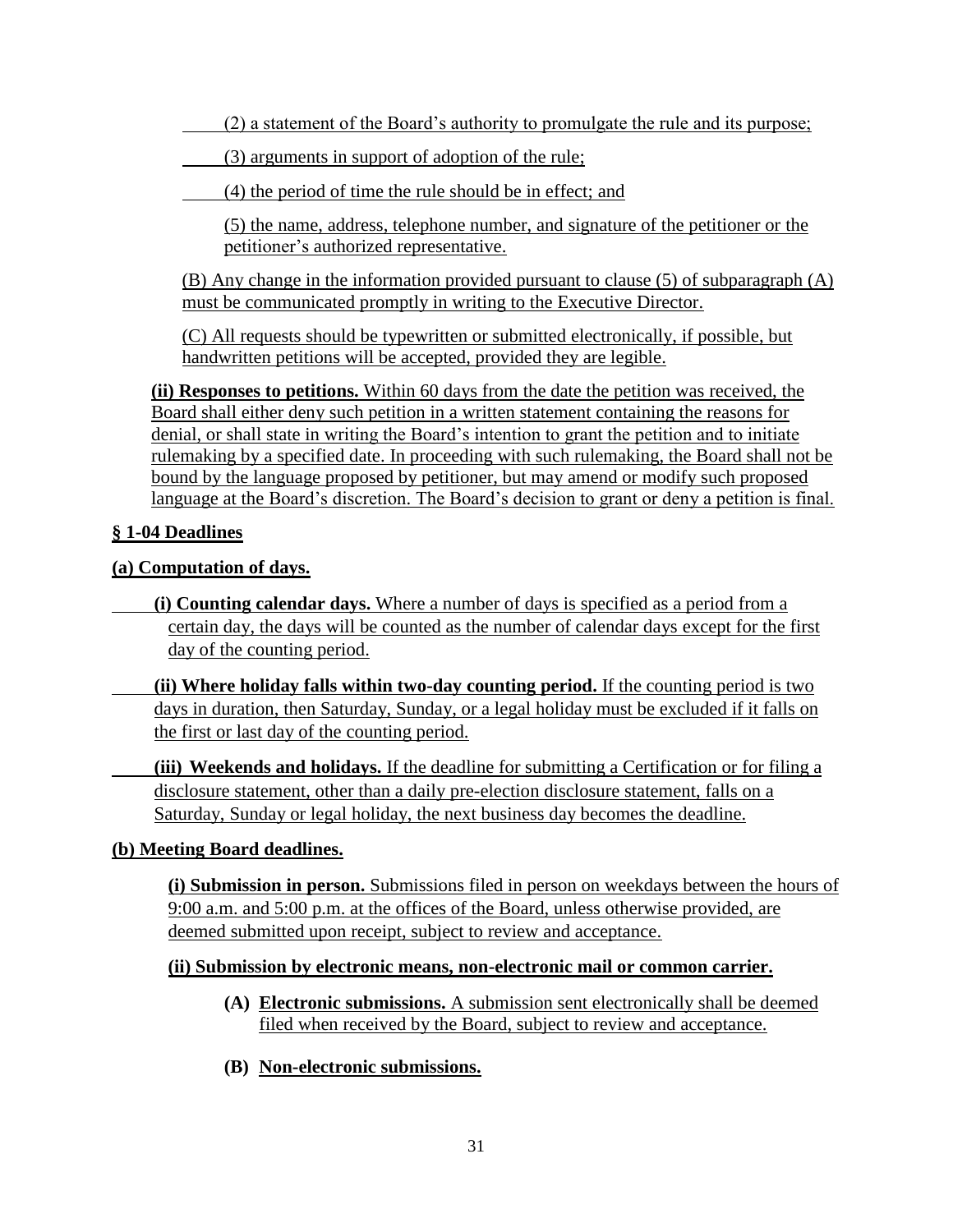- **(1) With postmark.** A submission sent by non-electronic mail or common carrier shall be deemed to have been received, subject to review and acceptance, on the date it was postmarked or date stamped by the carrier.
- **(2) Without postmark.** Submissions sent by non-electronic mail in an envelope without a postmark will be presumed to have been sent three days prior to receipt, subject to review and acceptance, unless evidence presented to the Board, such as a post office receipt with a date stamp indicating when the submission was sent, demonstrates otherwise.

**(iii) Board evaluation of submissions that arrive after the deadline.** Submissions of disclosure statement documentation that arrive after 5:00 p.m. on the date of the deadline, even if submitted on or before 11:59 p.m. on such date, may prevent the Board from making a timely determination regarding payment of public funds. The Board shall make such a determination at such time as is practicable.

**§ 1-05 Legibility of submissions.** The Board will not accept any electronic disclosure statement or other document, or any part thereof, that is infected with a virus, damaged, blank, improperly formatted, or otherwise unreadable or illegible.

## **§ 1-06 Severability**

(a) If any provision of these rules or portion thereof is adjudged invalid by a court of competent jurisdiction, such determination shall not affect or impair the validity of the remainder of these rules.

(b) If the application of any provision of these rules or portion thereof to any individual, entity, or circumstances is adjudged invalid by a court of competent jurisdiction, such determination shall not affect or impair the application thereof to other individuals, entities, and circumstances.

# **Chapter 2: Registration and Certification**

**§ 2-01 Filer Registration.** A candidate must submit a Filer Registration, prior to filing disclosure statements, in the form and manner required by the Board, unless such candidate has previously submitted a Certification for the same election.

**(a) Not a statement of intent.** The submission of a Filer Registration shall not be construed as a statement of intent to run for any particular office or to join the Program.

**(b) Applicable requirements.** Because the requirements of the Act and these rules apply to financial transactions that take place before a candidate joins the Program, the Board advises candidates to begin compliance with all applicable requirements set forth in the Act and these rules prior to joining the Program.

**(c) Deadline.** A candidate must submit a complete Filer Registration no later than the day that the candidate files the first disclosure statement for an election.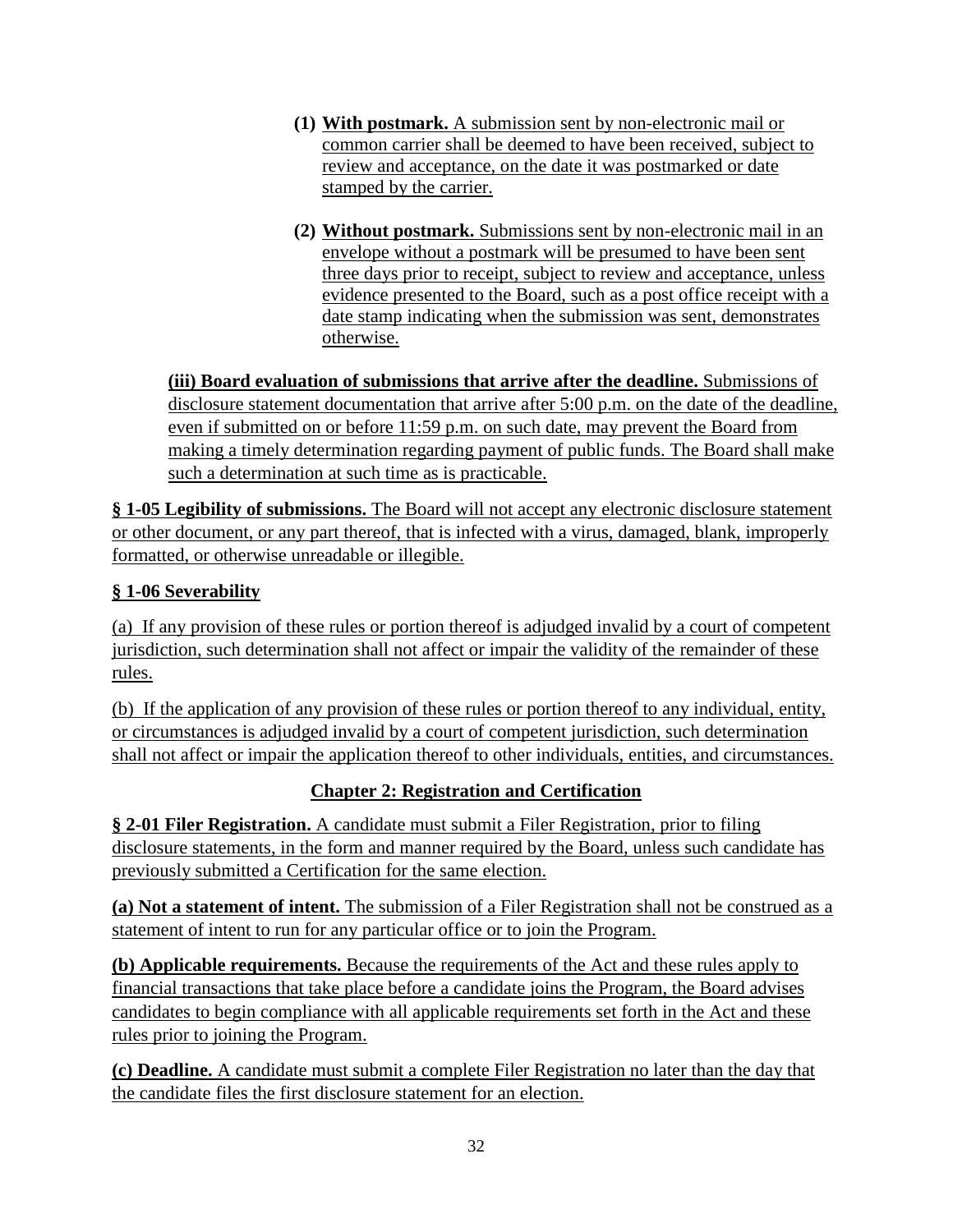**(d) Form.** The Filer Registration must contain any signatures and notarizations as may be required by the Board.

**(e) Contents.** The Filer Registration must include:

(i) the candidate's name, residential address information and telephone numbers, email address, and employment information;

(ii) the name and mailing address, and treasurer name, treasurer residential address information and telephone numbers, treasurer email address, and treasurer employment information, of every political committee authorized by the candidate that has not been terminated, and, in the case of a participant or limited participant, an indication of which such committee is the principal committee;

(iii) the name, mailing address, email address, and telephone number of any person designated by the candidate to act as liaison with the Board for each committee filing disclosure statements;

(iv) identification of all bank accounts and other depository accounts, including merchant and payment processor accounts, into which receipts have been, or will be, deposited, and all bank accounts used for the purpose of repaying debt from a previous election; and

(v) other information as required by the Board.

### **(f) Small campaign registration**

(i) If neither the expected total cumulative receipts nor the expected total cumulative expenditures of a campaign, including expenditures made with the candidate's personal funds, exceeds an amount equal to the amount applicable to qualify for the exception provided in § 14-124(4) of the New York State Election Law, the candidate may, instead of submitting a Filer Registration, submit a small campaign registration form, which must contain such information as may be required by the Board. The small campaign registration form must also include an affirmation stating that neither the total cumulative receipts nor the total cumulative expenditures of the campaign, including expenditures made with the candidate's personal funds, will exceed the amount applicable to qualify for the exception provided in § 14-124(4) of the New York State Election Law, and that if such amount is exceeded, beginning on or before the deadline to file the next disclosure statement, the candidate will submit a Filer Registration and all subsequent required disclosure statements, which must include all prior financial activity beginning at the inception of the campaign.

(ii) A candidate who has filed a small campaign registration form pursuant to this section need not submit disclosure statements. If a candidate who has filed a small campaign registration form raises or spends an amount exceeding the amount necessary to qualify for the exception provided in § 14-124(4) of the New York State Election Law, the candidate must submit a Filer Registration and all subsequent required disclosure statements, beginning on or before the deadline to file the next disclosure statement. The first such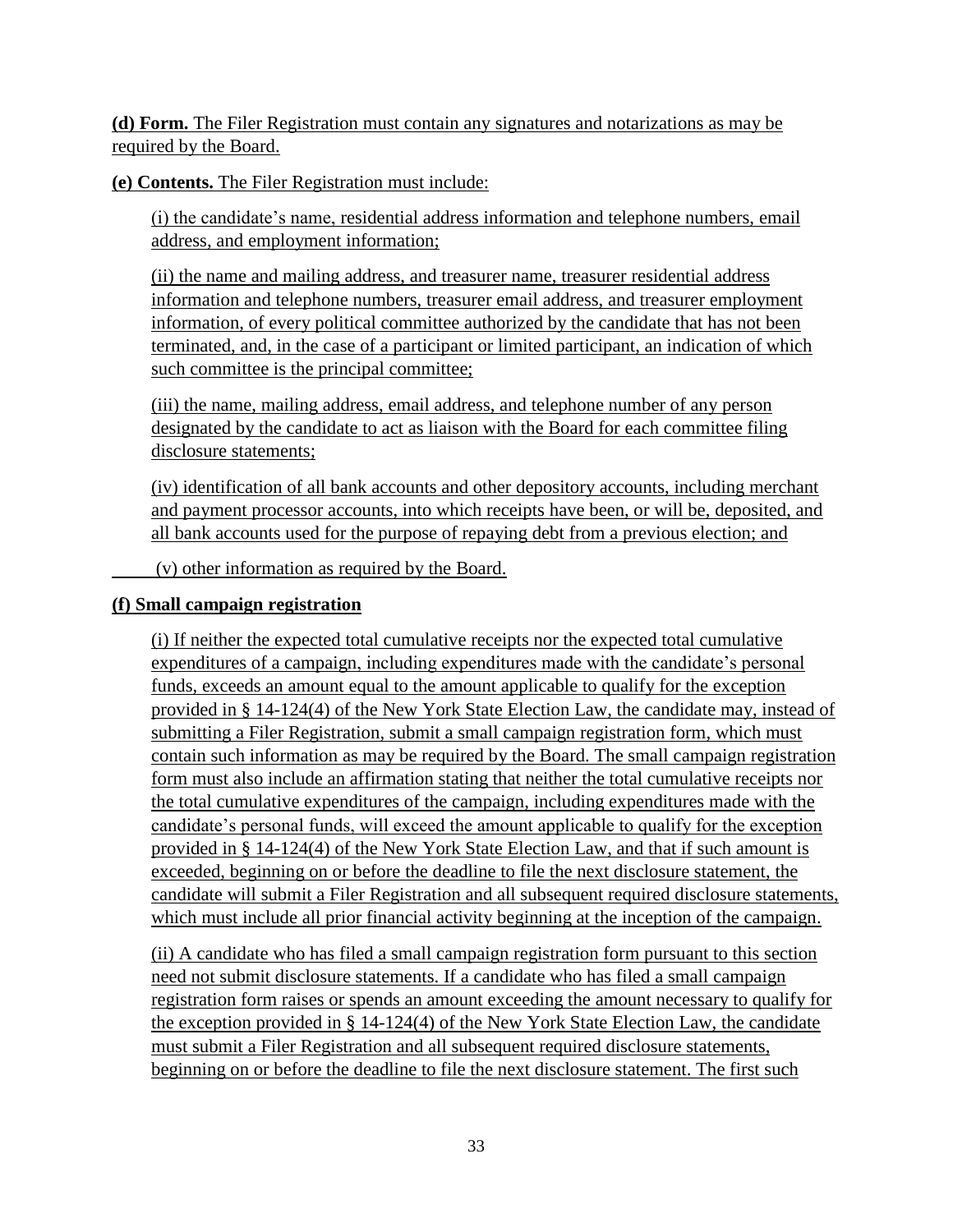statement filed must include all prior financial activity beginning at the inception of the campaign.

**§ 2-02 Certification.** To join the Program, a candidate must submit a Certification by the election year's deadline date as provided in § 3-703(1)(c) of the Code. A candidate may submit a Certification, in lieu of the Filer Registration, prior to filing disclosure statements.

**(a) Applicability.** The Certification applies to all covered elections that are held in the same calendar year or to a special election to fill a vacancy in an office covered by the Act. A candidate need only file one Certification for the primary and general election, and any related runoff election. Special elections and all other elections require a separate Certification.

**(b) Deadlines.** The deadline for filing a Certification shall be: (i) in the case of a primary or general election, the later of the tenth of June in the year of the covered election or the thirtieth day after a special election is held to fill a vacancy for the office sought by the candidate; or (ii) in the case of the declaration of an extraordinary circumstance, on or before the seventh day following the declaration by the Board of the extraordinary circumstance.

**(c) Rescission; Failure to timely certify.** A candidate may rescind such candidate's Certification by submitting a Certification rescission form on or before the ninth Monday preceding the primary election or prior to the receipt of public funds, whichever occurs first. A candidate who rescinds a Certification in a timely manner or who does not file a timely Certification shall be deemed to be a non-participant.

**(d) Form.** The Certification must contain any signatures and notarizations as may be required by the Board. A candidate who has already submitted a Filer Registration may submit a Certification in electronic format, except that if a new principal committee treasurer has been appointed since the Filer Registration was submitted, the Certification must be submitted in nonelectronic format. A Certification submitted in a non-electronic format must contain an original notarized signature from both the candidate and the principal committee treasurer.

**(e) Contents**. The Certification must include all filer registration information required by section 2-01 and such other information as required by the Board, including all information necessary to receive payment by electronic funds transfer. In the Certification, the candidate shall designate a principal committee.

**(f) Legal effect**. The candidate must comply fully with Program requirements in all elections for which the Certification is submitted, regardless of the office sought and regardless of whether the candidate: (1) meets all the requirements of law to have such candidate's name on the ballot in the election; (2) meets the Act's threshold for eligibility for public funds; (3) accepts public funds; or (4) is otherwise not eligible to receive public funds in the election.

**§ 2-03 Amendments to Filer Registration or Certification**. The candidate must notify the Board of any material change in the information required to be listed on the candidate's Filer Registration or Certification occurring prior to the covered election or within a period of five years following the covered election, including any new information, or any change to any required information, concerning any political committee, bank account, merchant or payment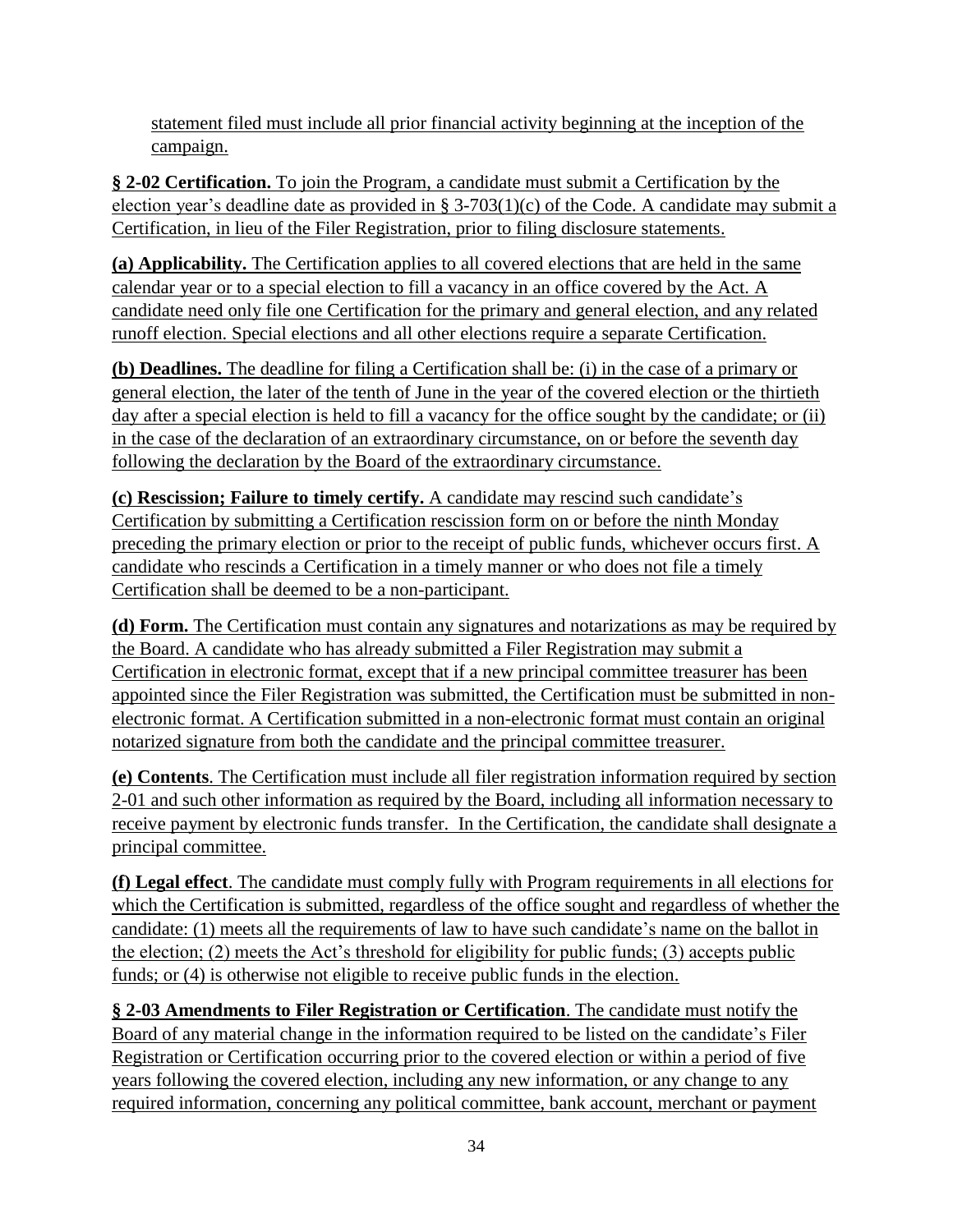processor account, candidate or treasurer employment, address, telephone number, or email address, in such manner as may be provided by the Board. Such notification must be submitted no later than the next deadline for filing a disclosure statement, or, in the case of changes that occur after the deadline for the last disclosure statement required to be filed, no later than 30 days after the date of the change; provided, however, that if the candidate has extinguished all outstanding liabilities resulting from the applicable election, including payment of any penalties or repayment of public funds owed to the Board, the candidate need not notify the Board of any material change after the issuance of the candidate's final audit report.

**§ 2-04 Non-participants**. A non-participant is not eligible to receive public funds pursuant to § 3-705 of the Code and shall not be subject to the expenditure limitations provided in § 3-706 of the Code. A non-participant is not subject to the contribution limitations set forth in §§ 3- 703(1)(f) and (1-a) of the Code when such contributions are made from the non-participant's personal funds or personal property, including funds or property jointly held with the nonparticipant's spouse, domestic partner, or unemancipated children. A non-participant is subject to the contribution and disclosure requirements provided in § 3-718 of the Code, and may be subject to penalties pursuant to §§ 3-710.5 and 3-711 of the Code for violations of the Act and of these rules.

# **§ 2-05 Petition for extraordinary circumstances**

(a) Pursuant to § 3-703(1)(c) of the Code, a Certification may be filed on or before the seventh day after the occurrence of an extraordinary circumstance in a covered election. A candidate in such election may file a petition setting forth facts alleged to constitute an extraordinary circumstance within seven days of the date on which the candidate reasonably believes that the extraordinary circumstance occurred. The Board, following review of the petition, or on its own initiative, may declare an extraordinary circumstance.

(b) An "extraordinary circumstance" includes: (i) the death of a candidate in an election, (ii) the resignation or removal of the person holding the office sought, and (iii) the submission to the Board of a written declaration, sworn to or affirmed by the holder of the office sought, terminating such officeholder's campaign for reelection (which may be submitted together with a petition under subdivision (a)).

**§ 2-06 Training**. A candidate or such candidate's representative must attend a training provided by the Board concerning compliance with the requirements of the Program and use of the disclosure software. Such training must be completed on or before the financial disclosure cutoff date of the 32-day pre-election primary disclosure statement. The individual attending the training may be the candidate, the candidate's campaign manager or treasurer, or another individual with significant managerial control over a campaign (not including campaign consultants). The training attendee must be listed on the candidate's Filer Registration or Certification.

# **Chapter 3: Eligibility to Receive Public Funds**

# **§ 3-01 Candidates must demonstrate eligibility**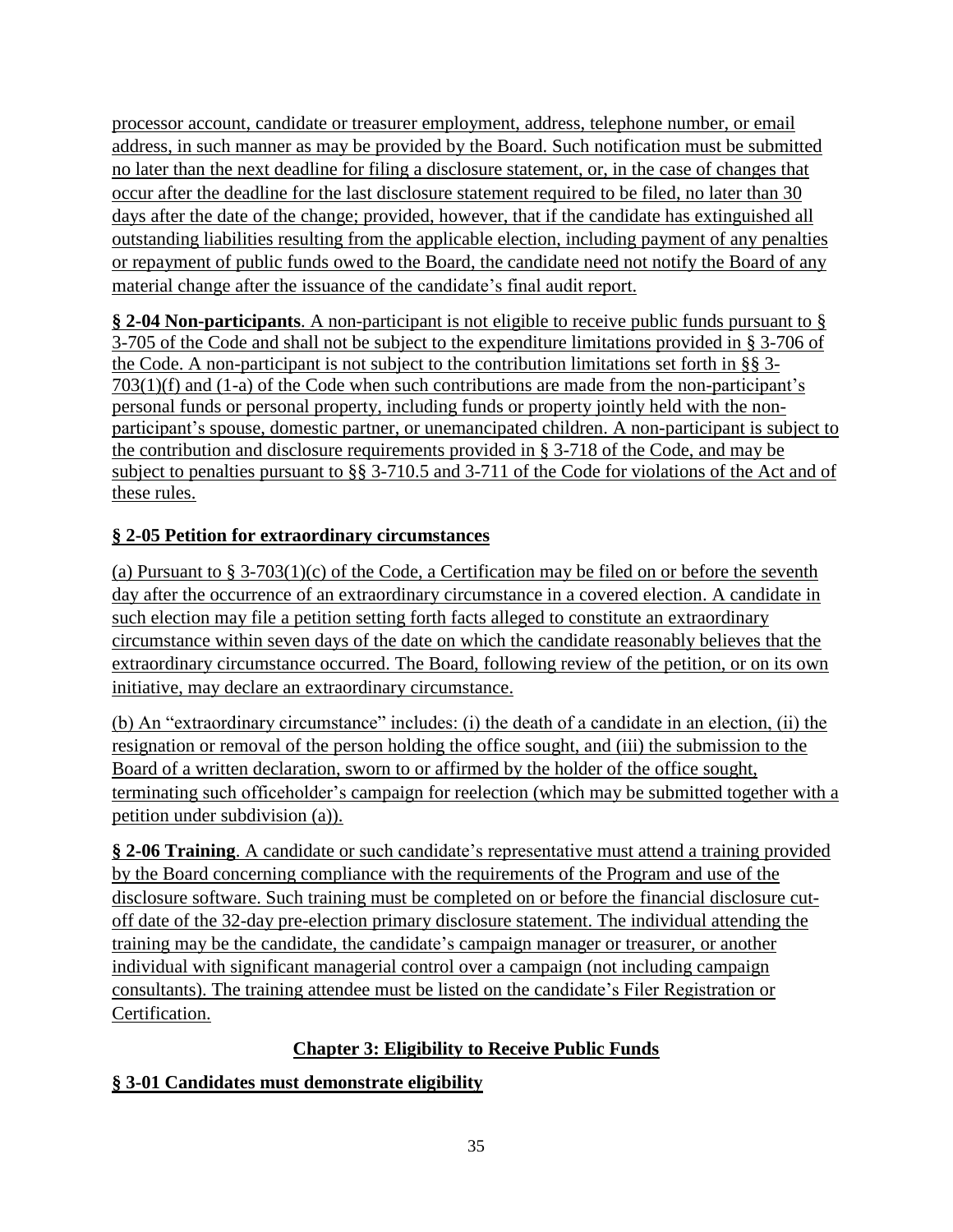(a) No payments from the Fund shall be made to a candidate unless the Board has determined that such candidate has demonstrated that such candidate has met all eligibility requirements set forth in the Act and these rules, including the threshold for eligibility pursuant to § 3-703(2) of the Code.

**(b) Ballot status.** In order to be eligible to receive public funds, a candidate in a covered election must meet all of the requirements to appear on the ballot as provided in Article 6 of the New York State Election Law, and be opposed by at least one other candidate on the ballot, or, for the optional early public funds payment, certify that such candidate intends to meet all the requirements of law to have such candidate's name on the ballot for the primary or general election.

**(c) Preliminary determinations.** Throughout the audit process or as a result of an investigation, the Board may make a preliminary determination that a candidate is ineligible to receive public funds. In the event of a preliminary determination of ineligibility, the Board will send written notification to the candidate and the candidate may request reconsideration of such determination pursuant to section 7-09.

# **(d) Basis for ineligibility determination**

**(i) Pre-election.** The Board may determine that a pre-election public funds payment shall not be paid to a candidate if:

(A) the candidate fails to submit a disclosure statement required by these rules;

(B) the candidate fails to provide to the Board, upon its request, documents or records required by Chapter 4 of these rules, or other information that verifies campaign activity; or

(C) there is reason to believe that the candidate has committed a violation of the Act or these rules not otherwise enumerated in paragraph (ii) of this subdivision.

**(ii) Pre-election or post-election.** The Board may determine that neither a pre-election nor a post-election public funds payment shall be paid to a candidate if:

(A) the candidate has failed to meet one of the eligibility criteria of the Act or these rules;

(B) the candidate is required to repay public funds previously received, as described in sections 9-01 and 9-02, or the candidate has failed to pay any outstanding claim of the Board for the payment of civil penalties or the repayment of public funds against such candidate or such candidate's authorized committee or an authorized committee of such candidate from a prior covered election, provided that the candidate has received written notice of the potential payment obligation and potential ineligibility determination in advance of the certification deadline for the current covered election and an opportunity to present reasons for such candidate's eligibility for public funds to the Board;

(C) previous public fund payments to the candidate for the election equal the maximum permitted by the Act;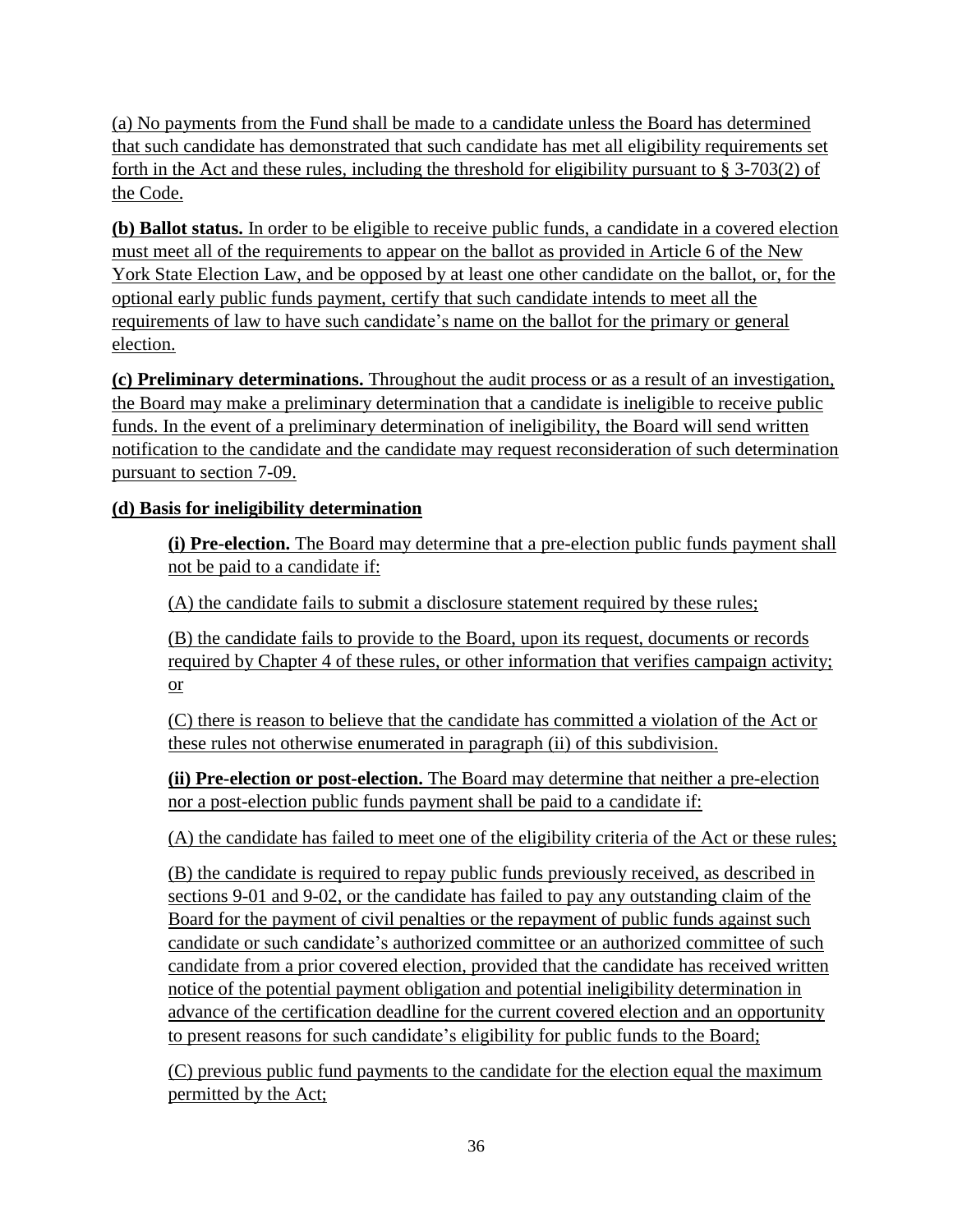(D) the candidate fails to demonstrate compliance with § 12-110 of the Code, as required pursuant to  $\S 3-703(1)(m)$  of the Code and section 3-05;

(E) the candidate endorses or publicly supports such candidate's opponent for election pursuant to § 3-705(9) of the Code;

(F) the candidate loses in the primary election but remains on the ballot for the general election and fails to certify to the Board, as required by § 3-705(10) of the Code, that such candidate will actively campaign for office in the general election, provided that such certification must be complete on or before the 32-day pre-general election disclosure statement deadline; or the candidate certifies to the Board that such candidate will actively campaign for office in the general election but thereafter fails to engage in campaign activity that shall include but not be limited to, raising and spending funds, and broadly soliciting votes;

(G) the candidate has exceeded the applicable expenditure limits provided in § 3-706 of the Code;

(H) the candidate has been found by the Board, in the course of Program participation, to have committed fraud or material misrepresentation or to be in breach of certification pursuant to section 3-01(e); or

(I) there is reason to believe that, in the course of Program participation, the candidate has engaged in conduct detrimental to the Program that is in violation of any other applicable law.

## **(e) Breach of certification**

(i) The Board considers any of the following to be a fundamental breach of a candidate's certification:

(A) the submission to the Board of documentation or information that the candidate knew or should have known was false or fictitious in whole or in part, including a disclosure statement which the candidate knew or should have known includes substantial fraudulent matchable contribution claims;

(B) the misrepresentation of a material fact in any submission of such documentation or information to the Board;

(C) the falsifying or concealment of any such documentation or information;

(D) the use of public funds to make or reimburse substantial campaign expenditures that the candidate knew or should have known were fraudulent;

(E) coordination in alleged independent expenditures, whereby material or activity that directly or indirectly assists or benefits a candidate's nomination or election, which is purported to be paid by independent expenditures, was in fact authorized, requested, suggested, fostered, or cooperated in by the candidate; and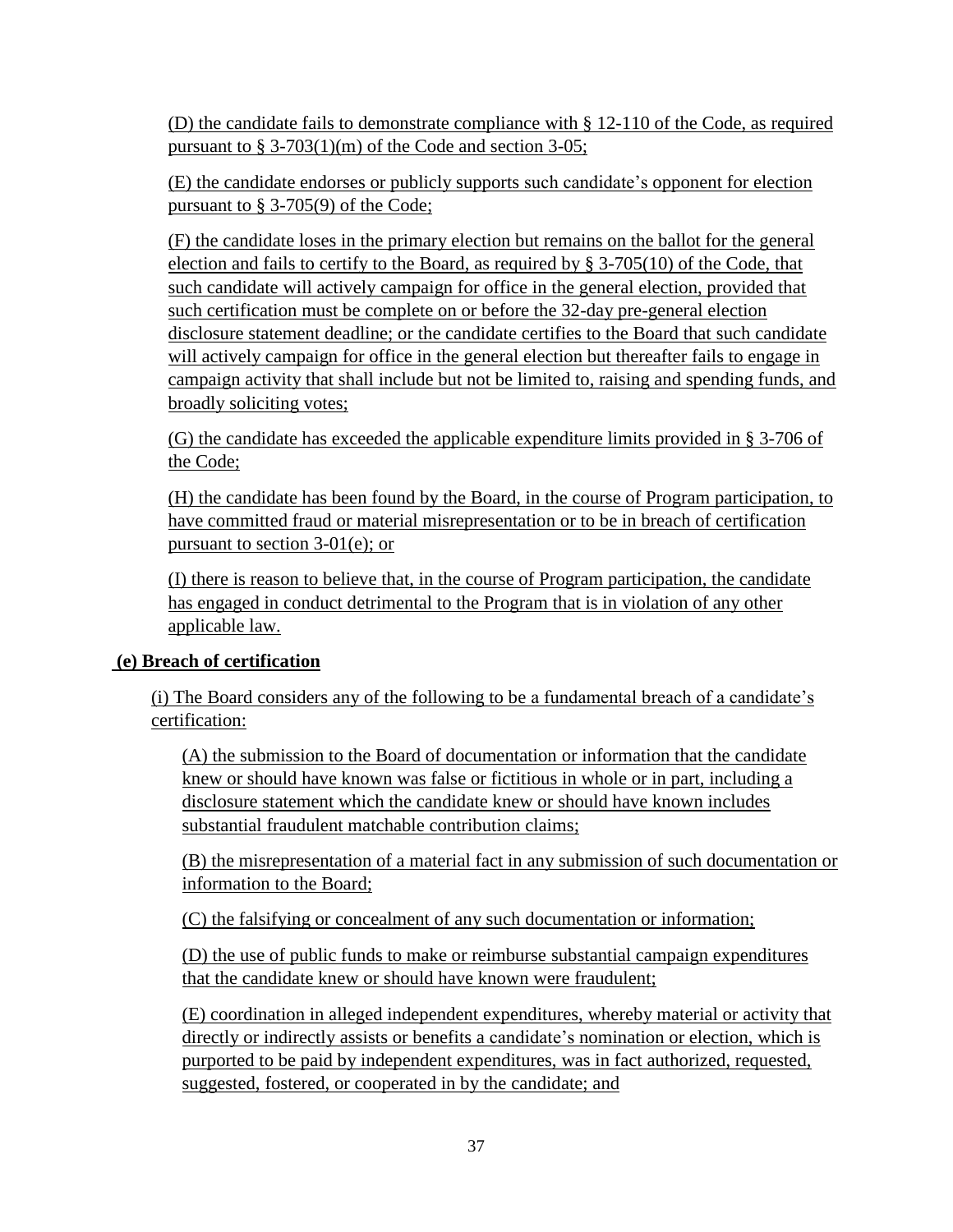(F) the use of a political committee or other entity over which a candidate exercises authority to conceal from the Board expenditures that directly or indirectly assist or benefit the candidate's nomination or election.

(ii) In the event of a fundamental breach of a candidate's certification, the candidate will be deemed by the Board to be ineligible for public funds for the covered election and to have forfeited all public funds previously received for the elections covered by the Certification. Additionally, the candidate will be subject to such civil and criminal sanctions as are applicable under § 3-711 of the Code and other applicable law.

(iii) This section is not intended to be an enumeration of all circumstances that may constitute a fundamental breach of a candidate's certification, as may be determined by the Board.

**§ 3-02 Disqualification from ballot.** A candidate who has been disqualified from the ballot, or who is no longer opposed by a candidate who appears on the ballot, is not eligible to receive public funds.

**(a) Notice of appeal.** The candidate must notify the Board immediately, in writing, if the disqualified candidate is seeking to appeal or otherwise remedy a disqualification. This notice must indicate whether a judicial appeal is being taken as of right or by permission and the specific nature of any other judicial remedy sought.

**(b) Disqualification reversed.** The candidate must immediately inform the Board, in writing, if the disqualification of the candidate or the opponent is reversed by a court of competent jurisdiction.

**§ 3-03 Write-in candidates.** A candidate who is seeking nomination or election to a covered office as a write-in candidate must promptly notify the Board in writing.

# **§ 3-04 Termination of candidacies**

(a) The Board may send a notice to a candidate that such candidate's candidacy has been deemed terminated if such candidate: (1) has not received public funds; (2) has not submitted a petition for payment after final disqualification from the ballot, pursuant to section 7-01(e)(ii); and (3) is not on the ballot for that election.

(b) If the terminated candidate is seeking nomination or election as a write-in candidate, or, in the case of a participant, intends to submit a petition for public funds pursuant to section 7-  $01(e)(ii)$ , the candidate must notify the Board within five business days after receiving the notice of termination, in which case the Board may reverse the termination. A candidate whose termination has been reversed must continue to submit disclosure statements as required by these rules.

(c) A candidate may also request that the Board deem such candidate's candidacy terminated because such candidate has satisfied all three requirements of subdivision (a), or has satisfied requirements (1) and (2) of subdivision (a) and has ceased campaigning and has verified that fact in the form and manner required by the Board.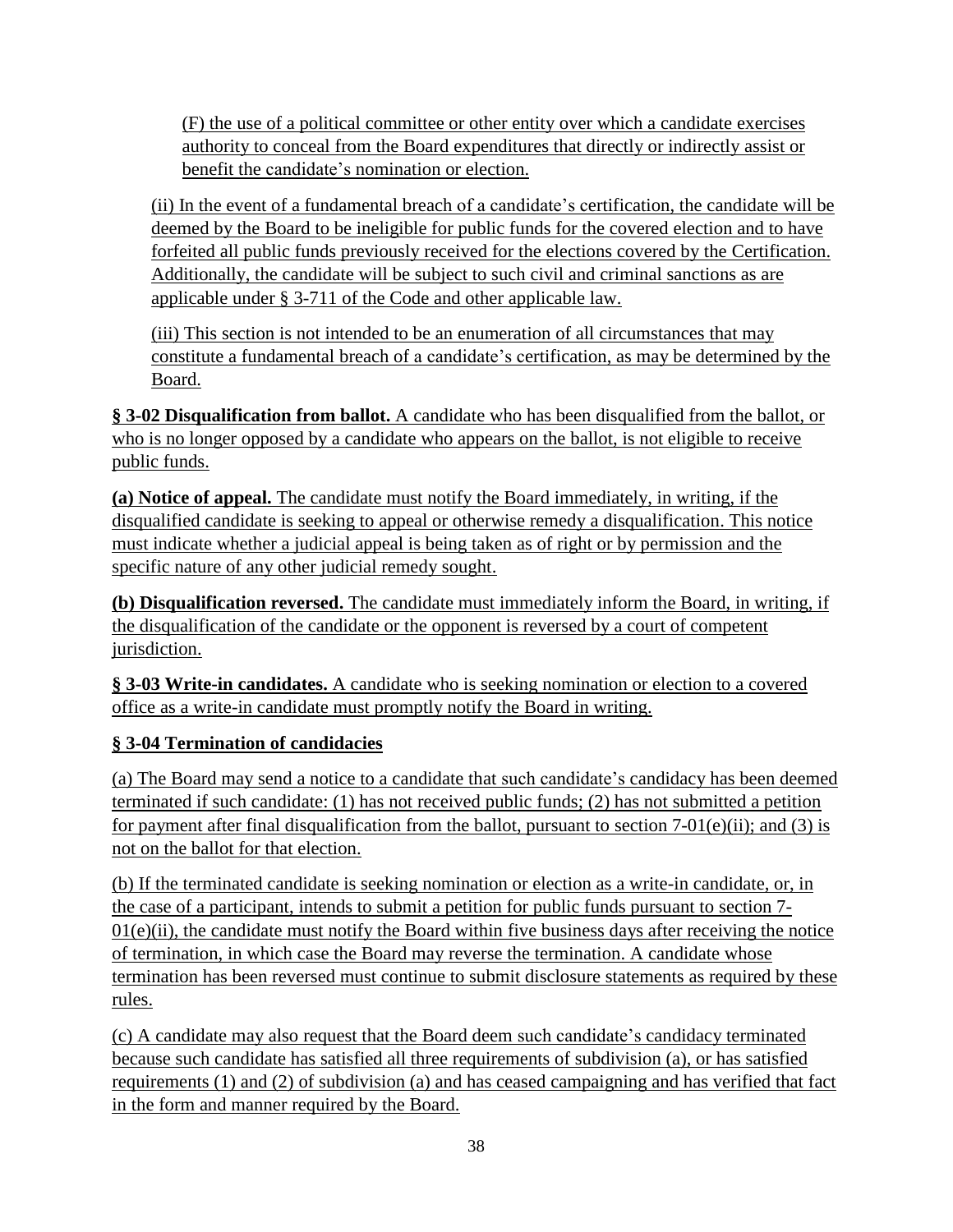(d) Terminated candidates are required to abide by Program obligations, such as maintaining requisite records, submitting documentation or information in response to requests by the Board, and paying penalties for violations of the Act and these rules.

### **§ 3-05 Proof of filing with the Conflicts of Interest Board (COIB); payment of penalties**

**(a) Requirements**. In order to be eligible to receive public funds, a candidate must comply with the requirements in § 12-110 of the Code, including payment of any penalties assessed by the conflicts of interest board. The Board may obtain confirmation of the candidate's compliance from the conflicts of interest board. The failure of a candidate to demonstrate such compliance by the deadline established by the conflicts of interest board or by the reporting deadline immediately preceding the date on which the candidate seeks to receive a public funds payment, whichever is earlier, may result in a delay of any payment by the Board of public funds the candidate may otherwise be eligible to receive until the next scheduled payment date.

**(b) Due dates**. A candidate may submit proof of compliance with the Board and such proof shall be considered timely submitted if it is submitted to the Board on or prior to the last business day of July in the year of the covered election, except as provided by subdivision (a).

## **Chapter 4: Records and Reporting**

## **§ 4-01 Records to be kept**

#### **(a) Generally**

(i) Candidates must keep records that enable the Board to verify the accuracy of disclosure statements, substantiate that expenditures were made in furtherance of the campaign, were qualified expenditures, or were permissible post-election expenditures, and confirm any matchable contributions claimed. Candidates must maintain and may be required to produce originals and copies of checks, bills, or other documentation to verify contributions, expenditures, or other transactions reported in their disclosure statements. Candidates must maintain clear and accurate records sufficient to show an audit trail that demonstrates compliance with the Act and these rules. The records must be made and maintained contemporaneously with the transactions recorded, and maintained and organized in a manner that facilitates expeditious review by the Board. Nothing in this chapter shall be construed to modify the requirements of § 14-118 of the New York State Election Law. The records maintained for each campaign finance transaction, whether maintained on paper or electronically, must be accurate and, if necessary, modified promptly to ensure continuing accuracy.

(ii) If at any time a candidate becomes aware that a record of an expenditure is missing or incomplete, the candidate may create a new record or modify an existing record, provided that the record so created or modified is clearly identified by the candidate as such, and provided that the candidate also creates a record, in the form of a signed, dated, and notarized statement by the candidate, treasurer, or other campaign representative having first-hand knowledge of the matter, explaining the reasons for and the circumstances of the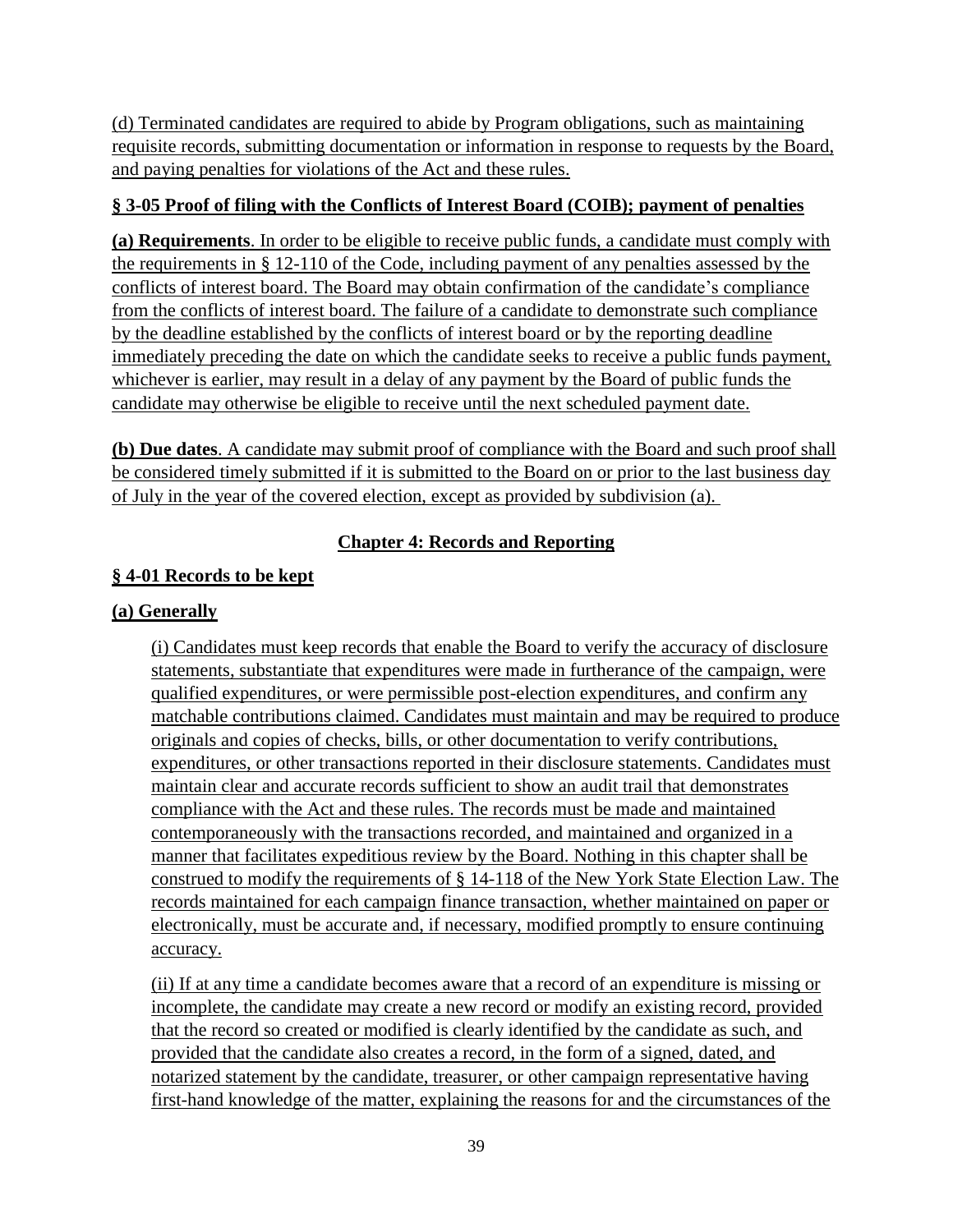creation or modification of the missing or incomplete record. If the missing or incomplete record is an invoice or contract from a vendor, the candidate must in the first instance attempt to get a duplicate or more complete record directly from such vendor. The Board reserves the right not to accept such non-contemporaneous record created or modified pursuant to this paragraph if it deems that the record is not sufficient to document the actual transaction.

### **(b) Receipts**

**(i) Deposit slips***.* Candidates must maintain copies of all deposit slips. The deposit slips must be grouped together with the monetary instruments representing the receipts deposited into the bank or other depository accounts held by the candidate for an election. Where the bank or depository does not provide itemized deposit slips, candidates must make a contemporaneous written record of each deposit. Such written record must indicate the date of the deposit, the amount of each item deposited, whether each item deposited was a check, a cashier's check, a money order, or cash, and the total amount deposited.

### **(ii) Contribution and loan records**

**(A) Generally.** For each contribution received, all candidates must maintain records demonstrating the source and details of the contribution as described herein. All records required to be maintained must be provided to the Board upon request.

**(1) Cash contributions***.* For each contribution received from an individual contributor via cash, the record must be in the form of a contribution card.

#### **(2) Money order and cashier's check contributions.**

(I) For each contribution received via cashier's check or money order, the record must include a copy of the cashier's check or money order made out to the authorized committee.

(II) The candidate must also maintain a contribution card, if the contributor's name and residential address are not printed on the cashier's check or money order by the issuer.

#### **(3) Check contributions.**

(I) For each contribution received via check, the record must include a copy of the check made out to the authorized committee and signed by the contributor.

(II) For each contribution received from an individual contributor via check, the candidate must also maintain a contribution card, if the check used to make the contribution is not signed by the contributor.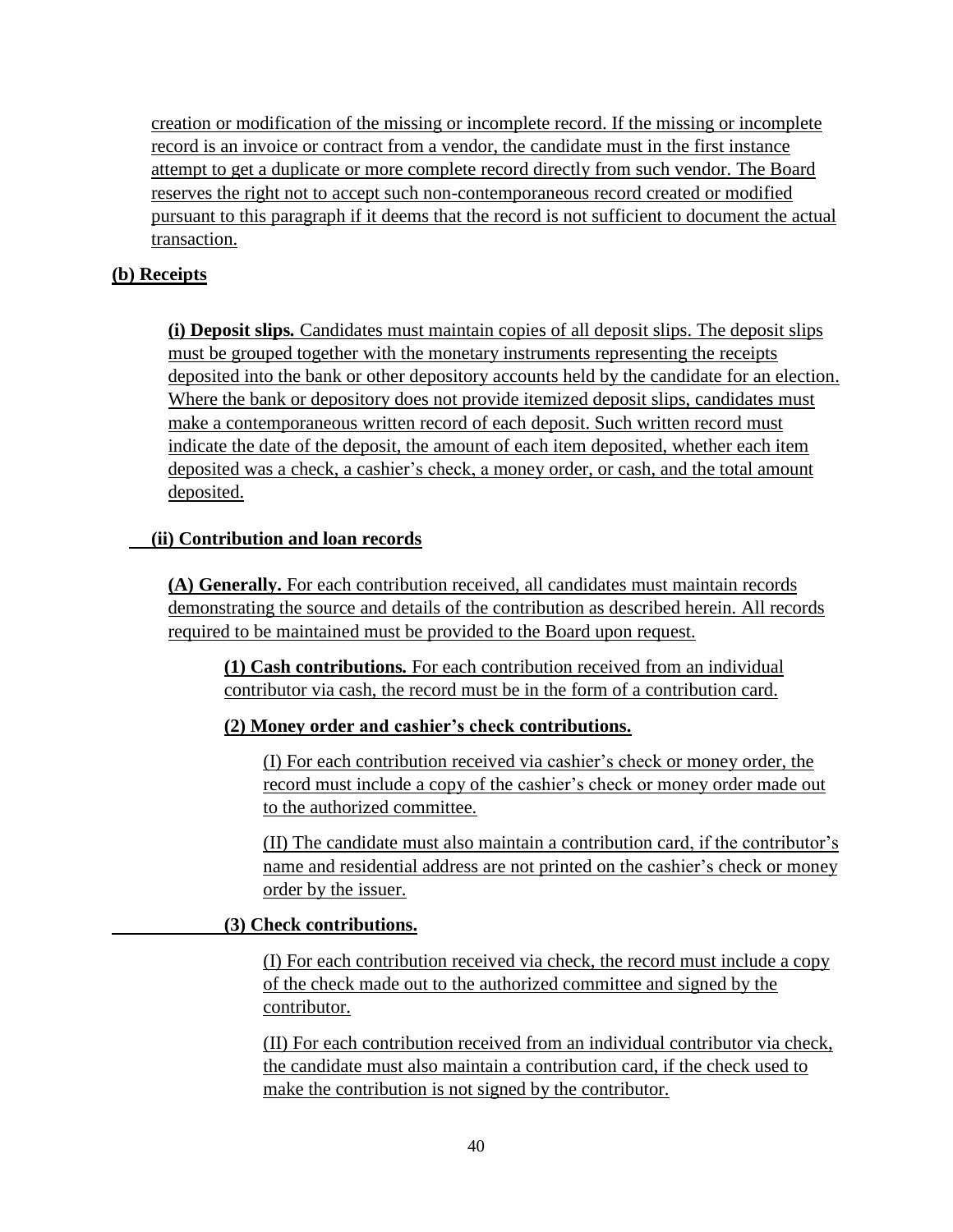#### **(4) Credit card contributions.**

(I) For each contribution received via credit card, including contributions received over the internet, the record must have been provided by the merchant or processor and must contain: the contributor's name, residential address, credit card account type, credit card account number, credit card expiration date, the amount of the contribution, and an indicator showing that the contribution was charged to the contributor's account and processed. In the case of credit card contributions made over the internet, the contributor must actively agree online to an affirmation statement, as required by subparagraph  $(C)(1)$  of this paragraph, and the candidate must maintain a copy of all website content concerning the solicitation and processing of credit card contributions.

(II) The candidate must also maintain copies of the merchant account or payment processor agreement, all merchant account statements, credit card processing company statements and correspondence, transaction reports, or other records demonstrating that the credit card used to process the transaction is that of the individual contributor (including proof of approval by the credit card processor for each contribution and proof of real time address verification), the account's fee schedule, and the opening and closing dates of the account. Merchant account statements must be provided in such form as may be required by the Board.

**(5) Text message contributions.** For each contribution received via text message, the record must have been provided by the mobile fundraising vendor and must contain: the contributor's name, residential address, and phone number; the amount of the contribution; and the name, residential address, and phone number of the registered user of the specific mobile device used to initiate the contribution, to the extent that such information may be reasonably obtained under law. The candidate must also maintain the following records for each text message contribution received:

(I) copies of all relevant third-party vendor agreements between the candidate and mobile fundraising vendor, copies of records maintained by a mobile fundraising vendor listing contributors and amounts pledged and paid, receipts indicating fees paid by the candidate to a mobile fundraising vendor and fees deducted by such vendor, and similar records relating to the solicitation or receipt of text message contributions;

(II) copies of any content used by the candidate to solicit text message contributions; and

(III) copies of any templates or scripts used by a mobile fundraising vendor to communicate with a contributor in facilitating and processing a text message contribution.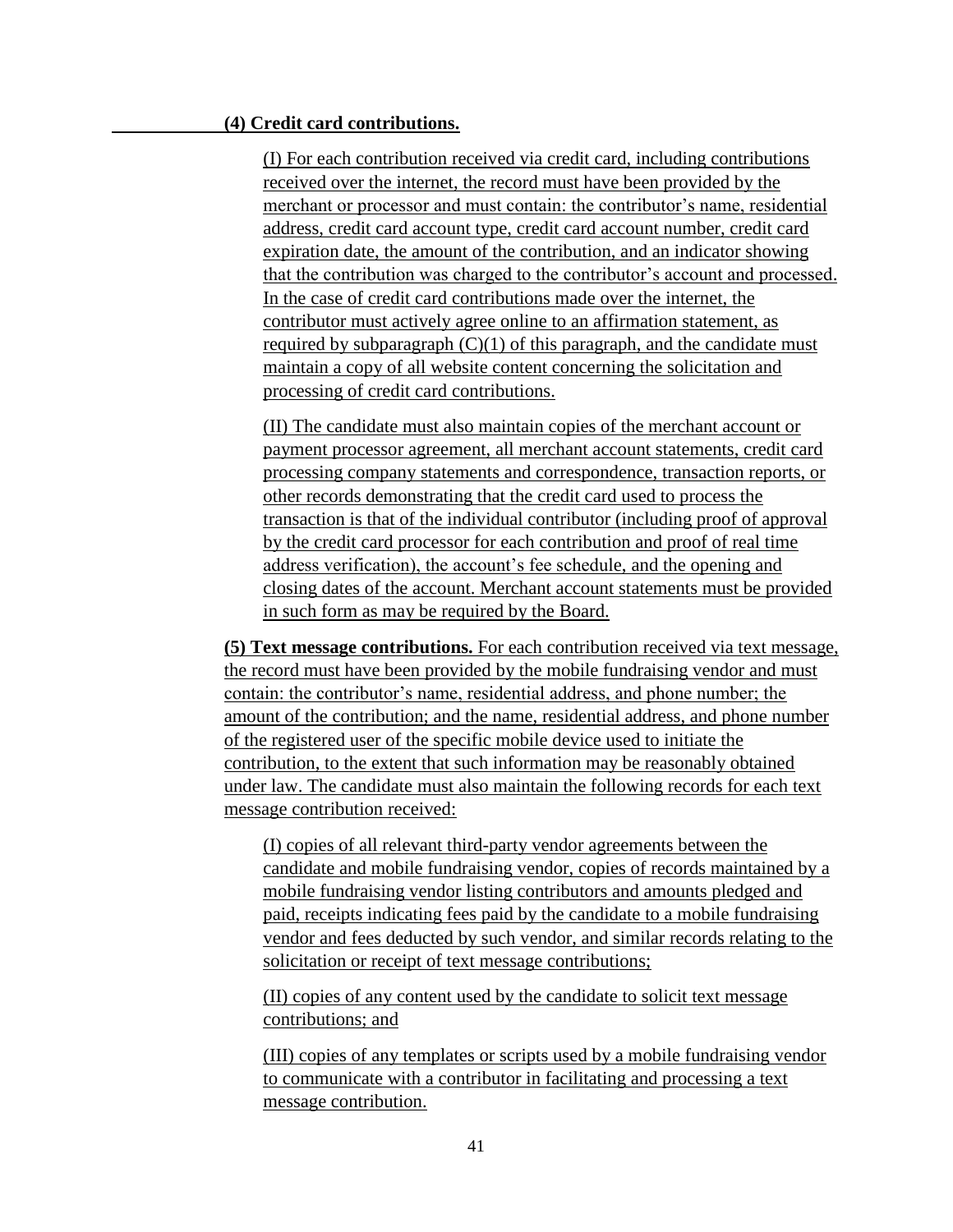#### **(6) Segregated account documentation.**

(I) Segregated account contribution cards. For each contribution from an individual contributor that the candidate deposits into a segregated bank account pursuant to section 7-07(b), the record must be in the form of a contribution card.

(II) Segregated account bank statements, contribution cards, and checks. Candidates seeking to comply with the exception contained in section 7- 07(b) must submit segregated account contribution cards and copies of segregated account bank statements and checks to the Board in the manner and to the extent provided by section 7-07 with each disclosure statement filing.

**(7) Intermediaries***.* For each contribution accepted from an intermediary, including any contributions delivered to a fundraising agent, or solicited by an intermediary where such solicitation is known to the candidate, the candidate must maintain a separate record in the form of an intermediary statement. The intermediary statement must contain: the intermediary's name, residential address, employer and business address; the names of the contributors; and the amounts contributed. This record must be signed by the intermediary, or if the intermediary is unable to sign such intermediary's name, marked with an "X" by the intermediary and signed by a witness. Adjacent to the signature or mark, the intermediary must write the date on which such intermediary signed or marked the form.

#### **(B) Contribution cards**

(1) Contribution cards must contain the contributor's name and residential address, the amount of the contribution, the authorized committee's name, and the contributor's selection of an instrument code corresponding to the instrument used to make the contribution. Credit card contribution cards must also contain the credit card account type, account number, and expiration date.

(2) Contribution cards must be signed by the contributor or, if the contributor is unable to sign such contributor's name, marked with an "X" by the contributor and signed by a witness to the contribution. Adjacent to the signature or mark, the contributor must write the date on which such contributor signed or marked the contribution card.

(3) After a contribution card has been signed, it may not be corrected, modified, or altered by anyone other than the contributor.

(4) The Board shall provide a template of all contribution cards required to be maintained pursuant to this subparagraph.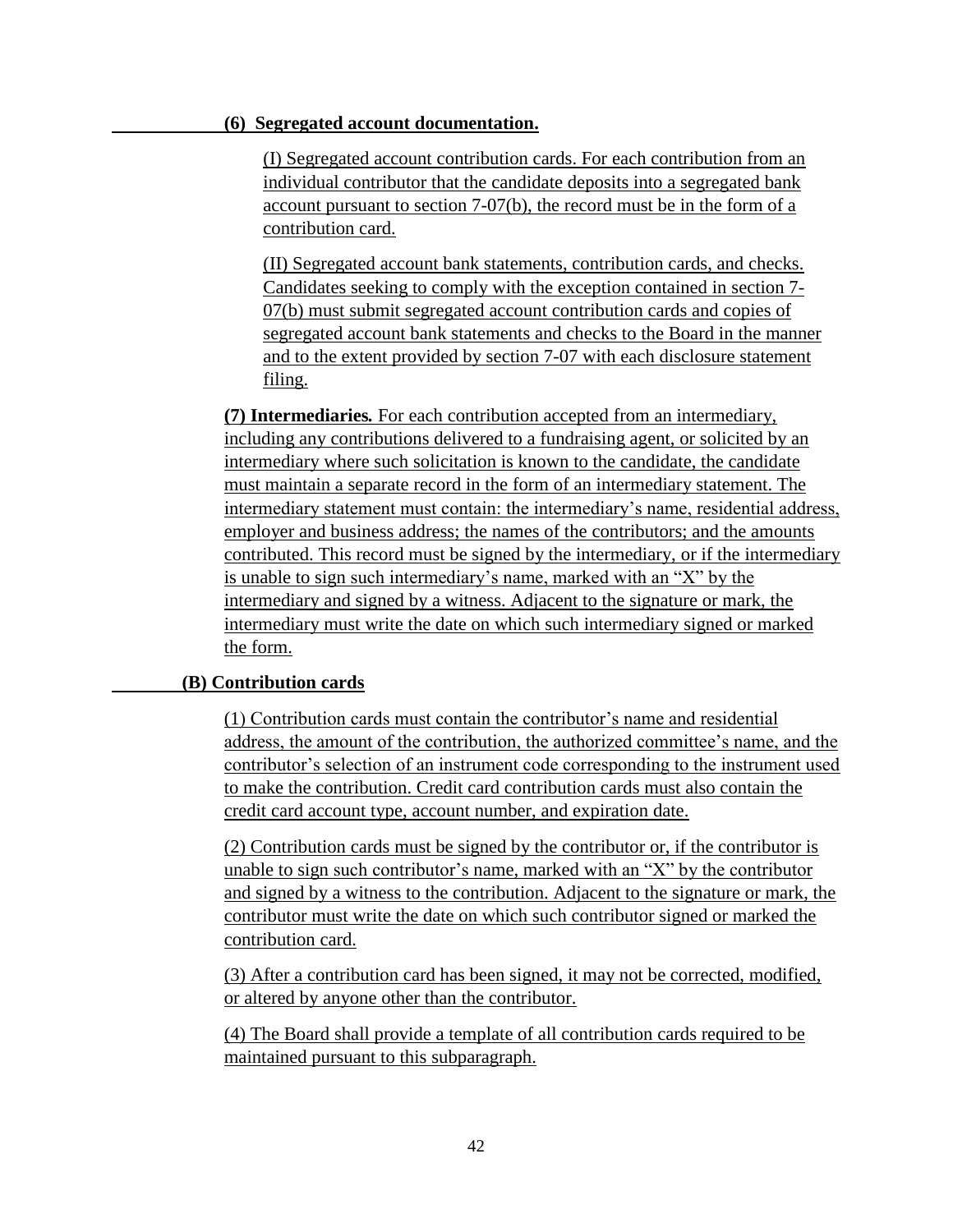(5) A contribution card that contains any additional information and signatures required by section 7-07(b) must also satisfy the requirements of that section.

### **(C) Affirmation statements**

(1) Unless otherwise specified herein, above the line for the contributor's signature, contribution cards must state: "I understand that State law requires that a contribution be in my name and be from my own funds. I hereby affirm that I was not, nor, to my knowledge, was anyone else, reimbursed in any manner for this contribution; that this contribution is not being made as a loan; and that this contribution is being made from my personal funds or my personal account, which has no corporate or business affiliation."

(2) For text message contributions, the candidate must maintain records demonstrating that the contributor has certified via text message the following statement: "I certify I am the registered user of this phone and will pay the amount specified from my personal funds."

(3) Segregated account contribution cards must state, above the line for the contributor's signature: "I understand that this entire contribution will be used only (i) to pay expenses or debt from a previous election; (ii) by the candidate for an election other than the election for which this contribution is made; or (iii) to support candidates other than the candidate to whose campaign this contribution is made, political party committees, or political clubs. I further understand that this contribution will not be matched with public funds. I understand that State law requires that a contribution be in my name and be from my own funds. I hereby affirm that I was not, nor, to my knowledge, was anyone else, reimbursed in any manner for this contribution; that this contribution is not being made as a loan; and that this contribution is being made from my personal funds or my personal account, which has no corporate affiliation."

(4) Intermediary statements must state, above the line for the intermediary's signature: "I hereby affirm that I did not, nor, to my knowledge, did anyone else, reimburse any contributor in any manner for a contribution, and that none of the submitted contributions were made by the contributor as a loan. The making of false statements in this document, which will be submitted to the Campaign Finance Board, is punishable as a class E felony pursuant to § 175.35 of the Penal Law or a Class A misdemeanor pursuant to § 210.45 of the Penal Law."

**(D) Transfers***.* Candidates must maintain all records specified by the Board regarding transfers. In the case of a transfer to an authorized committee from a committee not otherwise involved in the covered election, unless the transferring committee is another authorized committee of the same candidate that has filed contemporaneous disclosure statements with the Board in a timely manner, the candidate must maintain records demonstrating that the funds underlying the transfer derive from contributions intended for the committee receiving the transfer. Such records must include, for each contribution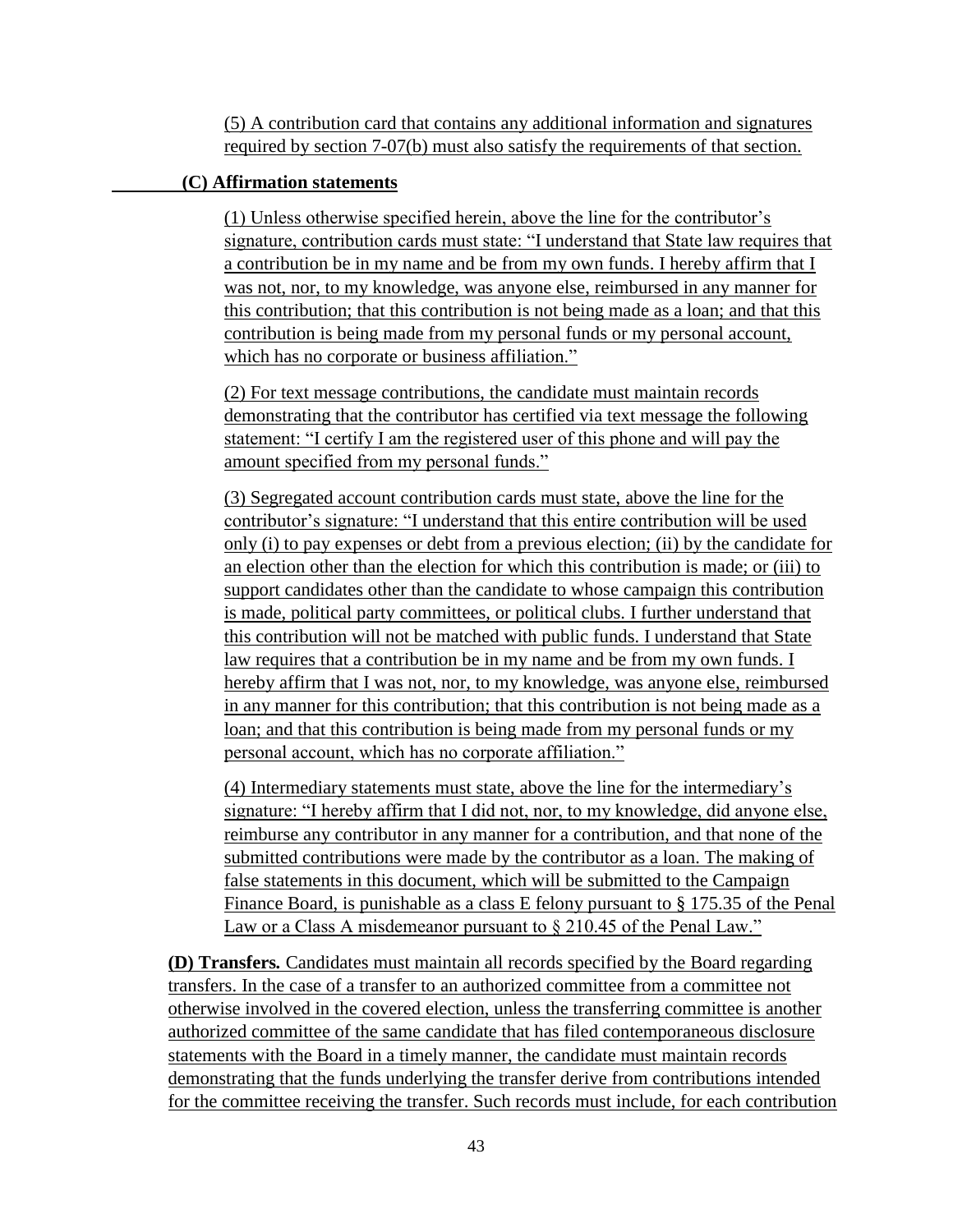to be transferred, a record indicating the contributor's intent to designate the contribution for the covered election. The record must be obtained prior to receipt of the transfer and must be signed by the contributor, or, if the contributor is unable to sign such contributor's own name, marked with an "X" and signed by a witness. Adjacent to the signature or mark, the contributor must write the date of the contribution. Above the line for the contributor's signature, the record must state: "I understand that this contribution will be used by the candidate for an election other than that for which the contribution was originally made. I further understand that State law requires that a contribution be in my name and be from my own funds. I hereby affirm that I was not, nor, to my knowledge, was anyone else, reimbursed in any manner for this contribution; that this contribution is not being made as a loan; and that this contribution is being made from my personal funds or my personal account, which has no corporate or business affiliation."

**(E) In-kind contributions.** For each in-kind contribution, candidates must maintain a written record that provides the date the contribution was made, the name and residential address of the contributor, a detailed description of the goods or services provided, the fair market value of the contribution, and such further information and documentation necessary to show how the fair market value of the contribution was determined. The Board shall provide a specimen of such a record.

**(F) Loans.** For each loan received, including loans made by the candidate, candidates must maintain a loan agreement, documentation of each loan repayment, and, if applicable, documentation that shows that the loan has been forgiven. The loan agreement must be contemporaneous and in writing, must be signed and dated by both parties, and must provide all terms and conditions of the loan, including the amount and term of the loan and whether interest is being charged. The candidate must retain copies of loan and loan repayment checks and records of electronic transactions showing the source of the funds.

**(G) Business dealings with the city**. For each individual or entity making a contribution, loan, guarantee or other security for such loan in excess of the amounts set forth in § 3- 703(1-a) of the Code, candidates must maintain all records specified by the Board concerning whether such individual or entity has business dealings with the city.

**(iii) Photocopies of checks and other monetary instruments.** Candidates must maintain a photocopy of each check or other monetary instrument, other than cash, representing a contribution or other monetary receipt. In order for a contribution in the form of a check signed by an authorized agent of the contributor to be matchable, candidates must maintain:

(A) a copy of the check upon which is printed the name of the actual contributor; and

(B) a document, signed by the contributor, which indicates:

(1) that the person signing the check is authorized to do so;

(2) the date and amount of the contribution; and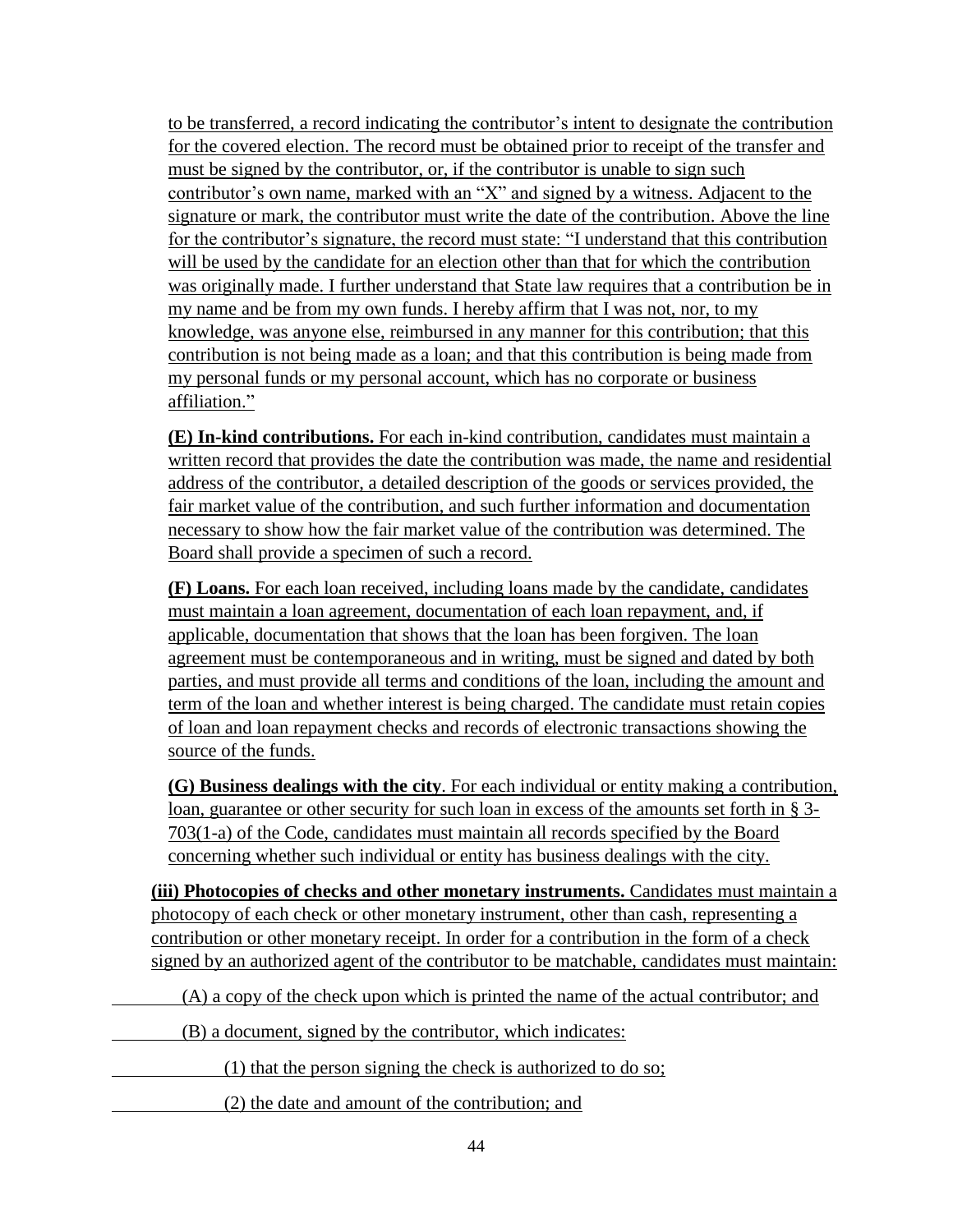(3) the principal committee's name.

### **(c) Disbursements**

**(i) By check or debit***.* Candidates must make all disbursements by check or debit from the committee bank account, except for petty cash.

**(ii) Petty cash***.* Candidates may maintain a petty cash fund of no more than \$500 out of which they may make disbursements not in excess of \$100 to any individual or entity per purchase or transaction. If a petty cash fund is maintained, the candidate must maintain a petty cash journal in C-SMART including the name of every individual or entity to whom any disbursement is made, as well as the date, amount, and purpose of the disbursement.

**(iii) Credit card purchases***.* Candidates must maintain a monthly billing statement and customer receipt for each disbursement from a committee credit card showing the underlying purchases, including the vendor for each charge.

## **(iv) Bills**

(A) Candidates must maintain bills for disbursements for goods or services provided.

(B) Documentation for goods or services must be contemporaneous and must provide the date the vendor was retained or the date the goods or services were provided, the vendor's name and address, the amount of the expenditures, and a detailed description of the goods and services provided. If the invoice supplied by the vendor does not meet these requirements, the vendor may provide an additional, more detailed document or replacement document with sufficient detail. If the vendor does not provide such a document, the candidate must create an additional record containing the necessary information, and such record must be signed by the candidate, treasurer, or other representative of the candidate. The newly created record must satisfy the requirements of section 4-01(a).

(C) For wages, salaries, and consulting fees, candidates must maintain a contemporaneous record, signed by the employee or consultant and the candidate, and dated, providing the name and address of the employee or consultant, a detailed description of the services, the amount of the wages, salary or consulting fees, the date(s) on which the work was performed, the period for which the individual was retained, and, if applicable, a detailed breakdown of the number of hours worked. The Board shall provide specimens of records for employees and consultants, including timesheets for election day workers and consultant agreements.

(D) Candidates must maintain written documentation showing that a bill has been forgiven or settled for a lesser amount.

**(v) Vendors.** In addition to obtaining and keeping contemporaneous documentation (such as bills) for all goods and services provided by vendors, including campaign consultants and attorneys, and employees, when a candidate retains or otherwise authorizes an individual or entity (including an employee) to provide goods or services to the campaign,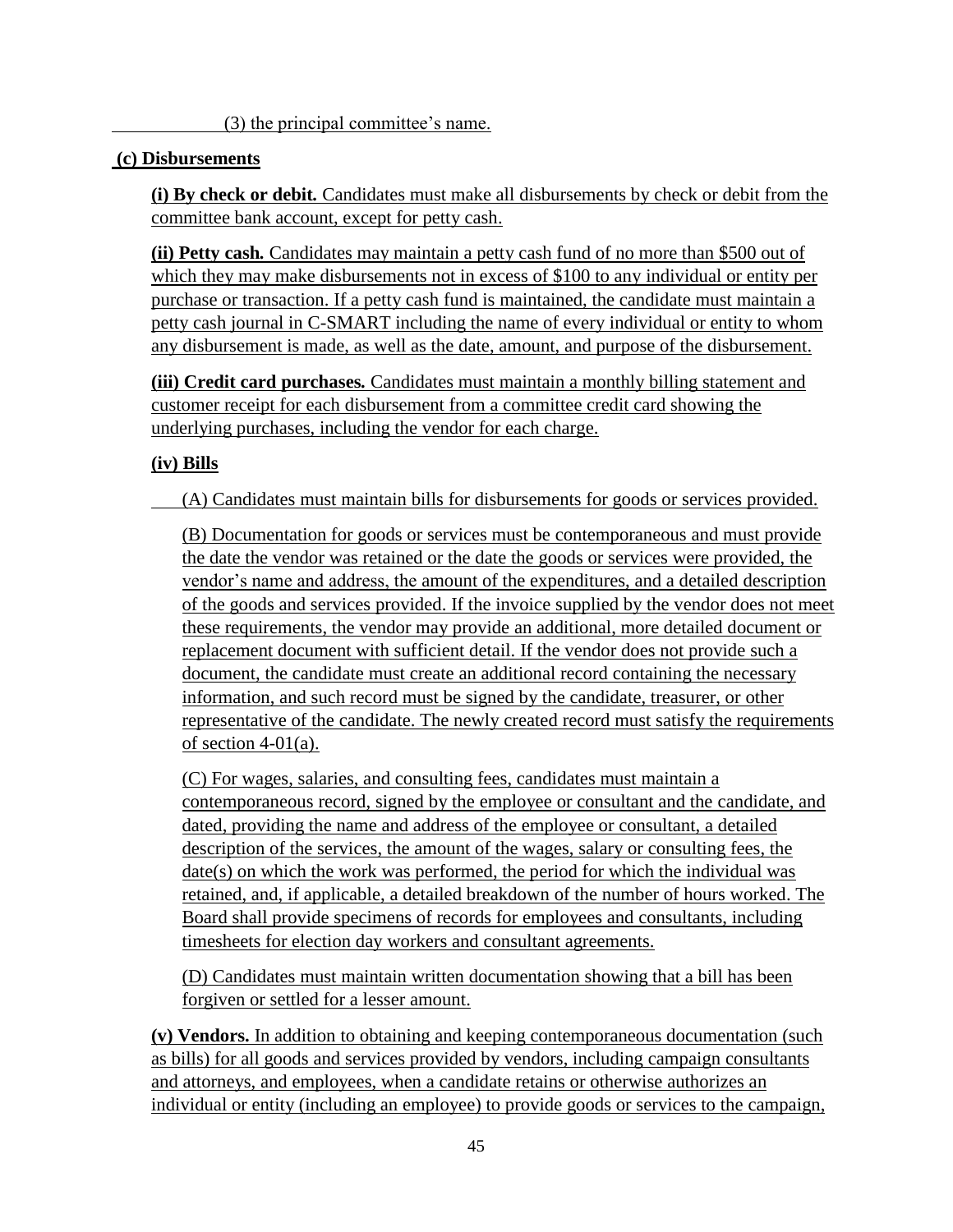and the candidate knows or has reason to believe that the goods or services to be provided directly or indirectly by this vendor will exceed \$1,000 in value during the campaign, the candidate must:

(A) keep a copy of the contemporaneously written contract with the vendor, which must, at a minimum, provide the name and address of the vendor, be signed and dated by both parties, state the terms of the contract including the terms of payment and a detailed description of the goods or services to be provided, and must include, if the contract was at any time amended, a contemporaneously written amendment, signed and dated by both parties and describing in detail the changes to the terms and conditions of the contract, or

(B) if no contemporaneously written contract has been entered into, keep a contemporaneously written record that includes the date the vendor is retained or otherwise authorized by the candidate, the name and address of the vendor, and the terms of the agreement or understanding between the candidate and the vendor including the terms of payment and a detailed description of the goods or services the vendor is expected to provide. If the agreement or understanding was at any time amended, the candidate must create and maintain a contemporaneously written record describing in detail the changes to the terms and conditions of the agreement or understanding.

(C) In addition to the records to be kept pursuant to subparagraphs (A) or (B) above, the candidate must keep evidence sufficient to demonstrate that the work described in the contract was in fact performed and completed. Such evidence may include samples or copies of work product, emails, time records, phone records, and photographs or other documentary evidence. Where such evidence is nonexistent or unavailable, the candidate must maintain affidavits signed by the vendor and either the candidate, treasurer, or other campaign representative having first-hand knowledge, describing the goods or services provided and the reason(s) why documentary evidence is nonexistent or unavailable.

**(vi) Advance purchases and reimbursement of advances***.* Candidates must maintain records of advances, which must include the name and address of each individual or entity that made an advance on behalf of the campaign, the amount so advanced, the date of the advance, the name and address of the payee to whom advanced funds were paid, the amount paid, the purpose of the payment, and the manner of payment, including check number, credit card name, or cash. The record of the advance must be signed by the individual making the advance purchase. A receipt, bill, or invoice from the vendor must be attached to the record.

**(vii) Subcontracted goods and services.** Candidates required to itemize the cost of subcontracted goods and services pursuant to section  $4-05(c)(iv)(D)$  must obtain and maintain documentation from the vendor, consultant, or other individual or entity who or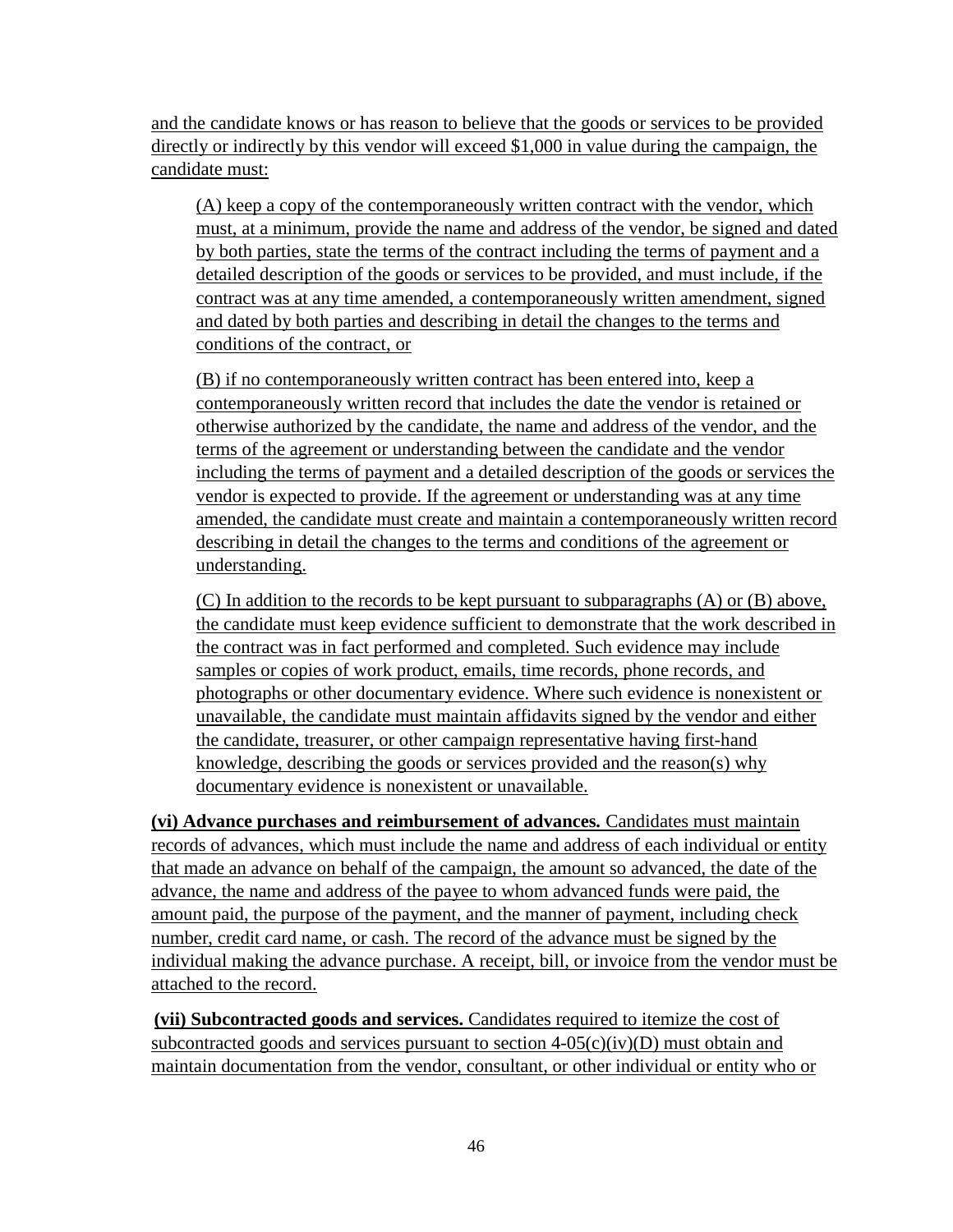which subcontracts, containing all information required to be disclosed pursuant to that section.

**(viii) Political advertisements and literature.** Pursuant to § 14-106 of the New York State Election Law, candidates must maintain copies of all broadcast, cable, or satellite schedules and scripts; paid internet or digital, print, and other types of advertisements; pamphlets, circulars, flyers, brochures, letterheads and other printed matter purchased or produced; and reproductions of statements or information published to 500 or more members of a general public audience by computer or other electronic device, including but not limited to electronic mail or text message.

**(ix) Travel.** Candidates must obtain and maintain copies of all checks, bills, or other documentation to verify campaign-related travel transactions reported in disclosure statements. In addition to the above, for all travel candidates must create and maintain a contemporaneous record describing the campaign-related purpose of the travel, the complete travel itinerary, the dates of the travel, and the names of all individuals who participated in the travel; provided, however, that such records shall not be required for travel by public transportation within New York City, with the exception of unlimited-use MetroCards, for which candidates must create and maintain a contemporaneous record containing the dates on which each such card was purchased and, if a card is assigned to a single individual, the name of each such individual. For travel by private car, candidates must create and maintain a contemporaneous travel log providing, for each trip and each vehicle, the names of the driver and passengers, the date(s) and purpose of each trip, the itinerary, including all the locations of any campaign events and other stops, the beginning and ending mileage, and the total mileage. Travel between two stops is considered an individual trip for logging purposes even if the stops are part of a multi-stop itinerary. For the purposes of reporting and reimbursing campaign expenditures, candidates must calculate expenditures for travel by private car based on mileage according to the provisions of Directive Six of the New York City Comptroller.

**(d) Bank records.** Candidates must maintain the following records received from or in connection with banks and other depositories relating to accounts, and must submit with each disclosure statement a copy of all such records not previously provided:

(i) all periodic bank or other depository statements in chronological order, maintained with any other related correspondence received with those statements, such as credit and debit memos, deposit slips, and contribution checks returned because of insufficient funds; and

(ii) the front and back of all returned and cancelled disbursement checks, including substitute checks which may be returned by the bank in lieu of cancelled checks.

**(e) Fundraisers.** Candidates must maintain records for all fundraising events, which must contain: the date and location of the event; the individual(s) or organization(s), other than the candidate's authorized committee, hosting the event; an itemized list of all expenses incurred in connection with the event, including all expenses whether or not paid or incurred by the authorized committee; and the contributor name and amount of each contribution received at or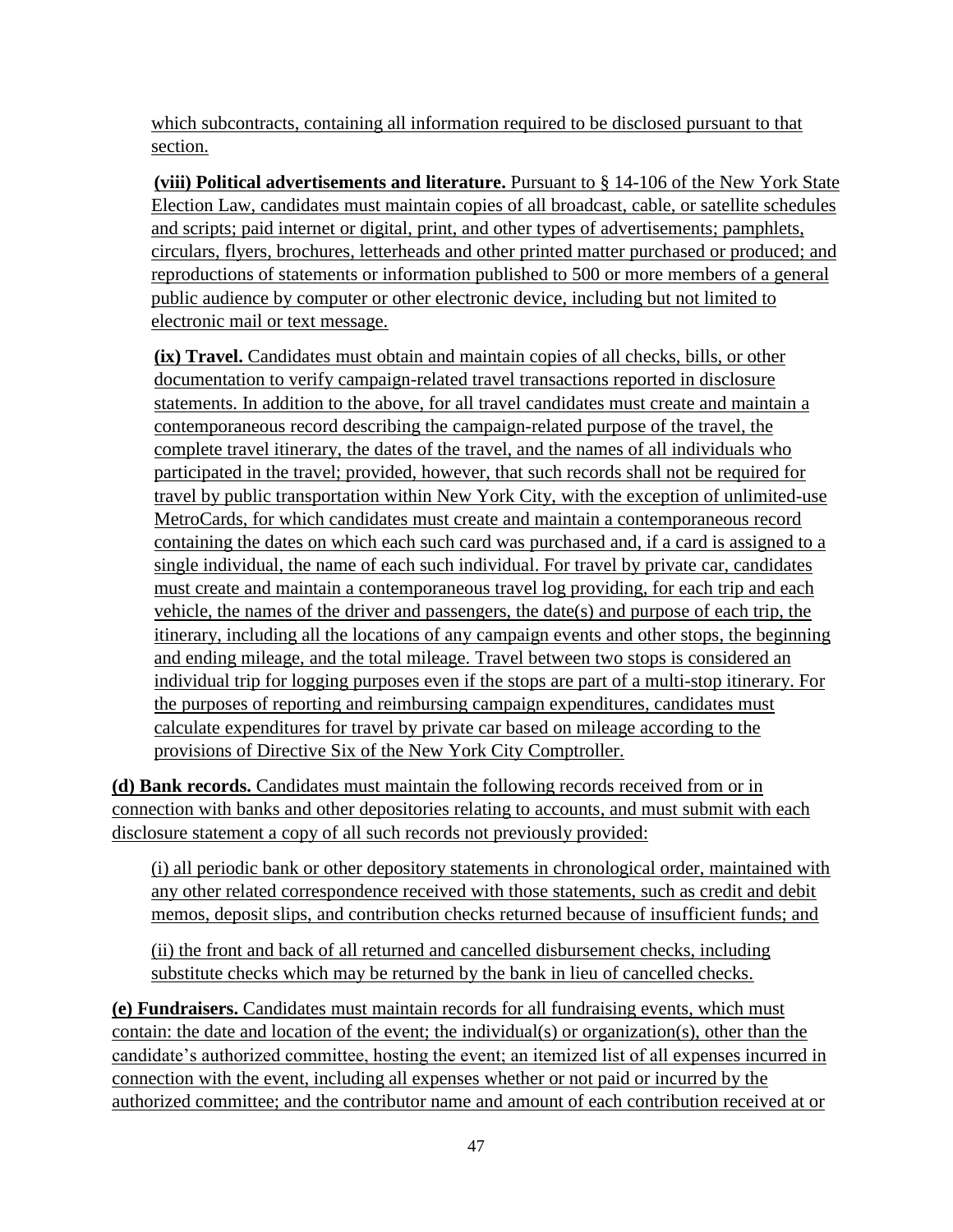in connection with the event. This subdivision does not apply to activities at an individual's residential premises, including house parties, to the extent that the total costs of such activities do not exceed \$500 and are not contributions pursuant to § 3-702(8)(ii) of the Code.

**(f) Campaign offices.** Candidates shall maintain a list identifying the address of each campaign office.

**§ 4-02 Record retention.** The candidate must retain all records and documents required to be kept under section 4-01 for five years after the last disclosure statement deadline set by the Board for the covered election, or until the Board has issued the candidate's final audit report and the candidate has extinguished all outstanding liabilities resulting from the applicable election including payment of any penalties or repayment of public funds owed to the Board, whichever is later.

**§ 4-03 Assistance to candidates.** In order to promote compliance with the requirements of the Act and these rules, the Board's staff shall offer assistance to candidates in developing campaign procedures for gathering campaign finance information and keeping records and shall, to the extent feasible, provide model recordkeeping forms and templates.

**§ 4-04 Failure to maintain or provide records**. A candidate's failure to keep or provide records or other information to the Board, upon its request or as required by these rules, may result in a determination that matchable contribution claims are invalid; a determination that the candidate must repay public funds to the Board; the withholding of all or a portion of a public funds payment; and the assessment of penalties.

## **§ 4-05 Disclosure statements**

**(a) Form.** Disclosure statements must be generated by C-SMART, and such statements, as well as all supporting documentation, including bank statements, must be submitted using C-SMART. Daily pre-election disclosure statements must be submitted using C-SMART within 24 hours after a contribution, loan, or expenditure that meets the pre-election daily disclosure requirement has been accepted or made.

**(i) Deficient submissions**. A submission is deficient and may be rejected or deemed incomplete if: (1) it is not submitted in a format or manner authorized by the Board; (2) it is not submitted with the backup documentation substantiating each matchable contribution claimed within the particular statement, or said records are not accessible or legible; or (3) it is not submitted with all of the committee's bank statements from the applicable disclosure period. Any document that is illegible, improperly annotated, damaged, blank, improperly formatted, or otherwise unreadable by the Board, shall be deemed not to have been submitted.

**(ii) C-SMART upgrades.** The Board may issue upgrades or system improvements of C-SMART or its user instructions. To the extent reasonably practicable, the Board shall provide candidates with reasonable advance notice of such upgrades.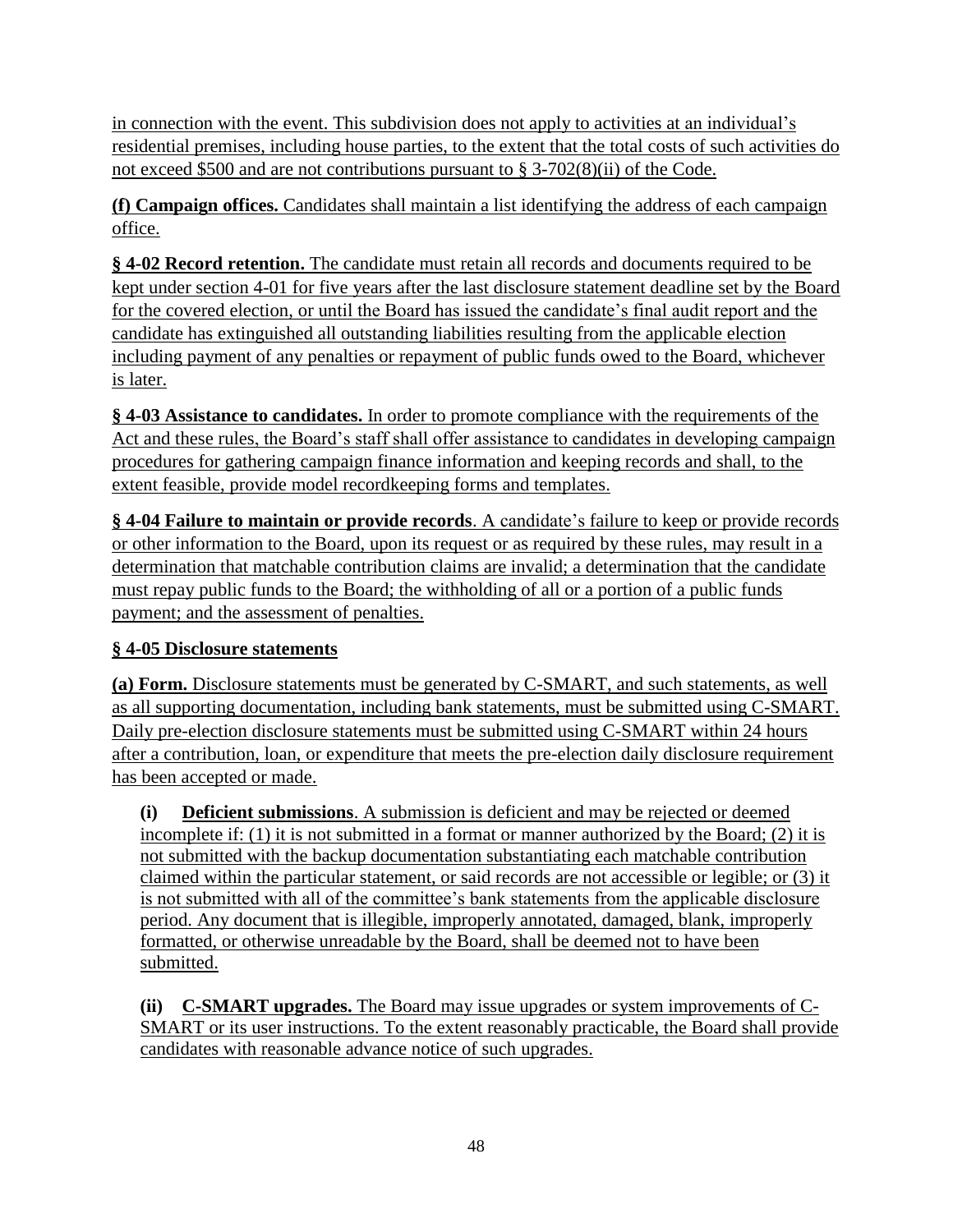**(iii) Verification.** The candidate or treasurer must verify that the submission is true and complete to the best of such candidate's or treasurer's knowledge, information, or belief. The disclosure statement must contain such signatures as may be required by the Board.

**(iv) Exceptions.** Any candidate who seeks to submit disclosure statements, or a portion thereof, in any format or manner other than that permitted by this section, including but not limited to non-electronic formats and electronic formats not generated by C-SMART, must submit a written request for authorization to the Board no later than four weeks before the filing date for the first disclosure statement for which the candidate desires an exception from such requirements, or in the case of a special election, as soon as possible but no later than seven days before such disclosure statement filing date. Such written request must be in a form and manner as prescribed by the Board. Candidates who demonstrate that submission of disclosure statements in an electronic format would pose a substantial hardship shall be permitted, upon request, to submit disclosure statements to the Board in non-electronic formats. Board authorization shall be in writing and shall apply only to the candidate, paper forms, and electronic submission form and manner specified therein. The authorization shall indicate whether it applies to one or more disclosure statements.

## **(b) Timing of submissions**

**(i)** Disclosure statements must be received by the Board no later than 11:59 p.m. on the due date.

**(ii) Filing dates.** The Board shall publish a schedule of disclosure statement filing dates on its website on or before March 1 in the first year of each election cycle, or as soon as is practicable after the State Board of Elections has published its schedule.

(A) Semi-annual disclosure statements are due on January 15 and July 15 in each year of the election cycle and on January 15 in the year after the election.

(B) Pre-election disclosure statements are due 32 and 11 days before the election and, at the Board's discretion, on March 15 and May 15 in the year of the election.

(C) Post-election disclosure statements are due 10 days after a primary election and 27 days after a general or special election.

**(D) Weekends and holidays.** The Board's published schedule of disclosure statement filing dates shall reflect that if a disclosure statement is due to be submitted on a Saturday, Sunday, or legal holiday, submission must be made on the next business day.

**(iii) Reporting period.** The Board shall publish a schedule of the reporting periods for each disclosure statement.

**(A) First disclosure statement.** The reporting period for a candidate's first disclosure statement shall begin on the day the candidate first raises or spends funds in furtherance of the candidate's election for a covered office.

**(B) All subsequent disclosure statements.** The reporting period for each disclosure statement shall: (i) begin on the third day before the deadline for the submission of the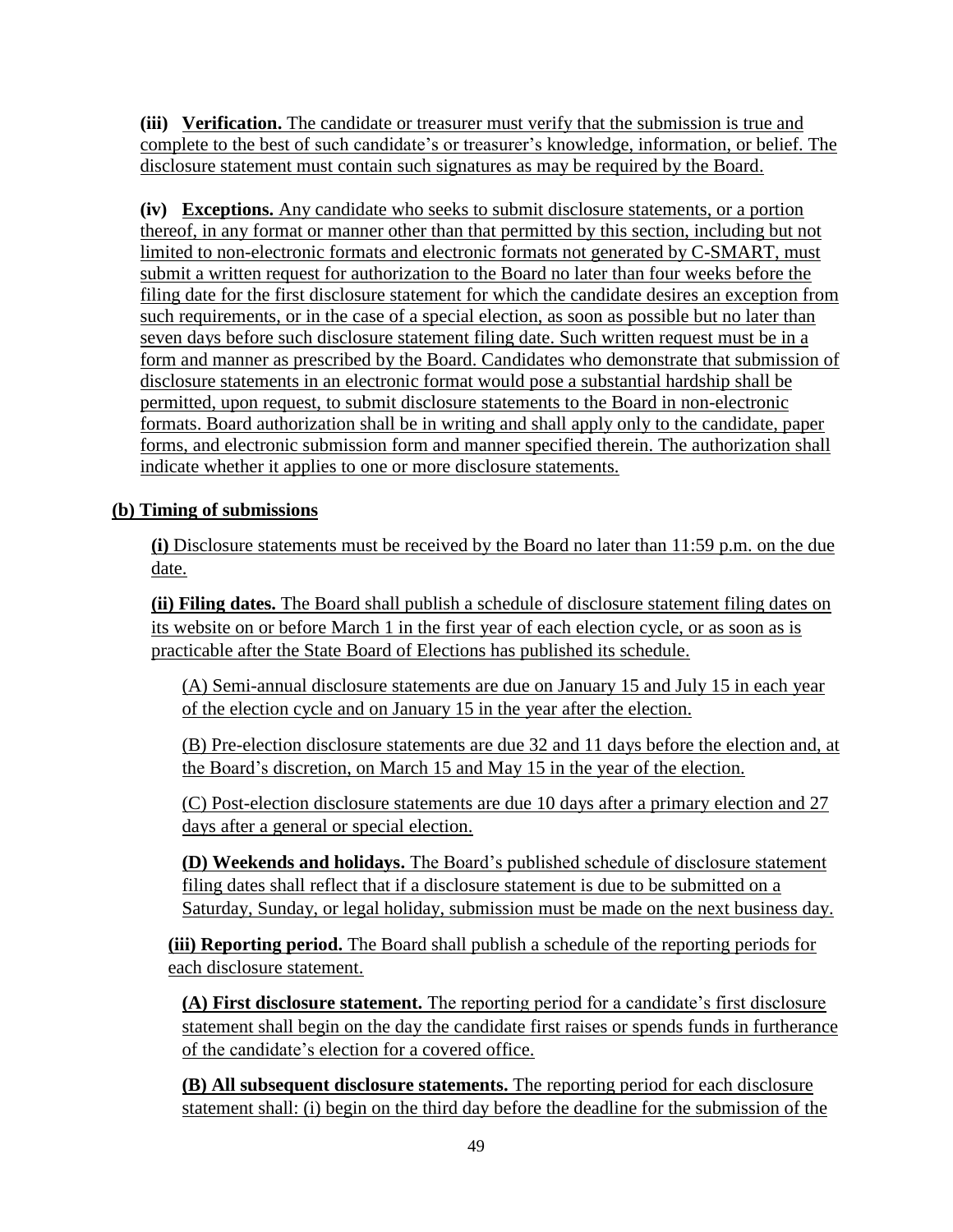candidate's preceding disclosure statement; and (ii) conclude on and include the fourth day before the deadline for the submission of that disclosure statement.

### **(c) Content**

**(i) Summary information.** Each disclosure statement must include the following information about the committee involved in the election: (A) the cash balance at the beginning and end of the reporting period; (B) total itemized and unitemized contributions, loans, and other receipts accepted during the reporting period; and (C) total itemized and unitemized expenditures made during the reporting period. A separate disclosure statement must be submitted for each committee involved in the election. All data reported in disclosure statements and amendments must be accurate as of the last day of the reporting period.

## **(ii) Contributions**

**(A) Reporting requirements.** To fully report a contribution accepted during the reporting period, the candidate must report, for each contribution:

(1) the contributor's and intermediary's (if any) full name, residential address, occupation, employer, and business address;

(2) the date the contribution was received by the candidate;

(3) the amount of the contribution;

(4) the form of the contribution (cash, check, cashier's check, money order, credit card, text, or other);

(5) the number of the check, cashier's check, or money order, if applicable;

(6) the date and amount of each contribution returned to a contributor, the account from which the funds used to make the return originated, and the number of the bank or certified check used to issue the return of funds;

(7) each previously reported contribution for which the check was returned unpaid;

(8) whether the contribution was accepted for a runoff or rerun election in accordance with Chapter 16 and section 5-12;

(9) whether the contribution was accepted to be deposited into a segregated bank account in accordance with section 7-07(b); and

(10) such other information as the Board may require.

#### **(B) Matchable contribution claims**

**(1) Contemporaneous reporting.** Matchable contributions must be reported in the disclosure statement covering the reporting period in which they were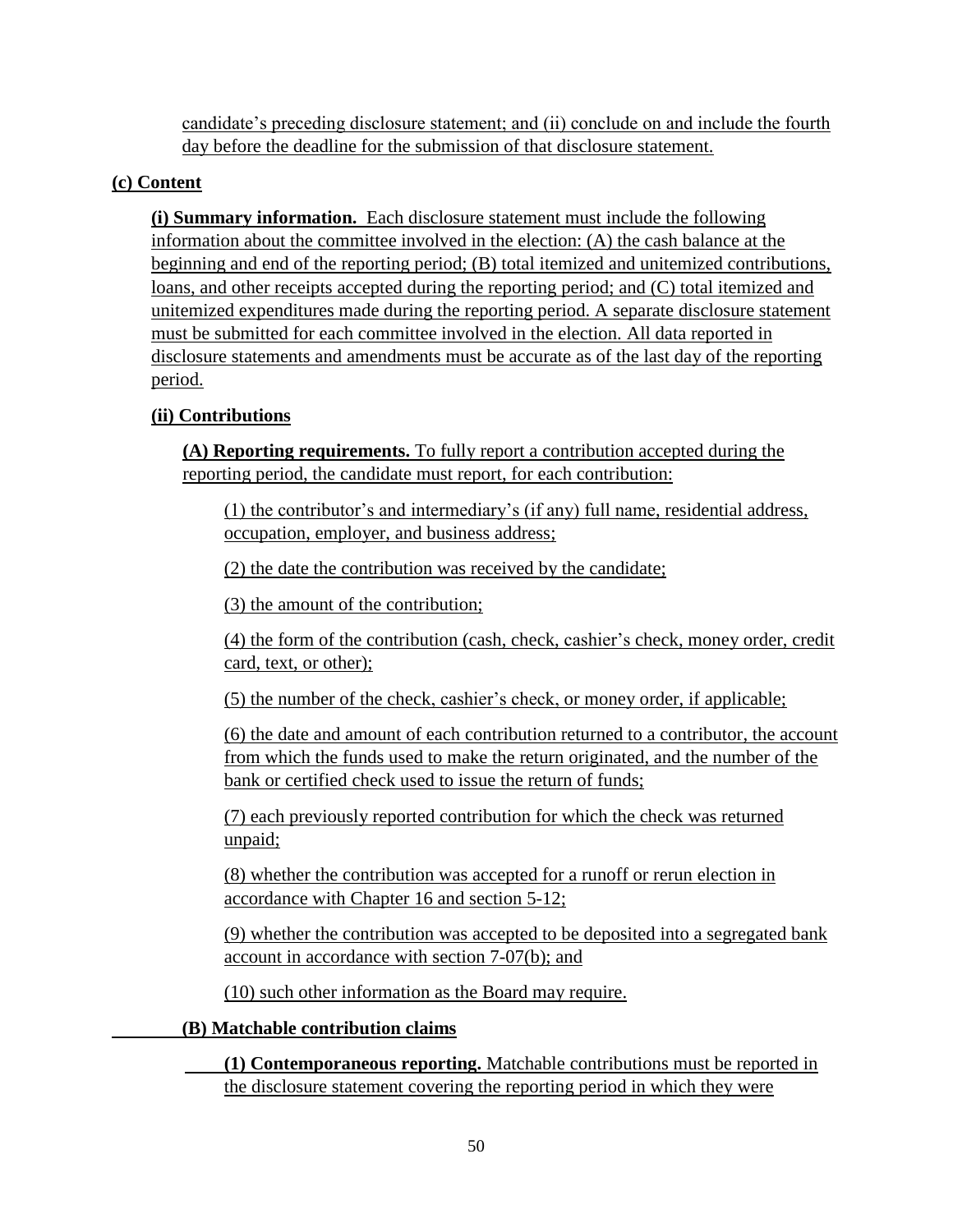received. The candidate's disclosure statement must state the amount of matchable contributions claimed in a reporting period, and must indicate which contributions are claimed for match.

**(2) Backup documentation.** For each matchable contribution claimed in the disclosure statement, candidates must submit a copy of the records required to be maintained pursuant to section 4-01(b).

**(C) Contributions totaling \$99 or less from a single source.** Contributions totaling \$99 or less from a single source need not be separately itemized in a disclosure statement, unless such contributor is an employee of the candidate or of the spouse, or domestic partner of such candidate or of a business entity in which such candidate, spouse, or domestic partner has an ownership interest of 10% or more or in which such candidate, spouse or domestic partner holds a management position, such as the position of officer, director, or trustee.

**(D) Must itemize all contributions from a single source that exceeds \$99***.* If a candidate has accepted contributions totaling more than \$99 from a single source, all contributions comprising the total (including previously unitemized contributions) must be fully reported (i.e., itemized) in the same disclosure statement. All subsequent contributions from that single source must be fully reported as well.

**(E) Affiliated contributors***.* Affiliated contributors considered to be a "single source" under sections 1-02 and 5-10(b) must be reported.

**(iii) Other receipts.** To fully report other receipts accepted during the reporting period, the candidate must report, for each receipt:

- (A) the date of receipt;
- (B) the amount of the receipt;
- (C) the type of receipt; and
- (D) such other information as the Board may require.

#### **(iv) Expenditures**

**(A) Reporting requirements.** To fully report expenditures, including outstanding liabilities, made by the candidate during the reporting period, the disclosure statement must be itemized to include the following information:

(1) the name and address of each vendor or payee;

(2) the bill or invoice date and amount;

(3) the purpose code and explanation of each expenditure;

(4) the exempt code, if any; and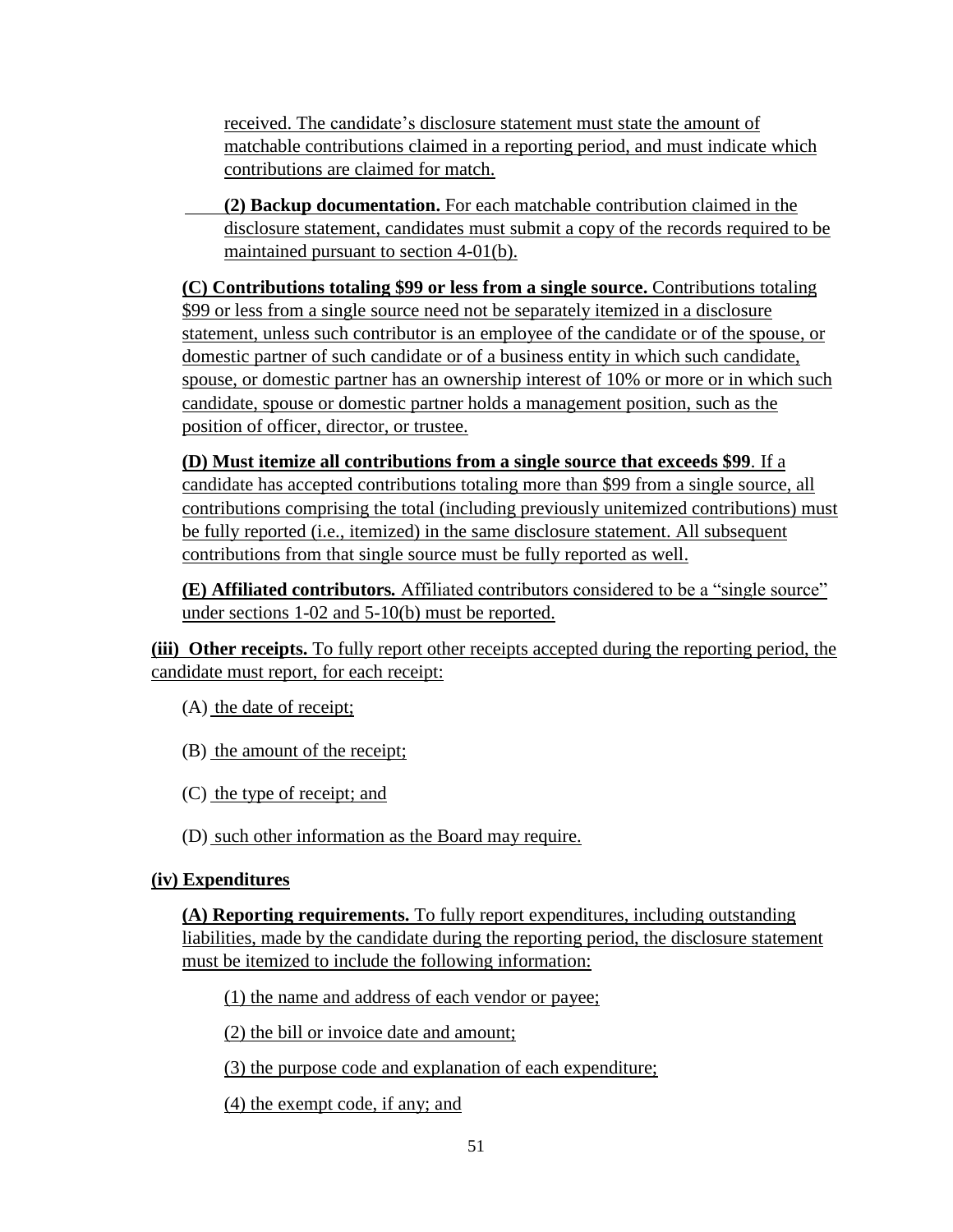(5) such other information as the Board may require.

**(B)** In addition to the information required in subparagraph (A), candidates must provide the following information concerning each payment:

(1) the date and amount of each payment, including exempt amount, if any;

(2) the payment method, including check number and committee bank account; and

(3) the amount of remaining outstanding liability to the vendor or payee; and

(4) such other information as the Board may require.

**(C) Expenditures of less than \$50.** Expenditures of less than \$50 do not need to be separately itemized in a disclosure statement; however, public funds may not be used to pay for unitemized expenditures.

### **(D) Subcontractors**

(1) In addition to reporting any expenditures to the vendor, if aggregate payments by the vendor to a subcontractor exceed \$5,000, the candidate must report:

(I) the name and address of that subcontractor;

(II) the amount(s) expended to the subcontractor; and

(III) the purpose code(s) of the subcontracted goods or services.

(2) Disclosure must occur either beginning in the reporting period in which such cost first exceeds \$5,000 or in the first post-election disclosure statement for the election to which the expenditure relates.

**(E) Credit card purchases***.* For expenditures paid with a credit card, the candidate must report the vendor and purchase price of any goods or services purchased. Disbursements to credit card accounts must not be itemized as such.

**(F) Contributions to political committees.** Political contributions to political committees that support or oppose candidates in New York City (except political committees of other candidates), including state party committees, that are made by a candidate with such candidate's personal funds and that, in the aggregate for any single political committee, exceed the contribution limit applicable to the office of mayor for contributors having business dealings with the city pursuant to section 3-703(1-a) of the Code, are presumed to be expenditures in furtherance of the campaign's candidate and contributions from the candidate to the candidate's campaign, and, as such, must be reported to the Board. The candidate may rebut this presumption by providing evidence indicating that the contributions were not in furtherance of the campaign's candidate. Such contributions are subject to all applicable expenditure and contribution limits, except that contributions made to committees registered with the State Board of Elections or the Federal Election Commission as independent expenditure committees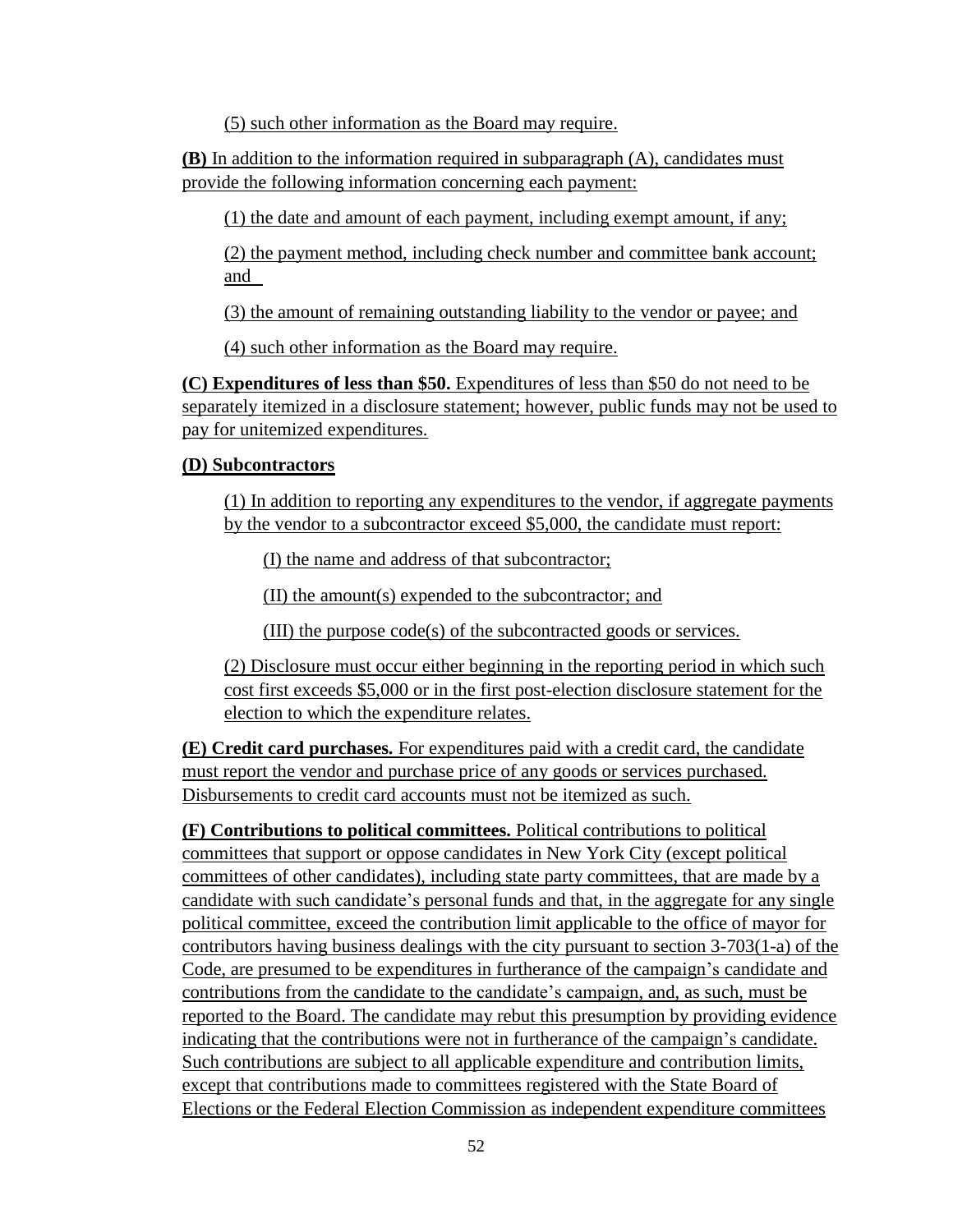are not subject to such limits. Candidates must create and maintain records of such contributions. Contributions made with a candidate's personal funds as provided in this subparagraph shall not be the basis for a deduction from such candidate's public funds payment pursuant to section 7-07(a).

**(G) Expenditure refunds.** For expenditures of which all or a portion was refunded to the candidate by the vendor, the candidate must report the refund and provide an amended invoice or other documentation from the vendor specifying the amount, date, and reason for the refund, as well as proof of receipt of the refund in the form of a check, bank statement, or other financial documentation.

**(v) Intermediaries.** In addition to fully reporting contributions, candidates must fully report any intermediary that solicited or delivered a contribution as provided in paragraph (ii) of this subdivision.

### **(A)Exceptions**

(1) The candidate need not report an intermediary for aggregate contributions of \$500 or less collected from a contributor in connection with an event held at an individual's residence, unless the expenses related to such event exceed \$500.

(2) The candidate need not report an intermediary for contributions collected at an event organized by a candidate to raise funds for such candidate and paid for in whole or in part by such candidate's authorized committee.

(3) The candidate need not report an intermediary who is a spouse, domestic partner, parent, child, or sibling of the candidate.

- **(B) Contributions collected at a non-campaign sponsored fundraising event with multiple hosts.** In the case of contributions collected at a fundraising event neither organized by the candidate nor paid for in whole or in part by such candidate's authorized committee, where there are multiple hosts, the hosts must designate one host who must be reported by the candidate as the intermediary for all such contributions.
- **(C)Contributions delivered by an intermediary's agent.** The candidate must report as the intermediary an individual who solicits contribution(s) and directs such individual's agent to deliver them to the candidate or fundraising agent. The candidate must not report the agent as an intermediary.

## **(vi) Transfers**

(A) Transfers of funds shall consist entirely of contributions previously raised by the transferor committee and shall not include any public funds.

(B) Candidates must report contemporaneously: (1) the aggregate amount of each transfer and (2) each contribution the transfer consists of (using a last-in/first out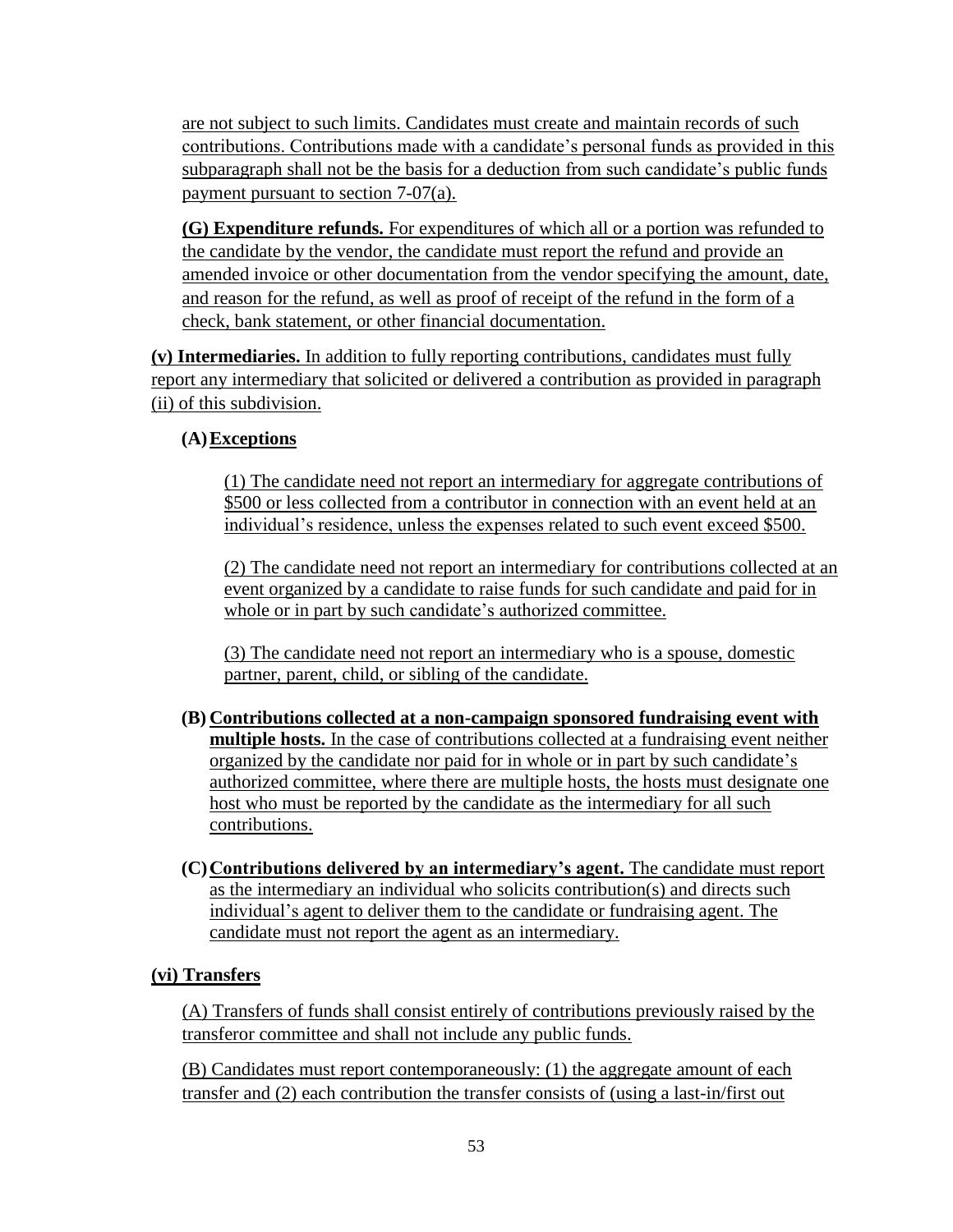attribution), including the name and residential address of the contributor and the amount and date of the contribution.

(C) In the case of a transfer to an authorized committee from a committee not otherwise involved in the covered election, unless the transferring committee is another authorized committee of the same candidate that has filed contemporaneous disclosure statements with the Board in a timely manner, participants must (1) report to the Board, in the same disclosure statement in which the transfer is reported, any expenditures incurred by the transferor committee in connection with raising or administering the transferred contributions, regardless of when the expenditures were incurred, and (2) upon request by the Board, disclose all expenditures made by the transferor committee during the covered election cycle for purposes other than raising or administering the transferred contributions. Further, candidates must submit contemporaneously the records required to be maintained pursuant to section 4-01(b)(ii)(D).

### **(vii) Advances and reimbursements**

(A) For advance payments, the candidate must report in each disclosure statement:

(1) the name and address of each individual or entity, including the candidate, that has made purchases on behalf of the committee during the reporting period with the expectation of being reimbursed by the committee;

(2) the date and amount of each purchase;

(3) the name and address of the individual or entity from whom the purchase has been made;

(4) the payment method;

(5) the purpose code and explanation of the purchase; and

(6) such other information as the Board may require.

(B) For advance reimbursements, the candidate must report in each disclosure statement:

(1) the name of each individual or entity, including the candidate, whom the candidate reimbursed for purchases made on behalf of the committee during the reporting period;

(2) the date and amount of each reimbursement;

(3) the payment method of each reimbursement, provided that, if the reimbursement is done by check, the candidate must also report the bank account and check number from which the check was issued; and

(4) such other information as the Board may require.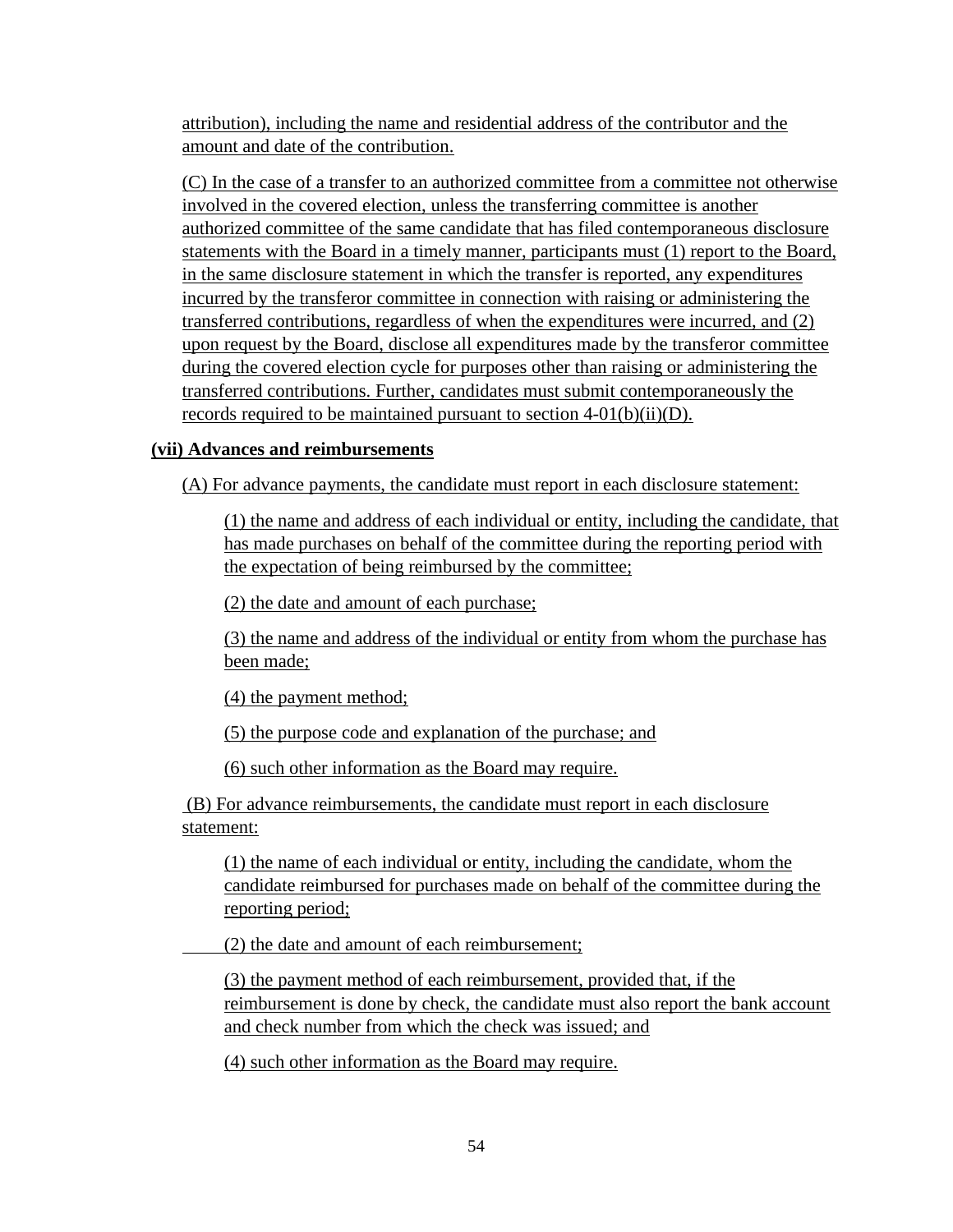**(viii) Loans.** Each disclosure statement shall include the following information about loans accepted, forgiven, or repaid by the candidate during the reporting period:

(A) for each loan accepted, the lender's, guarantor's or other obligor's full name, residential address, occupation, employer, and business address;

(B) the date and amount of each loan, guarantee, or other security for a loan accepted;

(C) for each loan repayment made, the date, amount, check number, name of bank account or credit card, and name of any third party payor; and

(D) the date and amount of any portion of a loan which has been forgiven.

**(ix) Documentation.** Together with each disclosure statement, the candidate must submit documentation to verify the accuracy of the data reported, including all bank records and deposit slips required to be maintained pursuant to sections  $4-01(b)(i)$  and  $4-01(d)(i)$  not previously submitted.

(d) Amendments to disclosure statements are prohibited unless expressly authorized or requested by the Board.

**§ 4-06 Daily disclosures during the two weeks preceding the election**. If a candidate, during the 14 days preceding an election, accepts aggregate contributions and/or loans from a single source in excess of \$1,000 or makes aggregate expenditures to a single vendor in excess of \$20,000, the candidate must report, in a disclosure to the Board, all contributions and loans accepted from such source or expenditures made to such vendor during that 14-day period. The first such disclosure must be received by the Board within 24 hours after the contribution or loan that causes the total to exceed \$1,000 is accepted or the expenditure that causes the total to exceed \$20,000 is made. Each subsequent disclosure must be received by the Board within 24 hours after any additional contribution or loan is accepted or expenditure is made. Information reported in these disclosures must also be included in the candidate's next post-election disclosure statement.

**§ 4-07 Terminated candidacy**. A candidate need not submit any disclosure statements for periods subsequent to the termination of such candidate's candidacy, as described in section 3- 04, unless the termination is reversed pursuant to section 3-04(b).

**§ 4-08 Write-in candidates.** Any candidate who is seeking nomination or election as a write-in candidate must file all disclosure statements for the election as required by section 4-05(b).

## **§ 4-09 Candidates not in primary or general elections**

**(a) Not in primary election.** A candidate need not submit the two pre-primary and the 10 day post-primary election disclosure statements if the candidate is not a candidate in a primary election unless the candidate is a participant claiming that expenditures are subject to a primary election spending limit, pursuant to section  $6-01(h)(iii)(A)$  or  $6-01(h)(iv)$ . If the candidate is not a candidate in the primary, daily disclosures during the two weeks preceding the primary need not be submitted.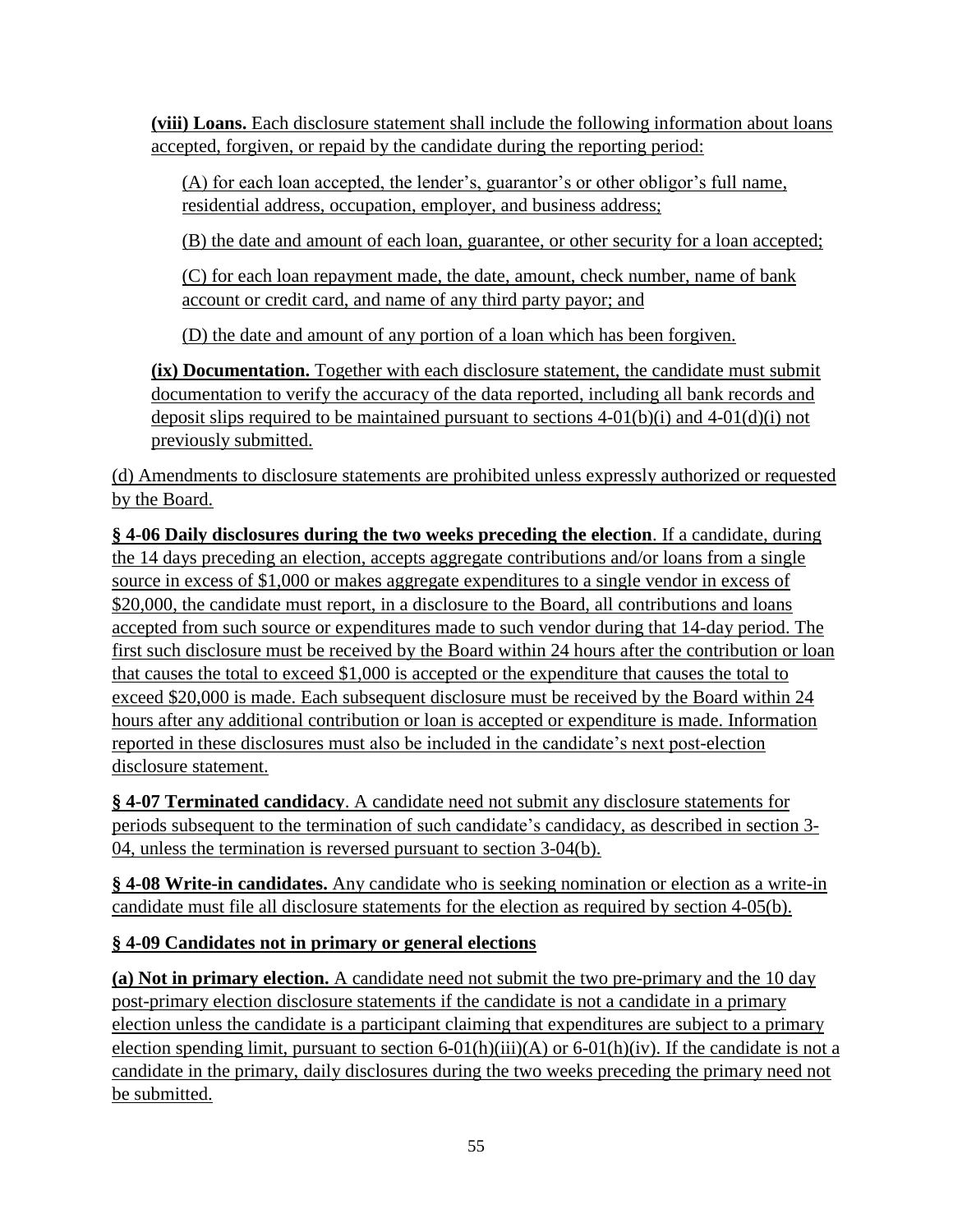**(b) Not in general election.** A candidate need not submit the two pre-general election and 27 day post-general election disclosure statements or daily disclosures during the two weeks preceding the general election, if the candidate is not a candidate in the general election.

**§ 4-10 Other political committees***.* The financial records of any committees of a candidate are subject to Board review for purposes of monitoring the candidate's compliance with the requirements of the Act and these rules and must be made available to the Board upon its request.

## **Chapter 5: Contributions, Loans, and Other Receipts**

## **§ 5-01 Contribution limits**

(a) Candidates may not accept contributions from a single source in excess of the limits set forth in § 3-703(1)(f) of the Code.

**(b) Adjustment**. Pursuant to § 3-703(7) of the Code, not later than the first day of March in the year 2018, and every fourth year thereafter, the Board shall adjust the contribution limits. Such adjustment shall be made in accordance with changes in the consumer price index for the metropolitan New York-New Jersey region published by the United States Bureau of Labor Statistics. The adjustment shall be based on the difference between the average consumer price index over the 12 months preceding the calendar year of such adjustment, and either (a) the calendar year preceding the year of the last such adjustment or (b) such other calendar year as may be appropriate pursuant to any amendment to the Act.

## **§ 5-02 Solicitation of contributions**

**(a) Fundraising solicitations.** Each written solicitation of contributions (including, but not limited to, letters, contribution cards, flyers, and other invitations to contribute or attend events) by or on behalf of a candidate, whether in paper or electronic format, must include the following statement, written in a conspicuous and clearly recognizable manner: "State law prohibits making a contribution in someone else's name, reimbursing someone for a contribution made in your name, being reimbursed for a contribution made in your name, or claiming to have made a contribution when a loan is made." If the solicitation is written in a language other than English, the statement must be written in the same language as the solicitation.

**(b) Solicitation of contributions for elections not subject to the Act.** If a candidate makes a solicitation for a contribution for an election not subject to the requirements of the Act, the solicitation must specify that the contribution is being solicited for an election that is not subject to the requirements of the Act.

# **§ 5-03 Prohibited contributions and loans**

## **(a) Contributions and loans from corporations, limited liability companies, and partnerships, including professional corporations and limited liability partnerships**

(i) A candidate may not accept a contribution from a prohibited organization, *i.e.*, a corporation, limited liability company, or partnership, including professional corporations and limited liability partnerships.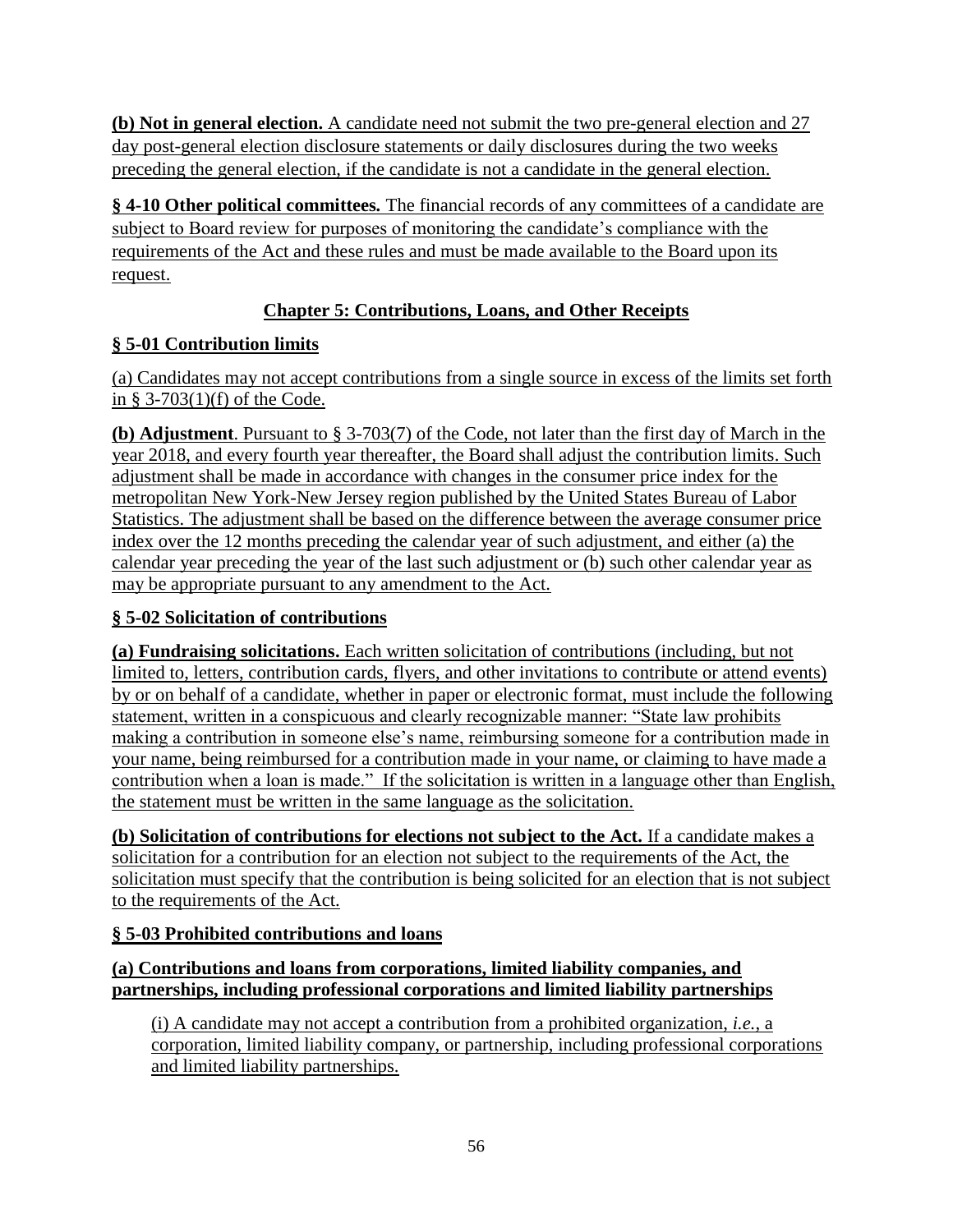(ii) A candidate may not accept a loan from a prohibited organization unless the loan is made in the regular course of the lender's business.

(iii) A candidate may not accept a guarantee or other security for a loan from a prohibited organization.

(iv) This prohibition does not apply to contributions by political committees.

**(b) Nominee contributions**. A candidate may not accept a contribution made in the name of an individual or entity for which the source of the funds is a different individual or entity.

**(c) Anonymous contributions**. A candidate may not accept a contribution from an unidentified source.

**(d) Contributions from foreign nationals.** A candidate may not accept a contribution from a person who is not a naturalized U.S. citizen or a holder of a green card.

**(e) Cash contributions in excess of \$100.** A candidate may not accept cash receipts aggregating in excess of \$100 from a single source.

**(f) Contributions in violation of state or federal law.** A candidate may not accept a contribution that was made, received, solicited, or otherwise obtained in violation of any local, state, or federal law.

#### **§ 5-04 Contributions subject to special requirements**

#### **(a) Contributions from political committees**

(i) A candidate may accept a contribution from a political committee, provided that the political committee:

(A) was registered with the Board for the period that includes the candidate's next covered election at the time the contribution was received; or

(B) registers with the Board within 10 days of receipt of the contribution.

(ii) A political committee must register in such form and manner as shall be determined by the Board. Such registration shall include but is not limited to:

(A) the name and address of the committee, and the name, address, and employer of the chairperson, treasurer, and liaison of the committee;

(B) an indication whether the committee is a political action committee, a candidate committee (and if so, identification of the candidates supported by the committee), or another kind of political committee;

(C) identification of the governmental agency or agencies with which the committee files disclosure statements;

(D) an indication whether the committee makes monetary contributions, in-kind contributions, or independent expenditures, and the name, address, and employer of each individual or entity with the authority to determine the candidates for whom the committee makes contributions or independent expenditures; and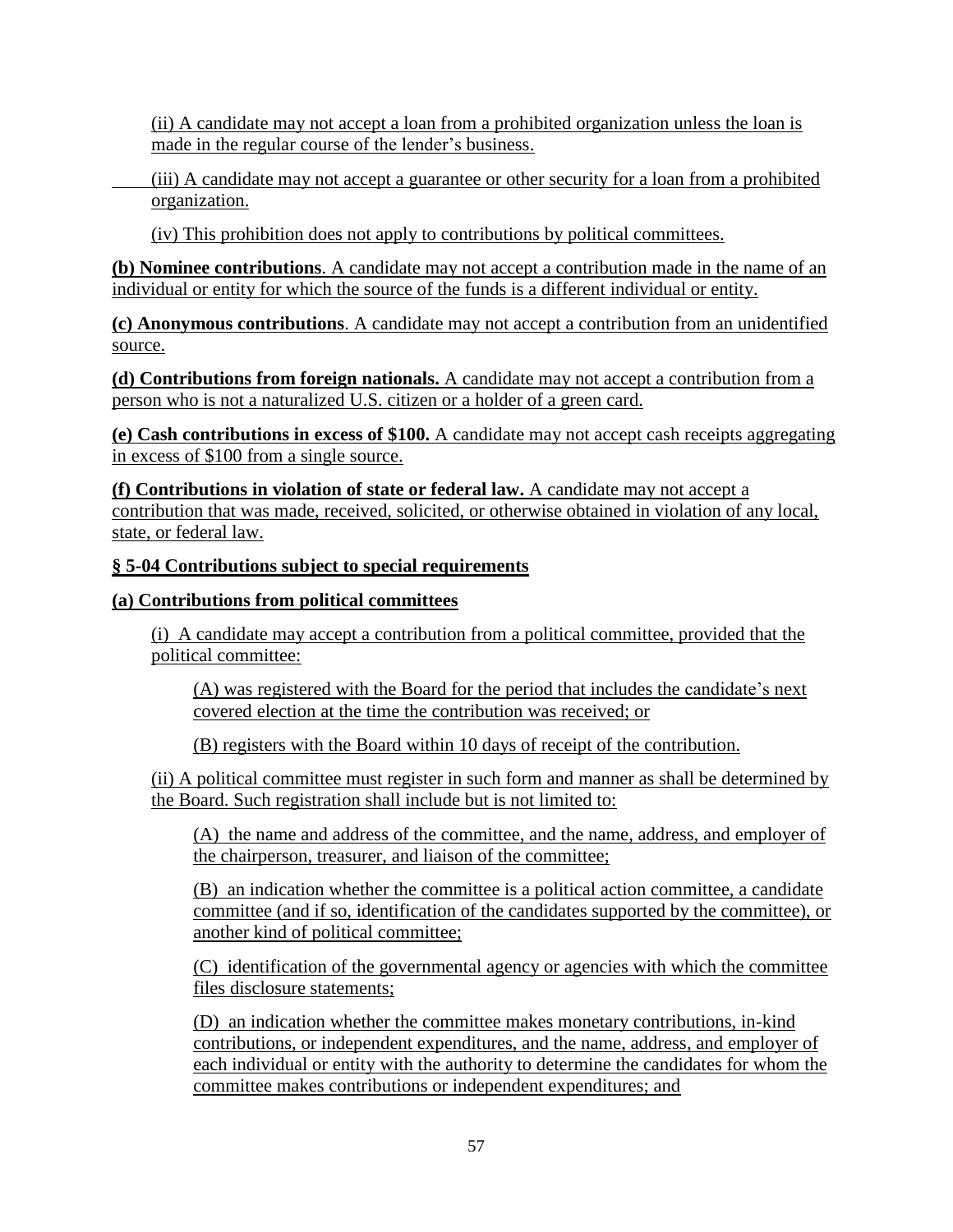(E) an indication whether the committee accepts contributions from corporations, limited liability companies, or partnerships, and an agreement not to use funds from such entities for contributions to candidates.

(iii) A list of registered political committees for each election cycle will be maintained on the Board's website. Candidates have the burden to check the list of registered political committees published by the Board to ensure that each political committee contribution accepted is from a registered committee.

(iv) The registration shall remain in effect through the end of the election cycle, unless there has been a material change in the information included in the registration.

(v) Political committees that do not submit the information required by the Board, or any required signatures or notarizations, will not be considered to be registered.

## **(vi) Earmarked contributions from political committees**

(A) A candidate may accept a contribution given to a political committee by a contributor who limited the committee's choice or directed the selection of the recipient, but the contribution shall be considered to be from both the original contributor and from the political committee.

(B) A contribution that a political committee has received solely because of its actions as an intermediary as defined in these rules is not an earmarked contribution.

(C) A nominee contribution is not an earmarked contribution.

**(b) Contributions from minors.** A candidate may accept a contribution from an individual under 18 years of age, provided that:

(i) the decision to contribute was made knowingly and voluntarily by the minor;

(ii) the funds, goods, or services contributed were owned and controlled exclusively by the minor, such as income earned by the minor, or a bank account opened and maintained exclusively in the minor's name; and

(iii) the contribution was not made from the proceeds of a gift, the purpose of which was to provide funds to be contributed.

## **(c) Contributions from joint contributors**

(i) A candidate may accept a single contribution made jointly by two or more individuals or entities, provided that the contribution check or monetary instrument includes the signature and pre-printed information of each individual making the contribution or, in the case of an entity contribution, the signature of each authorized individual.

(ii) If a check or other monetary instrument representing a joint contribution, or a contribution card or other contemporaneous document related to the contribution, does not indicate the amount to be attributed to each contributor, the contribution shall be attributed equally to each contributor.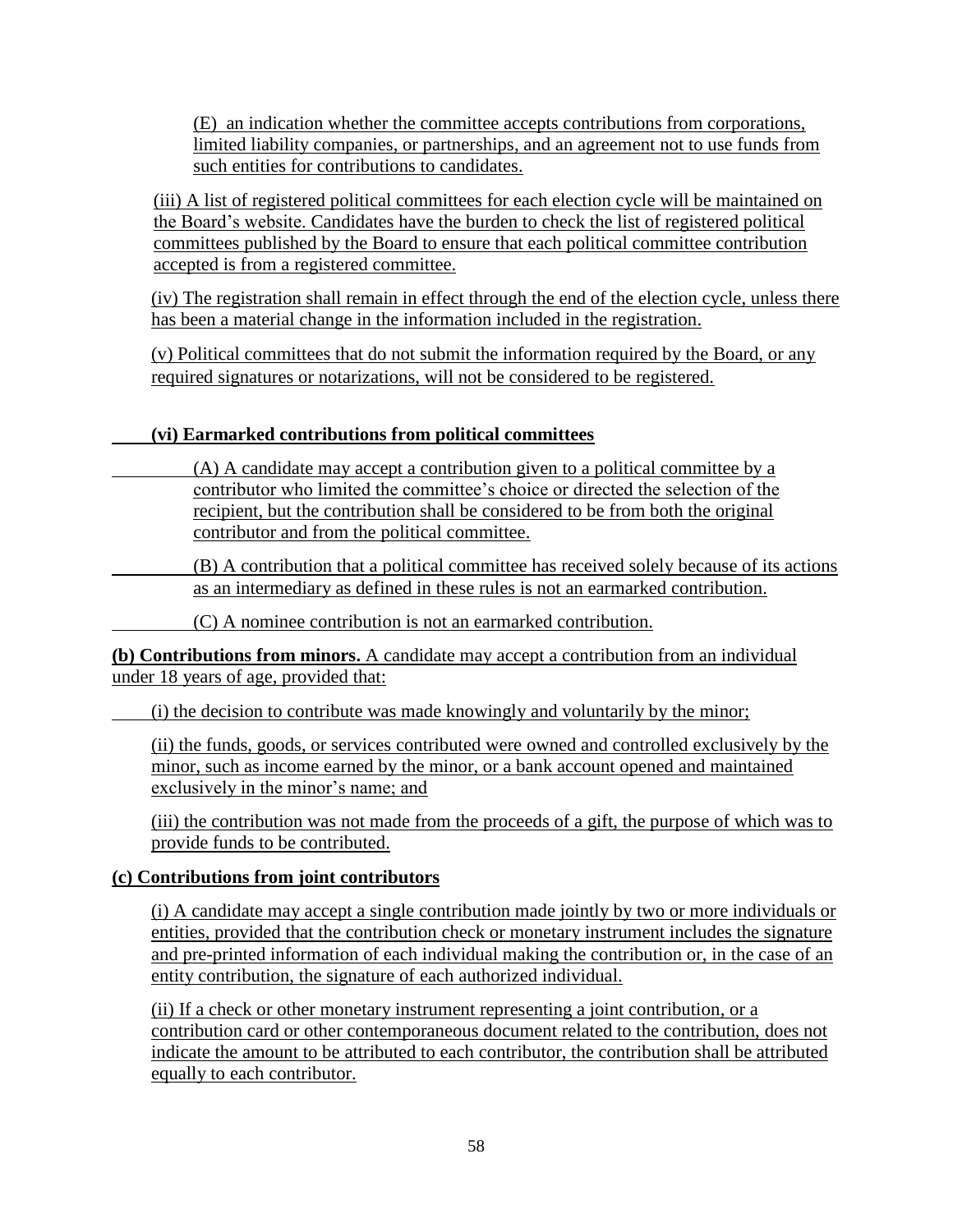**(d) Post-election contributions.** Contributions accepted after an election may be used to pay liabilities incurred in that election, subject to the applicable contribution limit and prohibitions, only if deposited in and disbursed from an account established and maintained for that election, as provided in sections  $5-11(a)(iii)$  and (iv).

**(e) Text message contributions.** A text message contribution is received on the date it is delivered to the candidate, after payment of the contributor's wireless bill, by a wireless carrier or other mobile fundraising vendor.

**§ 5-05 Non-matchable contributions.** The following are not matchable:

- **(a) In-kind contributions and loans.** In-kind contributions and loans, regardless of whether such loans are considered contributions pursuant to § 3-702(8) of the Code.
- **(b) Purchase price**. Contributions in the form of the purchase price paid for an item with significant intrinsic and enduring value, or paid for or otherwise induced by a chance to participate in a raffle, lottery, or a similar drawing for valuable prizes.
- **(c) Certain contributions from vendors**. Contributions from individuals, other than employees of the candidate's principal committee, who are vendors to the committee or individuals who have an interest in a vendor to the committee, unless the expenditure to the vendor is reimbursement for an advance. For the purposes of this subdivision, "individuals who have an interest in a vendor" means individuals having an ownership interest of 10% or more in a vendor or control over the vendor. An individual shall be deemed to have control over the vendor firm if the individual holds a management position, such as the position of officer, director or trustee.
- **(d) Doing business, lobbyist, and lobbyist-related contributions**. Contributions from individuals having business dealings with the city as defined in § 3-702(18) of the Code, and contributions from lobbyists as defined in § 3-211 of the Code, or persons required to be included in a statement of registration filed pursuant to  $\S$ § 3-213(c)(1) or 3-213(d) of the Code.
- **(e) Contributions intermediated by a person doing business with the city**. Contributions for which any individual or entity listed in the doing business database at the time of the contribution acted as an intermediary.
- **(f) Contributions from business accounts**. Contribution checks drawn on business accounts, or accounts that bear indicia of being business accounts, such as the contributor's professional title.
- **(g) Prohibited or excess contributions**. Contributions from contributors subject to the prohibitions of §§ 3-703(1)(k) or (1) of the Code or that are otherwise prohibited by these rules, or that, in the aggregate for a given contributor, exceed the contribution limits applicable under the Act.
- **(h) Returned contributions.** Contributions that are returned or refunded to, or not paid by, the contributor.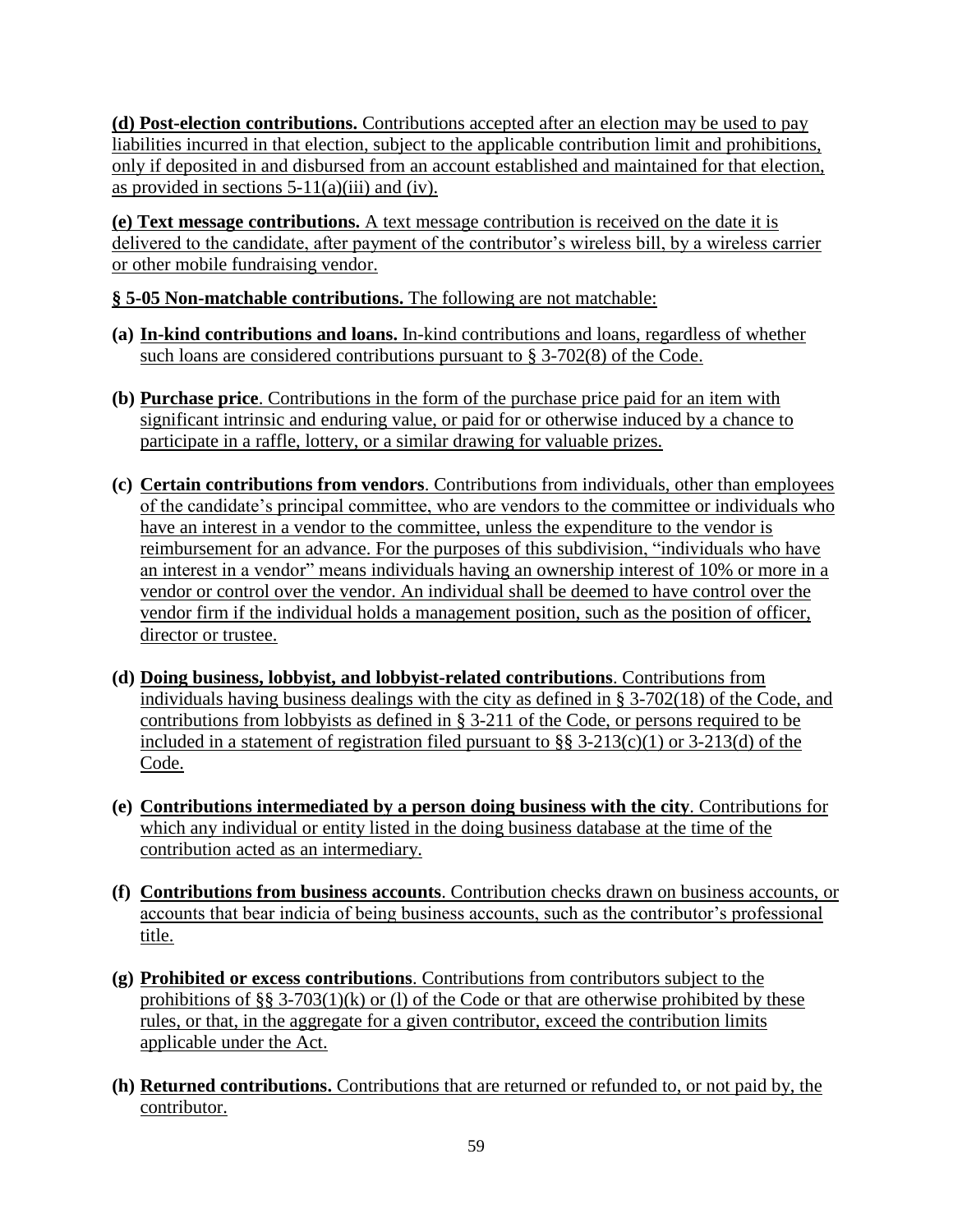- **(i) Unitemized contributions**. Contributions for which required information is missing from or illegible in a disclosure statement.
- **(j) Contributions with unreported occupation, employer, and business address**. Contributions for which the candidate has not reported the contributor's occupation, employer, and business address, where such contributions: (i) total more than \$99; or (ii) total \$99 or less, and the contributor is an employee of the candidate, of the spouse or domestic partner of such candidate, or of a business entity in which such candidate, spouse, or domestic partner has an ownership interest of 10% or more or in which such candidate, spouse, or domestic partner holds a management position, such as the position of officer, director, or trustee.
- **(k) Contributions from minors.** Contributions from individuals under 18 years of age.
- **(l) Contributions in violation of law.** Contributions that were made, received, solicited, or otherwise obtained in violation of any federal, state, or local law, including the Act and these rules.
- **(m) Contributions from entities.** Contributions received from entities other than individuals, including political committees.
- **(n) Contributions not from New York City residents**. Contributions from contributors whose residential addresses are not within New York City, or for whom other indicia exist that the contributor is not an individual New York City resident.
- **(o) Contributions made after the election year**. Contributions made later than December 31 of the year of the covered election in which the participant is a candidate.
- **(p) Contributions for other elections.** Contributions originally received for elections other than the election in which the participant is currently a candidate, as described in section 5-08.
- **(q) Claims exceeding the gross amount of the contribution**. Matchable contribution claims that exceed the gross amount of the contribution.
- **(r) Excess matching claims**. Matchable contribution claims that would yield more than the maximum public funds payment per contributor as provided in  $\S$  3-705(2)(a) of the Code.
- **(s) Contributions made with checks drawn by someone other than the contributor**. Checks drawn by an individual or entity other than the contributor, except for checks signed by a contributor's authorized agent, where the documentation required under sections 4-  $01(b)(ii)(A)(3)$  and  $4-01(b)(iii)$  has been maintained and provided.
- **(t) Contributions to other committees**. Contributions made payable to, or originally received by, entities other than the principal committee, including committees not otherwise involved in the covered election;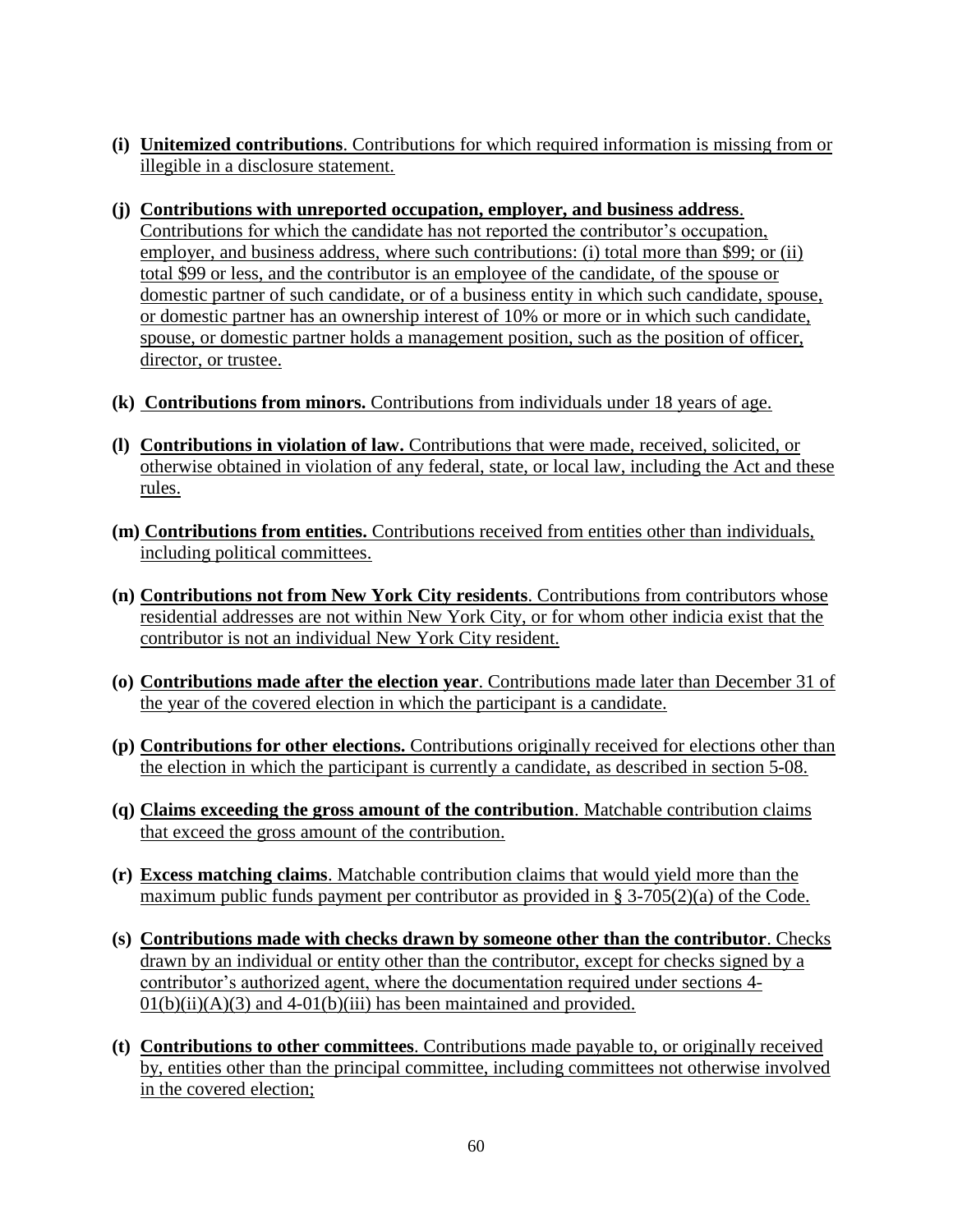- **(u) Contributions not timely and properly reported**. Contributions that were not timely reported and itemized in disclosure statements, or that were reported for the first time in an amendment to a disclosure statement.
- **(v) Contributions claimed after the year of the election**. Contributions not claimed as matchable on or before January 15 in the year after the year of the election.
- **(w)Contributions not properly documented**. Contributions for which a record required under Chapter 4 was not kept or provided upon request, for which complete supporting documentation required by section  $4-05(c)(ii)(B)(2)$  has not been submitted, or for which the information on such documentation is not consistent with the information reported in the disclosure statement.
- **(x) Contributions made with consecutively numbered cashier's checks or money orders.**  Contributions purportedly from different contributors that were made by cashier's checks or money orders bearing consecutive serial numbers, or other indicia that they were purchased simultaneously.
- **(y) Cash, money order, or cashier's check contributions exceeding \$100.** Cash, money order, or cashier's check contributions from any one contributor that are greater than \$100 in the aggregate.
- **(z) Contributions for a runoff election**. Contributions solicited for, or required to be deposited into an account established for, a runoff election, as provided in section 16-06.
- **(aa) Withdrawn matching claims**. Contributions for which a matching claim was previously withdrawn by the candidate.
- **(bb) Non-matchable contributions**. Contributions that are otherwise not matchable contributions within the meaning of the Act.
- **(cc) Additional factors**. In addition, the Board shall consider the following factors in determining whether matchable contribution claims are invalid and in projecting a rate of invalid matchable contribution claims:

(i) any information that suggests that a contribution has not been processed or reported in accordance with Program requirements;

(ii) any other information that suggests that matchable contribution claims may be invalid; and

(iii) arithmetical errors in totals reported.

## **§ 5-06 In-kind contributions**

**(a) An in-kind contribution is an expenditure***.* An in-kind contribution to a candidate's authorized committee is also considered an expenditure made by such committee, and the amount of the in-kind contribution thus counts toward the candidate's contribution and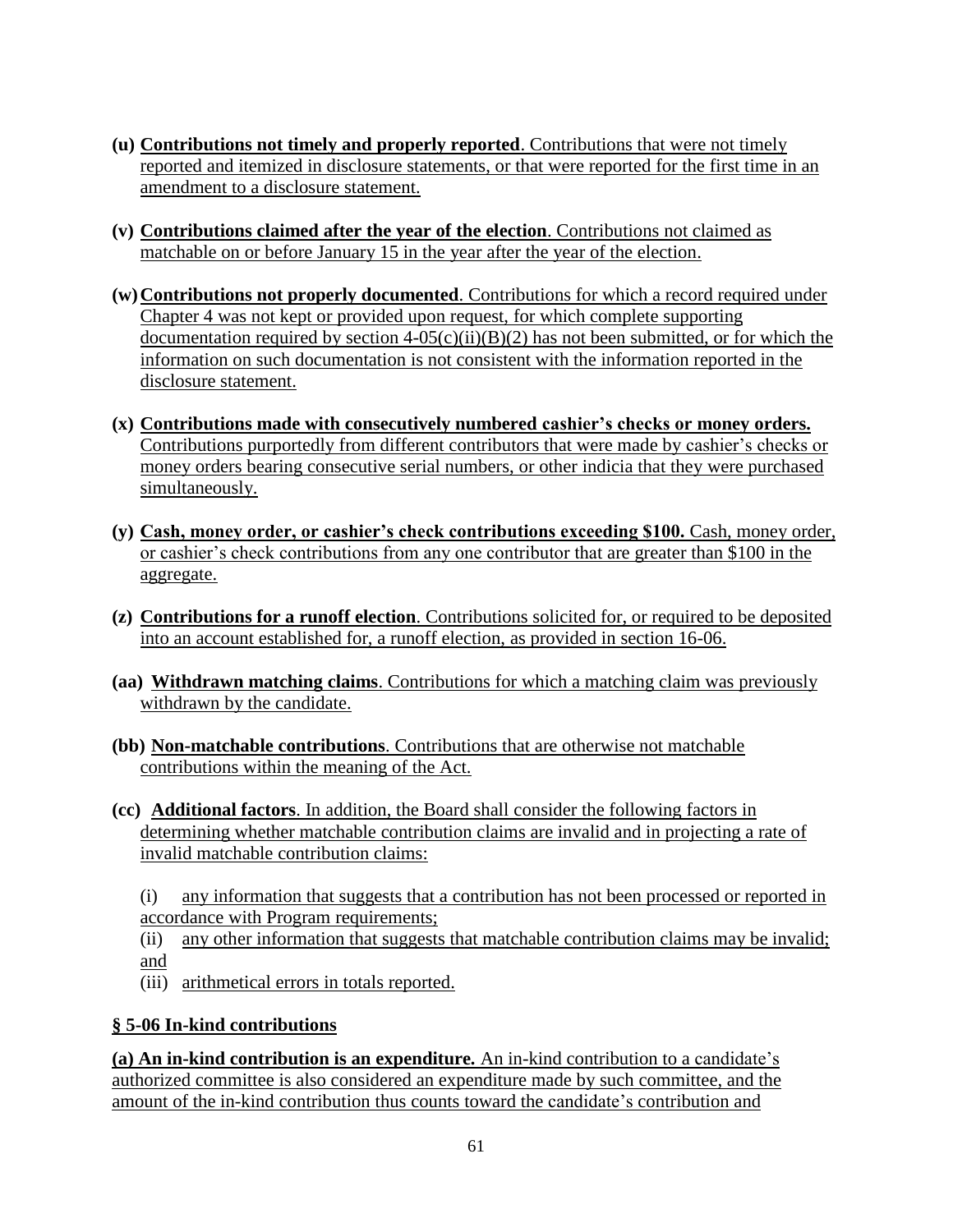expenditure limits. An in-kind contribution is received on the date the goods or services are received or rendered, which is presumed to be the date of the associated expenditure, unless the candidate provides evidence to demonstrate that the contribution should be deemed received on a different date.

## **(b) The value of an in-kind contribution**

(i) Candidates must maintain invoices or other written records supporting the valuation of all in-kind contributions.

(ii) If no invoice is available and obtaining an invoice is not practicable, a candidate must use a reasonable estimate of value in documenting the fair market value of an in-kind contribution.

(A) The fair market value of goods is the price of those goods in the market from which they ordinarily would have been purchased when the goods were received.

(B) The fair market value of services is the hourly or piecework charge for the services at a commercially reasonable rate prevailing when the services were rendered.

**(c) Good or service purchased below fair market value.** Where goods or services are purchased by a candidate for less than fair market value, the difference between the fair market value when they were received, including any applicable tax, and the amount charged to the candidate is an in-kind contribution.

#### **(d) Extension of credit that is not commercially reasonable is an in-kind contribution**

**(i) Generally.** A creditor that extends credit to a candidate for a period beyond 90 days has made a contribution equal in value to the credit extended, unless the creditor is making a commercially reasonable attempt to collect the debt.

**(ii) Prohibited in-kind contribution.** Extension of credit by a corporation, limited liability company, or partnership that is not commercially reasonable and is not made in the regular course of business is presumed to be a prohibited in-kind contribution.

#### **(e) Debt forgiven is an in-kind contribution**

**(i) Generally.** A debt owed by a candidate, which is forgiven or settled for less than the amount owed, is an in-kind contribution, unless the debt was forgiven or settled by the creditor in a commercially reasonable manner.

**(ii) Commercially reasonable treatment of debts.** The Board will consider as evidence of commercially reasonable treatment that: (A) all commercially reasonable efforts have been taken to satisfy the outstanding debt; and (B) the creditor has pursued its remedies in the same manner as that customarily employed by creditors of other debtors.

**(iii) Advances.** An advance is considered to be an in-kind contribution from the individual or entity making the advance until it has been reimbursed by the candidate, and a candidate may not accept an advance from a prohibited source.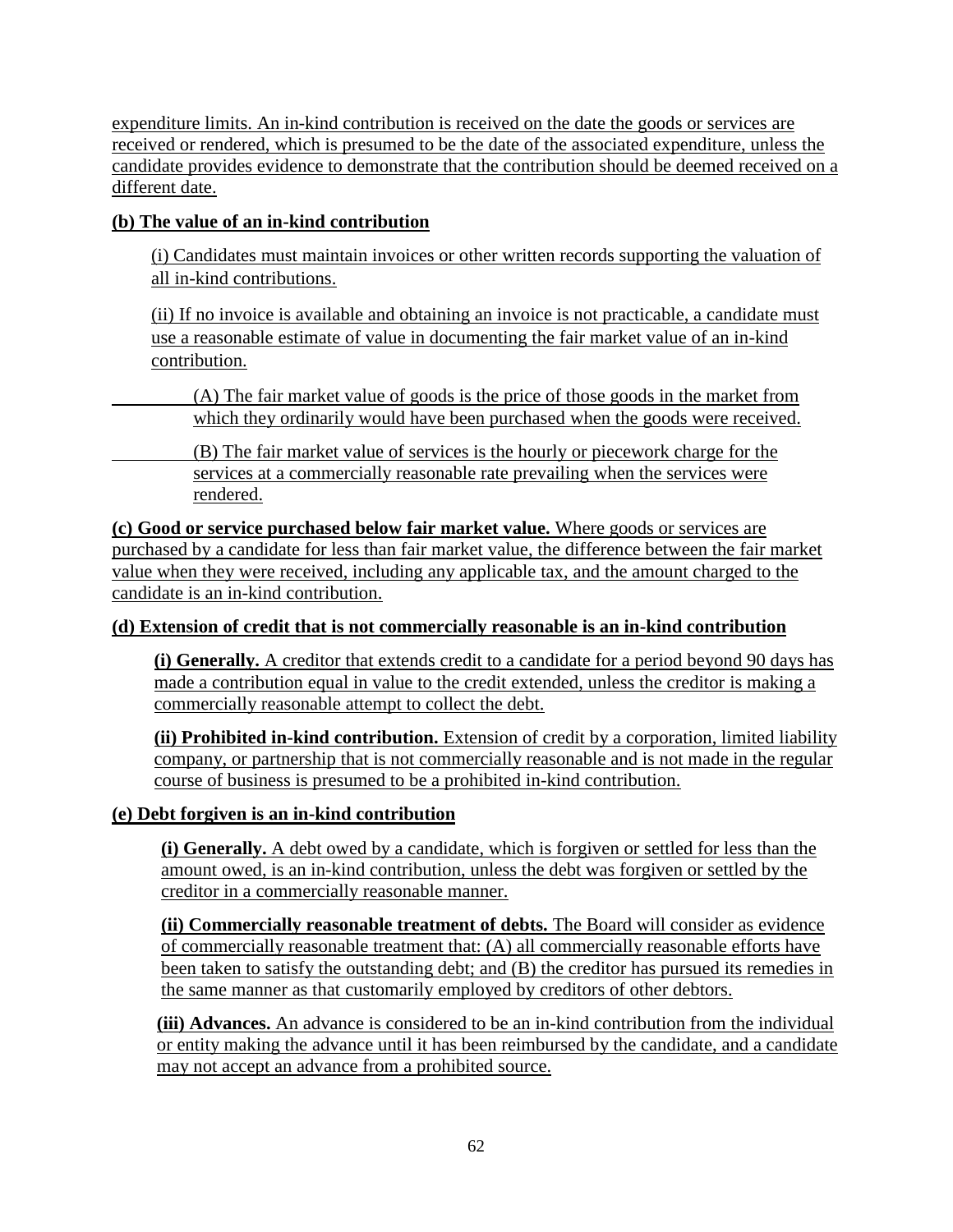## **(f) Failing to report a liability leads to a presumption of an in-kind contribution.** An

outstanding liability not contemporaneously reported as outstanding by a candidate may be presumed to be an in-kind contribution to the candidate, if other indicia of a contribution exist.

## **§ 5-07 Refunding prohibited and over-the-limit contributions**

**(a) Generally.** When a candidate knows or has reason to know that such candidate has accepted a contribution or aggregate contributions from a single source in excess of the applicable contribution limit, including a contribution or contributions from a contributor having business dealings with the city, or from a source prohibited by the Act or the Charter or by state or federal law, the candidate must promptly refund the excess portion or prohibited contribution by bank or certified check made out to the contributor or to the Fund; provided, however, that when a candidate knows or has reason to know that such candidate has accepted a nominee or anonymous contribution, the candidate must promptly disgorge the amount of such contribution by bank or certified check made out to the comptroller of the state of New York for deposit in the general treasury of the state.

# **(b) Contribution refunds must be timely.**

- (i) When a candidate knows or has reason to know that such candidate has accepted a prohibited or over-the-limit contribution, the candidate must return or refund the contribution, or the over-the-limit portion thereof, on or before the next disclosure statement filing deadline or the deadline set by the Board.
- (ii) When a candidate is notified by the Board that such candidate has accepted a prohibited or over-the-limit contribution, the candidate must return the contribution by the date specified in the notice sent by the Board.

**(c) Contribution refunds must be documented and reported.** If a candidate issues a refund for a contribution after it has been deposited in the committee's account, the contribution and corresponding refund must be documented and reported to the Board.

**(d) Restrictions on return.** After receiving public funds for an election, a candidate may not return a contribution, unless directed by the Board to do so, until any required repayments to the Fund have been made, except if the contribution: (i) exceeds the contribution limit, including the limit applicable to contributors having business dealings with the city, (ii) is otherwise illegal, (iii) is returned because of the candidate's reputational interest in light of the particular source or intermediary involved, or (iv) was deposited in a separate account pursuant to section 16-06 for a runoff election that is not held.

**(e) Where refund is impracticable.** If a timely refund of a contribution to the contributor is impracticable, the candidate may pay the Fund an amount equal to the amount of the refund.

# **(f) Over-the-limit contributions from contributors doing business with the city**

(i) When a candidate reports an over-the-limit contribution from a contributor having business dealings with the city:

(A) The Board will provide such notification to the candidate within 20 days of the reporting of the contribution; provided, however, that if such twentieth day is a Saturday, Sunday, or legal holiday, notification by the Board on the next business day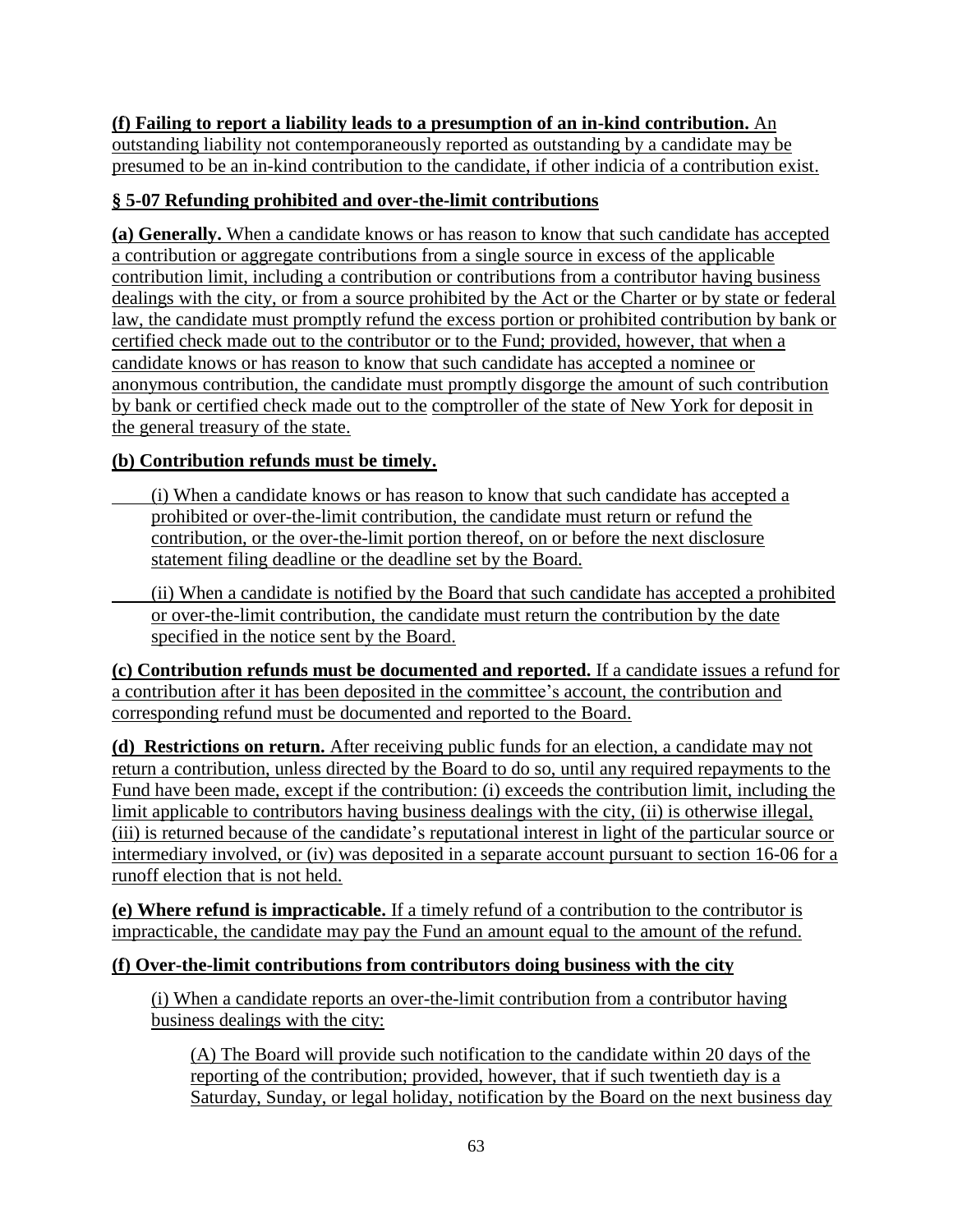shall be considered timely. In the case of a contribution reported during the six weeks preceding the candidate's next covered election, the Board shall provide such notification within three business days.

(B) The candidate must:

(1) refund the excess portion of the contribution within 20 days of the date of the notice; or

(2) demonstrate to the Board, within 20 days of notification, that the contributor identified by the Board as having business dealings with the city has applied to the Mayor's Office of Contract Services for removal from the doing business database and that such application is pending.

(C) For purposes of calculating compliance with the limits applicable to contributors having business dealings with the city, contributions accepted from a contributor who appears on the doing business database shall be aggregated with all other contributions accepted from such contributor during the same election cycle; provided, however, that contributions accepted while the contributor did not appear on such database shall not be required to be refunded pursuant to this section.

(ii) Where a contributor has made an application for removal from the doing business database, the candidate may retain any contribution received from the contributor until the Board notifies the candidate that the Mayor's Office of Contract Services has denied the application for removal, in which case the candidate shall have 20 days from the date of such second notice to refund the excess portion of the contribution.

(iii) Contributions from or intermediated by individuals who have applied for removal from the doing business database shall not be considered matchable unless and until the contributor or intermediary is removed from the doing business database.

## **§ 5-08 Contributions originally received for other elections**

## **(a) Transfers**

**(i) Generally.** Notwithstanding section 5-11(a), participants may transfer funds previously received for another election to the principal committee. Additionally, participants may transfer funds from the principal committee to another authorized committee, after all excess funds have been returned to the Board as provided by sections 5-11(c)(ii) and 9-  $02(c)$ .

**(ii) Segregated accounts.** Notwithstanding paragraph (i) of this subdivision, if a candidate has funds remaining in a segregated account after the election for which the account was established, such funds must be refunded to the contributors or paid to the Fund, or used to pay outstanding liabilities related to such election. Such funds may not be transferred into any other account or used for any future election.

**(b) Surplus funds.** The cash balance reported in a non-participant's first semi-annual Board disclosure statement at the beginning of the first reporting period for an election is the total amount of surplus funds the committee had from a previous election; except that the amount deemed to be surplus funds may be reduced by the following: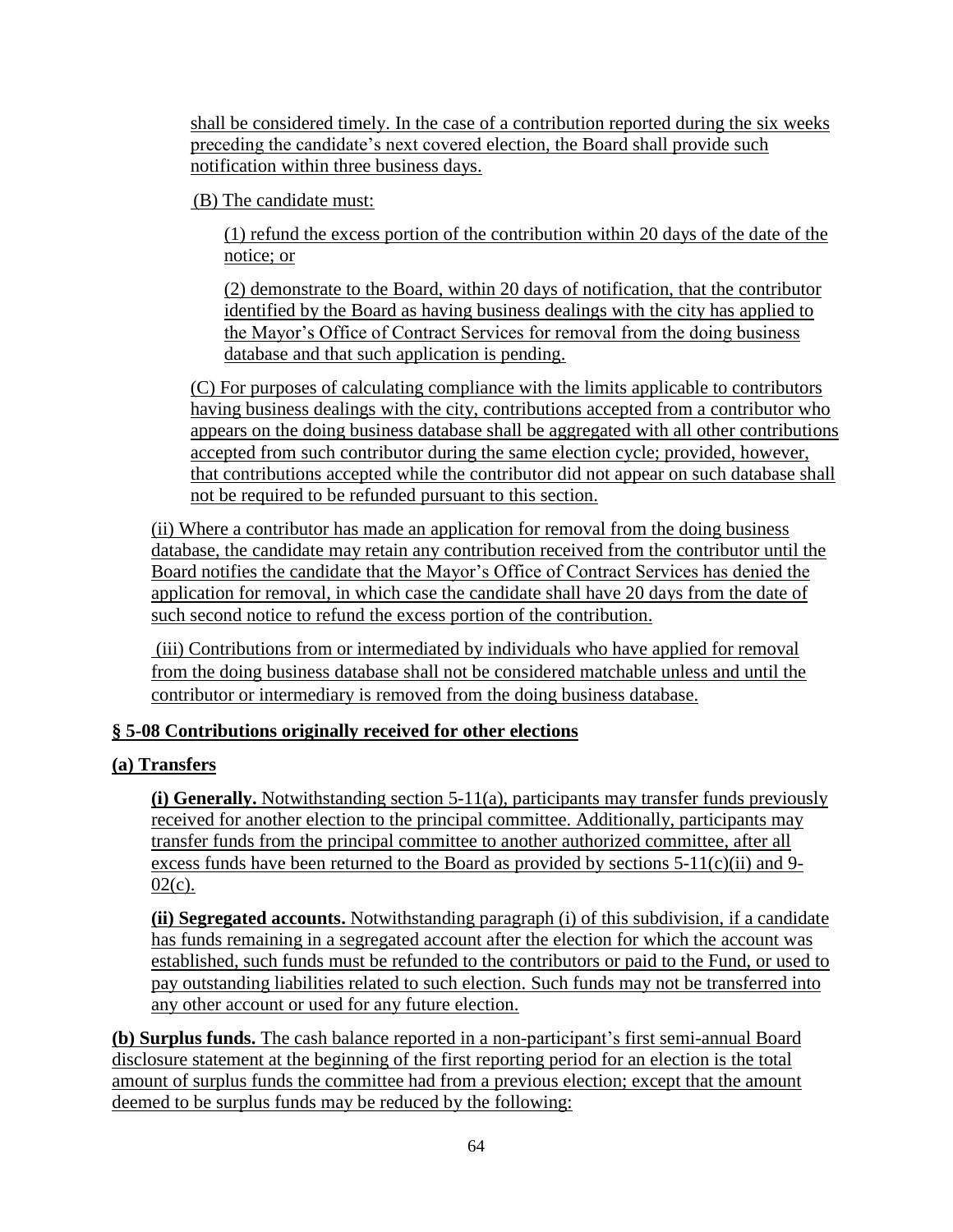(i) the total amount of debts and obligations outstanding at the beginning of the reporting period;

(ii) the total amount subsequently transferred to a political committee that is not involved in a covered election; and

(iii) if the candidate was a participant in the previous election, the total amount of public funds subsequently repaid.

### **(c) Additional requirements for transfers and surplus funds**

(i) Candidates have the burden of demonstrating that surplus funds and transfers of funds from committees not otherwise involved in the covered election do not derive from:

(A) contributions in excess of the Act's contribution limits, including contributions that would exceed the Act's contribution limits when aggregated with other contributions accepted from the same source; or

(B) contributions from sources prohibited by the Act, the Charter, or state or federal law.

- (ii) Participants have the burden of demonstrating that funds transferred from a committee, other than another authorized committee of the same candidate that has filed contemporaneous disclosure statements with the Board in a timely manner, derive solely from contributions for which records demonstrating the contributors' intent to designate the contributions for the covered election have been submitted and maintained as required pursuant to sections  $4-05(c)(vi)$  and  $4-01(b)(ii)(D)$ , respectively.
- (iii) For purposes of enforcing the contribution limit and contribution prohibitions, the Board shall attribute surplus funds and such transfers to the last monetary contributions, loans, and other receipts received by:

(A) the candidate on or before the date of the cash balance described in subdivision (b), in the case of surplus funds; or

(B) the transferor committee before making the transfer.

(iv) For any prohibited or over-the-limit contribution, the candidate must either:

(A) promptly refund the excess portion or amount of the prohibited contribution, or

(B) keep the excess portion or amount of the prohibited contribution in the transferor committee bank account, not to be used in a covered election.

**(d) Related expenditures.** Expenditures incurred in connection with raising or administering funds transferred from a committee not otherwise involved in a covered election, other than from another principal committee of the same candidate, are presumed to be subject to the expenditure limits of the Act. Participants have the burden of demonstrating that any such expenditures are not subject to the expenditure limits of the Act, as provided in section 6-01(j).

## **§ 5-09 Loans**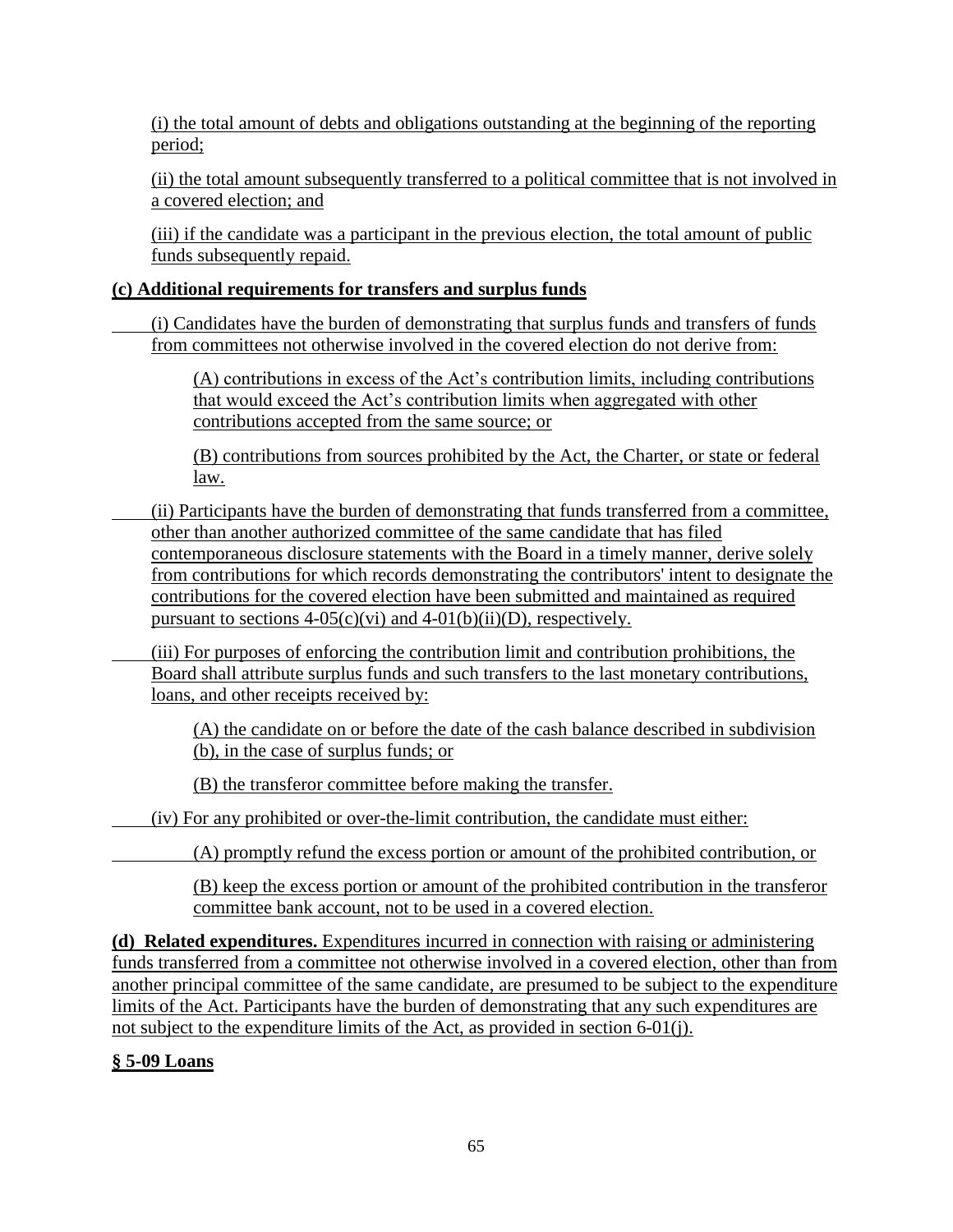**(a) Deposit.** All loans must be accepted and deposited, or rejected and returned, within 10 business days after receipt.

(b) Loans over \$100 may not be made by cash or credit card.

**(c) Loans forgiven.** Any portion of a loan that is forgiven is a monetary contribution from the source of the loan, subject to the contribution limits and prohibitions.

**(d) Third party repayment of loan.** If any portion of a loan is repaid by an individual or entity other than the committee that received the loan, the portion thus repaid is a contribution by that individual or entity.

**(e) Repayment by next election.** If a loan is not repaid by the date of the next election in which the candidate appears on the ballot, the loan, guarantee, or other security for the loan will be considered a contribution subject to the Act's contribution limits and prohibitions.

**(f) Loans made in regular course of business.** A loan made in the regular course of the lender's business shall be deemed, to the extent not repaid by the date of the next election in which the candidate appears on the ballot, a contribution by the lender and by any other individual or entity endorsing, cosigning, guaranteeing, collateralizing, or otherwise providing security for the loan.

**(g) Loans not made in regular course of business.** A loan not made in the regular course of the lender's business shall be deemed, to the extent not repaid by the date of the next election in which the candidate appears on the ballot, a contribution by the lender.

**(h) Attributing a loan to an election.** A loan is presumed to be accepted for the next election in which the candidate seeks nomination or election following the day that the loan is received, except as otherwise provided in section 5-09(i), and except that:

(i) in the case of a state or local election, loans received before the first January 12 after an election will be presumed to be accepted for that election; and

(ii) in the case of a federal election, loans received before the first January 1 after the election will be presumed to be accepted for that election, except as may otherwise be provided under federal law and regulations.

## **(i) Post-election loans**

(i) Loans received after an election are considered contributions attributed to the previous election, and may be used for such election as provided in this section.

- (ii) Loans received after an election must be deposited in the committee bank account for that election.
- (iii) A loan to a candidate's principal committee made from such candidate's personal funds, after a final determination of the Board has been issued with respect to such committee, for the purpose of paying penalties or making required repayments to the Fund pursuant to such determination, is not subject to the contribution limit, even if such loan is subsequently forgiven by such candidate.

## **§ 5**-**10 Attributing contributions**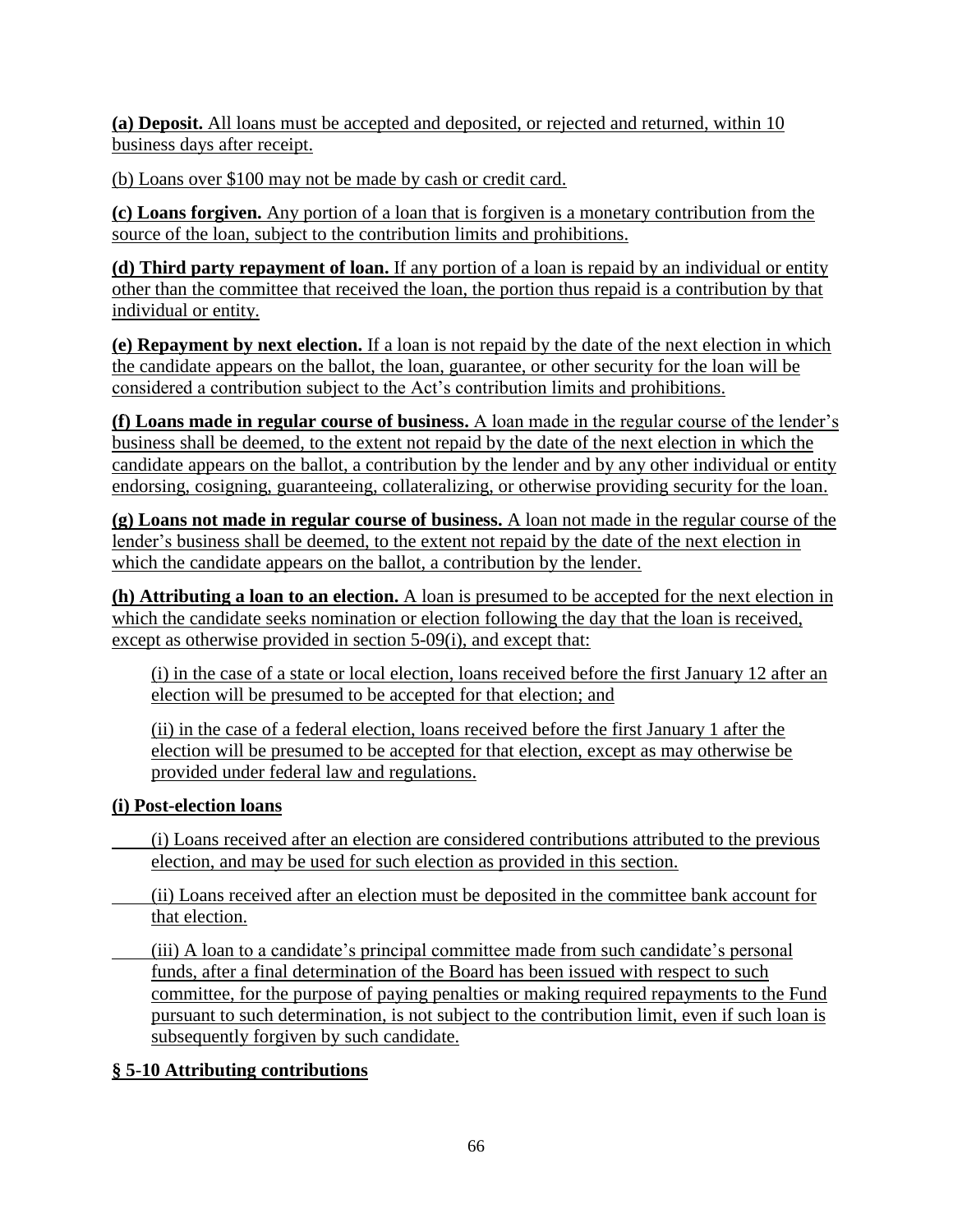**(a) Attributing a contribution to an election.** A contribution is presumed to be accepted for the first covered election in which the candidate seeks nomination or election following the day that the contribution is received, unless the contribution was properly transferred to the committee from another committee of the candidate for a different election, and except that:

(i) in the case of a state or local election, contributions received before the first January 12 after the election will be presumed to be accepted for that election; and

(ii) in the case of a federal election, **c**ontributions received before the first January 1 after the election will be presumed to be accepted for that election, except as may otherwise be provided under federal law and regulations.

## **(b) Attributing multiple contributions to a single source and contribution limit**

(i) Multiple contributions from a single source will be totaled to determine the candidate's compliance with the applicable contribution limits.

**(ii) General factors for determining a "single source***."* Factors for determining whether an individual, individuals in combination, entity, or entities in combination establish, maintain, or control another entity include, but are not limited to:

(A) whether the persons or entities make decisions or establish policy for the other entity, including determinations of the recipients of its contributions and the purposes of its expenditures;

(B) whether the persons or entities have the authority to hire, appoint, discipline, discharge, demote, remove, or otherwise influence other persons who make decisions or establish policies for the other entity;

(C) whether contributions made by the persons or entities and the other entity reflect a similar pattern; and

(D) whether the persons or entities know of and have acquiesced in public representations by the other entity that it is acting on their behalf or under their direction.

**(iii) Attributing single source contributions from labor organizations***.* Notwithstanding paragraph (i), different labor organizations shall not be considered to be a single source for the purpose of compliance with the applicable contribution limit if the candidate demonstrates that the contributors satisfy the four criteria below:

(A) the labor organizations do not share a majority of members of their governing boards;

(B) the labor organizations do not share a majority of the officers of their governing boards;

(C) the labor organizations maintain separate accounts with different signatories; and

(D) the labor organizations make contributions from separate accounts.

**(iv) Attributing single source "doing business" contributions.** If a candidate accepts multiple contributions from a single source consisting of at least one contribution from an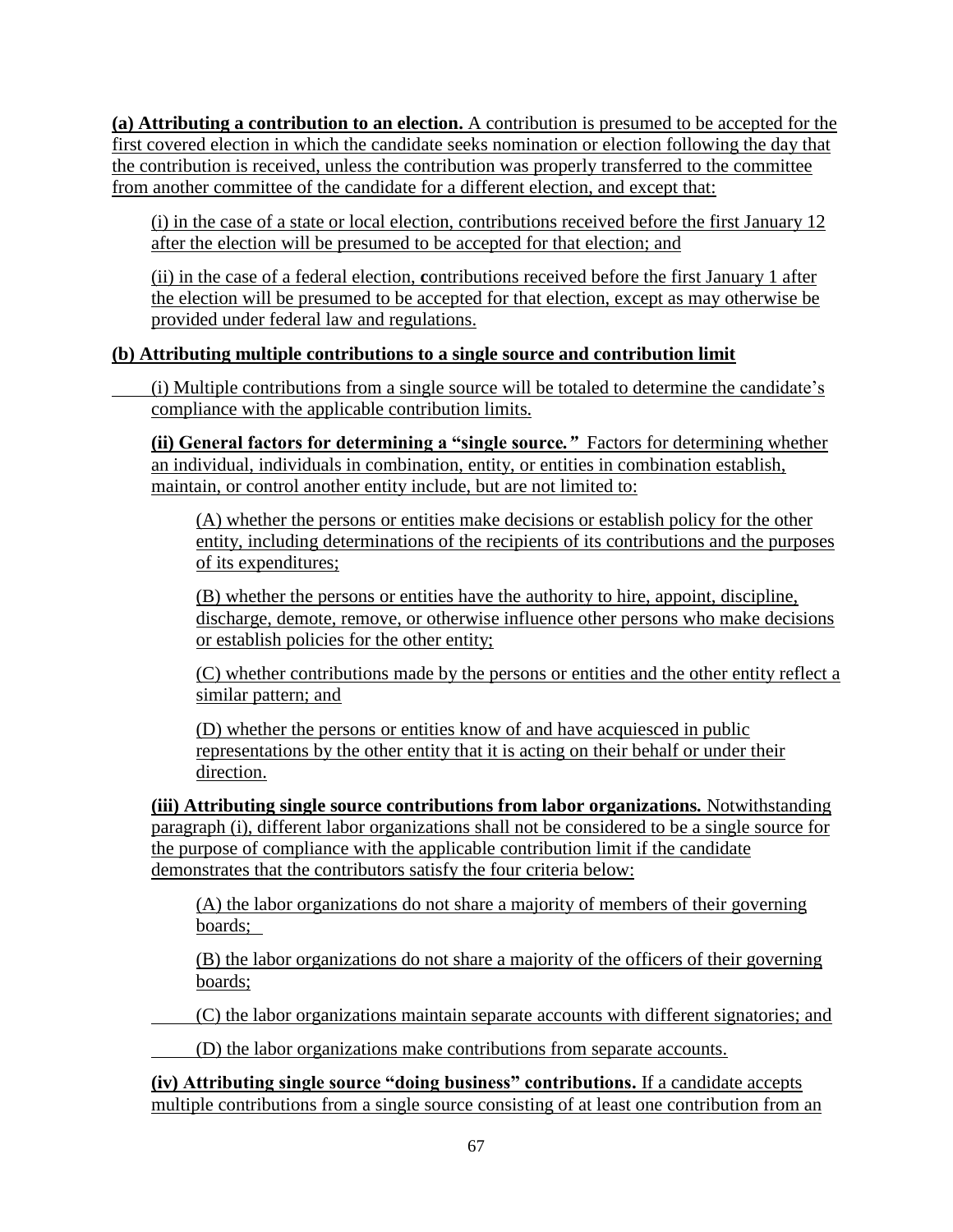individual having business dealings with the city and one or more contributions from an entity established, maintained, or controlled by that individual, the limit applicable to persons having business dealings with the city shall apply.

**(v) Burden is on the candidate.** If multiple contributions appear to be from a single source in excess of the contribution limit, the candidate has the burden of demonstrating that they are from different sources. Candidates must review the relationship between contributors who appear to constitute a single source before accepting and depositing contributions.

### **(c) Attributing contribution amount for fundraiser ticket or fundraising item**

**(i) Fundraiser ticket.** When attendees purchase entrance to a fundraiser, the entire amount paid to attend a fundraising event is a contribution.

**(ii) Fundraising item.** When an individual buys an item sold by a candidate to raise funds, the entire amount paid as the purchase price for such item is a contribution.

### **§ 5-11 Use of receipts**

#### **(a) Bank accounts**

(i) Candidates must maintain a committee account with check writing privileges. Checks issued from such account must be signed by the candidate or an individual so authorized by the candidate.

(ii) Candidates must maintain a bank account in the name of the principal or authorized committee. Such bank account:

(A) must be used for the deposit of receipts, including public funds, and the making of expenditures, for the covered election;

(B) must be used exclusively for the purpose of furthering the candidate's nomination or election in the covered election, and for post-election expenditures as provided in subdivision (c) of this section; and

(C) must not contain personal, business, or other non-campaign funds.

(iii) Receipts accepted by a participant for one election may not be commingled in an account with receipts accepted for another election, with receipts accepted for a TIE, or with personal or business funds. Notwithstanding the foregoing, participants:

- (A) may use one account for both the primary and general election in the same calendar year;
- (B) may open a segregated account pursuant to section 7-07(b);
- (C) must use a court-ordered rerun account for public funds received for a court-ordered rerun election; and
- (D) must use a merchant account for the purpose of accepting credit card contributions pursuant to section  $4-01(b)(ii)(A)(4)(II)$ .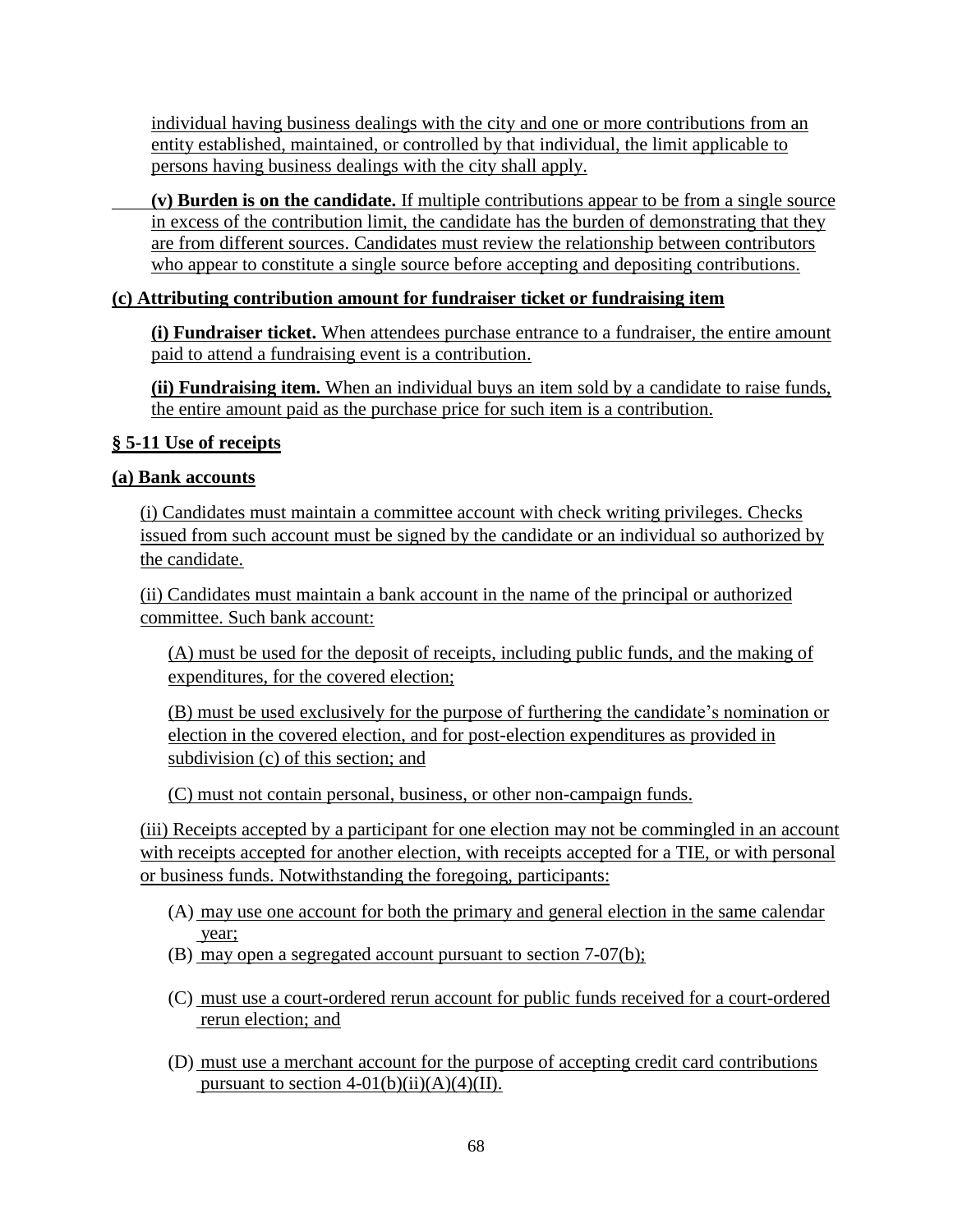**(iv) Separate accounts for different elections.** A candidate seeking election both to an office subject to the Act and to a state or federal office may maintain a separate allocation account for shared expenses in accordance with Advisory Opinion No. 1996-2 (July 18, 1996).

**(v) Deposit of receipts.** All monetary contributions must be accepted and deposited into the account(s) listed on the candidate's Filer Registration or Certification and in disclosure statements filed with the Board, or rejected and returned to a contributor, within 20 business days after receipt, except contributions made in the form of cash must be accepted and deposited, or rejected and returned to a contributor, within 10 business days after receipt. All monetary receipts accepted for an election must be deposited into the candidate's authorized committee bank account.A monetary receipt is received on the date it is delivered to the candidate.

**(b) Receipts may be used only to further a candidate's nomination or election**. A candidate may use receipts only for the covered election for which that account was established or an associated runoff election.

**(i) Expenditures not in furtherance of the campaign.** In determining whether or not an expenditure is in furtherance of a candidate's nomination or election, the Board may consider the factors from the following non-exhaustive list:

- $(A)$  the timing of the expenditure;
- (B) whether the candidate has already purchased duplicative services or equipment;
- (C) the nature of the goods or services purchased;
- (D)whether an unusually high proportion of funds was spent on a specific category of expenditure;
- (E) whether a high total dollar amount or proportion of payments was made to individuals rather than to entities;
- (F) whether the candidate has demonstrated a pattern of making other expenditures not in furtherance of the campaign or impermissible post-election expenditures; and
- (G)whether an expenditure made less than one month prior to the election, or after the election, is accompanied by the reporting of a corresponding outstanding liability.

#### **(c) Post-election use of receipts**

(i) After the last day of the final reporting period of a covered election, a candidate in that election may not expend, transfer, or use receipts accepted for another election, unless the receipts have been deposited in and are disbursed from a separate account, as provided in sections  $5-11(a)(iii)$  and (iv). Funds accepted and separately deposited for the previous election may be transferred to this account only after any required repayments to the Fund have been made and any fines or civil penalties assessed pursuant to the Act have been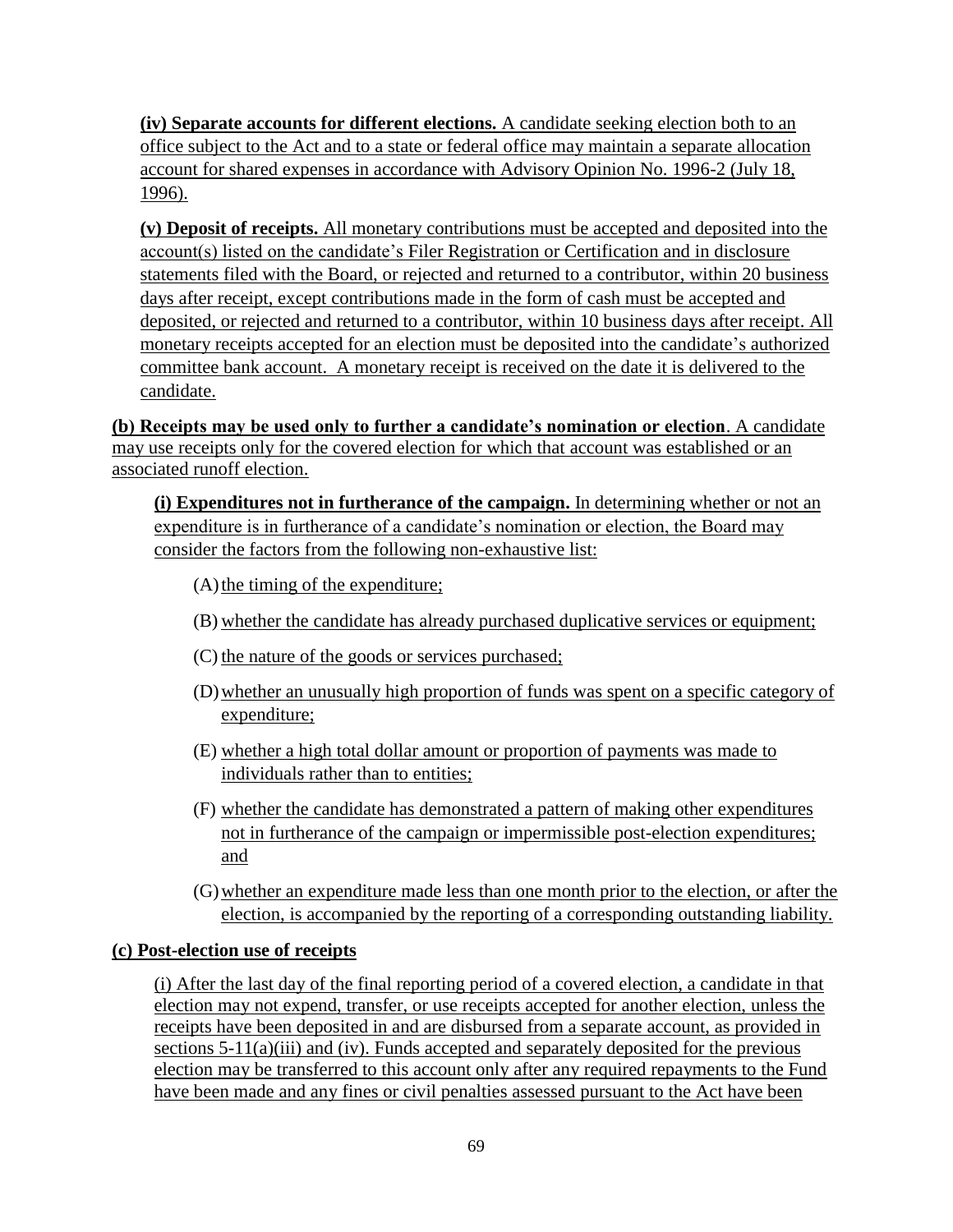paid. Contributions and loans accepted for the previous election after such election are subject to sections 5-04(d) and 5-09(i).

(ii) A participant may not use receipts for any purpose other than disbursements in the preceding election until all unspent campaign funds have been repaid, except as otherwise provided in subparagraph (i) of this paragraph and section 5-07(d). Notwithstanding the presumption of section 6-01(h)(i), a participant has the burden of demonstrating that a postelection expenditure is for the preceding election.

# **§ 5-12 Court ordered rerun elections**

**(a) No contributions may be accepted until court contest has begun.** A candidate may not accept contributions for a court-ordered rerun election until a complaint has been filed in a court of competent jurisdiction concerning the canvass of returns or the conduct of the election.

**(b) Where rerun election is canceled, contributions must be reasonably related to expenditures.** If a rerun election is ordered by a court but subsequently canceled, a candidate who would have been on the ballot has the burden of demonstrating that any portion of contributions raised may be reasonably attributed to expenses incurred for the rerun election before its cancellation.

# **Chapter 6: Expenditures**

# **§ 6-01 Expenditure limits**

(a) Participants may not exceed the applicable expenditure limits provided in § 3-706 of the Code.

**(b) Adjustment**. Pursuant to § 3-706(1) of the Code, not later than the first day of March in the year 2010, and every fourth year thereafter, the Board shall adjust the expenditure limits. Such adjustment shall be made in accordance with changes in the consumer price index for the metropolitan New York-New Jersey region published by the United States Bureau of Labor Statistics. The adjustment shall be based on the difference between the average consumer price index over the 12 months preceding the calendar year of such adjustment, and either (a) the calendar year preceding the year of the last such adjustment or (b) such other calendar year as may be appropriate pursuant to any amendment to the Act.

(c) Participants have the burden of monitoring their expenditures to be sure that they do not exceed the limit.

**(d) Applicability.** All expenditures made by a participant to further the participant's nomination or election, including expenditures made for the purpose of furthering or facilitating the defeat of the nomination or election of an opponent or prospective opponent, are subject to the expenditure limit applicable under the Act. All expenditures made by the participant shall be totaled to determine the participant's compliance with the applicable expenditure limit. Expenditures incurred after the last election in an election year in which the participant is a candidate, or a special election, are not subject to the expenditure limits for that election.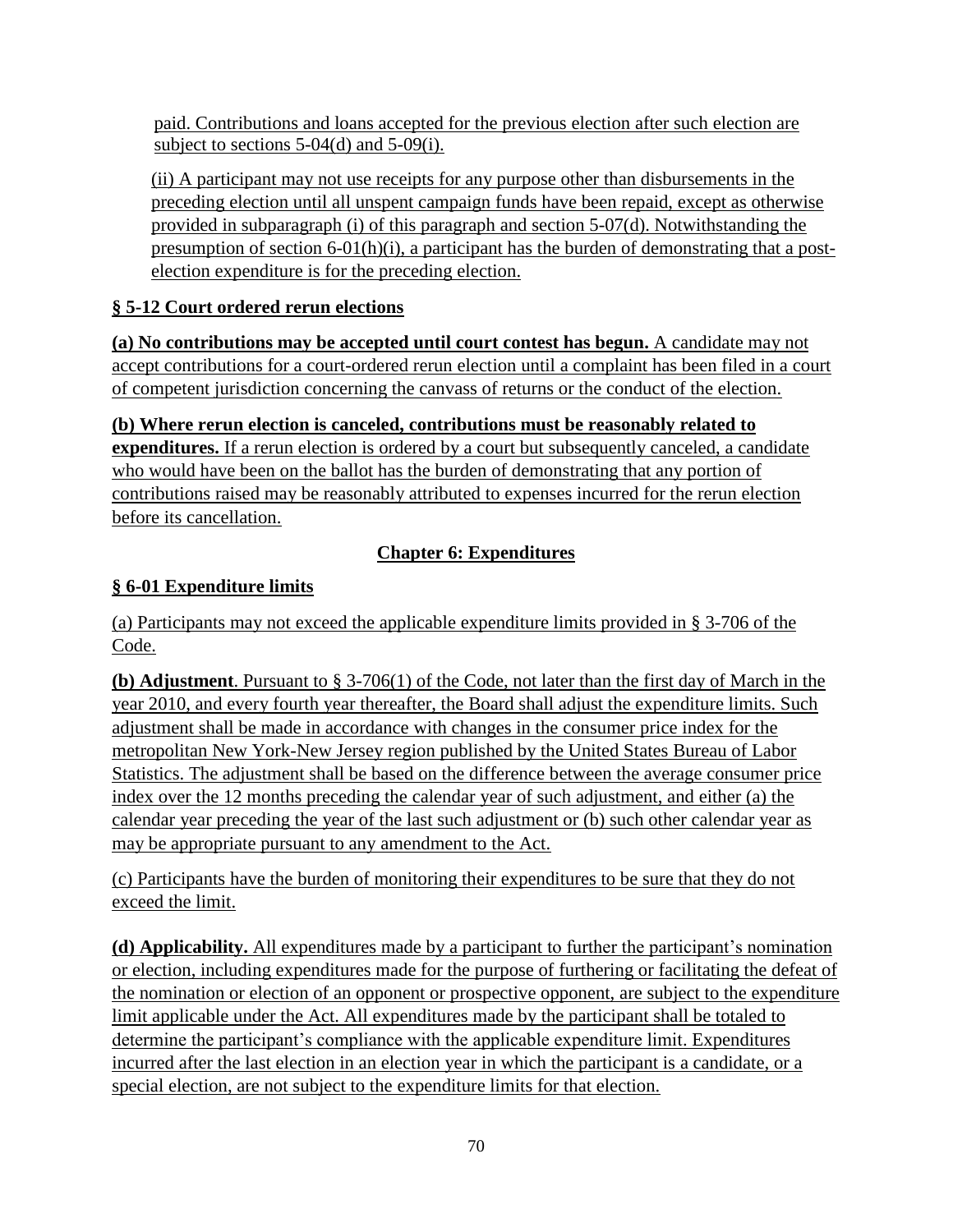**(e) Expenditures made during the three calendar years preceding the election.** Expenditures made by a participant during the three calendar years preceding the year of a covered election are subject to the applicable expenditure limit set forth in § 3-706(2) of the Code. A participant is permitted to make expenditure in excess of this limit. However, pursuant to § 3-706(2a)(a), the amount by which the limits of § 3-706(2) are exceeded will be counted against the participant's first election year expenditure limit under § 3-706(1).

**(f) Expenditures made during the year of the election.** Expenditures made on or after the first day of January in the year of a covered election, and expenditures attributed to the year of the election pursuant to paragraph (v) of subdivision (h) of this section, are subject to the applicable expenditure limit set forth in § 3-706(1) of the Code.

**(g) Expenditures for or against a ballot proposal.** Expenditures made by a participant's principal committee for the purpose of advocating a vote for or against a proposal on the ballot in an election that is also a covered election, regardless of whether the expenditures were also made to further or facilitate the participant's nomination or election, shall be subject to the contribution and expenditure limits applicable to such covered election.

# **(h) Attributing an expenditure**

(i) An expenditure is presumed to be made for the first covered election in which the participant or non-participant is a candidate following the day it is made, except:

(A) expenditures made before the first January 12 after a state or local election will be presumed to be made for that election; and

(B) expenditures made before the first January 1 after a federal election will be presumed to be made for that election, except as may otherwise be provided under federal law and regulations.

**(ii) No contested primary.** If there is no contested primary election in any party for an office, expenditures made by a candidate seeking that office will be entirely attributed to the general election.

## **(iii) Contested primary or write-in primary**

(A) If there is a contested or write-in primary election in any party for an office, every participant or limited participant seeking that office, regardless of whether the participant or limited participant is in the primary election, may make expenditures subject to the primary election expenditure limit of  $\S 3-706(1)$  of the Code, provided the participant or limited participant files the two pre-primary and 10 day postprimary election disclosure statements and daily disclosures pursuant to sections 4-  $0.05(b)(ii)(B)$ , (C), and 4-06 in a timely manner. In this case, the general election expenditure limit will first apply after the date of the primary election.

(B) Expenditures incurred after the date of the contested or write-in primary election will be attributed to the general election.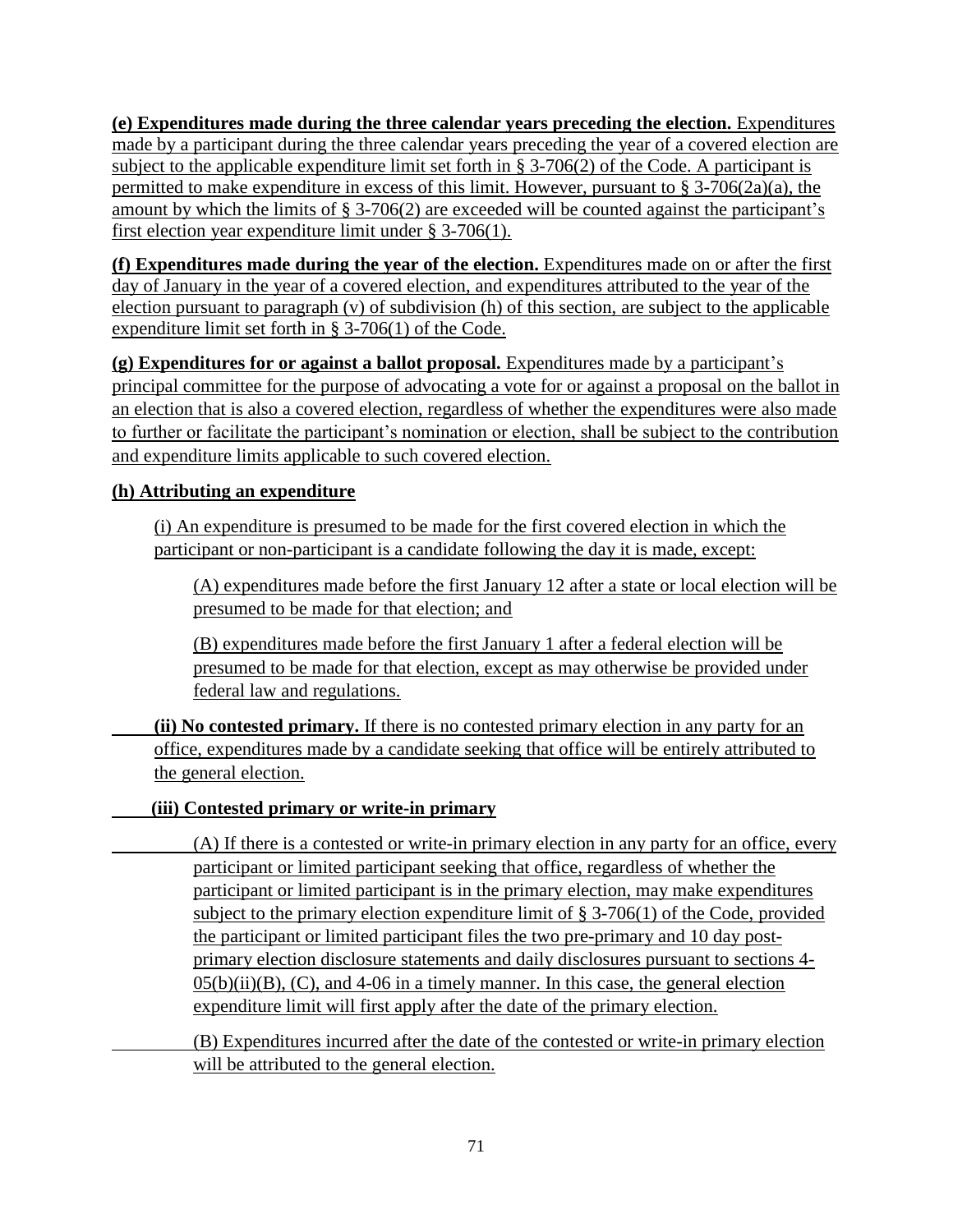(C) Expenditures incurred before the primary election by a candidate in a contested primary election are attributed to the primary election, regardless of whether the candidate also received the nomination of another party without a primary election.

**(iv) Reasonably anticipated primary.** Expenditures may be attributed to a primary election that the Board has determined is reasonably anticipated.

(A) If a participant demonstrates to the Board that for a period preceding the primary election the participant had reasonably anticipated a primary election in any party for the office the participant seeks, the participant may attribute expenditures made before and during that period to the primary election expenditure limit of § 3-706(1) of the Code, provided the participant files the two pre-primary and 10 day post-primary election disclosure statements and daily disclosures pursuant to sections 4-  $05(b)(ii)(B)$ , (C), and 4-06 in a timely manner. In this case, the general election expenditure limit will first apply after that period.

(B) In order to demonstrate to the Board that for a period preceding the primary election the participant had reasonably anticipated a primary election, the participant must file a petition, consisting of an affidavit with supporting documentation, with the Board no later than 10 business days following the date the last remaining candidate other than the participant was finally disqualified from the ballot as set forth in section  $7-01(e)(i)$ .

(1) The affidavit must:

(I) be sworn to or affirmed by the candidate;

(II) specify the period of time during which it was reasonable to anticipate that a primary election would be held;

(III) identify the prospective candidate(s); and

(IV) provide a factual basis for the participant's belief that a primary election was reasonably anticipated during the specified period of time.

(2) The supporting documentation must demonstrate that the prospective candidate(s) engaged in activities that would lead a reasonable person to believe that such candidate(s) would participate in the primary election. Such activities may include:

(I) authorizing a political committee with the Board of Elections for the primary election;

(II) filing a Filer Registration or Certification with the Board;

(III) engaging in petitioning activity, including the filing of petitions with the Board of Elections;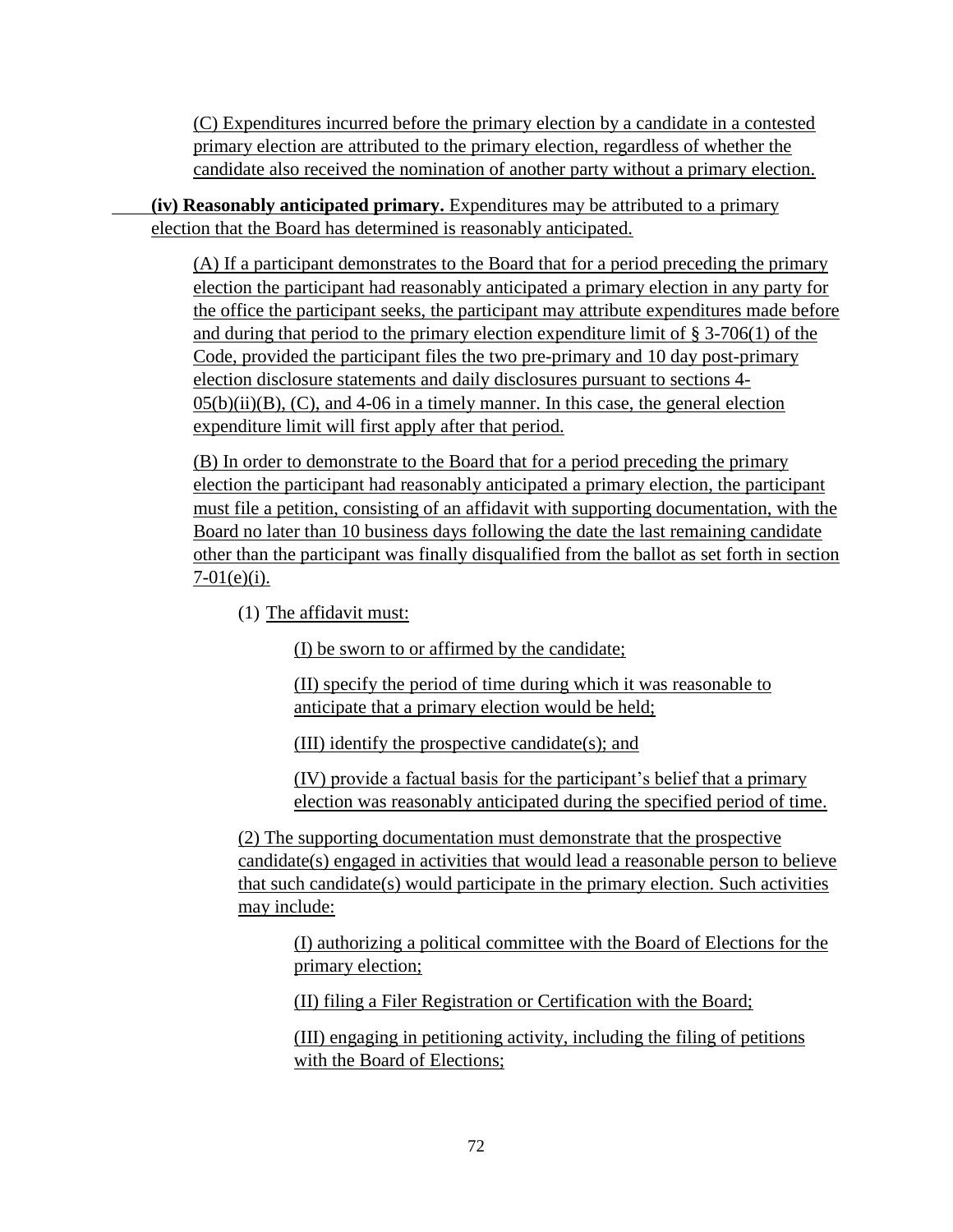(IV) producing and/or distributing campaign communications related to the primary election; and

(V) campaigning for office or otherwise publicly declaring an intent to participate in the primary election.

(C)Once it is determined that no primary election will be held for nomination to an office, or that such primary election is no longer reasonably anticipated, subsequent expenditures will be subject to the general election expenditure limit.

**(v) Timing of expenditures**. As provided and described in §§ 3-706 (1) and (2) of the Code, an expenditure for goods or services is made when the goods or services are received, used, or rendered, regardless when payment is made. Expenditures for goods or services received, used, or rendered in more than one year, including campaign websites, shall be attributed in a reasonable manner to the expenditure limits of  $\S$  3-706(1) or (2) of the Code, as appropriate.

(A) Expenditures for campaign advertising or other campaign communications shall be attributed to the expenditure limit in effect when the advertisement or communication is distributed, broadcast, or published. For the purposes of this paragraph, "campaign advertising or other campaign communications" shall not include a campaign website. A communication that is mailed shall be considered to have been "distributed" on the date on which it was postmarked.

(B) Expenditures for services performed or deliverables provided over a period that includes both the primary and the general elections shall be attributed in a reasonable manner to the expenditure limits of §§ 3-706(1) and (2) of the Code, as appropriate.

(C) Notwithstanding the requirements of this subdivision, the Board may require a candidate to demonstrate that an expenditure should be attributed to the expenditure limit provided in § 3-706(1) or (2) of the Code, as appropriate, based on the timing, nature, and purpose of the expenditure.

## **(i) Exempt expenditures**

(i) The following shall not be subject to the expenditure limits:

(A) expenses made for the purpose of bringing or responding to any action, proceeding, claim, or suit before any court or arbitrator or administrative agency to determine a candidate's or political committee's compliance with the requirements of this chapter, including eligibility for public funds payments, or pursuant to or with respect to election law or other law or regulation governing candidate or political committee activity or ballot status;

(B) expenses to challenge or defend the validity of petitions of designation or nomination or certificates of nomination, acceptance, authorization, declination or substitution, and expenses related to the canvassing or re-canvassing of election results;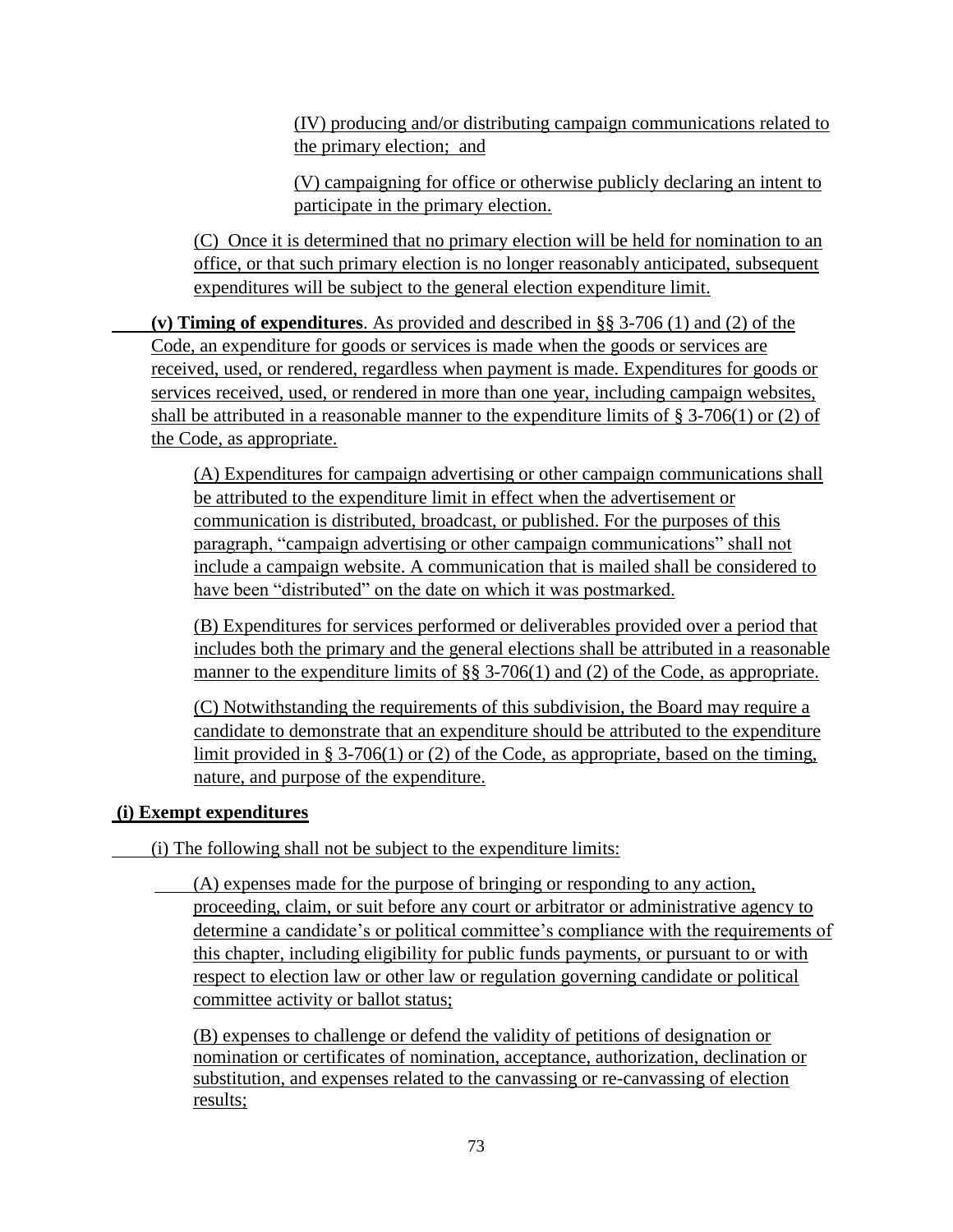(C) expenses related to the post-election audit, except as provided in paragraph (ii) of this subdivision; and

(D) expenditures for childcare services made pursuant to  $\S 3-702(21)(a)(13)$  of the Code for an aggregate amount of \$20,000 or less.

(ii) Exempt expenses related to the post-election audit shall include pre-election expenses for organizing and copying existing records in preparation for submission during the post-election audit, but shall not include pre-election expenses for:

(A) Ordinary compliance activities, such as the review of records to identify missing documents, evaluating whether documents meet Board standards, and identifying, preventing, and correcting any potential violation;

(B) Post-election work for which an invoice is issued or paid prior to the election;

(C) Salaries or other payments to campaign managers, finance chairpersons, treasurers, accountants, advisors, or other consultants;

(D) Legal or accounting fees;

(E) Costs associated with record creation and retention;

(F) Costs associated with running an office or business, such as standard bookkeeping, maintaining checkbook registers, petty cash journals, bank records, and loan records;

(G) Bookkeeping for payroll or vendor payments; and

(H) Other standard practices that political committees routinely perform as entities that raise and spend funds.

(iii) Candidates have the burden of demonstrating that expenditures are exempt pursuant to § 3-706(4) of the Code. To meet this burden, a candidate must maintain contemporaneous, detailed records that demonstrate that each individual expenditure is exempt in accordance with the Act and these rules, and submit such documentation as required. Expenditures not demonstrated to be exempt will be included in the expenditure limit calculation.

(iv) Notwithstanding anything otherwise provided for in this subdivision, the reimbursement of an advance shall not be considered an exempt expenditure.

(v) For purposes of this subdivision, in determining whether a participant's total expenditures exceed the expenditure limits of  $\S 3-706(1)$  or  $\S 3-706(3)(a)$  of the Code, as appropriate, expenditures made in the first three years of the election cycle, to the extent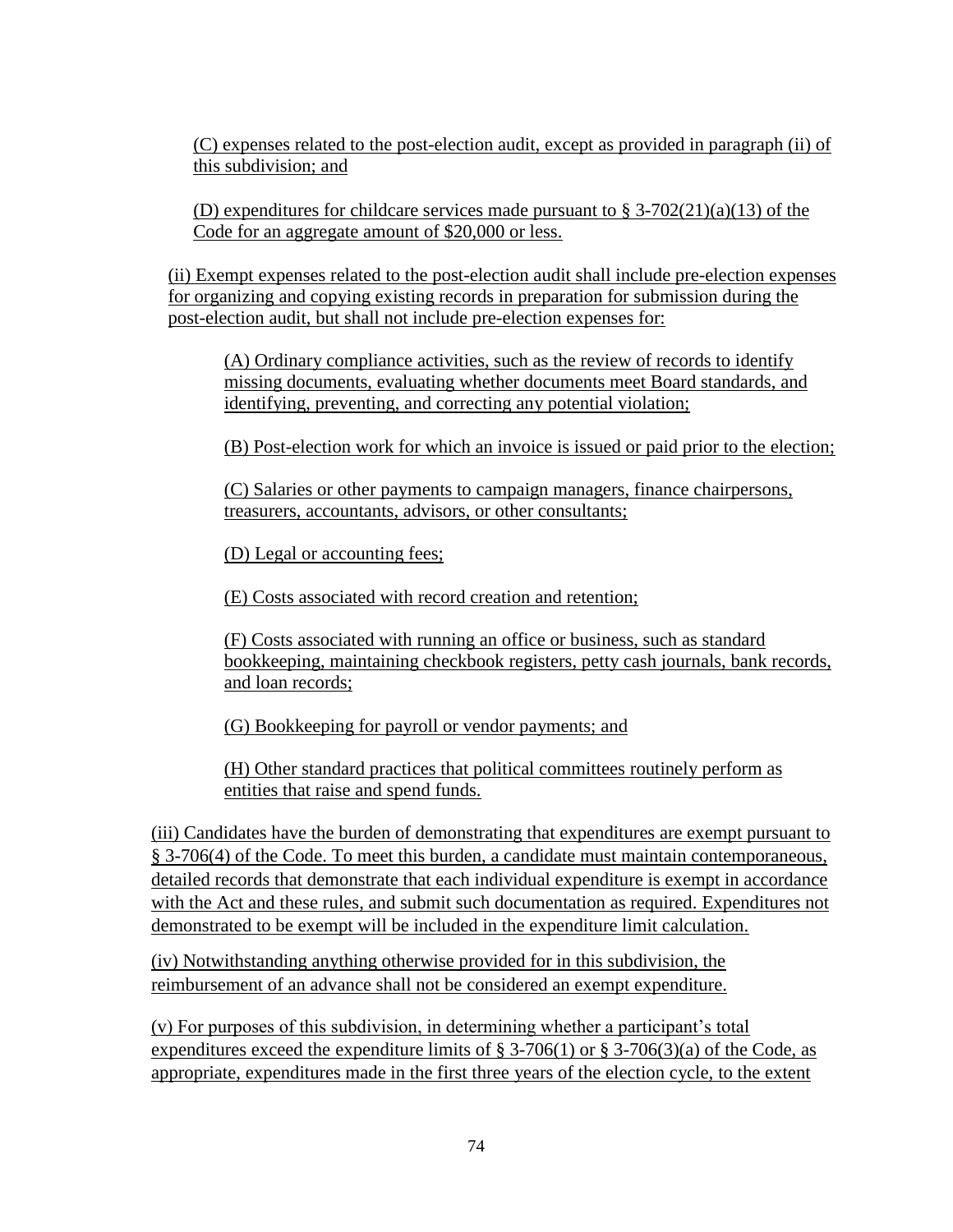such expenditures do not exceed the limit applicable under § 3-706(2) of the Code, shall be excluded.

## **(j) Expenditure limit compliance for a transfer between political committees**

- (i) A committee of a participant that receives a transfer of funds from another political committee, other than another principal committee of the same candidate, must:
	- (A) allocate to the transferred contributions any expenditures incurred by the transferor committee in connection with raising transferred contributions, and any expenditures incurred by the transferor committee during the covered election cycle in connection with administering transferred contributions; and
	- (B) upon request, provide documentation related to any such expenditures, including copies of federal forms or disclosure statements filed with the New York State Board of Elections on behalf of the transferor committee.

(ii) Expenditures will be applied towards the expenditure limit in effect at the time of the transfer; provided, however, that in the case of transfers made prior to the covered election cycle, expenditures will be applied towards the expenditure limits of § 3-706(2) of the Code.

(iii) The participant has the burden of demonstrating, for the purpose of compliance with the expenditure limits, that an expenditure made by the transferor committee was not made in connection with raising or administering the transferred contributions.

# **(k) Expenditure limit relief**

(i) Pursuant to  $\S 3-706(3)(a)$  of the Code, where the Board has determined that a nonparticipating candidate has spent or contracted or become obligated to spend, or received in loans or contributions, an amount which, in the aggregate, exceeds half the applicable expenditure limit pursuant to  $\S 3-706(1)(a)$  of the Code, the expenditure limit applicable to participating candidates in the election for that office will be increased to 150% of the expenditure limit.

(ii) Pursuant to  $\S 3\n-706(3)$ (b) of the Code, where the Board has determined that a nonparticipating candidate has spent or contracted or become obligated to spend, or received in loans or contributions, an amount which, in the aggregate, exceeds three times the applicable expenditure limit pursuant to  $\S 3-706(1)(a)$  of the Code, the expenditure limit will no longer apply to participating candidates in the election for that office.

## **§ 6-02 Restrictions on expenditures**

## **(a) Spending public funds; qualified expenditures**

(i) Public funds may be used only for qualified expenditures.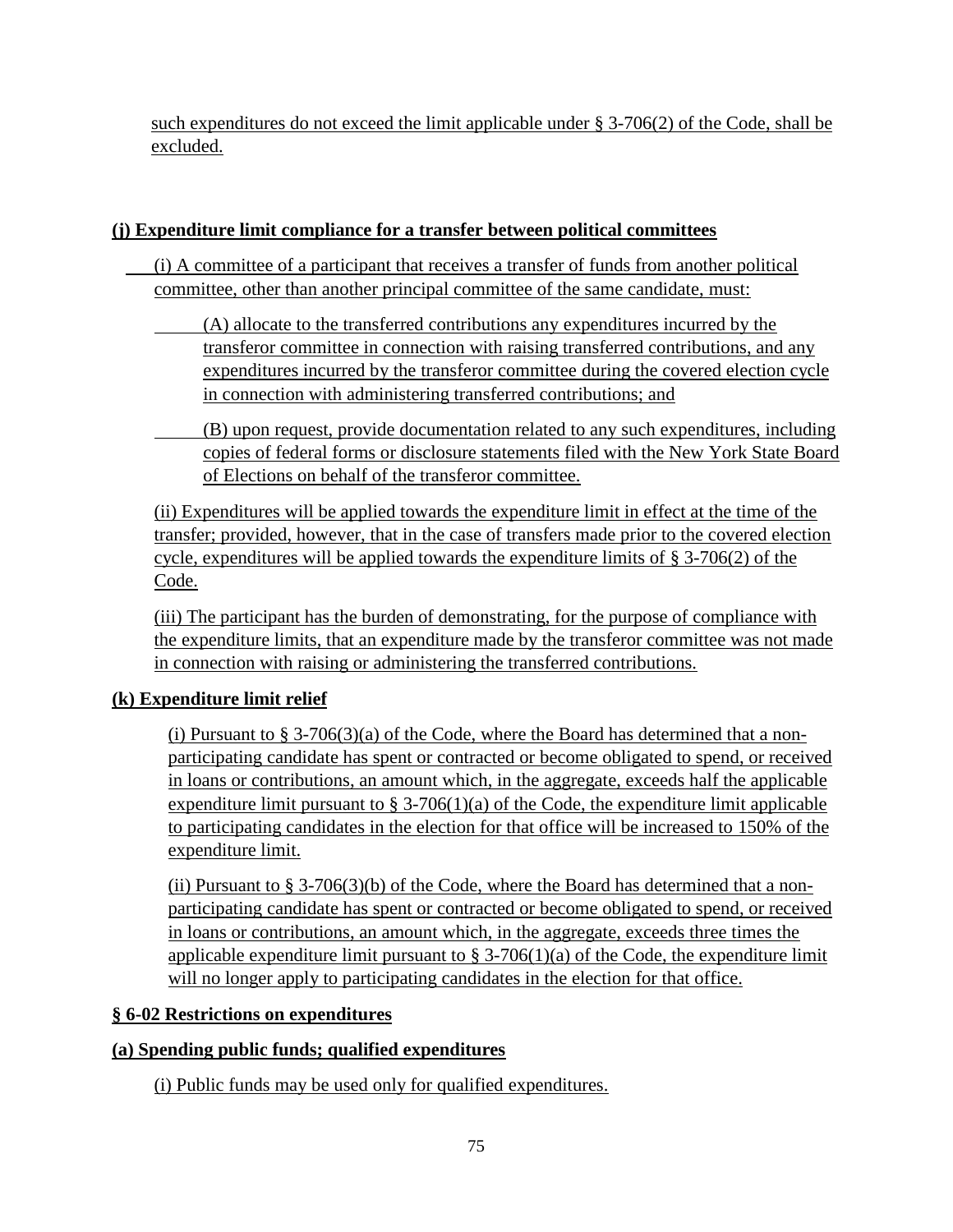(ii) The following are not considered qualified expenditures:

(A) expenditures for any purpose other than to further the candidate's nomination or election;

(B) expenditures not incurred between December 15 in the year preceding the year of the election in which the participant is a candidate, and the date of such election;

(C) expenditures in violation of any law;

(D) payments to the candidate or a spouse, domestic partner, child, grandchild, parent, grandparent, brother, or sister of the candidate or spouse or domestic partner of such child, grandchild, parent, grandparent, brother, or sister, or to a business entity in which the candidate or any such person has a 10% or greater ownership interest;

(E) payments in excess of the fair market value of services, materials, facilities, or other things of value received;

(F) expenditures made after the candidate has been finally disqualified or such candidate's petitions have been finally declared invalid by the Board of Elections or a court of competent jurisdiction, except that such expenditures may be made (1) as otherwise permitted pursuant to § 3-709(7) of the Code, or (2) for a different election (other than a special election to fill a vacancy) held later in the same calendar year in which the candidate seeks election for the same office;

(G) expenditures made after the only remaining opponent of the candidate has been finally disqualified or such opponent's petitions have been finally declared invalid by the Board of Elections or a court of competent jurisdiction, except that such expenditures may be made for a different election (other than a special election to fill a vacancy) held later in the same calendar year in which the candidate seeks election for the same office;

(H) expenditures made for any other election, if the public funds were originally received for a special election to fill a vacancy;

(I) payments in cash;

(J) contributions, transfers, or loans made to another candidate or political committee;

(K) gifts, except brochures, buttons, signs, and other printed campaign material;

(L) expenditures to challenge or defend the validity of petitions of designation, or nomination, or certificates of nomination, acceptance, authorization, declination, or substitution, and expenses related to the canvassing of election results;

(M) expenditures for which records required by section 4-01 are not maintained or obtained by the candidate and submitted to the CFB;

(N) expenditures that are not itemized in a disclosure statement;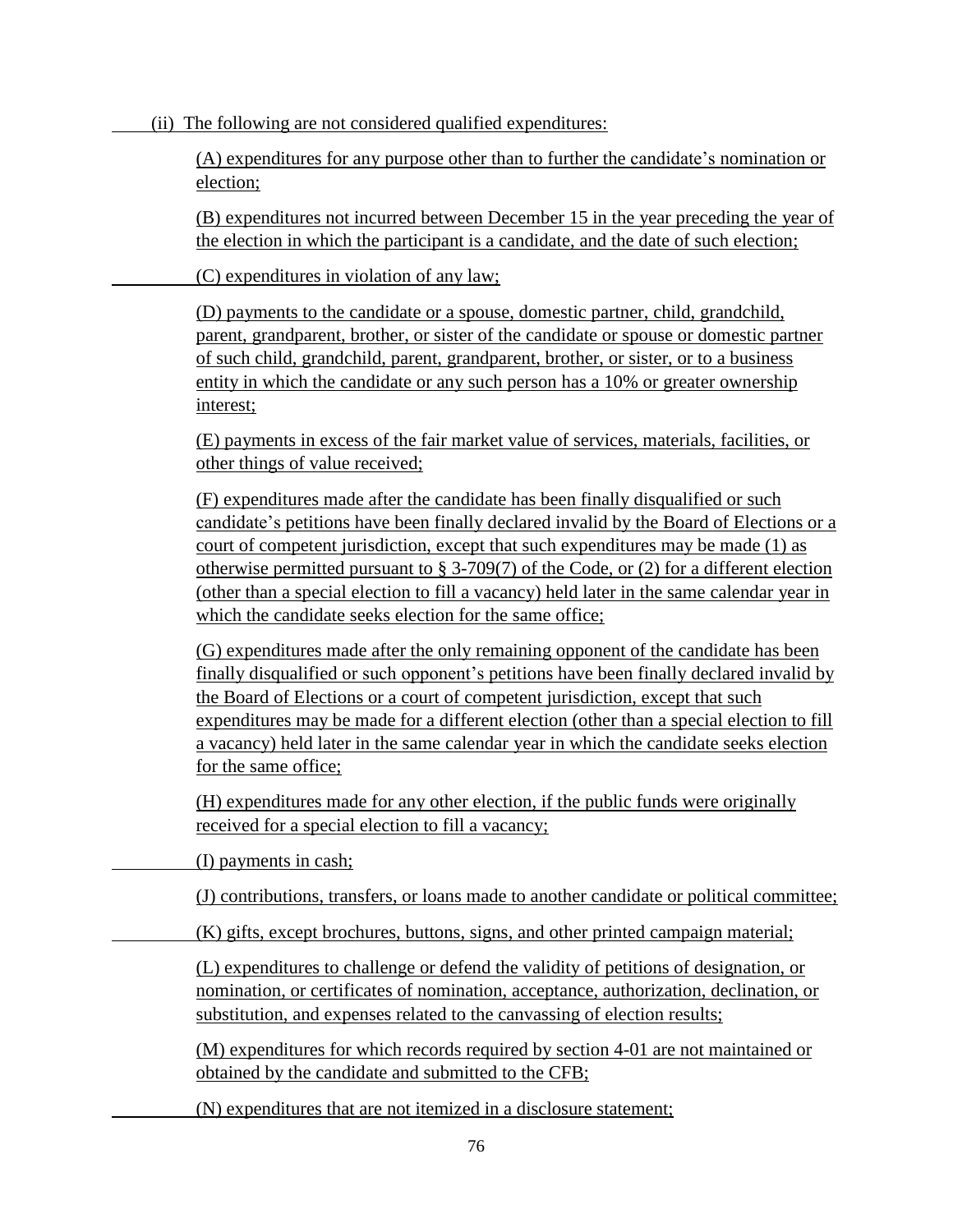(O) payments that are not made or reimbursed from an account disclosed by the candidate pursuant to section 2-01 or 2-02(e);

(P) reimbursement for advances, except in the case of individual purchases in excess of \$250, provided that the individual purchase is not otherwise not a qualified expenditure on the basis of any of the other subparagraphs of paragraph (ii);

(Q) expenditures made in connection with any action, claim, or suit before any court or arbitrator;

(R) expenditures made primarily for the purpose of expressly advocating a vote for or against a ballot proposal, unless such expenditures were also made to further the participating candidate's nomination or election;

(S) payments of any penalty or fine imposed pursuant to federal, state, or local law;

(T) payments for services that were never received, including payments for legal services pursuant to a retainer agreement to the extent payments for such services exceed the value of the services rendered;

(U) expenditures to facilitate, support, or otherwise assist in the execution or performance of the duties of public office;

(V) expenditures related to childcare services; or

(W) payments for liabilities that were not reported in the disclosure statement covering the reporting period in which the liability was incurred.

**(b) Expenditures in cash.** A candidate may not use cash for an expenditure of more than \$100.

**(c) Volunteer services.** Candidates may not pay volunteers for services already performed on a voluntary basis for that election, but may hire them as paid employees or retain them as consultants for future services. Candidates may not accept professional services on a volunteer basis from individuals who previously provided, on a paid basis, services of a similar nature to the same candidate during the same election cycle. Candidates may not accept volunteer services from any entity, or from an individual having an ownership interest of 10% or more in, or control over, any entity that provided paid services to the same candidate during the same election cycle. Notwithstanding the foregoing, after the election, candidates may accept volunteer services from individuals who previously provided paid services.

**(d)** Candidates may not enter into contracts or agreements that provide for payments to vendors or employees that are conditional upon the receipt of public funds.

# **§ 6-03 Joint expenditures; endorsements**

**(a) Generally.** Candidates may engage in joint campaign activities, including joint fundraising, joint petitioning, and the production of joint campaign literature, subject to applicable expenditure limits.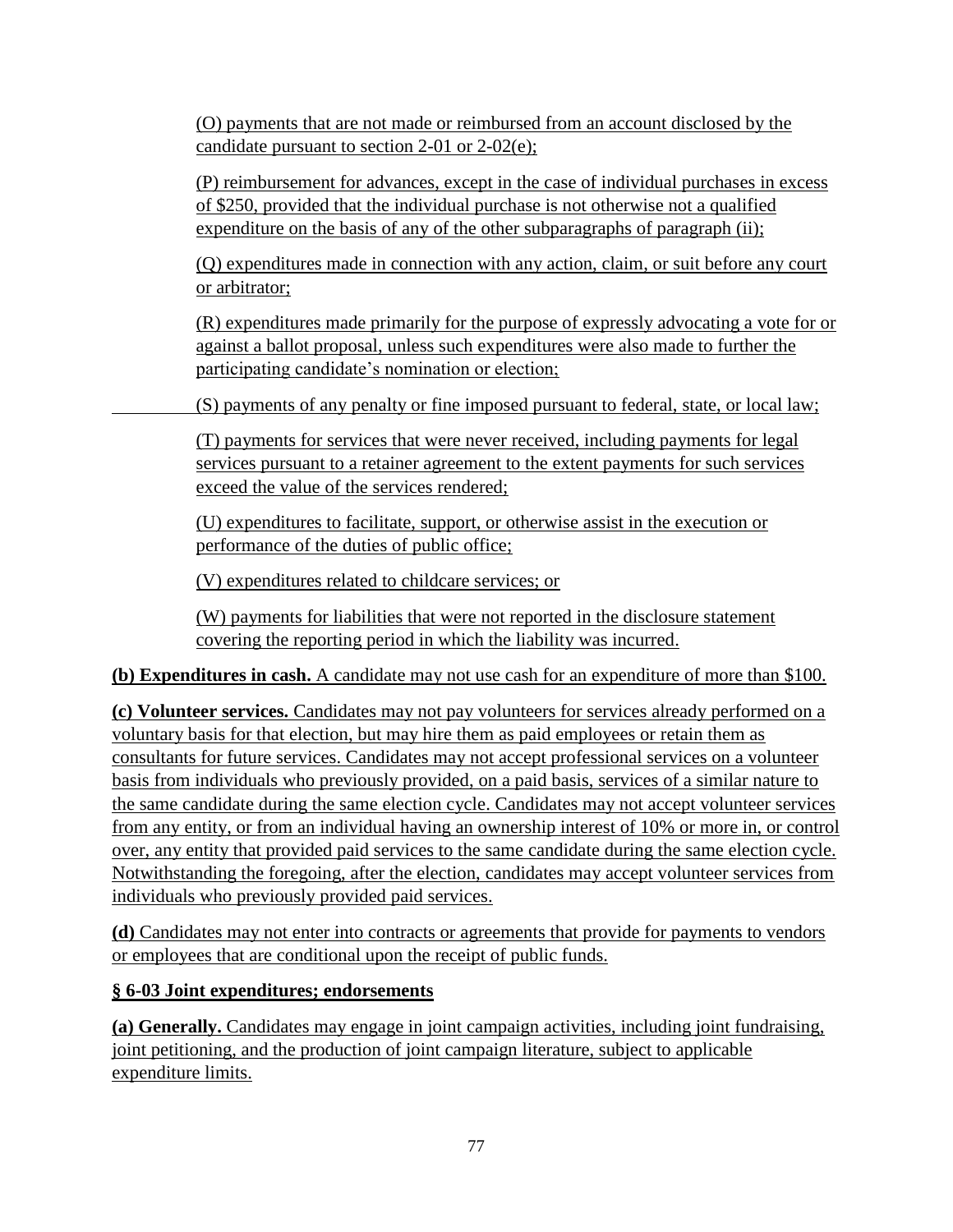**(b) Candidates must pay proportionally.** A candidate must pay for the portion of the joint expenditure that is proportionally equivalent to such candidate's campaign's exposure in or benefit from the joint activity, unless the benefit is *de minimis*.

(i) Candidates and other individuals or entities may present information to the Board establishing such a *de minimis* benefit pursuant to section 12-02.

**(ii) Factors for proportional payment.** Among the factors the Board will consider in determining whether the benefit to a candidate is proportionally equivalent to its expenditure or is *de minimis* are:

(A) the geographic distribution or location of the material or activity;

(B) the subject matter of the communication;

(C) the references to the candidate or the candidate's appearances therein;

(D) the relative prominence of a candidate's references or appearances in the communication, including the size and location of references to the candidate and any photographs of the candidate;

(E) the timing of the communication; and

(F) other circumstances of the communication.

**(c) Non-proportional payment may lead to in-kind contribution.** To the extent a candidate does not pay for the proportional benefit it receives, the candidate is considered to have received an in-kind contribution from the other candidate. An in-kind contribution is also an expenditure by the candidate receiving the contribution.

**(d) Not joint expenditures.** The following activities, by themselves, are not joint expenditures:

(i) the act of appearing with another candidate;

(ii) endorsing a candidate, or communicating about an endorsement or appearance in an insubstantial way, such as where the endorser's name is one of several names appearing on a communication and is of equivalent prominence as the other names; and

(iii) giving fundraising assistance to another candidate in the form of *de minimis* written communications, such as allowing the use of one's name or signature on a letter soliciting funds for another candidate or on fundraising material where the endorser's name appears alone or with other names and is of equivalent prominence as the other names.

# **§ 6-04 Independent expenditures**

**(a) Factors for determining independence.** In determining whether an expenditure is independent, the Board may consider any of the factors from the following non-exhaustive list:

(i) whether the person or entity making the expenditure is also an agent of a candidate;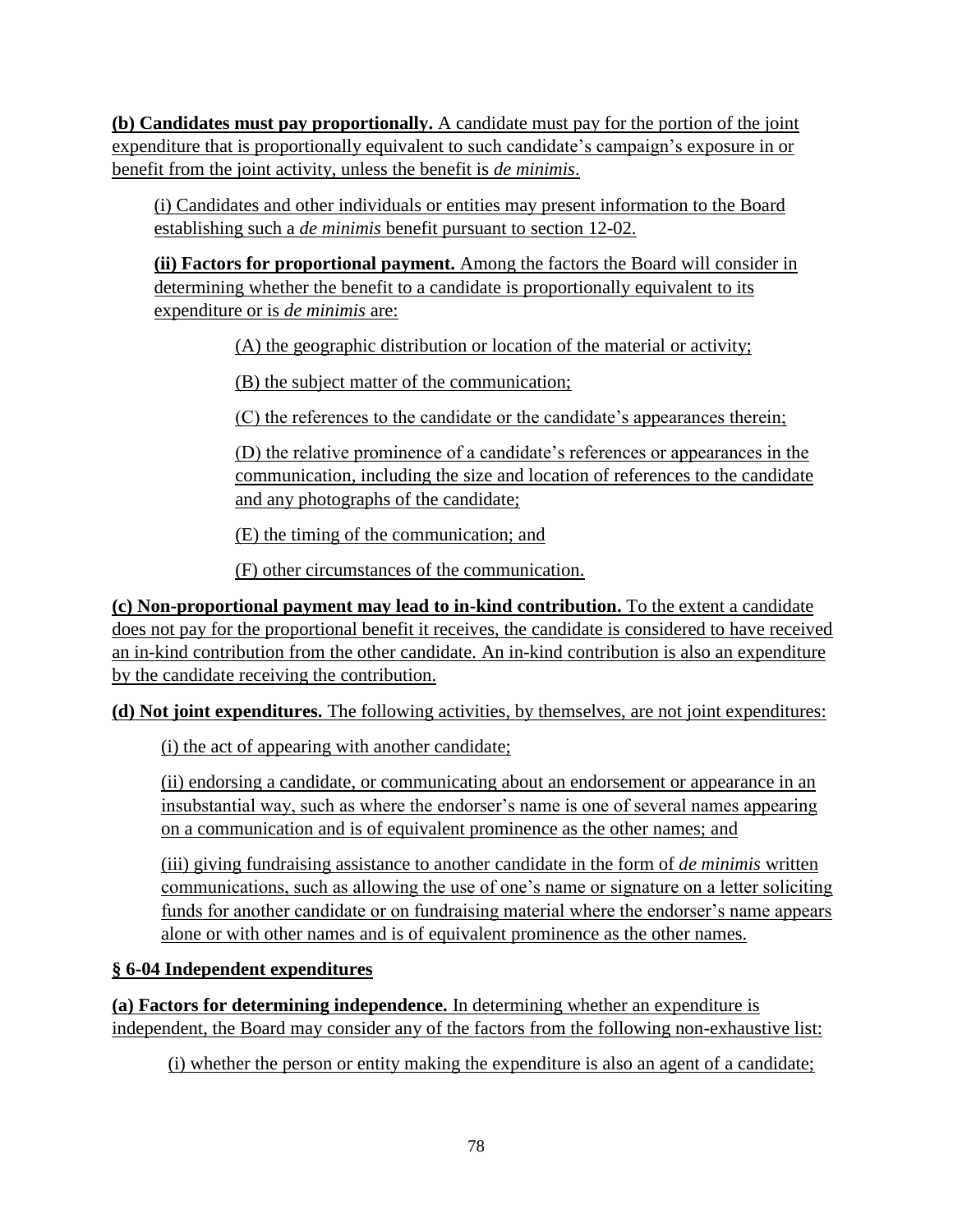(ii) whether any person authorized to accept receipts or make expenditures for the person or entity making the expenditure is also an agent of a candidate;

(iii) whether a candidate has authorized, requested, suggested, fostered, or otherwise cooperated in any way in the formation or operation of the person or entity making the expenditure;

(iv) whether the person or entity making the expenditure has been established, financed, maintained, or controlled by any of the same persons or entities as those that have established, financed, maintained, or controlled a political committee authorized by the candidate;

(v) whether the candidate shares or rents space for a campaign-related purpose with or from the person or entity making the expenditure;

(vi) whether the candidate has solicited or collected funds on behalf of the person or entity making the expenditure, during the same election cycle in which the expenditure is made;

(vii) whether the candidate, or any public or private office held or entity controlled by the candidate, including any governmental agency, division, or office, has retained the professional services of the person making the expenditure or a principal member or professional or managerial employee of the entity making the expenditure, during the same election cycle in which the expenditure is made; and

(viii) whether the candidate and the person or entity making the expenditure have each consulted or otherwise been in communication with the same third party or parties, if the candidate knew or should have known that the candidate's communication or relationship to the third party or parties would inform or result in expenditures to benefit the candidate.

**(b) Board determination.** Upon consideration of the factors described in subdivision (a), the Board may determine by a preponderance of evidence that an expenditure was not independent. Prior to such determination, the candidate and/or the person or entity making the expenditure shall have an opportunity to provide evidence indicating that such expenditure was independent.

**(c) Presumed non-independent expenditures.** Financing the dissemination, distribution, or republication of any broadcast or any written, graphic, or other form of campaign materials prepared by a candidate is presumed to be a non-independent expenditure, unless the candidate can show that the activity was not in any way undertaken, authorized, requested, suggested, fostered, or otherwise cooperated in by the candidate.

**(d) Non-independent expenditures are contributions and expenditures**. An expenditure for the purpose of furthering or facilitating the nomination or election of a candidate which is determined not to be an independent expenditure, is a contribution to, and an expenditure by, the candidate.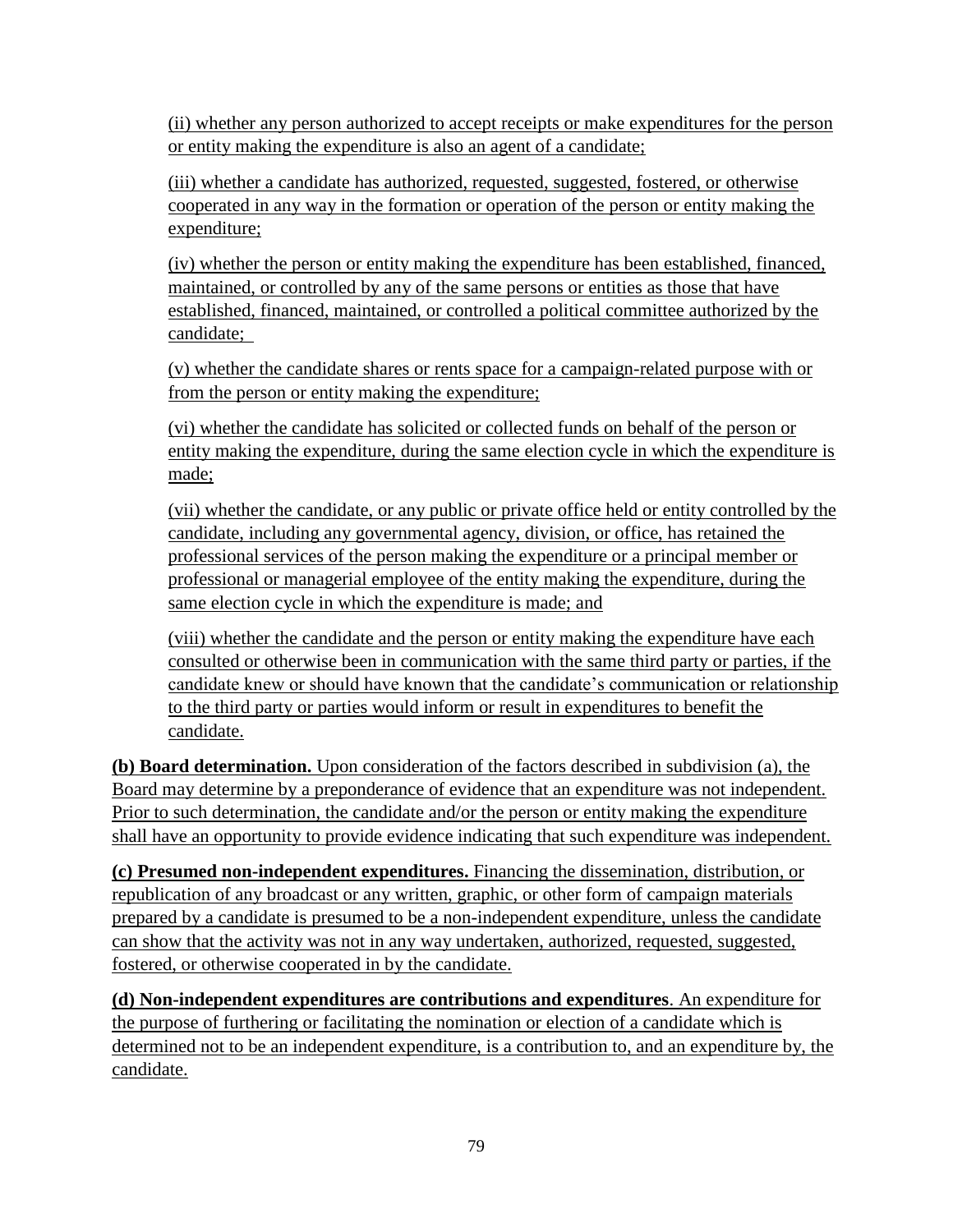**(e) Expenditures made by party committees or constituted committees.** Communication between, or common agents shared by, parties and their nominees will not require a conclusion that all spending by the party's constituted committees and party committees in an election is an in-kind contribution to the nominee.

(i) The following expenditures made by party committees or constituted committees are not considered in-kind contributions to a candidate unless it is demonstrated that the candidate in some way cooperated in the expenditure and that the expenditure was intended to benefit that candidate:

(A) materials or activities that promote the party, or oppose another party, by name, platform, principles, history, theme, slogans, issues, or philosophy, without reference to particular candidates in an upcoming election subject to the requirements of the Act.

(B) materials or activities in connection with candidates and elections not subject to the requirements of the Act.

(C) training, compensating, or providing materials for poll watchers appointed by the party pursuant to § 8-500 of the New York State Election Law.

(D**)** promoting party enrollment or voter turnout without reference to particular candidates in an upcoming election subject to Program requirements, including research, polling, recruitment of party employees and volunteers, and development and maintenance of voter and contributor lists.

(E) raising funds for the party without reference to particular candidates in an upcoming election subject to the requirements of the Act.

(F) mailing of absentee ballot applications in a special or general election in which an office not subject to the requirements of the Act is on the ballot.

(ii) The Board may require a candidate to demonstrate that expenditures made by a party committee or constituted committee for the purpose of furthering or facilitating the nomination or election of a candidate, including expenditures for the purpose of furthering or facilitating the defeat of the nomination or election of such candidate's opponent or prospective opponent, are not in-kind contributions to the candidate.

(iii) Where a candidate has, without making public disclosure of an outstanding liability in a timely manner, promised or made reimbursement or other payment to a party committee or constituted committee for an expenditure, such expenditure will be considered an in-kind contribution to the candidate during the time preceding the reimbursement or other payment by the candidate.

**(f) Running as a "ticket."** If candidates announce they are running together as a "ticket" for which they have chosen to join together in a broad spectrum of activities to promote each other's election, the Board will presume that expenditures made by one candidate's campaign for materials or activities that clearly identify the other candidate are in-kind contributions to the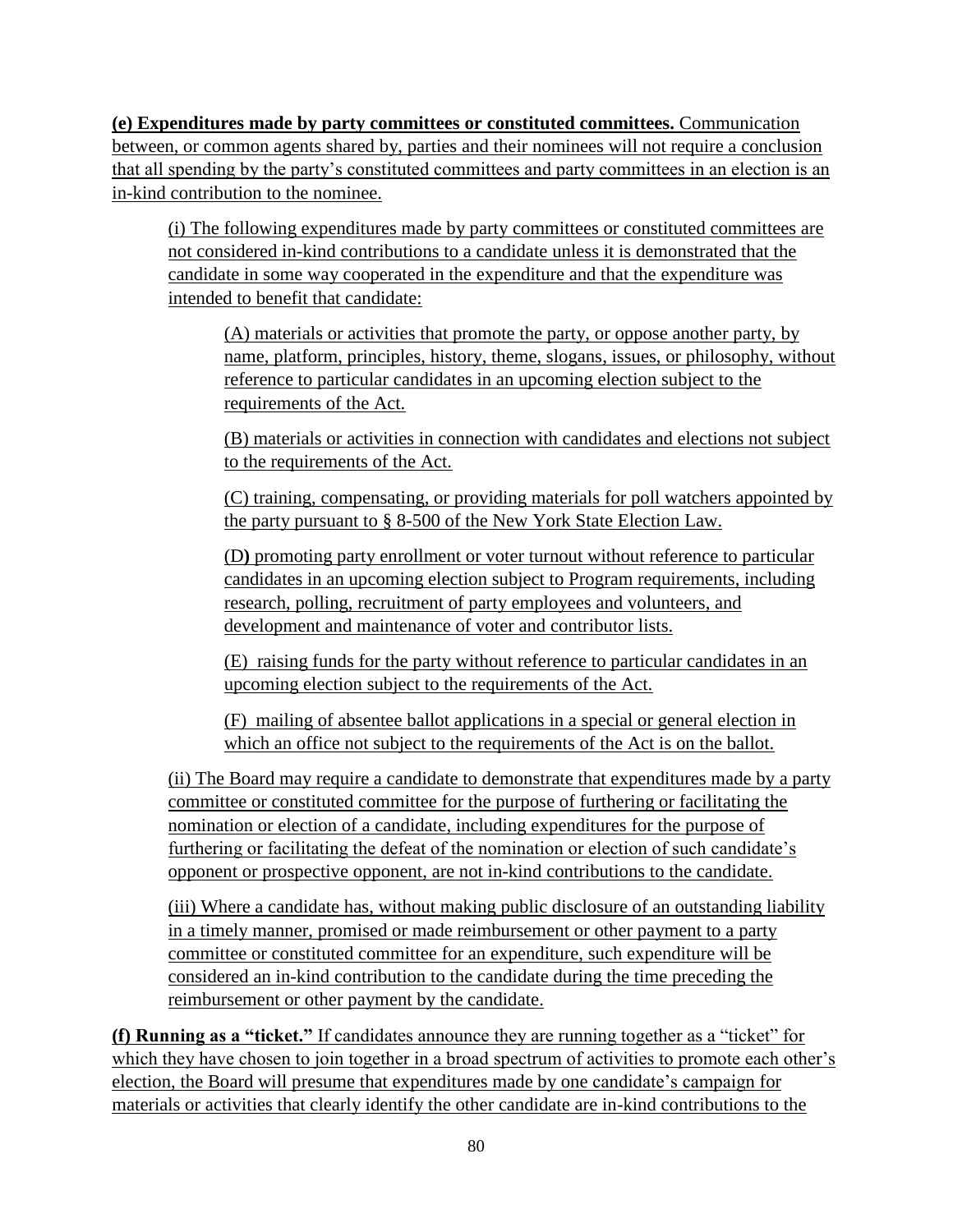second candidate. If the expenditures are in-kind contributions, the expenditures are subject to apportionment requirements as joint expenditures. The following factors would increase the burden a candidate would have in overcoming this presumption:

(i) the campaigns have staff, consultants, office space, or telephone lines in common; and

(ii) other in-kind contributions, expenditure refunds, advances, or joint expenditures have been made between these candidates, or one of the candidates has reported a liability owed to the other candidate(s).

**(g) Certain routine interactions with entities.** Certain routine interactions with entities, absent other indicia of non-independence, will not in themselves lead to a determination of nonindependence pursuant to section 6-04(b), including:

(i) Discussions of logistics, including scheduling, regarding a non-fundraising event hosted by the entity;

(ii) Communications directly related to an entity's endorsement process, including questionnaires and interviews; and

(iii) Requesting, obtaining, or distributing publicly available materials such as a candidate's photograph, biography, position paper, or press release, but not including leaflets, posters, or other similar materials, nor video or audio materials.

## **§ 6-05 Expenditures made by other committees established for the candidate**

(a) A candidate has the burden of demonstrating that expenditures made by a committee authorized by such candidate for a different election should not be attributed to the covered election.

(b) Failure to meet this burden will result in the application of all Program requirements to these committees for the covered election, including attribution of expenditures to the covered election.

**(c) Expenditures for fundraising for more than one election.** When a candidate makes expenditures for a single event or other activity to raise funds for more than one office, and the next election that will be held is:

(i) a covered election, the full amount of such expenditures is subject to the expenditure limit.

(ii) not a covered election, a portion of such expenditures will be subject to the expenditure limit in the same proportion as the funds raised for the covered election bears to the total funds raised, unless the candidate can demonstrate to the Board that a different apportionment is applicable.

## **§ 6-06 Identification of communications**

**(a) "Paid for by."** When a candidate makes expenditures for any literature, advertisement, or other communication, the communication must include the words "paid for by" followed by the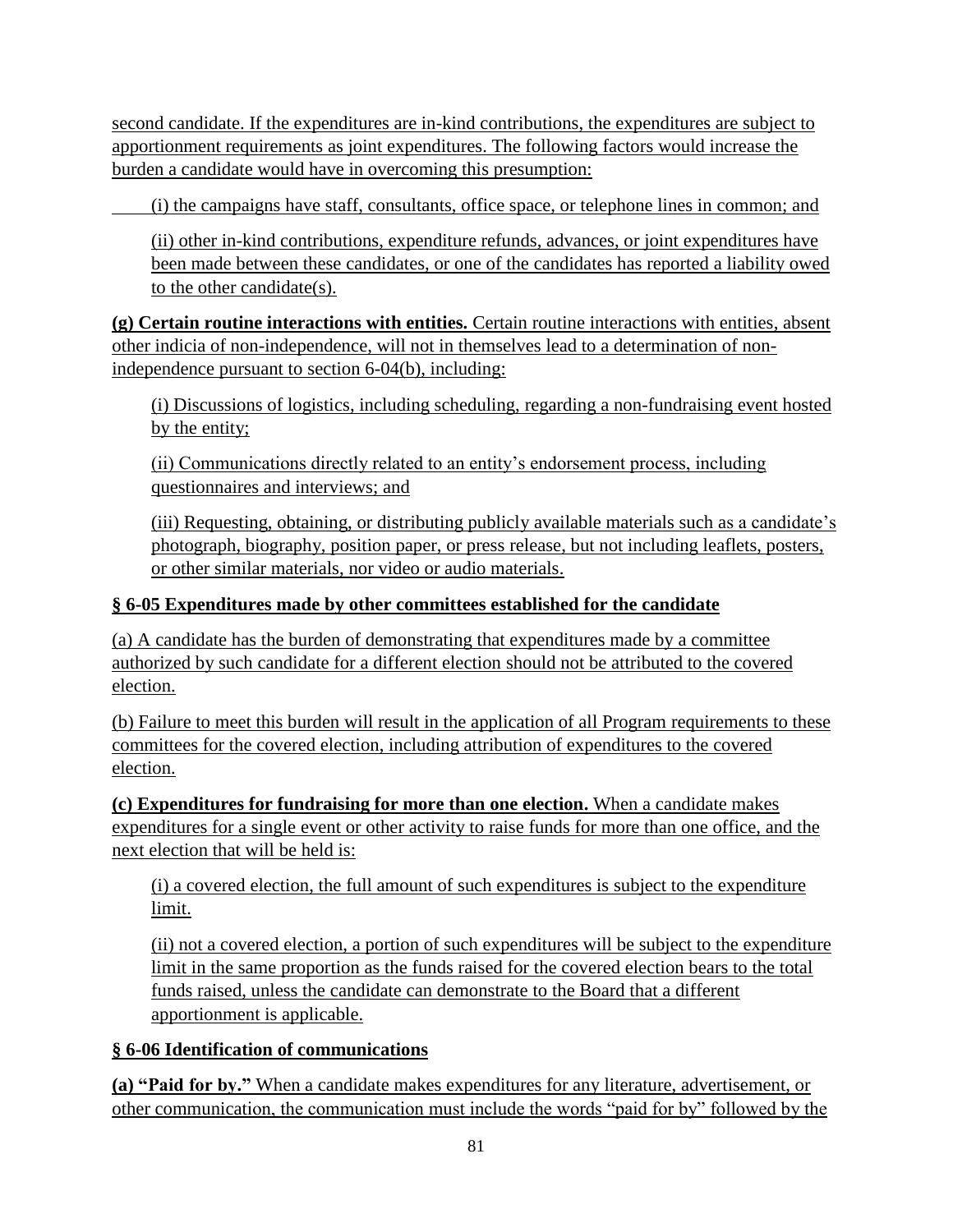first and last name of the candidate or the name of the authorized committee that made the expenditures; provided that, if the name of the committee does not include the first or last name of the candidate, the words "paid for by" must be followed by the first and last name of the candidate, either instead of or in addition to the name of the committee.

**(b) "Authorized by."** When a candidate authorizes any individual or entity, other than the candidate, to pay for any literature, advertisement, or other communication in support of or in opposition to any candidate in any covered election, the communication must include the words "authorized by" followed by the first and last name of the candidate or the name of the candidate's authorized committee; provided that, if the name of the committee does not include the first or last name of the candidate, the words "authorized by" must be followed by the first and last name of the candidate, either instead of or in addition to the name of the committee.

**(c) Form.** The identification required by subdivision (a) or (b) of this section must be in the following form:

(i) For printed material, an internet text advertisement, or a website, the identification must be written in a font of conspicuous size and style and contained in a box within the borders of the communication.

(ii) For an audio communication broadcast on radio or over the internet, the identification must be clearly spoken at the beginning or end of the communication.

(iii) For a video communication broadcast by television, satellite, cable, internet, or similar medium, the identification must be clearly spoken at the beginning or end of the communication and, simultaneous with the spoken disclosure, written in a font of conspicuous size and style contained in a box within the borders of the communication.

(iv) For a telephone communication, the identification must be clearly spoken at the beginning or end of the communication. If the identification is spoken at the end of the communication, the name of the candidate must also be clearly spoken at the beginning of the call.

**(d) Languages other than English.** For communications primarily in a language other than English, all required written or spoken identification required by this section must be in such language.

**(e) Where identification would be impractical.** This requirement may be modified by the Board concerning items upon which identification would be impractical.

**§ 6-07 Routine communication sent by a political club to its members.** A routine communication sent by a political club to its members that includes the name of a candidate is not an in-kind contribution to such candidate, provided that:

(a) the candidate is already a member of the club;

(b) the club has fewer than 500 members; and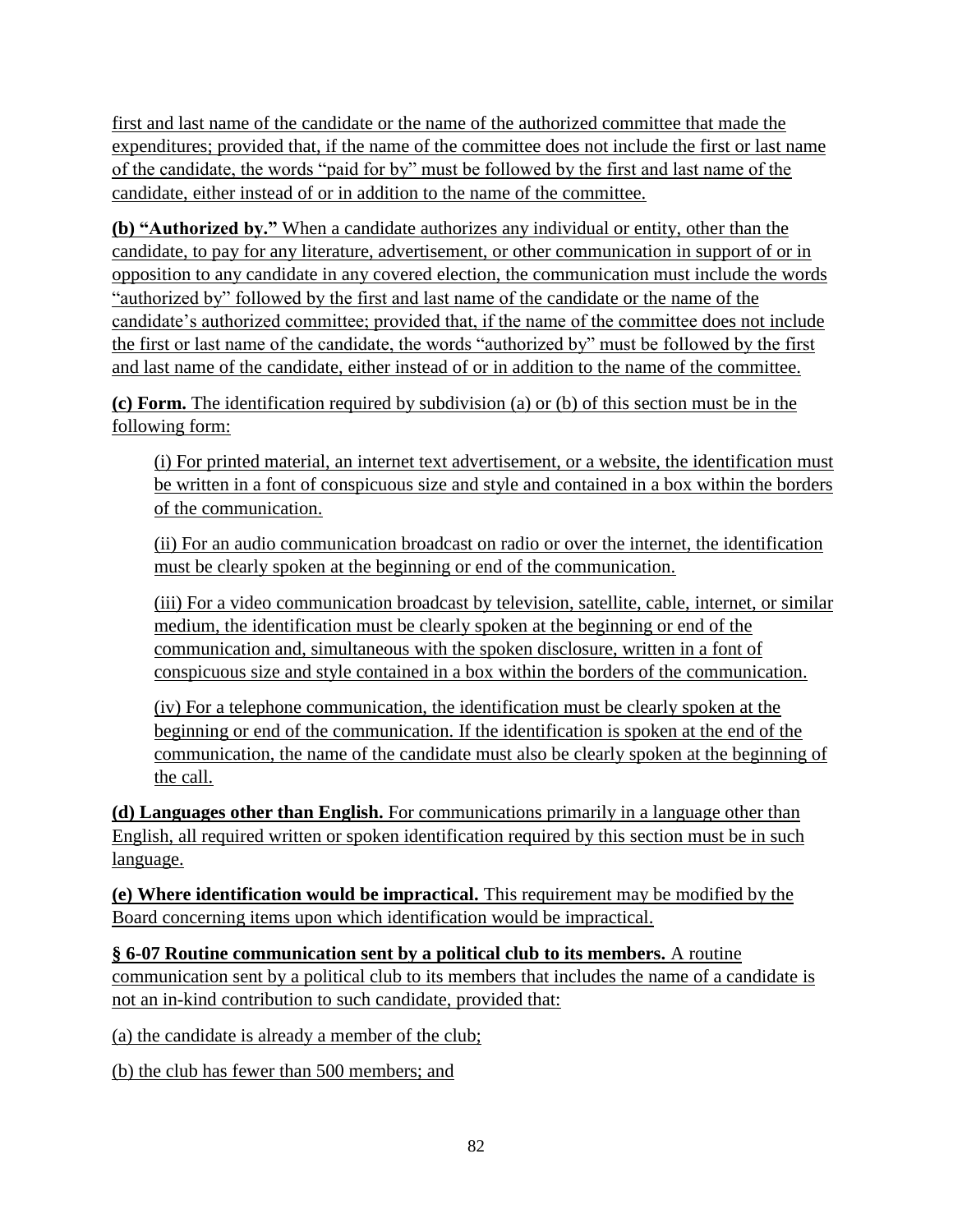(c) the communication does not solicit funds on behalf of or otherwise promote the candidate's campaign for a covered election.

# **Chapter 7: Pre-Election Public Funds Payments**

# **§ 7-01 Eligibility**

(a) A determination that a candidate has met all eligibility requirements of the Act and these rules, as of the date on which payment is to be made, shall not constitute the Board's final determination of the amount, if any, for which the candidate qualifies. The Board shall provide specific notice of any such final determination.

(b) Failure to respond to a request for audit documentation or information by the Board may be a basis for a non-payment determination.

**(c) Payment amount.** A candidate in any covered primary, general, or special election, having demonstrated eligibility to receive public funds, including by meeting the threshold for eligibility for public funding pursuant to § 3-703(2) of the Code, may receive public matching funds based on valid matchable contribution claims and the matching rate set forth in  $\S 3-705(2)(a)$  of the Code, up to the maximum amount set forth in  $\S 3-705(2)(b)$  or  $\S 3-705(7)$  of the Code, as applicable. Payments are subject to withholdings and deductions as set forth in the Act and these rules.

**(d) Approval by Board subject to correction of limited, isolated, and easily corrected compliance issues.** The Board may, at its discretion, approve a public funds payment to a candidate, notwithstanding limited, isolated, and easily corrected compliance issues, conditioned upon a demonstration by the candidate that such candidate has taken the action specified by the Board, by the deadline specified by the Board, to correct the compliance issues. The candidate shall have the burden of demonstrating to the Board that such candidate has taken the action specified by the Board by the applicable deadline.

**(e) Ballot disqualification; unopposed candidates.** Pursuant to § 3-703(1)(a) and (5) of the Code, the Board will not make payment to any candidate disqualified from the ballot by the Board of Elections or by a court, or to any candidate for an election in which all other candidates have been disqualified from the ballot by the Board of Elections or by a court, until such candidate or other candidate is restored to the ballot by a court of competent jurisdiction. A candidate who appears as the only candidate on the ballot in an election shall not be eligible to receive public funds, notwithstanding any write-in candidates in that election, except as otherwise provided in paragraph (ii) below.

(i) The Board will consider a candidate to be finally disqualified from the ballot on the earlier of the date of an administrative or judicial determination disqualifying the candidate for which there is no appeal as of right (unless the disqualification is reversed on appeal or otherwise) or of the election.

**(ii) Payment petition.** Payment may be made to a candidate who was temporarily on the ballot or opposed in an election, pursuant to a determination of the Board of Elections or a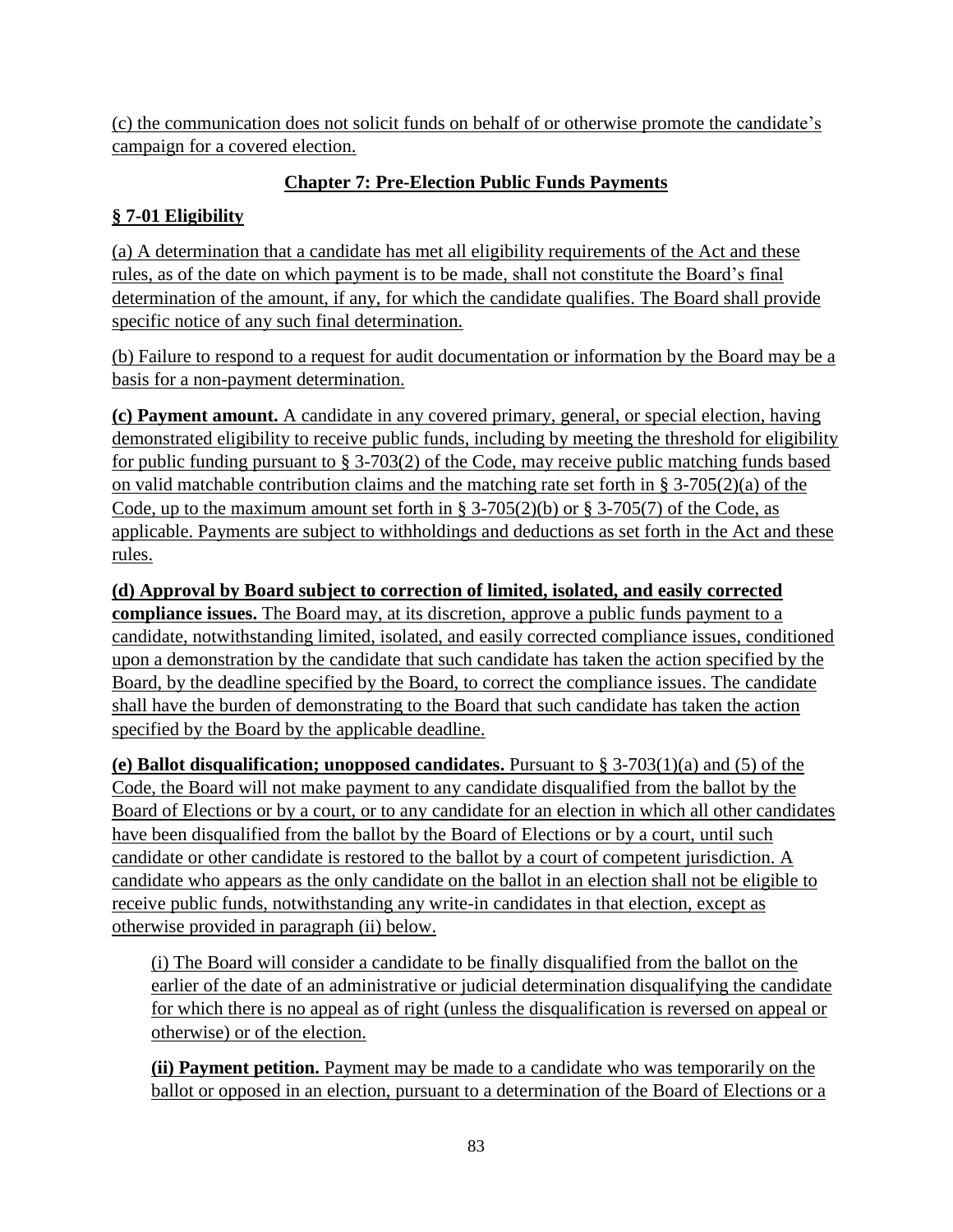court of competent jurisdiction, but then ultimately disqualified from the ballot or unopposed in that election, only when the Board's audit of the candidate's campaign has been completed and only if the candidate has, within 30 days after the date of the final disqualification, as provided herein, filed a written petition, sworn to or affirmed, and supporting documentation that demonstrates that: (1) liabilities in qualified campaign expenditures incurred before the date of final disqualification remain unpaid; (2) the total amount of cash on hand is insufficient to pay these liabilities; (3) all expenditures made and liabilities incurred after the final disqualification were reasonable and necessary; and (4) the candidate was otherwise eligible and in compliance with all other Program requirements as of the date of final disqualification and has remained in compliance at all times since that date. The petition must also include an undertaking to use all public funds received to extinguish the liabilities enumerated pursuant to subparagraph (1) of this paragraph.

**(f) Write-in candidates.** A candidate who is seeking election exclusively as a write-in candidate, or who is only opposed by a candidate who is seeking election exclusively as a write-in candidate, is not eligible to receive public funds.

## **§ 7-02 Timing**

**(a) Three payment dates in the 30 days prior to an election.** The Board shall schedule at least three payment dates in the 30 days prior to a covered primary, general, or special election.

(i) No public funds shall be paid to candidates in a primary or general election any earlier than four business days after the final day to file a written Certification for such election pursuant to paragraph (c) of subdivision 1 of § 3-703 of the Code.

(ii) Pursuant to  $\S$ § 3-703(1)(a) and (5) of the Code, public funds are not payable to a participant who has not met the legal requirements to have such participant's name on the ballot, who is unopposed, or, for the optional early public funds payment, who has not certified that such participant intends to meet all the requirements of law to have such participant's name on the ballot and stated the specific office to which such participant is seeking nomination or election.

**(b) Preliminary review of disclosure statements; reasons for delay.** In order to enable payment within four business days after receipt of disclosure statements, or as soon thereafter as is practicable, pursuant to § 3-705(4) of the Code, the Board shall conduct a preliminary review of all disclosure statements filed.

(i) If a candidate's complete disclosure statement is not actually received by 5:00 p.m. on the due date, or if the candidate submits a disclosure statement that fails to comply substantially with the requirements of the Act or these rules, the Board may be unable to make payment within four business days, and may review the disclosure statement for possible payment determinations at the next payment date.

(ii) A preliminary review may also be delayed for reasons including, but not limited to, consideration of whether a basis exists for an ineligibility determination. A delayed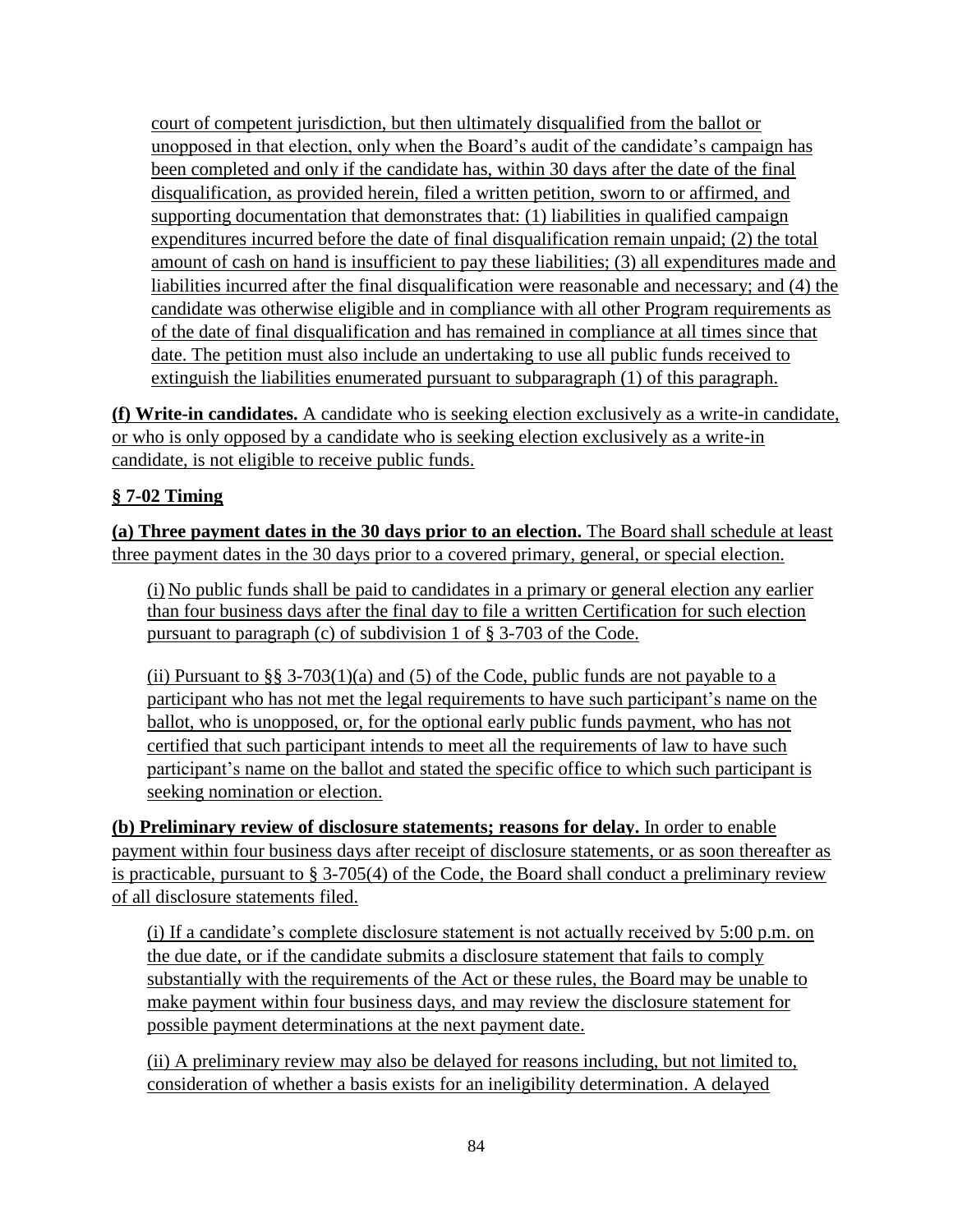preliminary review may result in a payment determination being delayed until such time as it is practicable.

**(c) Preliminary review of matching claims.** Prior to making a pre-election payment determination, the Board may issue a report to the candidate indicating any matching claims determined to be invalid based on preliminary review of each disclosure statement and of the matchable contribution claims reported therein. The candidate may respond to such report by providing information or documentation demonstrating that any such matching claims should be considered valid. Failure by the candidate to respond to such report by the deadline set by the Board may result in a delay in payment of public matching funds.

# **(d) Characterization of payments as for the primary or general election.**

 (i) If a participant is on the ballot and has an opponent on the ballot in both a primary and the general elections, payments made after the primary election will be characterized initially as follows:

 (A) As a primary election payment, if the payment is made on the basis of contribution and expenditure information reported in or before the disclosure statement due 10 days after the primary election, except as otherwise provided in subparagraph (B).

 (B) As a general election payment, to the extent that any further primary election payments would exceed a maximum applicable in the primary election pursuant to the Act.

 (C) As a general election payment, if the payment is made on the basis of contribution and expenditure information reported in disclosure statements due later than 10 days after the primary election.

 (ii) If the Board determines that payments characterized initially as either primary or general election payments were, in fact, used for qualified campaign expenditures incurred in the other election, the payments will be recharacterized accordingly, and additional payments may be made or repayments required, if appropriate.

**§ 7-03 Payment by electronic funds transfer.** All payments of public funds shall be by electronic funds transfer unless the Board determines, at its sole discretion, to use an alternative payment method. In order to receive prompt payment, the participating candidate must provide the Board with a voided committee check and such additional information as shall be required by the Board.

# **§ 7-04 Public funds cap**

(a) Pursuant to § 3-705(7)(a)(1) of the Code, a candidate shall not be eligible to receive more than one quarter of the applicable maximum pursuant to  $\S 3-705(2)(b)$  of the Code unless the candidate submits a certified signed statement attesting to, and stating the reason for, such candidate's need for additional public funds. The statement of need must be filed with the Board no later than the due date for the applicable disclosure statements as follows, except that, if the basis for filing the statement of need arises after such due date, and no such basis existed prior to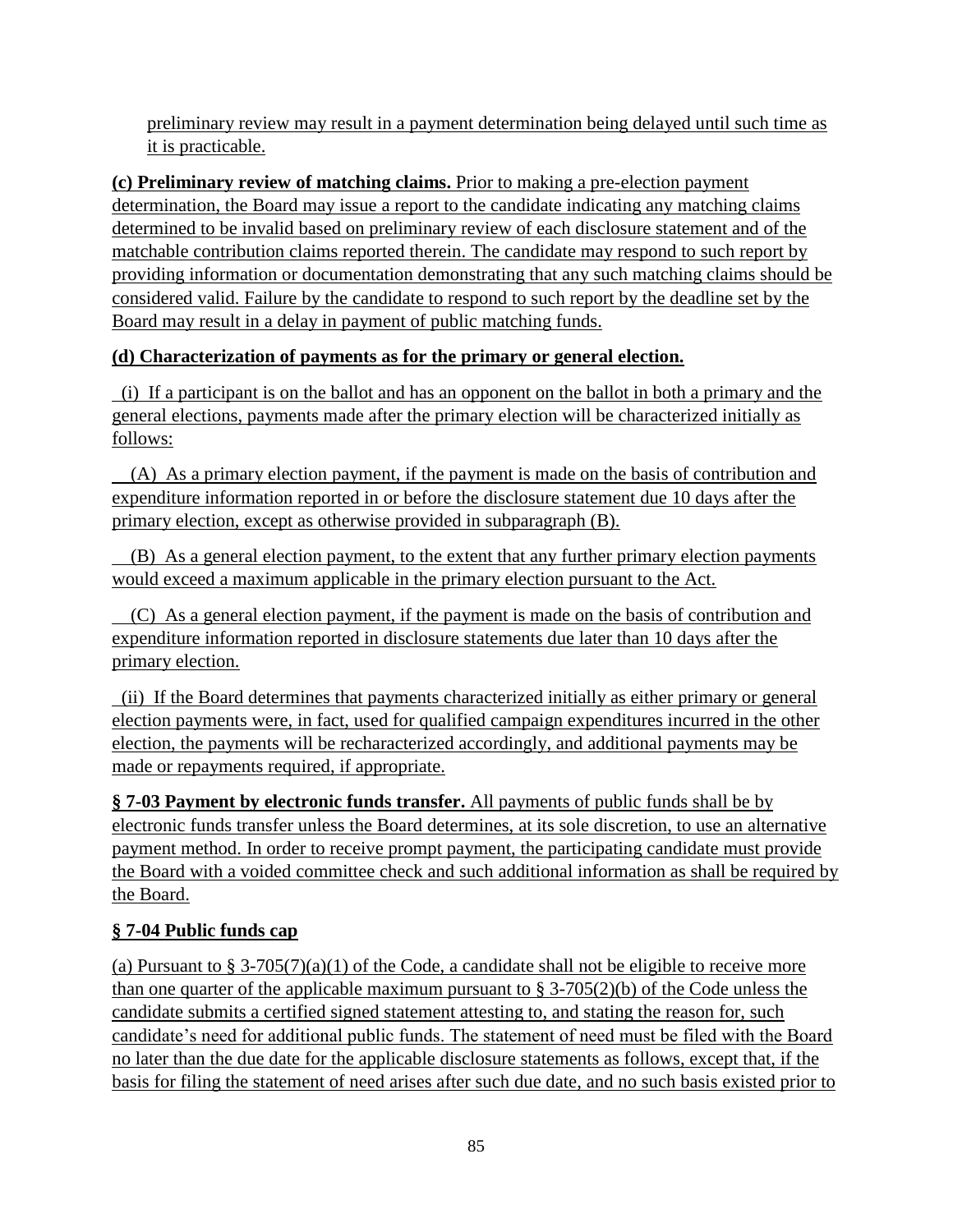such due date, then the statement of need shall be due by the deadline for the disclosure statement immediately preceding the next date on which a public funds payment is to be made:

- (i) Candidates in the primary election must file the statement of need no later than the due date for the 32-day pre-primary election disclosure statement.
- (ii) Candidates in the general election must file the statement of need no later than the due date for the 32-day pre-general election disclosure statement.

(b) The Board shall verify the truthfulness of any certified signed statement submitted pursuant to § 3-705(7)(a)(1) of the Code and determine whether supporting documentation demonstrates the existence of the condition or conditions described in such statement. For the purposes of making a determination pursuant to  $\S 3-705(7)(a)(1)(A)$  of the Code, a non-participating candidate shall be presumed to have the ability to self-finance when it is demonstrated through supporting documentation that such candidate has readily available funds in excess of one fifth of the applicable expenditure limit and that such candidate can reasonably be expected to spend such funds for such candidate's election.

## **§ 7-05 Small primaries**

(a) A candidate on the ballot in one or more primary election(s) in which the number of persons eligible to vote for party nominees in each such election totals fewer than 1,000 shall not receive public funds in excess of \$5,000 for qualified campaign expenditures in such election or elections; provided, however, that the foregoing limitation shall not apply to such candidate if the candidate is opposed in a primary election by (i) a participant who is not subject to such limitation or (ii) a non-participant who has spent or contracted or become obligated to spend in excess of \$10,000 for such primary election. The Board shall determine whether a nonparticipant has exceeded such \$10,000 level pursuant to § 3-705(6) of the Code.

(b) For the purposes of subdivision (a), the number of persons eligible to vote for party nominees in a primary election shall be as determined by the Board of Elections for the calendar year of the primary election pursuant to § 5-604 of the New York State Election Law. If such determination for any primary election is not available from the Board of Elections as of the day before the due date for filing a Certification pursuant to § 3-703(1)(c) of the Code, the most recent determination by the Board of Elections of the persons eligible to vote for party nominees for the office for which such primary election is held shall be relied upon.

**§ 7-06 Withholdings.** The Board may withhold up to 5% of the amount of public funds payable to a candidate until the final pre-election payment for any election in which the candidate is eligible to receive public funds. In addition, the Board may withhold from pre-election public funds payments: (a) a percentage equal to the projected rate of invalid matching claims; and (b) up to an additional 5% if the Board determines that there is reason to believe that the candidate has failed to comply with the Act, including by failing to adequately respond to a Board request for information or documentation. Such withholdings shall be subject to post-election audit.

## **§ 7-07 Deductions from payments**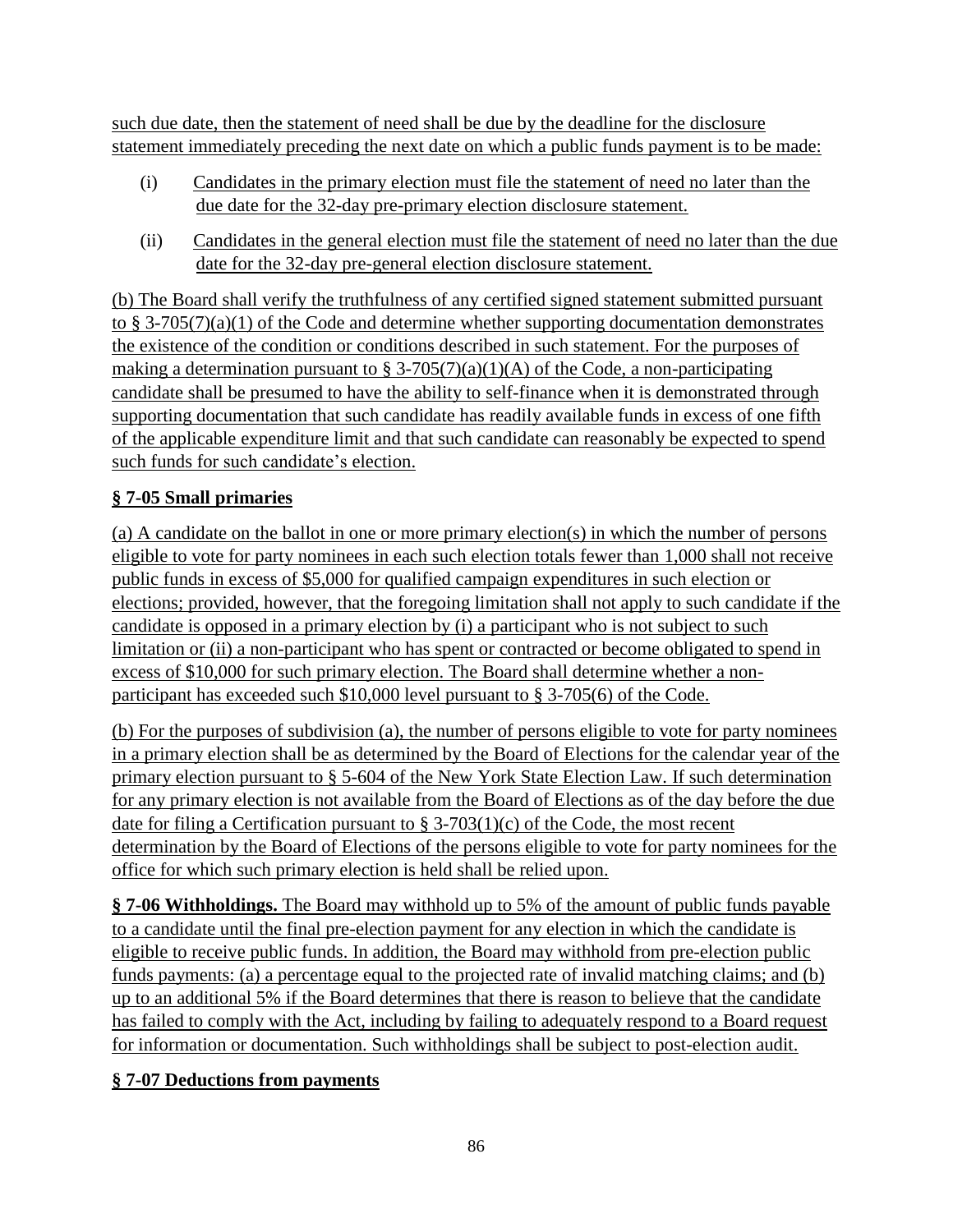(a) The total amount of public funds payable to a participant for a covered primary, general, or special election shall be reduced by the sum of the following:

(i) the amount of outstanding civil penalties assessed by the Board as a result of the participant's failure to comply with the Act and these rules during the current covered election; and

(ii) the amount of the participant's:

(A) transfers and other disbursements from a political committee that is involved in an election in which the candidate is currently a participant, to a political committee that is not involved in that election;

(B) expenditures made to pay expenses for or debt from a previous election, including repayments of public funds and payment of penalties owed to the Board for a previous election;

(C) contributions to other political committees that do not meet the requirements provided in § 3-705(8) of the Code for contributions that shall not be a basis for reducing public funds payments;

(D) loans to other candidates that are not repaid within 30 days or by the date of the election, whichever is earlier, or spending for other candidates, including joint expenditures, to the extent such expenditures benefit another candidate, and independent expenditures; provided that independent expenditures made by the principal committee of a candidate shall not be a basis for reducing public funds payments to that candidate, where such expenditures do not, in the aggregate, exceed the amount provided in §§ 3-705(8)(i), (ii), or (iii) of the Code, as applicable, for contributions to political committees;

(E) loans to or spending for political party committees and political clubs that are not reimbursed within 30 days or by the date of the election, whichever is earlier, provided that if the candidate demonstrates that the expenditure was for a tangible item that directly promotes the candidate's election, such as an advertisement in a fundraising journal, this subparagraph shall not apply to the fair market value of that item; and

(F) expenditures made for the purpose of furthering the candidate's election to the position of Speaker of the City Council.

(b) Disbursements that would otherwise result in a deduction pursuant to paragraph (ii) of subdivision (a) of this section shall not result in any such deduction if:

(i) such disbursements are made out of a segregated bank account;

(ii) at no time does the segregated bank account contain any funds other than contributions received by the candidate and deposited directly into the account pursuant to this section, and bank interest paid thereon;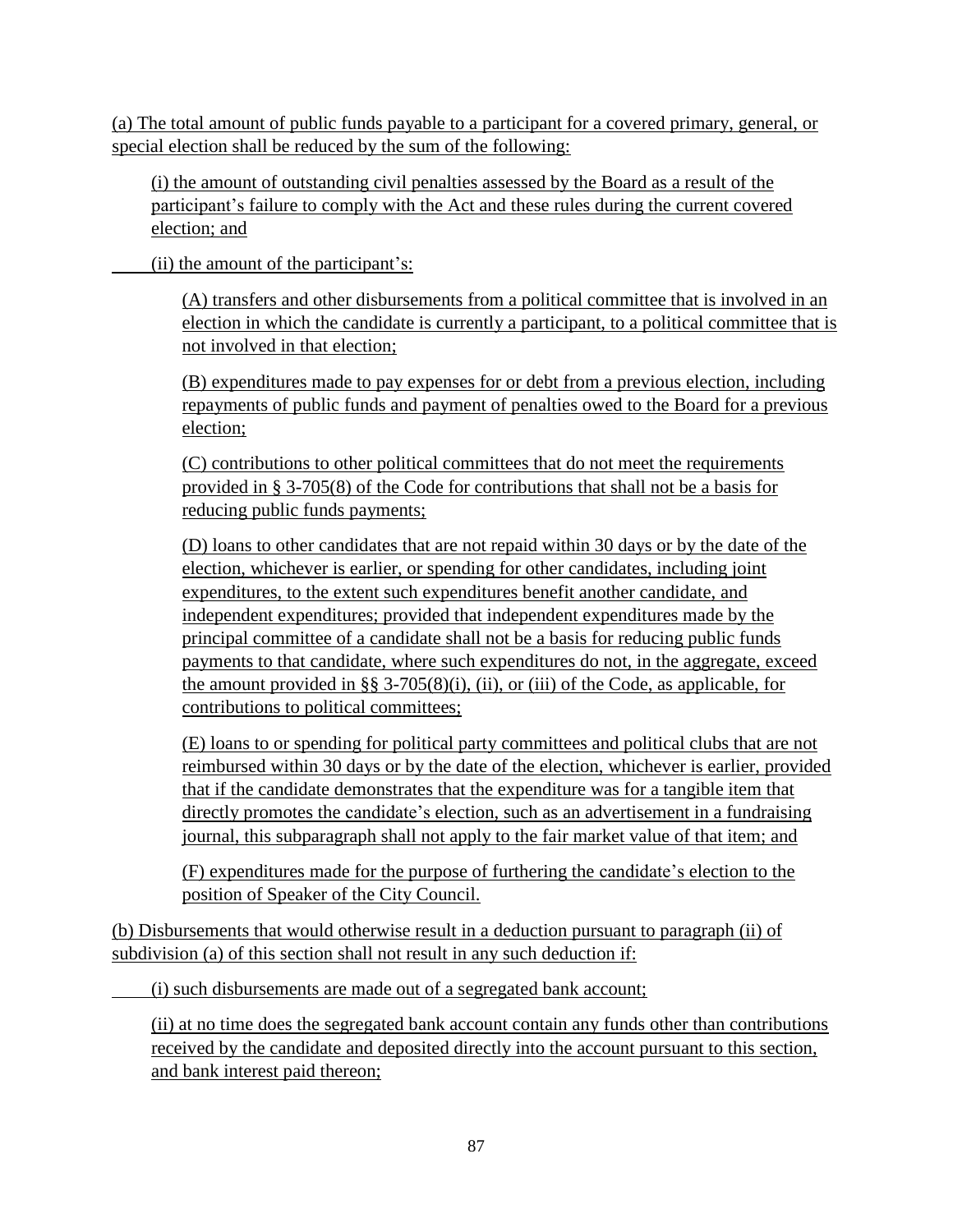(iii) funds deposited into the segregated bank account are not used for any purpose other than disbursements governed by paragraph (ii) of subdivision (a) above or payment of bank fees associated with the segregated bank account;

(iv) contributors whose contributions are deposited into the segregated bank account have confirmed in writing, pursuant to section  $4-01(b)(ii)(B)$ , that they understand that these contributions will only be used for such disbursements and will not be matched with public funds;

(v) copies of such written confirmations are submitted to the Board by the due date for the disclosure statement in which such contributions are required to be reported pursuant to these rules;

(vi) copies of checks for each disbursement out of the segregated bank account are submitted to the Board by the due date for the disclosure statement in which such disbursements are required to be reported pursuant to these rules;

(vii) a copy of each bank statement for the segregated bank account is submitted to the Board by the due date for the next disclosure statement; and

(viii) for each individual contribution deposited into the segregated bank account, and each disbursement out of the segregated bank account, the candidate has complied with all other applicable provisions of the Act and these rules, including but not limited to the record keeping and reporting provisions.

(c) Candidates must deposit the entire amount of a contribution into the segregated bank account provided for in subdivision (b), and may not divide the contribution between different accounts.

(d) Contributions deposited into a segregated bank account pursuant to this section will not be matched with public funds.

(e) Any funds remaining in a segregated bank account after the election must be returned to the contributors whose contributions were deposited into the account, or, if that is impracticable, to the Fund, on or before December 31 in the year following the year of the election.

(f) A candidate who establishes a segregated bank account pursuant to this section, but fails to comply with any provision of subdivisions (b), (c), (d), or (e) of this section, shall no longer be entitled to the exception from subdivision (a) contained in subdivision (b) of this section.

(g) Funds deposited into, and disbursements made from, a segregated bank account established and maintained in compliance with this section for the purpose of making expenditures to pay expenses for or debt from a previous election, including repayments of public funds owed to the Board, will not be considered to be raised or spent for the current covered election for purposes of the participant's expenditure limit calculation.

**§ 7-08 Notice to candidates***.* The Board shall notify the candidate in writing of any non-payment determination or of the difference between the amount of public funds claimed and the amount paid.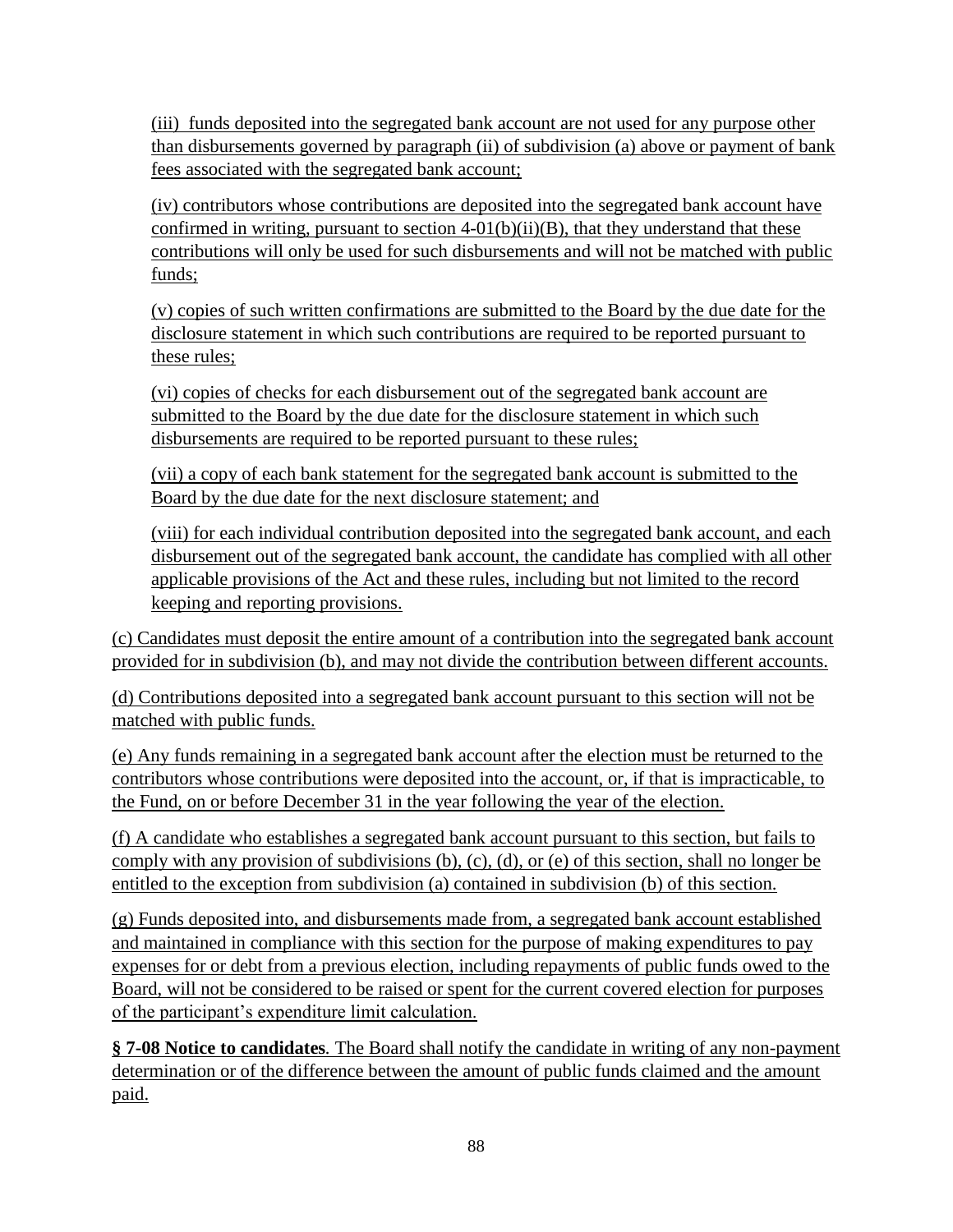### **§ 7-09 Petitions for review**

(a) After the Board provides a candidate a written determination specifying the basis for payment or non-payment of public funds prior to the election, the candidate may petition the Board in writing for reconsideration of such determination. Such petition must state the grounds for reconsideration and must also include either a request to appear before the Board concerning the petition or a statement that the candidate waives such candidate's right to appear. The Board shall review the determination that is the subject of the petition within five business days of the filing of such petition. If the Board is unable to convene within five business days, the Board may delegate to the Chair of the Board or the Chair's designee authority to make a determination regarding the petition.

(b) To be considered by the Board, a petition for review of a pre-election payment or nonpayment determination must not include any documentation or factual information not submitted to the Board prior to the determination under review, unless the participating candidate can demonstrate good cause for the previous failure to submit such documentation or information and for any failure to communicate on a timely basis with the Board.

(c) The Board shall timely issue a written determination on the subject of the petition. If the petition is denied, the determination shall inform the candidate of the right to appeal such determination pursuant to Article 78 of the Civil Practice Law and Rules.

### **§ 7-10 Review of contributions and expenditures**

**(a) Facial Determinations**. The Board may find that a candidate's registration and financial disclosure submitted to the Board or to the State Board of Elections provide on their face a sufficient basis for a determination of the amount such candidate has spent or contracted or become obligated to spend, or received in loans or contributions. The Board will presume that contributions and loans are accepted, disbursements are made, and liabilities are incurred by a candidate for such candidate's next election. In the absence of contrary evidence, the Board will rely upon the date of contributions, loans, disbursements, and liabilities as they appear on disclosure statements filed with the Board or the State Board of Elections.

#### **(b) Petitions for reconsideration**

**(i) Contents.** A candidate may file a petition for reconsideration of a preliminary Board determination made pursuant to subdivision (a). Such petition must be written and must:

(A) be sworn to or affirmed;

(B) indicate on whose behalf the petition is being submitted;

(C) contain sufficient specificity and detail for the Board to make a decision, including:

(1) if alleging that information submitted to the Board or the State Board of Elections is inaccurate or incomplete, the petition must describe the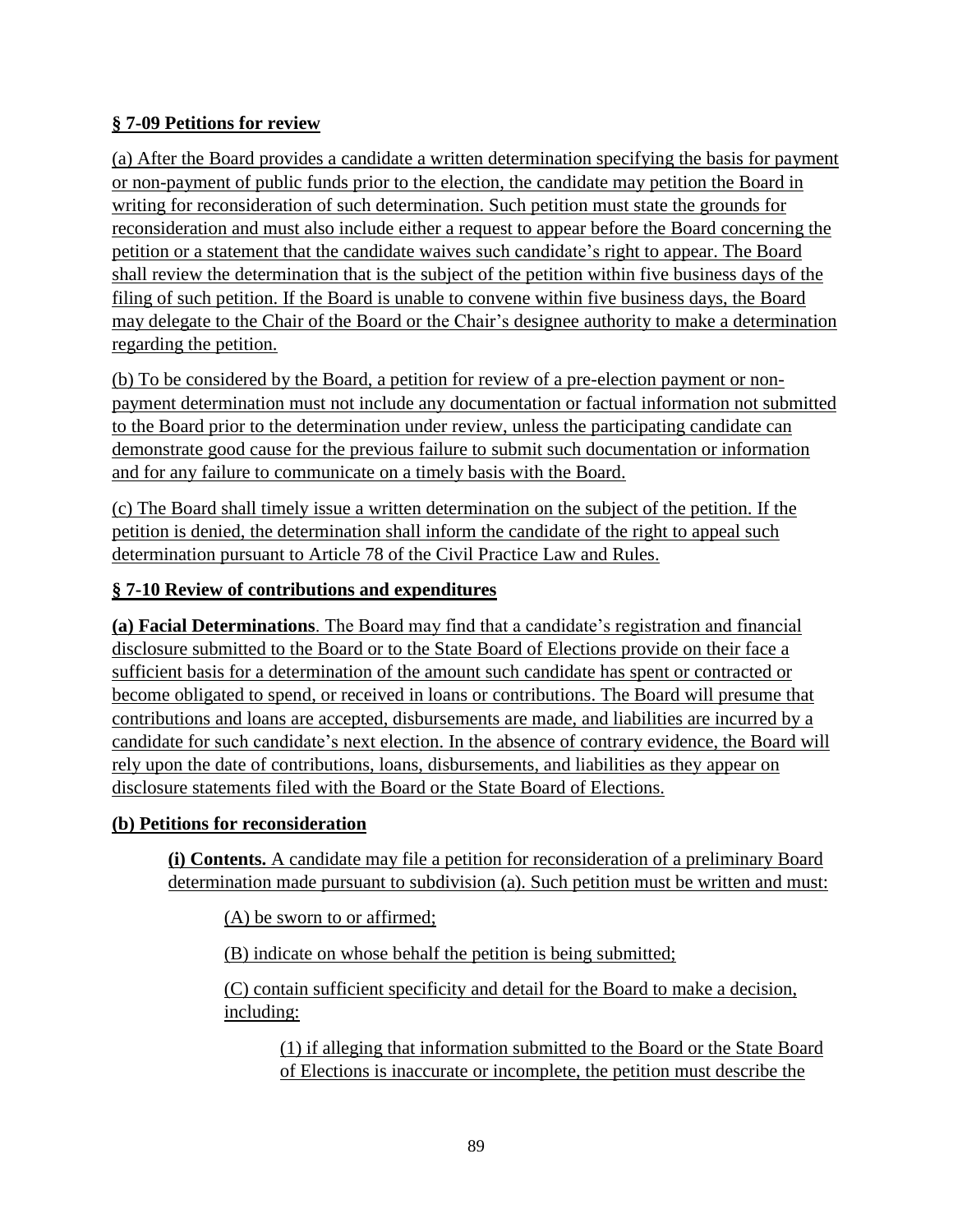inaccuracies or omissions in detail, or the Board may presume that any information on file is true and complete;

(2) if alleging fundraising or spending activities to have taken place after the close of a reporting period, the petition must describe the activities in detail;

(3) if alleging that a third party is providing unreported contributions, goods, services, or benefits to a candidate in coordination with that candidate, the petition must include all relevant names, dates, and amounts, including information concerning the fair market value of services, materials, facilities, advertising, or other things of value reported to have been received or expended; and

(4) if alleging that statements have been made, the petition must include content of statements, name, dates, how speaker is affiliated with a candidate or other actor, and any other relevant information.

(D) include a request for a hearing, if desired;

(E) be submitted no later than 10 days after the determination or decision; and

(F) be accompanied by evidence that supports the allegations made in the petition. The petitioner has the burden of demonstrating a sufficient basis for a determination.

#### **(ii) Notice of petition**

(A) The Board shall send a copy of the petition to any opposing entities named in the petition or known by the Board to have an opposing interest in the petition.

(B) The notice shall specify:

(1) the deadline for the opposing entities to submit a response; and

(2) the date and time at which the Board will conduct a hearing on the petition, if any.

**(iii) Response to the petition**. The opposing entities may submit a response to the petition. A failure to submit a response may be deemed an admission of the allegations in the petition and sufficient reason to deny a request to reconsider any determination based on the petition. The response must:

(A) be submitted in the manner and by the deadline set forth by the Board;

(B) be sworn to or affirmed;

(C) either acknowledge that fundraising or spending on behalf of the respondent is sufficient to permit the Board to make a determination, regardless of the merit of the petitioning candidate's particular allegations, or contend that a determination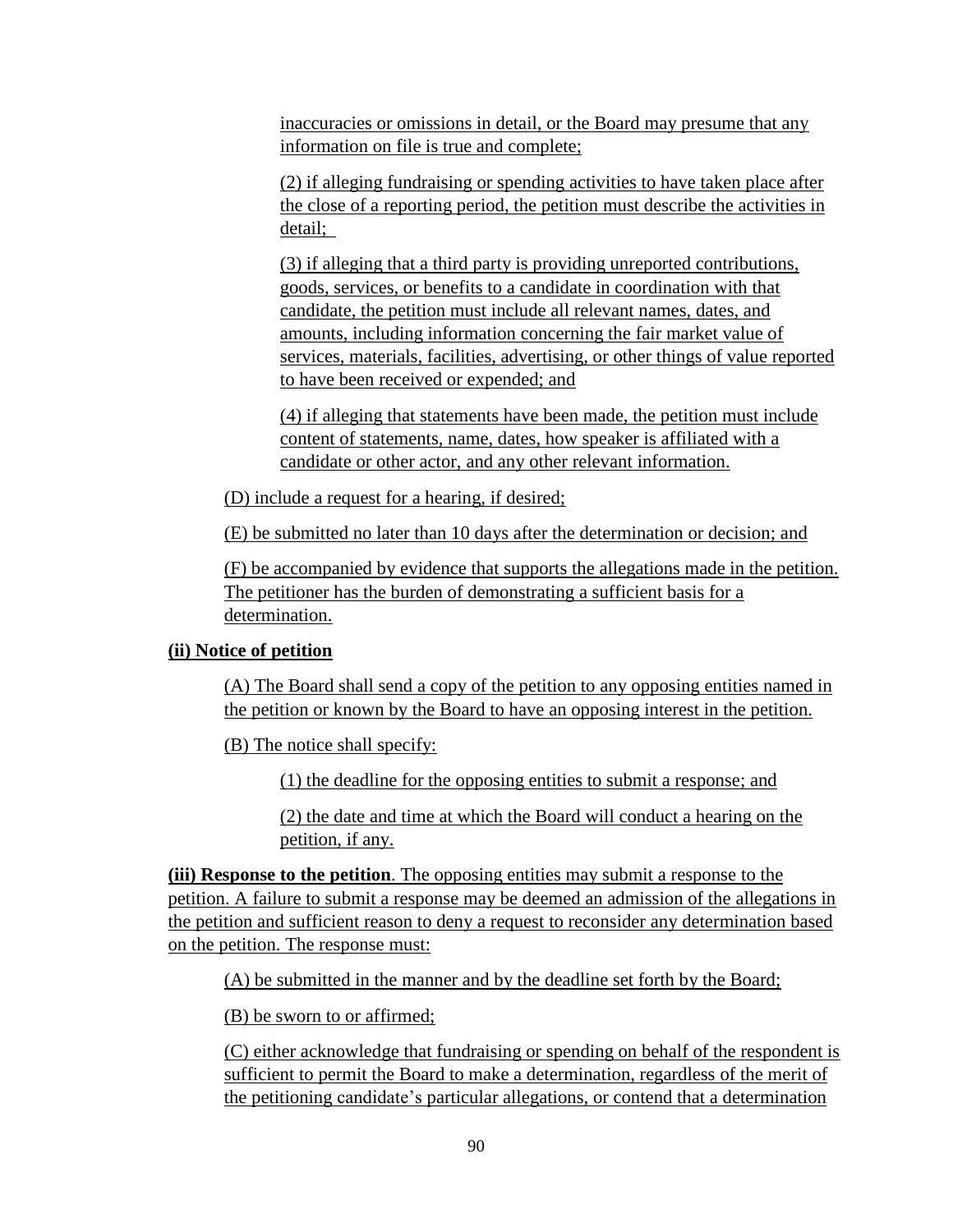would be inappropriate and specify the allegations in the petition that are denied and those that are admitted;

(D) explain any failure to disclose any information to the Board or the City or State Board of Elections;

(E) include evidence that supports the response, including, but not limited to, all relevant names, dates, and amounts, including information concerning the fair market value of services, materials, facilities, advertising, or other things of value reported to have been received or expended;

(F) include a request for a hearing, if desired; and

(G) be signed by the opposing entity.

## **(iv) Hearing**

(A) The Board may decide to conduct a hearing upon request or on its own initiative.

(B) The hearing date will be no earlier than 10 days after the petition is received, except:

(1) for good cause shown; or

(2) for petitions received less than 30 days before the election, in which case the hearing date will be no earlier than three days after the petition is received.

(C) The respondent and each opposing candidate must notify the Board no less than one day in advance whether they will be represented at the hearing. Representation of a party at a hearing must be by a person with knowledge of the facts at issue.

(D) At the hearing, testimony given may be under oath and no new documentary evidence will be considered unless good cause is shown for the party's failure to submit it with its petition or response.

**(v) Notice of determination.** Following the review of disclosure statement filings; the petition and response, if any; and testimony and evidence presented at a hearing, if any, the Board will:

(A) decide whether there is a sufficient basis for a determination; and

(B) provide written notice to the petitioner and opposing entities, if any, of its determination.

**(vi) New petition for a preliminary public funds determination may be submitted based on new evidence.** The Board's decision not to award public funds shall not be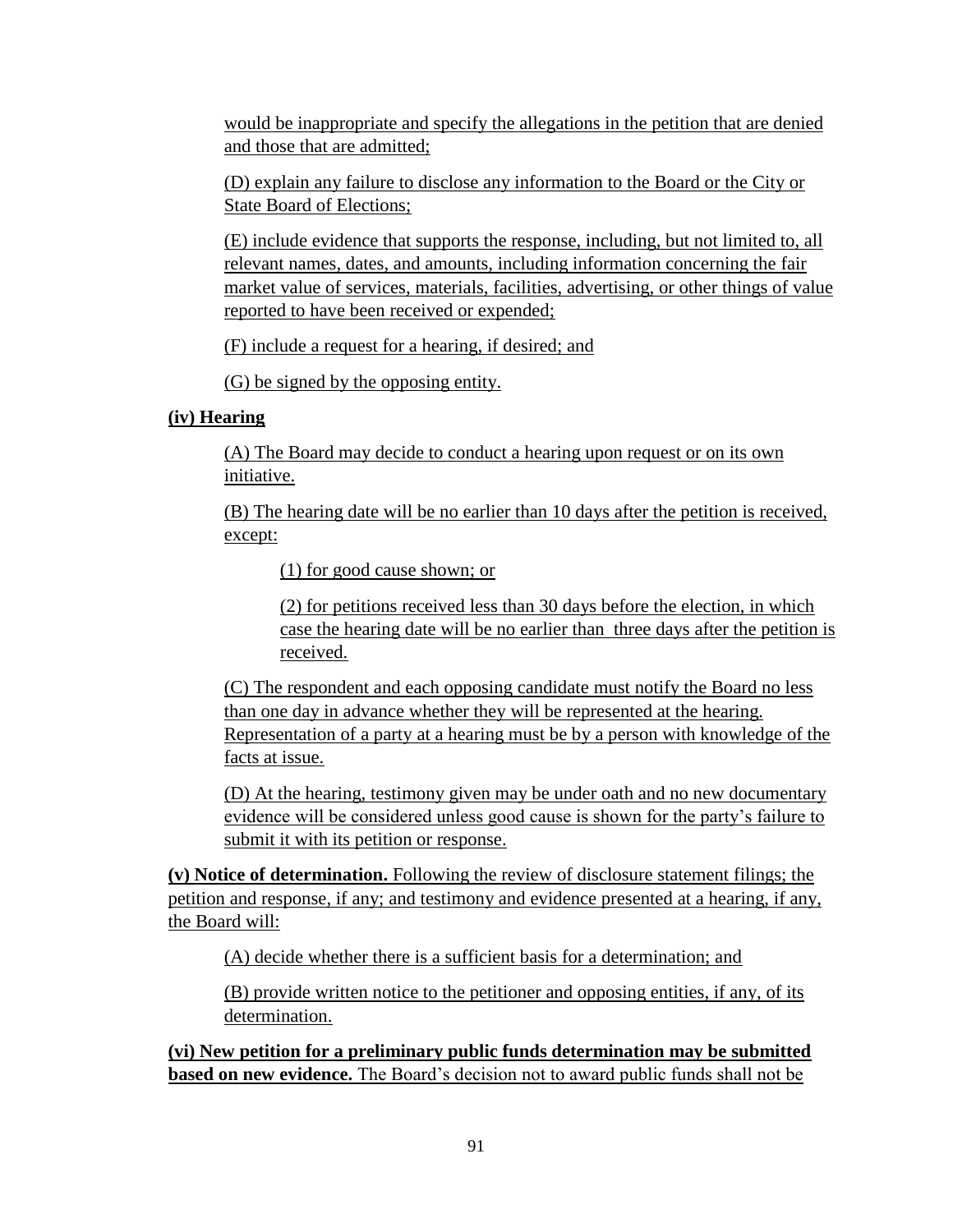construed to preclude the subsequent submission of any petition based on new evidence for a determination respecting that candidate.

**(vii) Request for reconsideration**. The petitioner or an opposing party may request reconsideration of a preliminary public funds determination.

(A) A request for reconsideration must be made in writing no later than 10 days after the determination, and must include:

(1) an affidavit of the party affirming that neither fundraising nor spending on behalf of the respondent that has taken place after the close of the most recent reporting period is sufficient to permit the Board to make a determination; and

(2) an undertaking by the respondent to notify the Board immediately in writing if and when either fundraising or spending on behalf of the respondent becomes sufficient to permit the Board to make a determination pursuant to subdivision (a).

(B) The Board shall consider the evidence, may conduct a hearing, and shall notify the petitioner of its determination.

(C) The Board may consider a respondent's failure to respond to the petition, or the failure of the party requesting reconsideration to be represented at a hearing on the petition, to be a sufficient basis for denying a request for reconsideration. The Board shall notify the respondent, all opposing candidates, and the petitioner whether it will reconsider the determination pursuant to subdivision (a) or decision not to make such a determination, as the case may be.

(D) The Board will respond within five business days of the filing of such petition.

**(viii) Appeal.** A party may bring a special proceeding as set forth in Article 78 of the Civil Practice Law and Rules within four months of the Board's final determination denying the petition for reconsideration.

# **Chapter 8: Post-Election Public Funds Payments**

## **§ 8-01 Payment determinations**

(a) Candidates who fail to demonstrate compliance with the Act and these rules, including candidates who satisfy one or more criteria for ineligibility as provided in section 3-01(d), are not eligible to receive a post-election public funds payment.

(b) Candidates have the burden of demonstrating eligibility to retain public funds received prior to the election and to receive additional public funds after the election. Candidates who fail to demonstrate eligibility to retain all or a portion of the public funds previously received may be required to repay such amount to the Fund.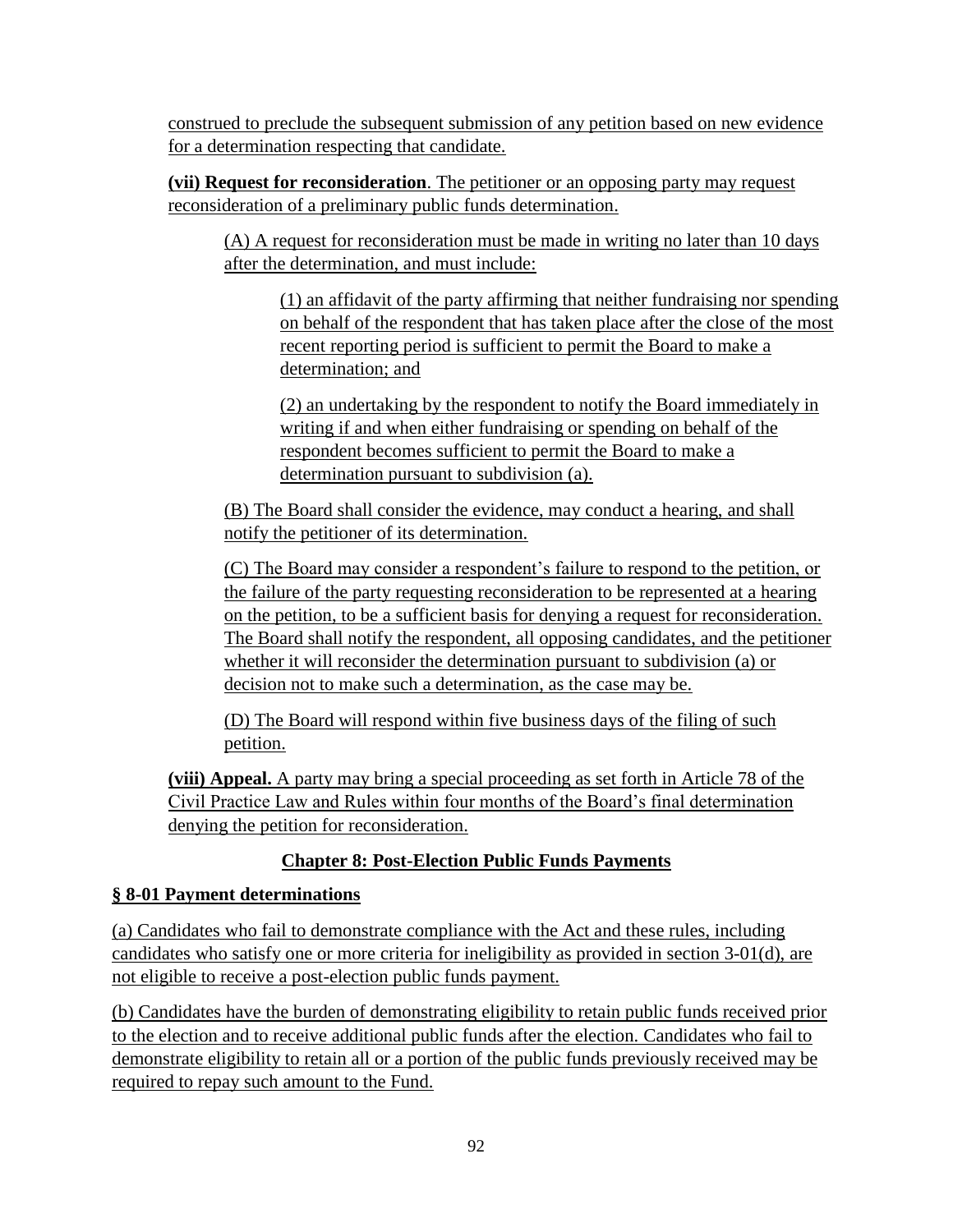(c) A candidate's post-election payment, if any, will be reduced by the amount of any applicable deductions pursuant to section 7-07(a), if such amounts were not deducted from pre-election public funds payments.

(d) The post-election payment, repayment, or nonpayment determination shall be the final determination regarding that candidate's public funds payment status, except as provided in section 8-05.

## **§ 8-02 Amount of post-election payment**

**(a) Reasons for post-election payment.** A post-election payment shall only be made if, at the conclusion of the post-election audit, a candidate has demonstrated unpaid matching claims, a qualified expenditure surplus, and documented outstanding liabilities.

**(i) Unpaid matching claims**. Candidates may be entitled to receive a post-election payment equal to the amount by which the candidate's total valid matchable claims multiplied by the applicable matching rate pursuant to  $\S 3-705(2)(a)$  of the Code exceed the total pre-election payments received by the candidate.

**(ii) Qualified expenditure surplus**. Candidates may be entitled to receive a post-election payment equal to the amount by which the candidate's total qualified expenditures exceed the total pre-election payments received by the candidate.

**(iii) Documented outstanding liabilities**. Candidates may be entitled to receive a postelection payment equal to the amount of the candidate's properly reported and documented liabilities that remain outstanding, less the amount remaining in the candidate's principal committee bank account.

(A) Prior to issuing a post-election payment, the Board may require the candidate to submit any bank statements not previously provided.

(B) In order to be the basis for a post-election payment, an outstanding liability must be reported on or before the due date for the final disclosure statement required to be submitted for the covered election to which the liability relates.

(C) To document an outstanding liability for the purpose of receiving a post-election payment, the candidate must provide documentation demonstrating that the reported payee has made a commercially reasonable attempt to collect the debt.

**(iv) Post-election payment is smallest amount.** The amount of the post-election payment shall be the lowest of the three amounts detailed in paragraphs (i), (ii), and (iii) of this subdivision. If any of these amounts is zero, the candidate is not entitled to receive a postelection public funds payment.

**(b) Statutory maximum.** Combined with the total pre-election payments received by the candidate, the post-election payment shall not exceed the maximum payment allowed for each election in which the candidate was a participant pursuant to § 3-705(2)(b) of the Code.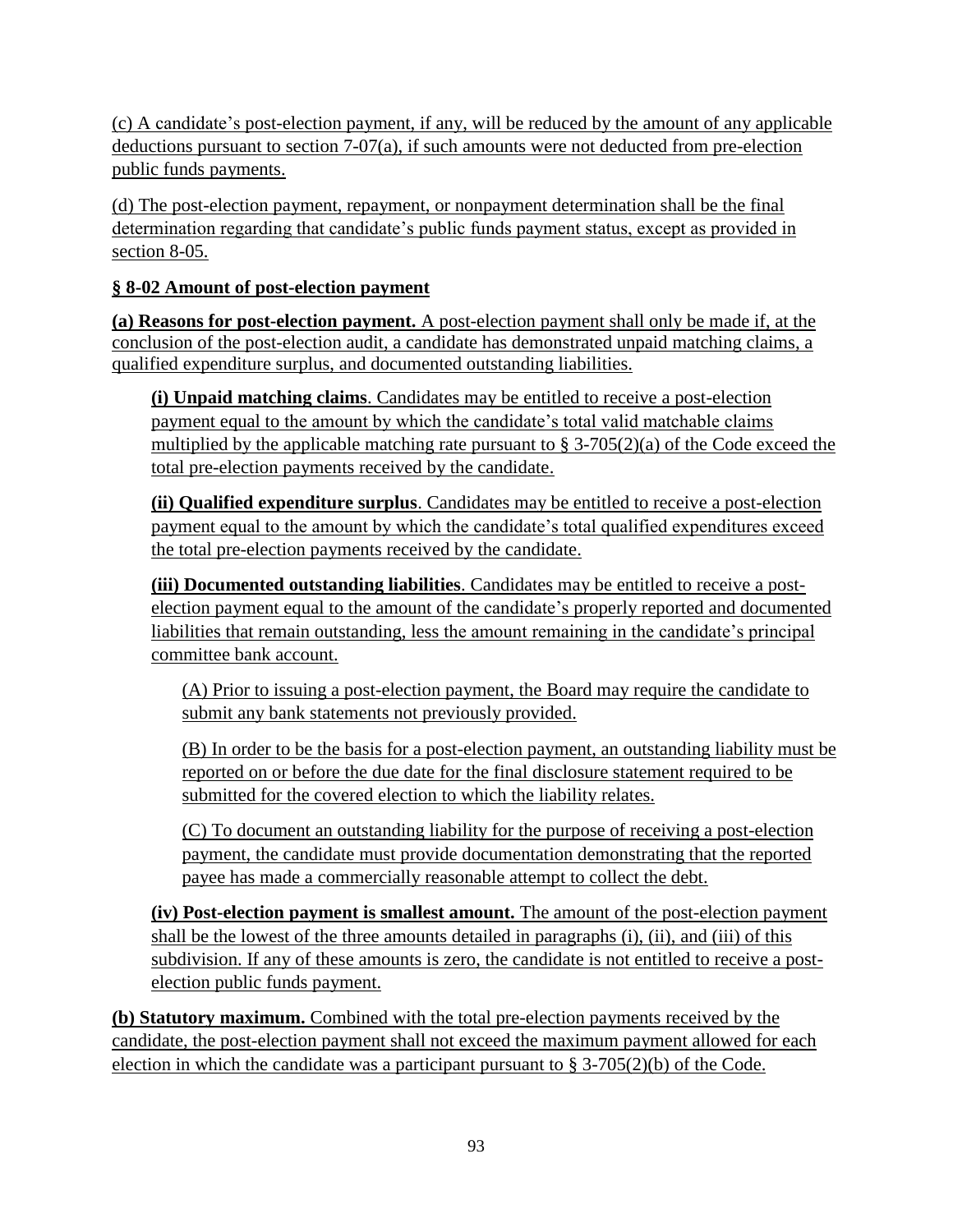**§ 8-03 Use of final post-election payment.** Before the Board makes the final post-election payment determination, if eligible, the candidate must submit to the Board bills or other documentation of outstanding debt for which such payment will be used. Within 60 days after the final public funds payment, the candidate must demonstrate that the public funds were used to pay such outstanding debt. If such demonstration is not made, the candidate must repay the public funds to the Board.

**§ 8-04 Disclosure statement amendments**. The Board shall not make payments based on disclosure statement amendments filed after January 15 in the year following the year of the election; provided, however, that the Board may make payments based upon such amendments solely if they are made in response to invalid matching claims reports or expenditure sample reports to which the Board has requested a response after January 15 in the year following the year of the election.

## **§ 8-05 Post-election petitions for review**

(a) After the Board provides a candidate a written determination specifying the basis for payment or non-payment of public funds after the election, the candidate may petition the Board in writing for reconsideration of such determination.

(b) A petition for review of a post-election payment determination must be submitted within 30 days of the candidate's final audit report, and must include:

(i) a statement of the grounds for reconsideration;

(ii) information or documentation that was unavailable to the Board previously and is material to such determination;

(iii) a showing that the candidate had good cause for the previous failure to provide such information or documentation; and

(iv) either a request to appear before the Board concerning the petition or a statement that the candidate waives such candidate's right to appear.

(c) The Board shall timely issue a written determination on the subject of the petition. If the petition is denied, the determination shall inform the candidate of the right to appeal such determination pursuant to Article 78 of the Civil Practice Law and Rules.

# **Chapter 9: Public Funds Repayments**

**§ 9-01** Candidates must promptly repay public funds upon a determination made by the Board that a repayment is required. Candidates returning public funds must make a check payable to the "New York City Election Campaign Finance Fund." Candidates may not reclaim public funds they have returned. Public funds must be repaid to the Board separately from, and in addition to, any penalties owed by the candidate.

**§ 9-02 Reasons for repayment.** The Board shall determine whether a candidate or such candidate's principal committee is required to repay public funds previously received as follows: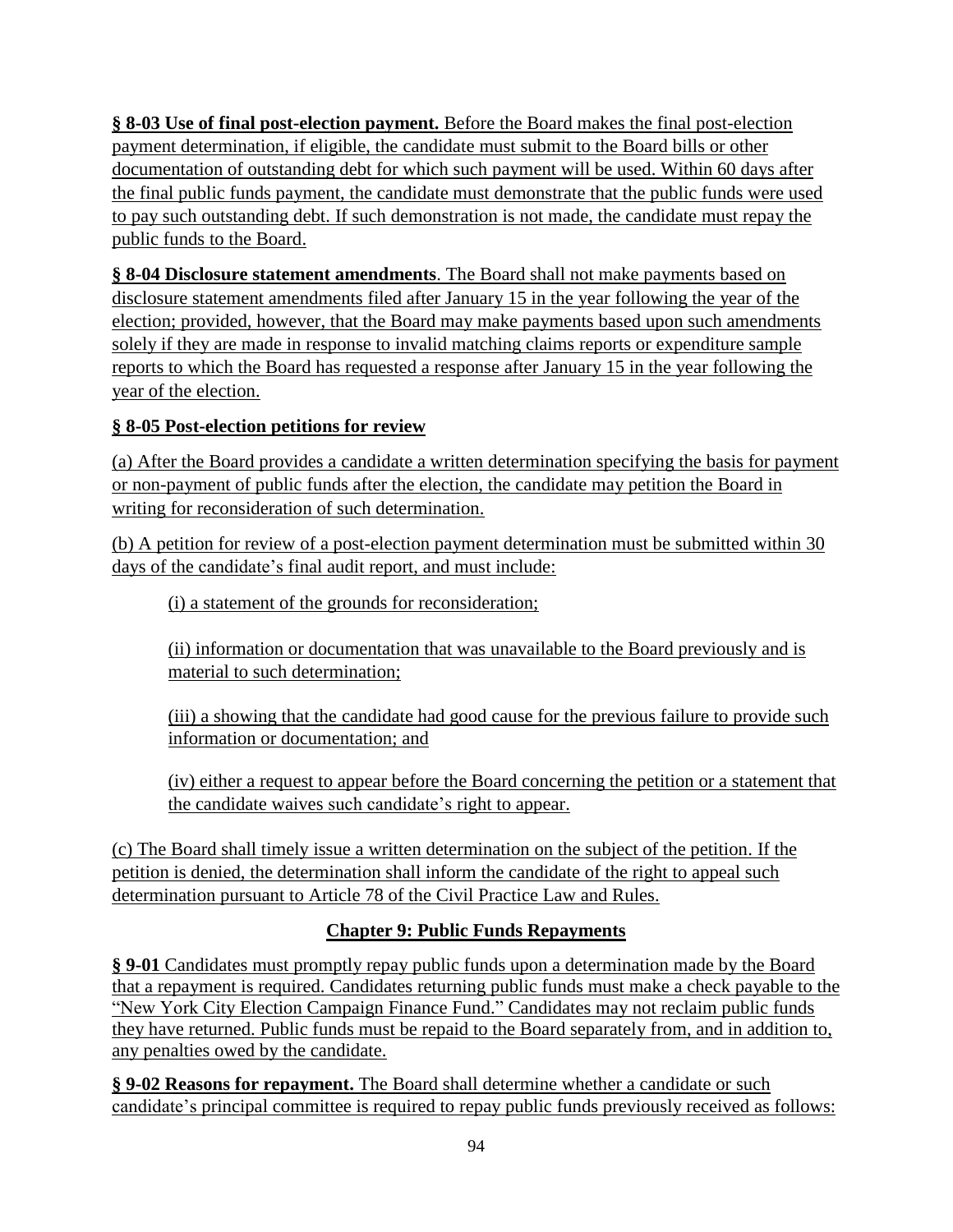(a) Overpayment of public funds. Pursuant to  $\S 3-710(2)(a)$  of the Code, the candidate's principal committee is required to pay to the Board an amount equivalent to the amount of public funds received in excess of the amount which the candidate is eligible to receive.

**(b) Qualified expenditure deficit**. Pursuant to § 3-710(2)(b) of the Code, the candidate's principal committee is required to pay to the Board an amount equivalent to the amount of public funds paid to the candidate that were not spent on qualified expenditures.

**(i) Determination of personal liability.** A candidate may be personally liable for paying to the Board the amount of public funds not spent on qualified expenditures, or a portion of that amount. In considering whether and to what extent a participating candidate shall be personally liable for repayment of public funds, the Board shall act in accordance with the following:

(A) where credible documentation supporting each qualified expenditure exists but is incomplete, the Board shall not impose such liability for such expenditure;

(B) where there is an absence of credible documentation for each qualified expenditure, the Board may impose such liability upon a showing that such absence of credible documentation for such expenditure arose from a lack of adequate controls including, but not limited to, trained staff, internal procedures for following Board guidelines and internal procedures for employing standard financial controls.

**(c) Final bank balance.** Pursuant to § 3-710(2)(c) of the Code, the candidate and the principal committee are required to pay to the Board an amount equivalent to the campaign funds remaining in such candidate's principal committee account. The candidate must promptly pay to the Board such remaining funds; provided, however, that all remaining funds for a candidate shall be immediately due and payable to the Board upon a determination by the Board that the candidate has delayed the post-election audit process. The candidate must promptly pay to the Board any additional remaining campaign funds based upon a determination made by the Board at a subsequent date. The amount of remaining campaign funds shall be presumed to be equal to the candidate's authorized committee bank account balance on January 11 in the year following the election, or for special elections, on the last day of the reporting period for the final disclosure statement the candidate is required to file with the Board for such election, less any permissible documented post-election expenditures pursuant to paragraph (i) of this subdivision. The Board may also consider information revealed in the course of an audit or investigation in making a remaining funds determination, including, but not limited to, the fact that campaign expenditures were made in violation of law, that expenditures were made for any purpose other than the furtherance of the candidate's nomination or election, or that the candidate has not maintained or provided requested documentation. If a candidate repays to the Fund all funds remaining in such candidate's authorized committee bank account on or before December 31 in the year of the election, or, for special elections, on or before the last day of the month following the month in which the election took place, such candidate shall be presumed not to owe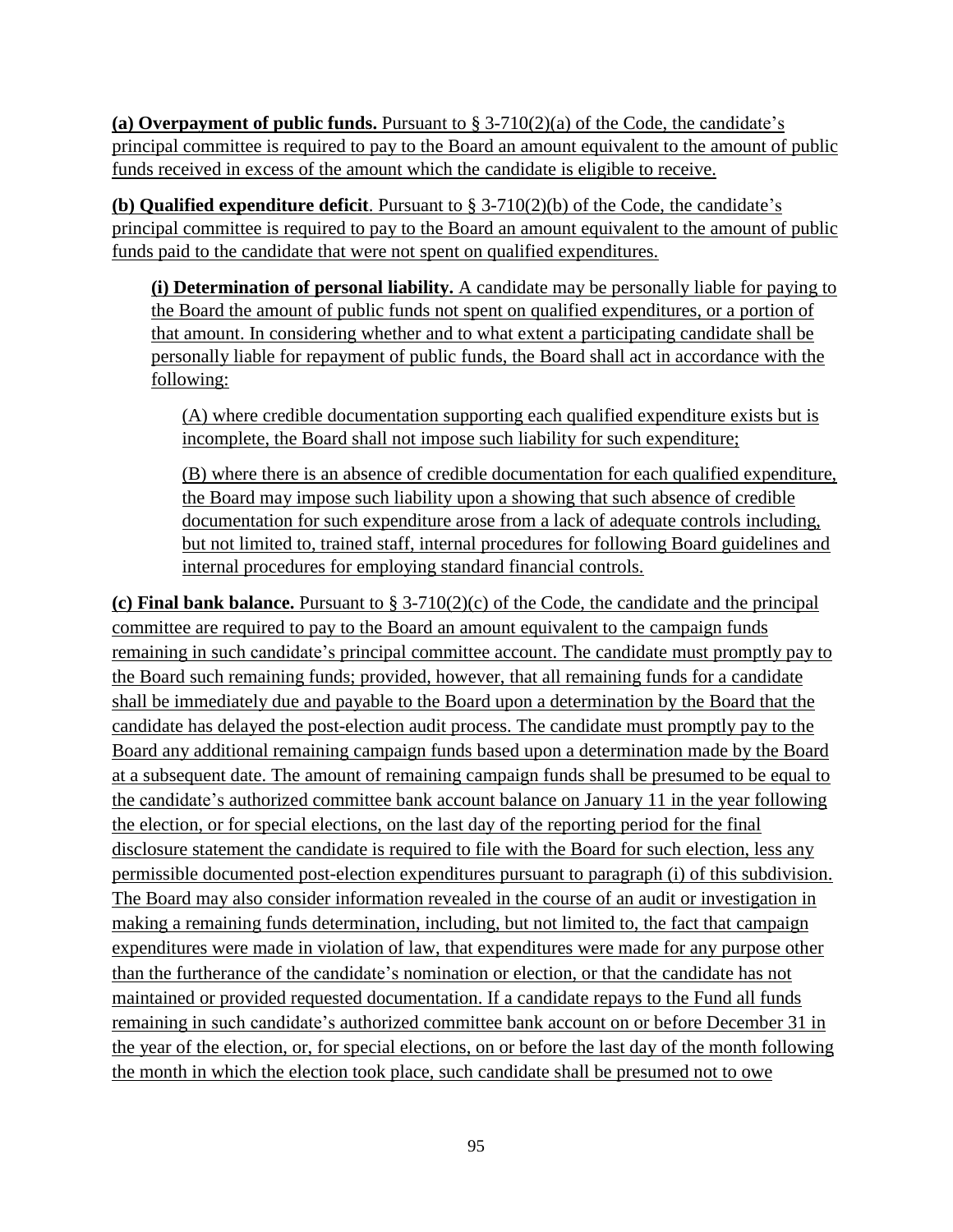additional remaining funds, provided that any contributions received and expenditures made after such funds are repaid must be raised and spent in compliance with the Act and these rules.

(i) Before repaying campaign funds remaining in the committee bank account, a candidate may make post-election expenditures only for routine activities involving nominal cost associated with winding up a campaign and responding to the post-election audit. Such expenditures may include: payment of utility bills and rent; reasonable staff salaries and consultancy fees for responding to a post-election audit; reasonable staff salaries and legal fees incurred prior to the date of the issuance of the candidate's final audit report and associated with defending against a claim that public funds must be repaid; a post-election event for staff, volunteers, or supporters held within 30 days of the election; reasonable moving expenses related to closing the campaign office; a holiday card mailing to contributors, campaign volunteers, and staff; thank you notes to contributors, campaign volunteers, and staff; payment of taxes and other reasonable expenses for compliance with applicable tax laws; and interest expense. Routine postelection expenditures that may be paid for with remaining campaign funds do not include such items as post-election mailings other than as specifically provided for in this paragraph; making contributions; or making bonus payments or gifts to staff or volunteers. Campaign funds remaining in the committee account may not be used for transition and inauguration activities.

(ii) Notwithstanding the restriction on the use of receipts provided in subdivision  $(c)(i)$ , a candidate who has outstanding liabilities from the election, including a candidate who owes public funds or penalties to the Board, may make post-election expenditures for the purpose of raising funds to repay such debt, provided, however, that such expenditures and any contributions received shall be included in the calculation of the candidate's remaining funds, unless such expenditures and contributions are incurred or received after the date of the issuance of the candidate's final audit report.

(iii) Notwithstanding the prohibition on post-election bonus payments provided in subdivision  $(c)(i)$ , a bonus payment to an employee may be considered a permissible preelection expenditure, even if paid after the election, provided that:

(A) the bonus is paid pursuant to a contract executed before the services that serve as the basis for the bonus are performed;

(B) such contract states in detail the amount of the bonus and the criteria that must be satisfied in order for the bonus to be paid;

(C) such criteria are quantifiable, merit-based, and related to services provided prior to the election;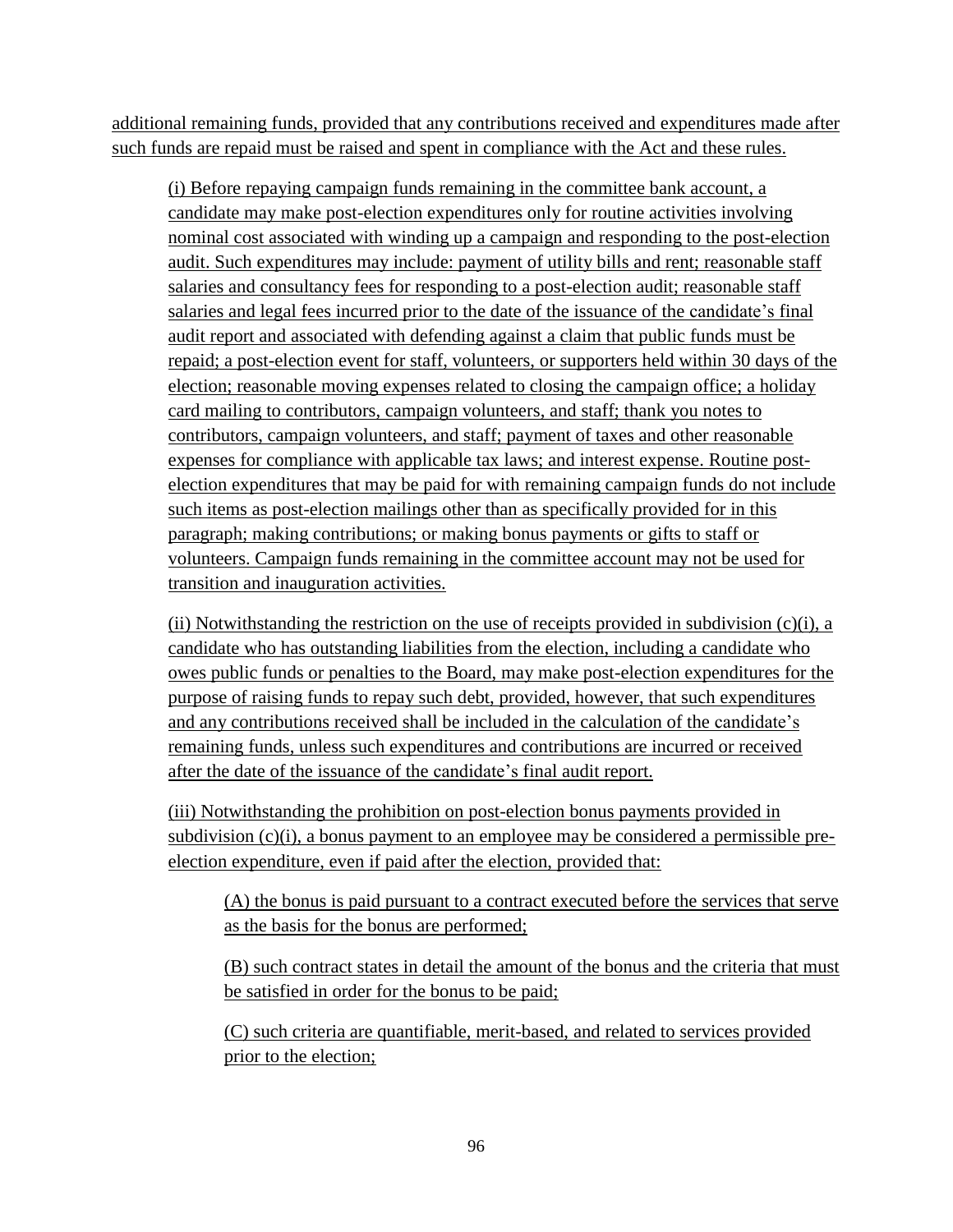(D) the bonus is not conditioned, either in existence or amount, on the result of the election, the amount of funds remaining in the committee account, or whether the candidate received public funds; and

(E) the bonus does not constitute more than 10% of the total amount paid to the employee.

**(d) Repayment is largest amount.** Where more than one grounds for repayment exists as provided in subdivisions (a), (b), and (c) of this section, the amount to be paid to the Board shall be the largest of the amounts.

**(e) Breach of certification.** A candidate found to have breached such candidate's certification pursuant to section 3-01(e) may be deemed ineligible to receive public funds and may be required to return all public funds previously received.

**(f) Ballot disqualification**. Pursuant to § 3-709(7) of the Code, a candidate who has been finally disqualified or whose designating or nominating petitions have been finally declared invalid by the Board of Elections or a court of competent jurisdiction, may not thereafter spend public funds for any purpose other than the payment of previous liabilities incurred in qualified campaign expenditures. All public funds in excess of such liabilities previously incurred shall be promptly repaid to the Board; the amount to be repaid shall be determined in accordance with § 3-  $710(2)(b)$  of the Code and subdivision (b) of this section. A repayment made pursuant to § 3-709(7) shall not preclude a determination that an additional repayment is required pursuant to that or any other provision of the Act.

**(g) Ballot fraud.** Pursuant to § 3-710(3) of the Code, a candidate who has been disqualified by a court of competent jurisdiction on the grounds that such candidate committed fraudulent acts in order to obtain a place on the ballot, if such decision is not reversed, must pay to the Board an amount equal to the total public funds paid to the candidate. Repayments pursuant to this subdivision must be made promptly upon the court's determination of disqualification.

**(h) Other reasons for repayment.** The Board may require a candidate to repay public funds because:

(i) the candidate failed to maintain copies of checks or contribution cards that document matchable contributions;

(ii) the public funds paid were based on contributions that were returned or contribution checks that have not been paid;

(iii) the candidate has failed to demonstrate eligibility for the public funds paid or compliance with Program requirements; or

(iv) a determination pursuant to §§ 3-705(6) or (7) of the Code is reversed following reconsideration pursuant to section 7-10(b)(vii).

# **Chapter 10: Audit and Enforcement**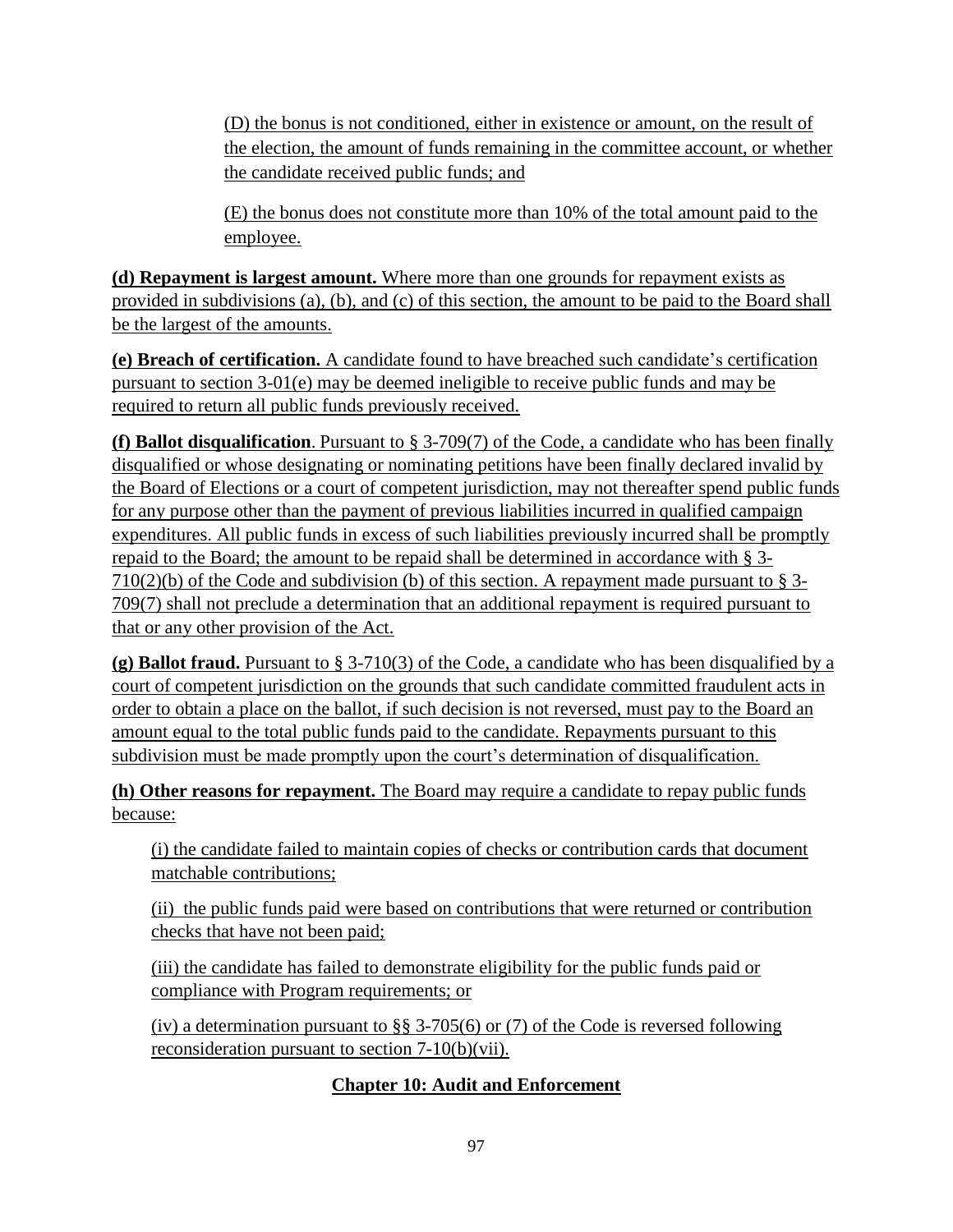## **§ 10-01 Audits**

(a) The Board shall conduct desk and field audits of participants and non-participants, regardless of whether the candidates receive public funds. Field audits may be conducted before or after an election, as the Board deems appropriate. In conducting audits, the Board may use random sampling of data and other analytic techniques, as appropriate. The Board shall conduct campaign audits in accordance with generally accepted government auditing standards.

(b) Candidates are required to respond to all Board requests for information and documentation during the audit process. Failure to respond in a timely fashion may cause delay in the issuance of a final audit report. In addition, the Board may assess penalties for failing to respond or responding late to requests for documentation or information pursuant to § 3-711 of the Code.

**§ 10-02 Audit deadlines; optional post-election training.** The Board shall issue all draft and final audit reports in accordance with the deadlines provided in  $\S 3-710(1)(a)$  and (b) of the Code subject to any applicable exceptions to those deadlines provided in § 3-710(1)(d), (e), and (f) of the Code.

**(a) Candidates who attend a post-election training.** Pursuant to § 3-710(1) of the Code, where the candidate, the campaign manager, or the treasurer has attended a post-election audit training provided by the Board, the Board will issue the candidate's enforcement notice or final audit report within 14 months after the deadline for submission of the final disclosure report for the covered election, in the case of city council and borough-wide races, and within 16 months after the deadline for submission of the final disclosure report for the covered election in the case of citywide races.

**(b) Candidates who do not attend a post-election training.** For candidates who do not attend a post-election training, the Board will issue an enforcement notice or final audit report:

(i) For City Council and borough-wide races, within 16 months after the deadline for submission of the final disclosure report for the covered election; and

(ii) For citywide races, within 18 months after the deadline for submission of the final disclosure report for the covered election.

**(c) Deadline for attending post-election training.** To be subject to the deadlines provided in subdivision (a) of this section, candidates must attend a post-election training on or before the earlier of 20 days following issuance of the candidate's draft audit report or one year after the deadline for submission of the final disclosure report for the covered election*.*

### **§ 10-03 Board determinations concerning violations, infractions, penalties, and repayment of public funds**

**(a) Notice and opportunity to contest.** The Board will notify the candidate, the TIE, or the independent spender and its authorized representative, as applicable, in writing of any infractions or violations alleged to have been committed by such party, as well as any corresponding recommended penalties, and any recommended public funds repayment. Such notice shall: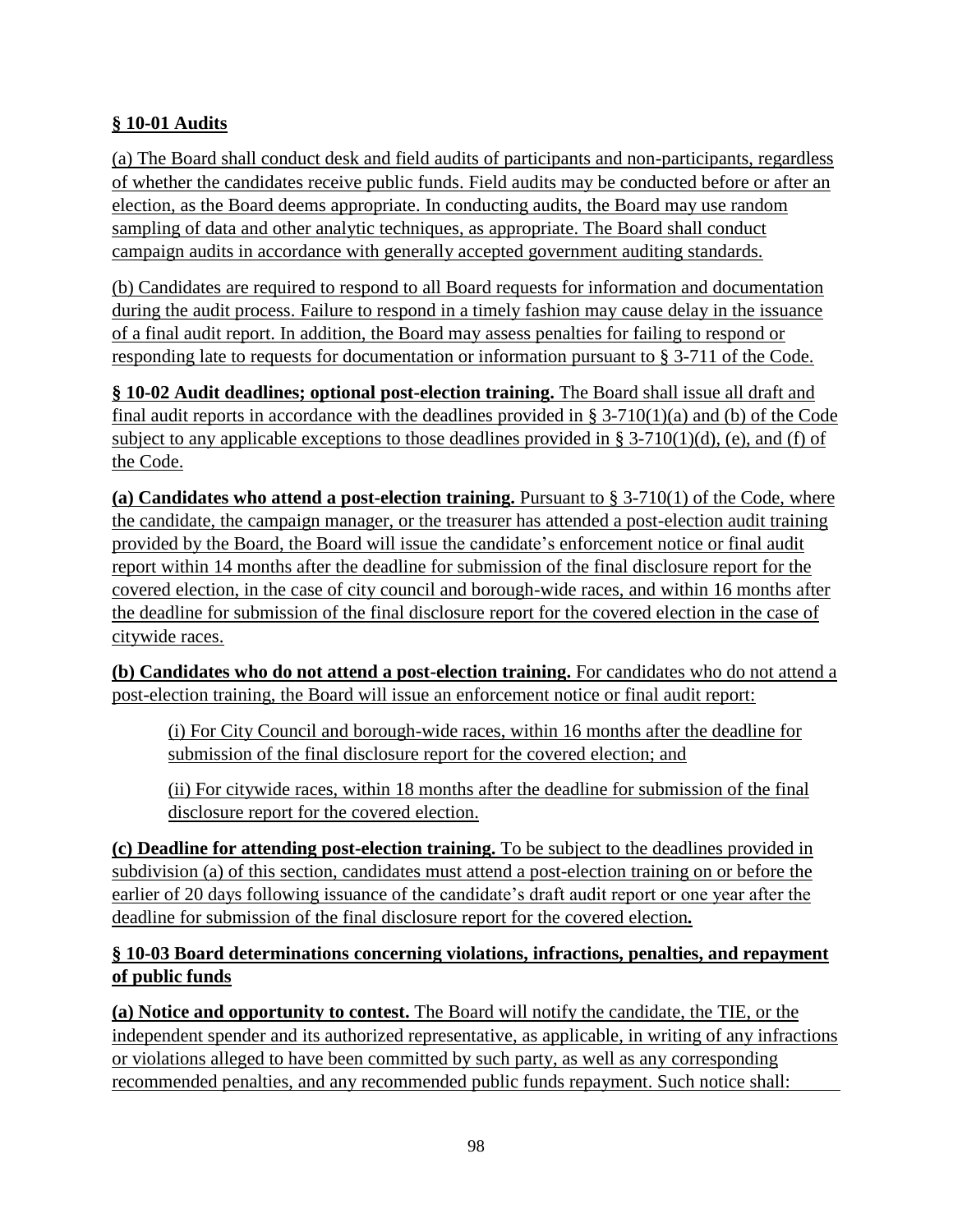(i) set forth in detail the factual and legal basis for staff's recommendation that a violation, infraction, or public funds repayment obligation be found;

(ii) inform the party that hearings are conducted in accordance with the requirements for adjudications contained in § 1046 of the Charter unless such procedures are waived by, as applicable: the participant or nonparticipant, the elected candidate, the independent spender or authorized representative, or an agent thereof;

(iii) notify the party of the opportunity to submit information and documentation for the Board's consideration within a time period to be specified in such notice; and

(iv) notify the party of the opportunity to appear at a hearing before the Board or an administrative law judge to contest the alleged violations or infractions, penalties, and public funds repayment obligation.

### **(b) Response to the notice**

(i) The noticed party must submit a complete response to the notice by the due date. Extensions may be granted for good cause shown. Extension requests must be made in writing and must be submitted prior to the deadline.

(ii) Unless specifically notified to the contrary by the Board, the opportunity to submit information and documentation in response to the notice shall be the only such opportunity, and any information and documentation that is not timely received by the Board shall be disregarded. Under extraordinary circumstances, the Board may, at its sole discretion, choose to accept information or documentation not timely received.

**(c) Final Board determination.** Based on the evidence, the Board will make a final Board determination as to the party's violations or infractions, penalties, and public funds repayment obligation, and shall provide the party with a written copy of its determination. Such determination shall notify the party that it may be appealed within four months as set forth in Article 78 of the Civil Practice Law and Rules.

**(d) Payment.** If the Board has determined that the party must pay penalties or repay public funds, the party must make payment by the deadline set forth in the final Board determination. If these amounts are not paid by the payment deadline, they may be sought through appropriate legal action or, in the case of civil penalties against participants, by deduction from any public funds otherwise due for any election.

**(e) Penalty Guidelines.** The Board shall publicize staff guidelines for presumptive penalties to be recommended for certain violations of the Charter, Act, and these rules, subject to consideration of aggravating and mitigating factors that may be considered in determining the appropriate penalty assessment for the violation.

**§ 10-04 Submission of false information.** If the Board has reason to believe that any individual or entity has knowingly submitted false information or fabricated evidence or has knowingly withheld or concealed information in a written or oral submission or representation to the Board,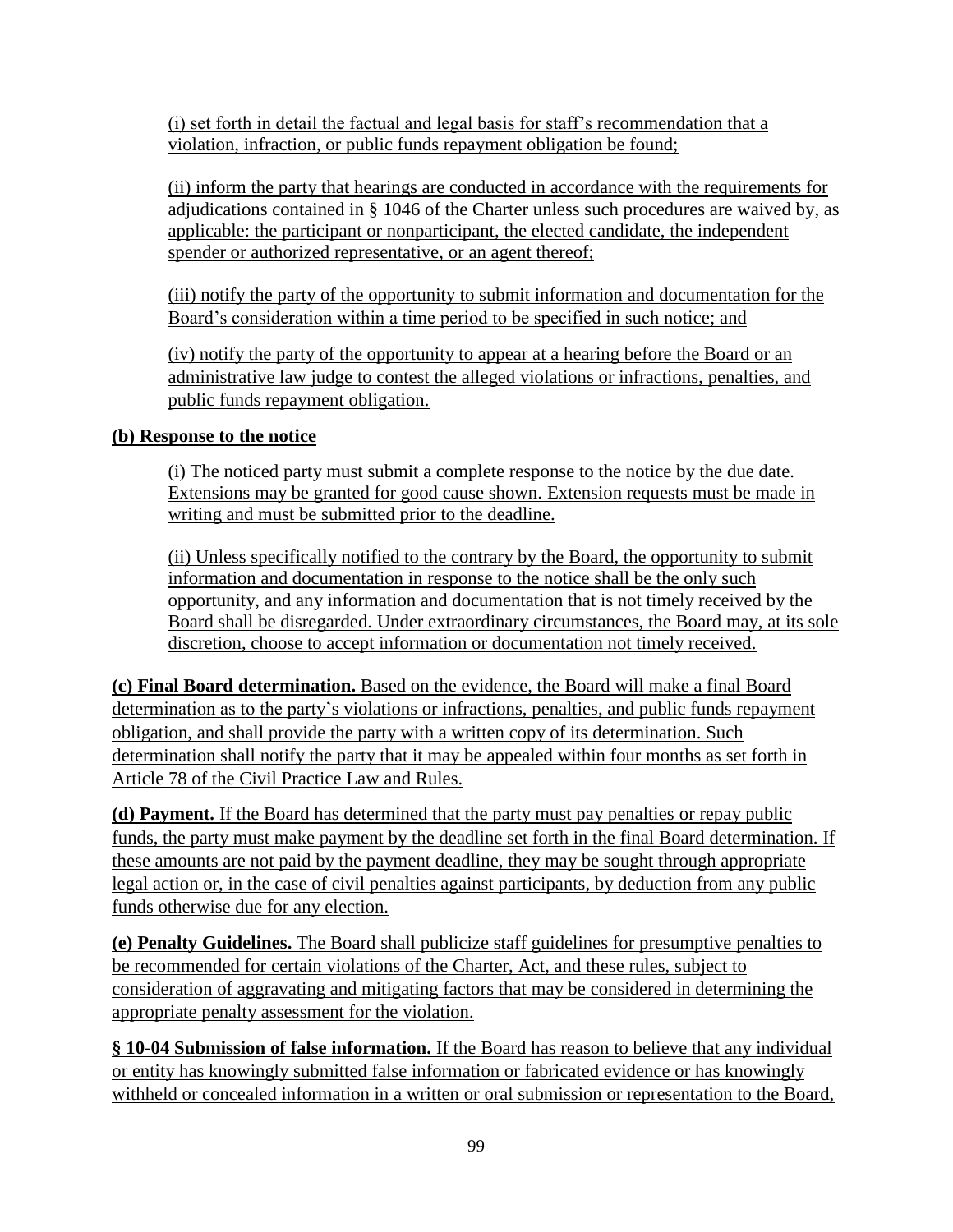the Board may refer the matter to the appropriate agency for criminal prosecution and may commence a civil action to recover public funds and/or civil penalties, if appropriate.

# **Chapter 11: Procedural Rules for Formal Adjudications**

# **§ 11-01 Definitions**

Except as otherwise provided, the definitions set forth in section 1-02 apply in this chapter. In addition, the following terms mean:

**"Case"** means an adjudication pursuant to CAPA, § 1046 of the Charter.

**"Filing"** means submitting papers to the hearing officer, whether in person, by mail, or by electronic means, for inclusion in the record of proceedings in a case.

**"Petition"** means a document filed by the Board, analogous to a complaint in a civil action, which states the claims to be adjudicated.

**"Petitioner"** means the Board.

**"Respondent"** means a party against whom claims are asserted by the Board.

# **§ 11-02 Applicability**

(a) This chapter applies solely to cases that are subject to CAPA, including hearings, pre-hearing and post-hearing matters, brought by the Board pursuant to the Act or the Charter.

(b) In the event of any inconsistency between this chapter, other chapters of this title, and the rules of OATH, this chapter shall govern.

# **§ 11-03 Proceedings before designation of hearing officer**

Proceedings before the case is referred to a hearing officer shall be governed by § 1046 of the Charter and Chapters 9 and 10 of the Board rules.

# **§ 11-04 Designation of hearing officer**

The Board shall designate, at its sole discretion, one or more hearing officers to preside over cases pursuant to this chapter. The designated hearing officer(s) shall be: (i) one or more members of the Board; (ii) another person or persons assigned by the Board; or (iii) the chief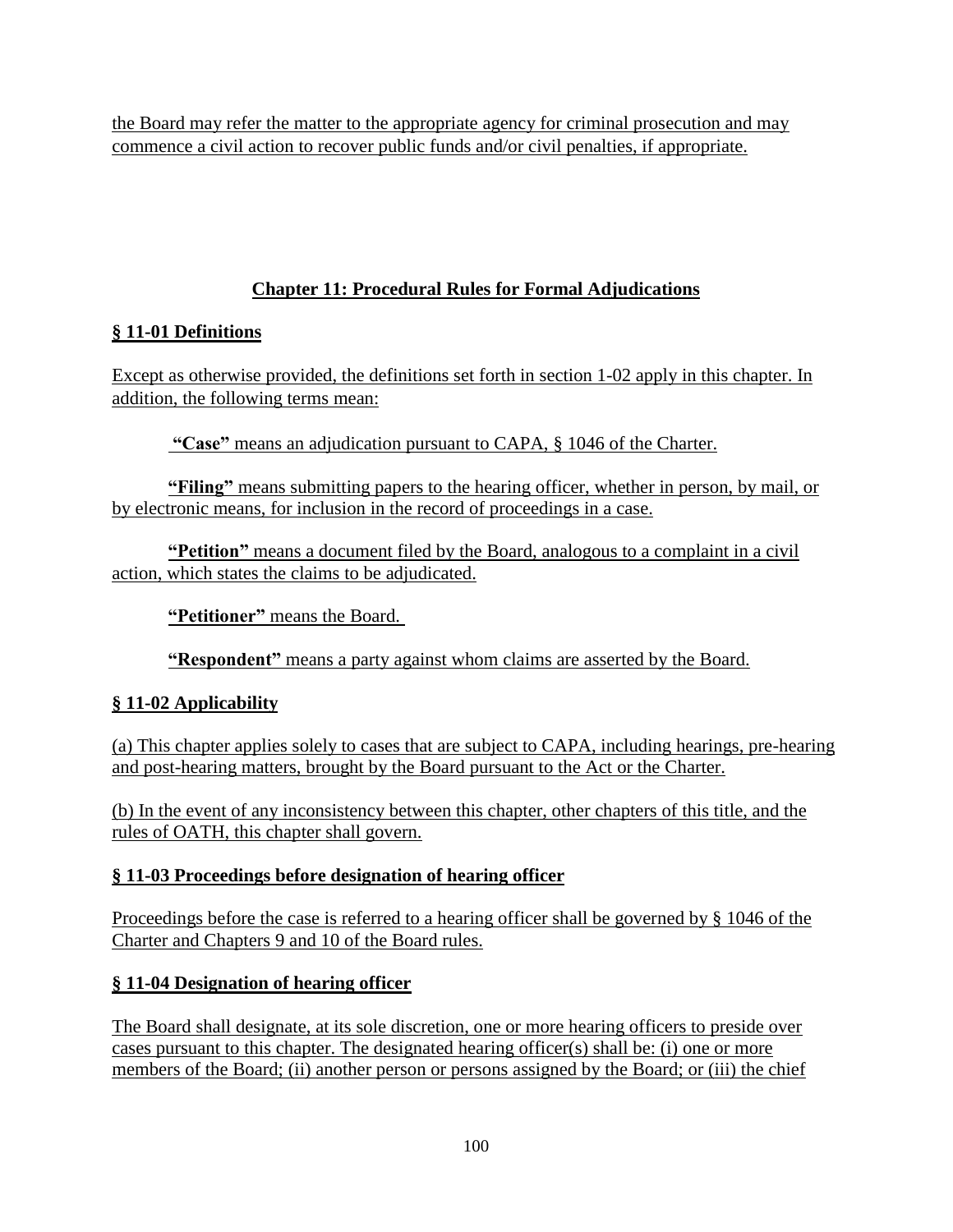administrative law judge of OATH or such administrative law judge as the chief administrative law judge may assign.

## **§ 11-05 Commencement of proceedings and pleadings**

## **(a) The petition**

(i) The Board shall institute proceedings pursuant to this chapter by serving a petition, sworn to or affirmed as to the truth thereof, on the respondent(s). The petition shall comply with the requirements in OATH Rules of Practice § 1-22. The petition shall set forth the facts which, if proved, constitute violations of the Act or these rules or require repayment of public funds.

(ii) The petition shall be accompanied by the following: notice of the respondent's right to file an answer, the deadline to file an answer, and the place(s) to serve and file an answer; notice that failure to serve and file a timely answer shall be deemed an admission of all allegations contained in the petition; notice of the respondent's right to representation by an attorney or other representative; and notice that a person representing the respondent(s) must file a notice of appearance with the hearing officer.

### **(b) Service of the petition**

(i) The Board shall serve the petition upon the respondent(s).

(ii) Service of the petition may be made by regular first-class mail or electronic means to the respondent's last known residential or business address or last known email address or fax number.

(iii) Service of the petition shall be complete upon mailing, if service was by first-class mail, or upon the date of transmission, if service was by electronic means.

## **(c) Answer**

(i) The respondent(s) must file an answer to the petition with the hearing officer and serve the same answer on the Board.

(ii) If the petition was served on the respondent(s) by regular first-class mail, the answer must be filed and served within 26 calendar days of the date the petition was postmarked. If the petition was served on the respondent(s) by electronic means, the answer must be filed and served within 21 calendar days of the date of the transmission of the petition.

(iii) The answer may include affidavits or affirmations, documentary exhibits, or other evidentiary material in rebuttal of the petition. The answer may be accompanied by a memorandum of law.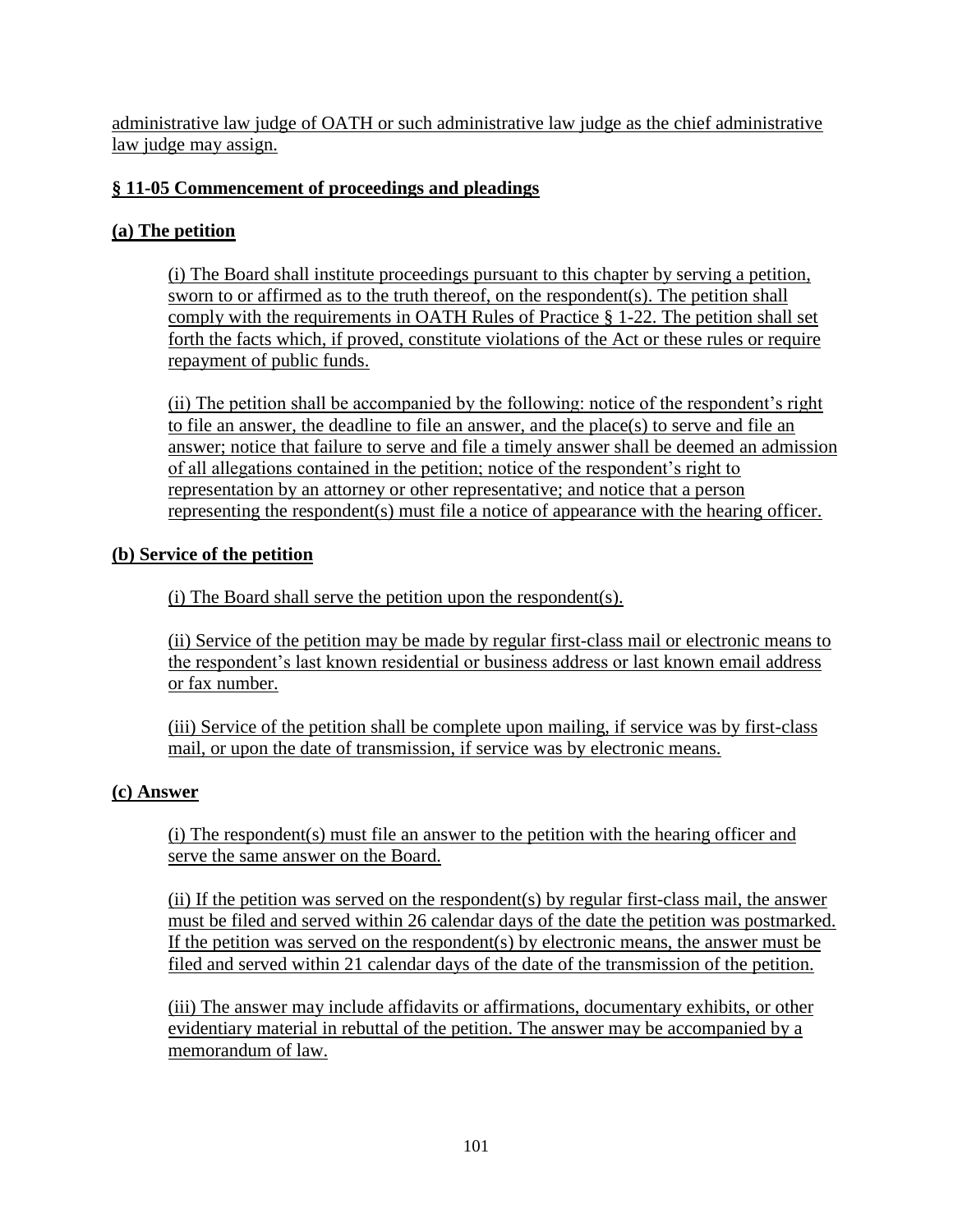(iv) If the respondent fails to serve and file a timely answer, all allegations of the petition shall be deemed admitted, and the case shall proceed as scheduled. If the answer fails to specifically address any allegation in the petition, such allegation shall be deemed admitted.

(v) The time to serve and file an answer may be extended only upon the consent of all parties or upon application to the hearing officer for good cause shown.

**(d) Amendment of Pleadings.** Pleadings shall be amended in accordance with OATH Rules of Practice § 1-25.

## **§ 11-06 Filing of Papers**

**(a) Generally.** The notice accompanying the petition shall notify the parties of the designated hearing officer(s) and of the place to file papers. Papers may be filed with the hearing officer in person, by mail or by electronic means.

**(b) Headings.** If an OATH index number has been assigned pursuant to section 11-07(c), the subject matter heading for each document must indicate the OATH index number.

**(c) Means of service on adversary.** Submission of papers to the hearing officer by electronic means, mail, or personal delivery without providing equivalent method of service to all other parties shall be deemed to be an ex parte communication.

**(d) Proof of service.** Proof of service must be maintained by the parties for all papers filed with the hearing officer. Proof of service must be in the form of an affidavit by the person effecting service, or in the form of a signed acknowledgement of receipt by the person receiving the papers. A written acknowledgment of service by the person served is adequate proof of service. Proof of service for papers served by electronic means, in addition to the foregoing, may be in the form of a record confirming delivery or acknowledging receipt of the electronic transmission.

## **§ 11-07 Docketing the Case at OATH**

(a) Only cases referred to OATH must be docketed, and only the Board may docket a case at OATH.

(b) Following service of the petition upon the respondent, the Board shall docket a case by delivering to OATH a completed intake sheet, with a petition and appropriate proof of service of the petition.

(c) When a case is docketed, OATH shall place it on the trial calendar, the conference calendar, or on open status. Cases involving the same respondent(s) shall be scheduled for joint hearings or conferences. The case shall be given an index number and assigned to a hearing officer pursuant to OATH Rules of Practice § 1-26(b).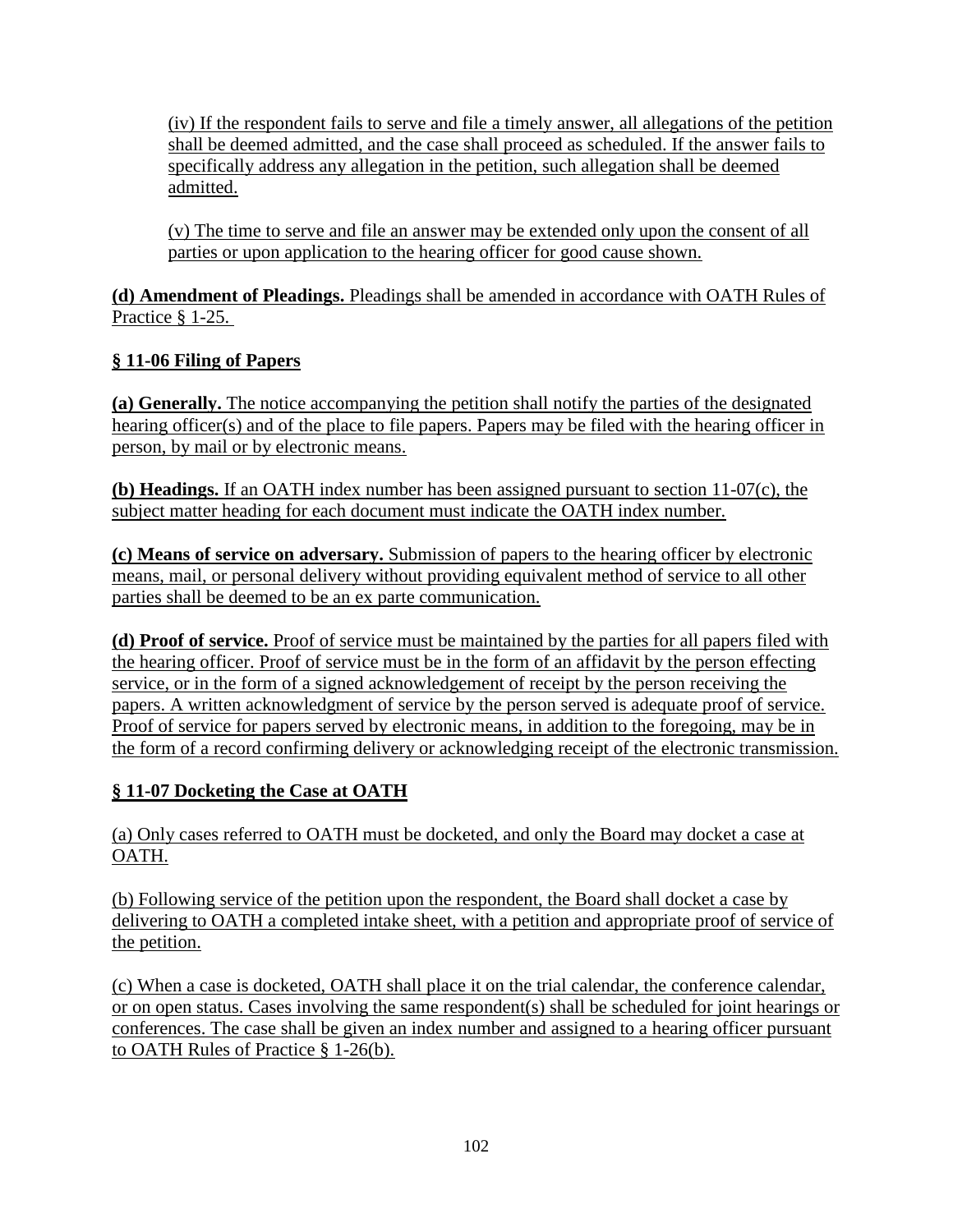(d) After docketing the case at OATH and selecting a hearing or conference date, the Board shall serve a notice of hearing or notice of conference on the respondent within five business days. The notice shall be served by first class mail or electronic means, and appropriate proof of service shall be maintained by the Board.

(e) A conference or hearing shall be scheduled for a date that is at least two weeks after the date the answer must be served and filed.

(f) The administrative law judge may determine that the case is not ready for a conference or hearing and may adjourn the conference or hearing, or may remove the case from the conference or hearing calendar and place it on open status.

**§ 11-08 Disqualification of hearing officers.** Motions for disqualification of administrative law judges serving as hearing officers must be filed in accordance with OATH Rules of Practice § 1- 27.

# **§ 11-09 Conferences**

(a) Only cases referred to OATH are eligible for conferences.

(b) Conferences may be held for the formulation and simplification of issues, the possibility of obtaining admissions or stipulations of fact and of admissibility and authenticity of documents, the order of proof and of witnesses, discovery issues, legal issues, pre-hearing applications, scheduling, and settlement of the case.

(c) Conferences may be scheduled at the discretion of the administrative law judge, whether or not a case has been placed on the OATH conference calendar, on the application of either party or sua sponte. At the discretion of the administrative law judge, conferences may be conducted by telephone.

(d) All parties are required to attend conferences as scheduled unless timely application for additional time is made to the administrative law judge.

(e) Settlement conferences and agreements must be conducted in accordance with OATH Rules of Practice § 1-31.

(f) If the case is not settled at the conference, outstanding pre-hearing matters, including discovery issues, must be raised during the conference. If the case is not settled at the conference, a hearing date may be set. The parties must know their availability and the availability of their witnesses for a hearing.

# **§ 11-10 Notice of conference or hearing**

(a) When a case is placed on either the conference calendar or the trial calendar, the Board shall serve the respondent(s) with notice in accordance with OATH Rules of Practice § 1-28.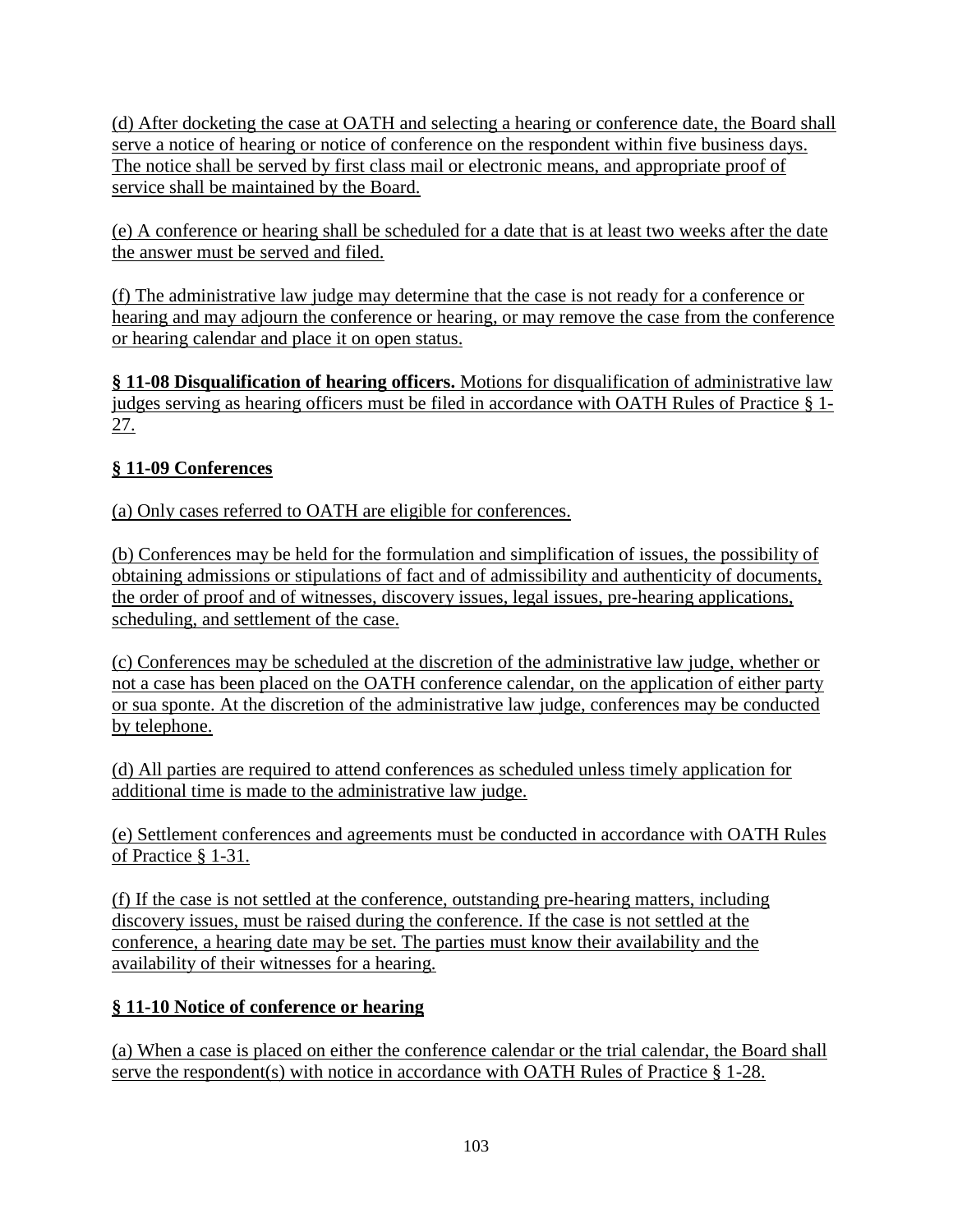(b) The notice of conference or hearing shall be served by first class mail or electronic means, and appropriate proof of service shall be maintained.

# **§ 11-11 Adjournments**

Applications for adjournments of conferences or hearings before OATH shall be governed by OATH Rules of Practice § 1-32.

**§ 11-12 Discovery.** Discovery in OATH proceedings shall be conducted in accordance with OATH Rules of Practice § 1-33.

**§ 11-13 Pre-hearing motions.** Pre-hearing motions pursuant to OATH proceedings shall be filed in accordance with OATH Rules of Practice § 1-34.

**§ 11-14 Appearances at OATH.** Appearances at OATH shall comply with the requirements set forth in OATH Rules of Practice § 1-11.

**§ 11-15 Ex-parte communications.** No *ex parte* communications, other than those related to ministerial matters regarding a conference or hearing, shall be made to a hearing officer.

**§ 11-16 Role of the hearing officer.** In the conduct of an adjudication, a hearing officer may:

(a) administer oaths and affirmations, examine witnesses, rule upon offers of proof, receive written and oral testimony, and oversee and regulate discovery procedures;

(b) upon the request of any party, or subject to the hearing officer's discretion, subpoena the attendance of witnesses and the production of books, records, or other information;

(c) regulate the course of the hearing in accordance with section 11-20;

(d) dispose of procedural requests or similar matters;

(e) make findings of fact or decisions, determinations or orders, as authorized by law; and

(f) take any other action authorized by law or agency rule consistent therewith.

**§ 11-17 Consolidation; separate hearings.** All or portions of separate cases may be consolidated for the hearing, or portions of a single case may be severed for separate hearings, in accordance with OATH Rules of Practice § 1-41.

**§ 11-18 Witnesses and documents.** The parties must have all of their witnesses available on the hearing date. A party intending to introduce documents into evidence must bring to the hearing copies of those documents for the hearing officer, the witness, and the other parties. Repeated failure to comply with this section may be cause for sanctions, as set forth in OATH Rules of Practice  $§$  1-13(e).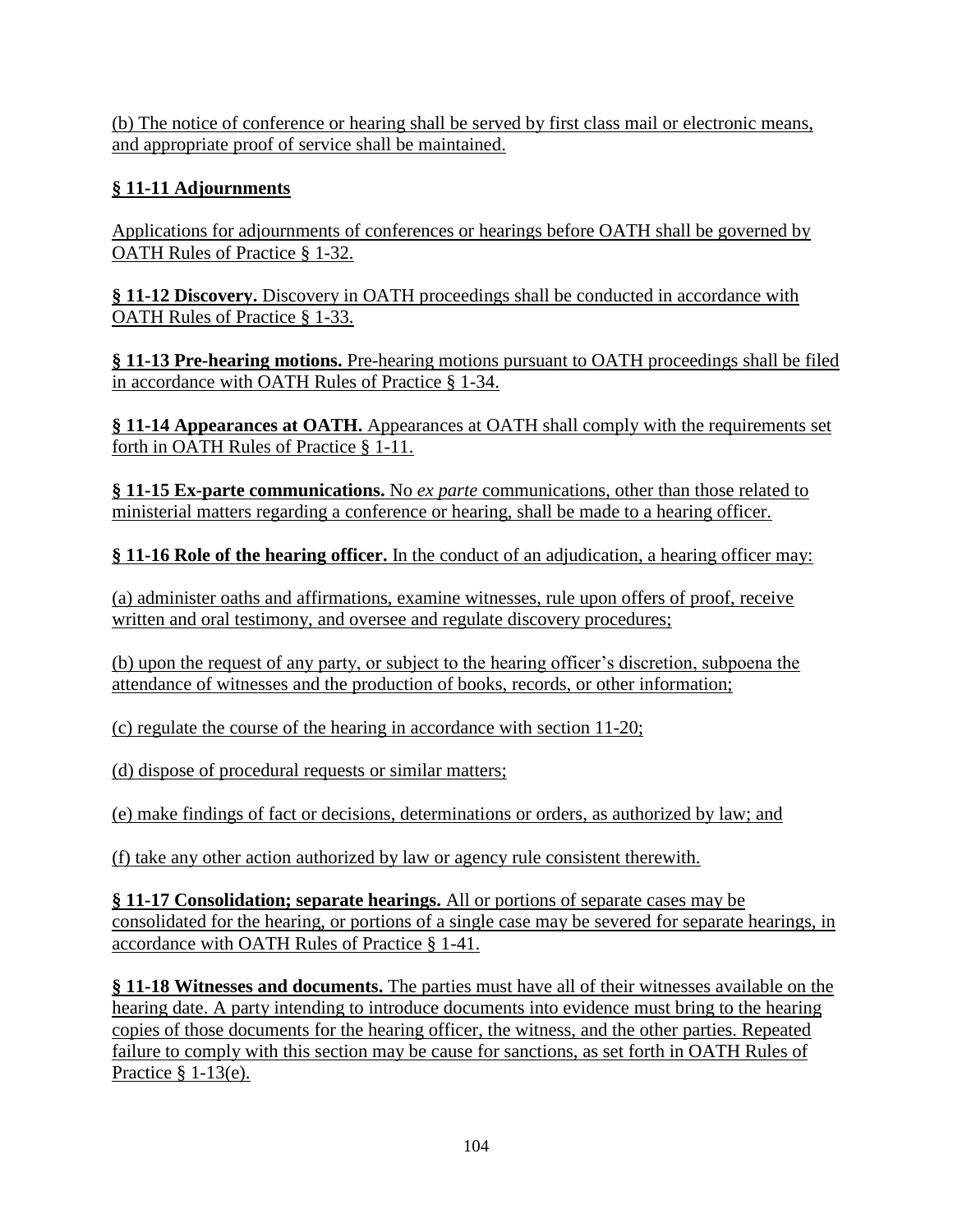**§ 11-19 Subpoenas.** Subpoenas may be issued in accordance with OATH Rules of Practice § 1- 43.

**§ 11-20 Order of proceedings.** Testimony and argument on the law and facts shall be presented in the following order: petitioner; witnesses called by the petitioner, if any; cross-examination; the respondent(s); witnesses called by the respondent(s); cross-examination; and closing statements. Each party shall be afforded an opportunity to present rebuttal testimony, if deemed appropriate by the hearing officer. Closing statements, if any, shall be made first by petitioner. The order of proceedings may be modified at the discretion of the hearing officer.

**§ 11-21 Interpreters.** The hearing officer will make reasonable efforts to provide language assistance services to a party or its witnesses who are in need of an interpreter to communicate at a hearing or conference.

**§ 11-22 Failure to appear.** All parties, counsel and other representatives are required to be present at the hearing and prepared to proceed at the time scheduled for commencement of the hearing, subject to the requirements set forth in OATH Rules of Practice § 1-45.

**§ 11-23 Evidence at the hearing.** Evidence shall be governed by OATH Rules of Practice §§ 1- 46 and 1-47.

# **§ 11-24 Official notice**

(a) In reaching a decision, the hearing officer may take official notice, before or after submission of the case for decision, on request of a party or sua sponte on notice to the parties, of any fact which may be judicially noticed by the courts of this state, pursuant to OATH Rules of Practice §  $1-48(a)$ .

(b) Official notice may be taken, without notice to the parties, of rules published in the Rules of the City of New York or in The City Record, pursuant to OATH Rules of Practice § 1-48(b).

**§ 11-25 Public access to proceedings.** Other than conferences, all proceedings shall be open to the public, in accordance with OATH Rules of Practice § 1-49.

**§ 11-26 Hearing motions.** Motions may be made during the hearing orally or in writing, in accordance with OATH Rules of Practice § 1-50.

**§ 11-27 Transcript.** Hearings shall be stenographically or electronically recorded, and the recordings shall be transcribed, in accordance with OATH Rules of Practice § 1-51.

**§ 11-28 Decision made on the record.** The hearing officer may conclude a case by making a report and recommendation on the record.

**§ 11-29 Written comments.** Once the hearing officer has issued a recommended final determination, each party shall have 20 days from issuance of the recommendation to submit written comments to the Board. The comments should raise any objections to the recommended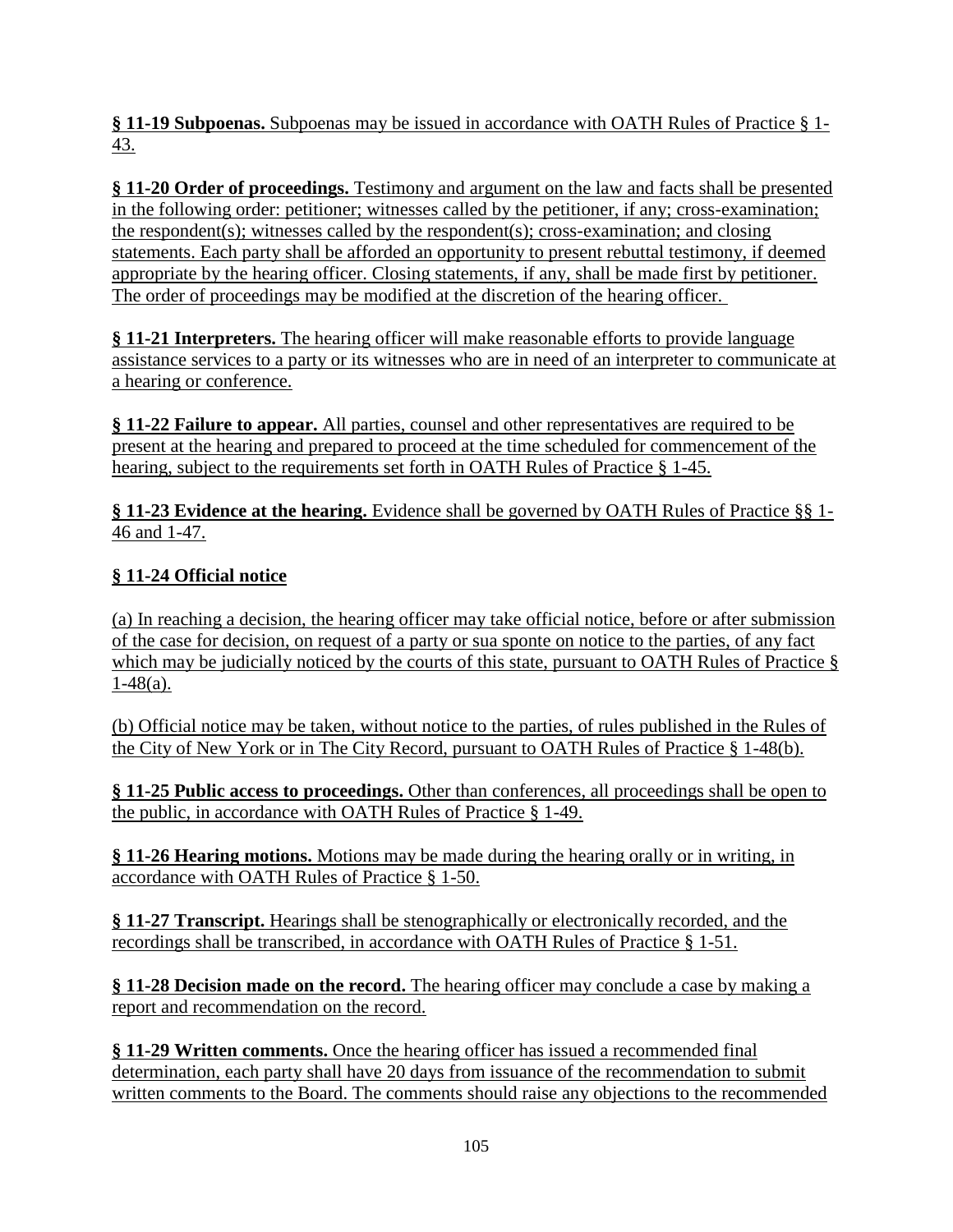determination, and objections not raised in the comments will be deemed waived in any further proceedings. Comments shall be limited to the record of the adjudicatory proceeding. Comments shall be served upon all other parties. Upon application filed with the Board's General Counsel, the General Counsel may shorten or extend the time for comments for good cause shown. No personal appearances shall be made before the Board unless the Board specifically requests that the parties appear.

§ 11-30 Final determination. The Board shall provide a final determination affirming, rejecting, or modifying the hearing officer's recommended final determination within 30 days of the conclusion of the written comments period, or as soon thereafter as is practicable. The final determination shall notify the candidate of the commencement of the four-month period during which a special proceeding may be brought to challenge the Board's determination pursuant to Article 78 of the Civil Practice Law and Rules. If the Board rejects or modifies the hearing officer's recommended final determination, the Board shall provide a written determination stating the basis for any assessed penalty or public funds determination, including any findings of fact and conclusions of law. Determinations made by the Board pursuant to this chapter may not be appealed to the Board unless the Board specifically provides otherwise in its determination.

## **Chapter 12: Investigations and Complaints**

**§ 12-01 Investigations.** The Board may conduct an investigation into possible violations of the Charter, Act, or these rules. In its investigation, the Board may use its investigative powers pursuant to  $\S 1052(a)(5)$  of the Charter and  $\S \ \ -3708(5)$  and  $3-710(1)$  of the Code. An investigation may include, but is not limited to, field investigations, desk and field audits, the issuance of subpoenas, the taking of sworn testimony, the issuance of document requests and interrogatories, and other methods of information gathering.

## **§ 12-02 Complaints**

**(a) Filing a complaint.** A complaint must be filed by hand delivery, mail, fax, or scanned and sent as an attachment via email to the Board's offices.

#### **(b) Complaint requirements.** Complaints must:

(i) be made in writing;

(ii) be sworn to or affirmed;

(iii) be based on personal knowledge, if possible, and if a complaint is based on information and belief, the complainant must state the source of that information and belief;

(iv) specify the conduct alleged to be in violation of the Charter, Act, or these rules, and to the extent known:

(A) the date(s) and time(s) of the conduct,

(B) the place(s) the conduct occurred, and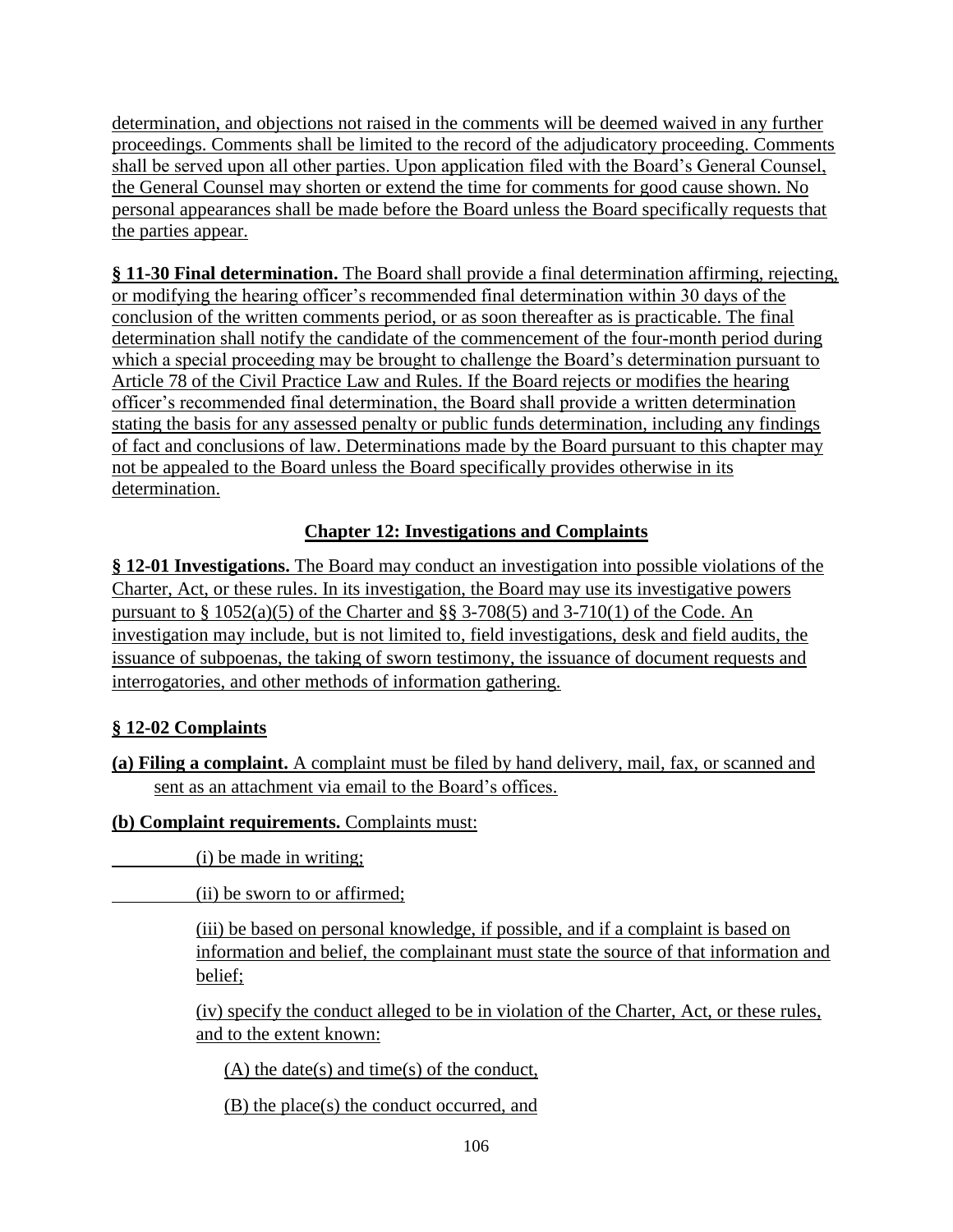(C) the names of witnesses, if any.

(v) be accompanied by copies of all documentary evidence available to the complainant; and

(vi) contain the complainant's full name, current address, telephone number, and email address.

#### **(c) Initial review of complaint**

**(i) If in compliance.** Upon receipt, the complaint will be reviewed for substantial compliance with the above requirements. If the complaint is in compliance, the Board shall, within 10 days of receipt, send each party complained about a copy of the complaint.

#### **(ii) Deficient complaints.**

(A) If the complaint is moot, facially meritless, or not in substantial compliance, it may be rejected and the complainant so notified.

(B) If the complaint is not in substantial compliance, the Board may investigate the subject matter of the complaint, but need not follow the procedural requirements of this chapter.

#### **(d) Response to complaint; possible dismissal**

(i) The party complained about may submit an answer to the complaint:

(A) within 20 days of the date the complaint was sent by the Board, or

 (B) within such lesser time as may be specified by the Board for complaints received less than 90 days before an election.

(ii) The answer must:

(A) be sworn to and affirmed,

(B) set forth a response to the allegations contained in the complaint, including any reasons why the Board should dismiss the complaint in full or in part, if applicable, and

(C) be accompanied by copies of all documentary evidence available to the respondent.

(iii) Based on the answer, a complaint may be dismissed as moot.

**(e) Board action**. Based on its review of the complaint and any answer filed, and of any investigation it chooses to conduct, the Board may:

(i) determine the complaint to be moot or lacking in merit and dismiss the complaint; or

(ii) determine that violations or infractions of the Charter, Act, or these rules have been substantiated, and initiate an enforcement proceeding pursuant to the procedures outlined in Chapter 10.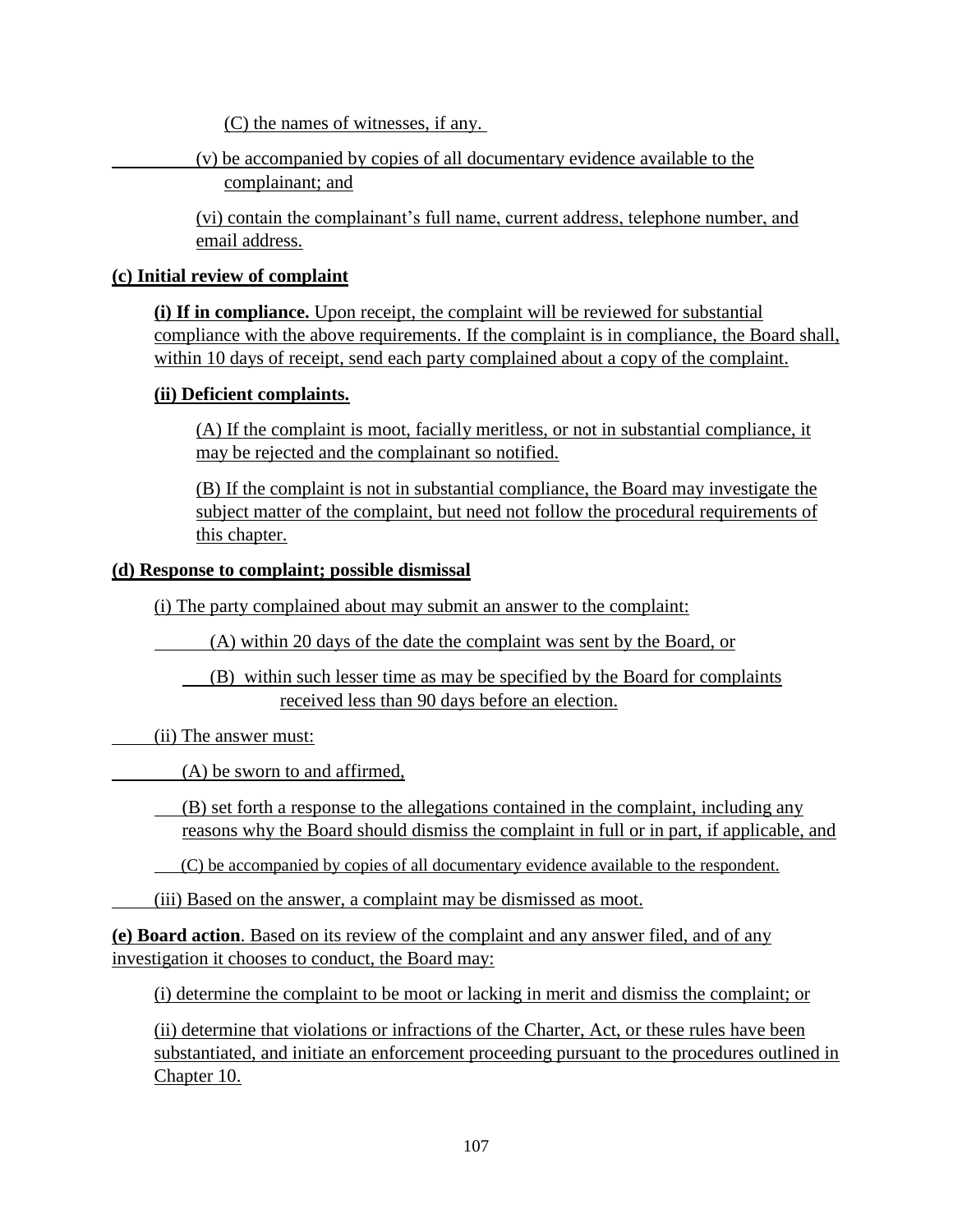## **Chapter 13: Transition and Inauguration Entities**

### **§ 13-01 Registration**

(a) Before any private funds are raised or spent for transition or inauguration into office, the elected candidate must register a TIE with the Board; provided, however, that donations may be accepted prior to the registration of the TIE for the purpose of paying fees and depositing any minimum balance required to open a bank account for the TIE.

(b) The registration may be submitted at any time between the day after the general election and the due date of the first disclosure statement following the date of the candidate's election, at such time as the form is made available by the Board.

(c) The elected candidate must register no more than one TIE per election, and such TIE must have no more than one bank account. The elected candidate may not use any other bank accounts, including those of the candidate or any political committee.

(d) The registration must be submitted in such form and manner as shall be provided by the Board and must contain all information required by the Board, including: (i) the name and address of the elected candidate and of the TIE; (ii) the name, address, and employment information of the treasurer and of the liaison, if any; (iii) information about the TIE's bank account and merchant account; and (iv) any signatures and notarizations as may be required by the Board.

#### **§ 13-02 Periodic disclosure reports**

**(a) Required information.** Disclosure reports must contain all information for the reporting period required by the Board, including:

(i) the cash balance at the beginning and end of the reporting period;

(ii) total itemized and unitemized donations, loans, and other receipts accepted during the reporting period;

(iii) total itemized and unitemized expenditures made during the reporting period;

(iv) for each donation accepted in excess of \$99, the contributor's and intermediary's (if any) full name, residential address, occupation, employer, and business address;

(v) the date and amount of each donation accepted or other receipt;

(vi) the form of the donation (cash, check, cashier's check, money order, credit card, text, or other);

(vii) the number of the check, cashier's check, or money order, if applicable;

(viii) the date and amount of each donation returned to a donor, the account from which the funds used to make the return originated, and the number of the bank or certified check used to issue the return of funds;

(ix) each previously reported donation for which the check was returned unpaid;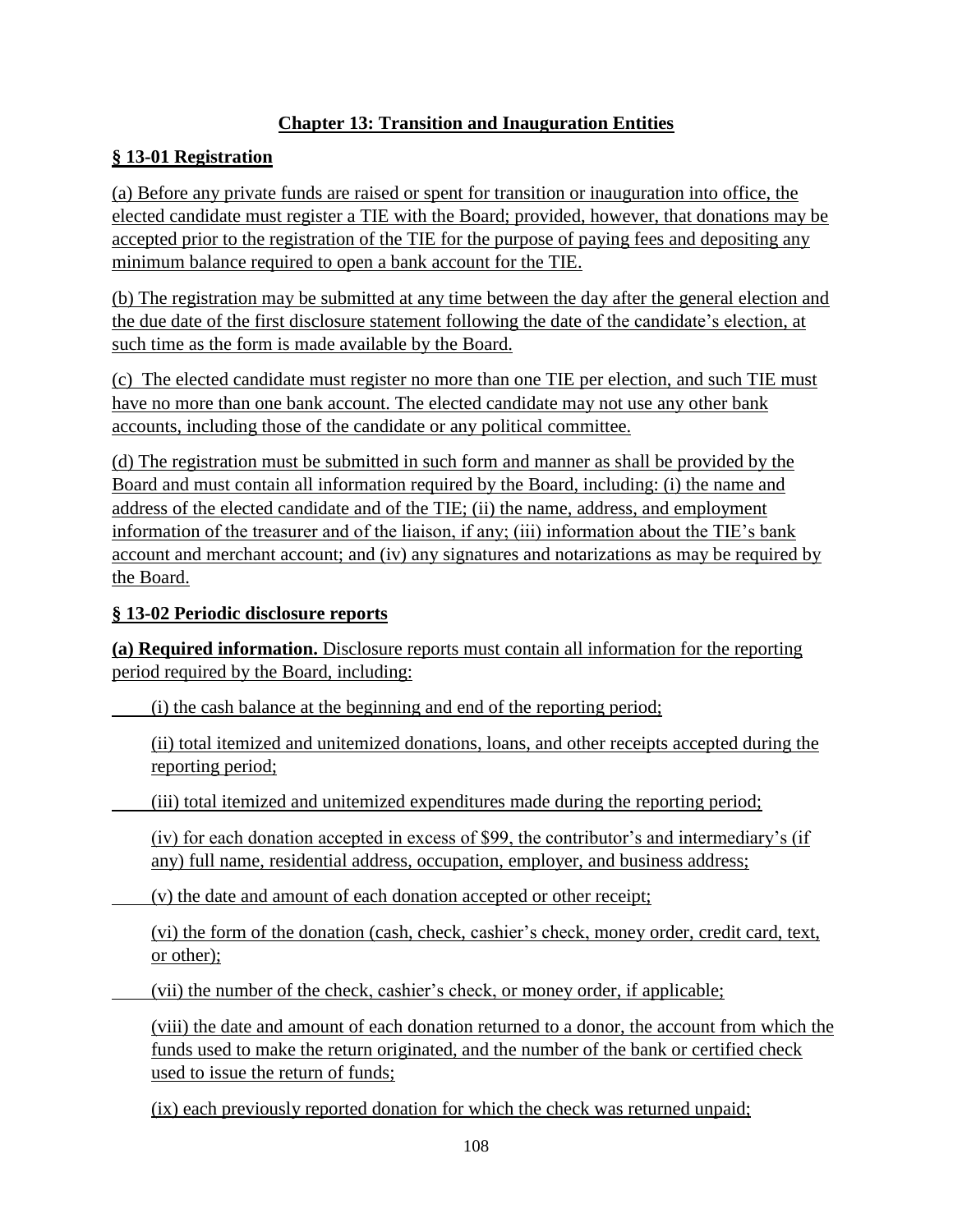(x) for each loan accepted, the lender's, guarantor's or other obligor's full name, residential address, occupation, employer, and business address;

(xi) the date and amount of each loan, guarantee, or other security for a loan accepted;

(xii) for each loan repayment made, the date, amount, check number, name of bank account or credit card, and name of any third party payor;

(xiii) the date and amount of any portion of a loan which has been forgiven;

(xiv) the bill or invoice date and amount, name and address of the vendor or payee, the purpose code and explanation of each expenditure;

(xv) the date and amount of each payment;

(xvi) the payment method, including check number and committee bank account;

(xvii) the amount of remaining outstanding liability to the vendor or payee;

(xviii) for each in-kind donation, the date the donation was made, the name and residential address of the donor, a detailed description of the goods or services provided, the amount of the fair market value of the donation, and such further information and documentation as necessary to show how the fair market value of the donation was determined; and

(xix) such other information as the Board may require.

**(b) Unitemized expenditures.** Expenditures of less than \$50 do not need to be separately itemized in a disclosure statement.

(c) All information reported in disclosure reports and amendments must be accurate as of the last day of the reporting period.

**(d) Electronic submissions.** Disclosure report submissions must follow the submission standards applicable to candidates under Chapter 4 of these rules.

## **(e) Monthly reports**

(i) The first report is due on the fifth business day of the month immediately following the month during which the TIE first registers.

(ii) The first report must cover the period from the day of the first financial activity of the TIE through the last day of the calendar month immediately preceding the month in which the report is due. Each subsequent report shall cover the next consecutive calendar month, and shall be due on the fifth business day of the subsequent month.

(iii) The final report must cover the period from the day after the conclusion of the preceding report through the day the TIE terminates its activities and must be filed within five business days of such termination.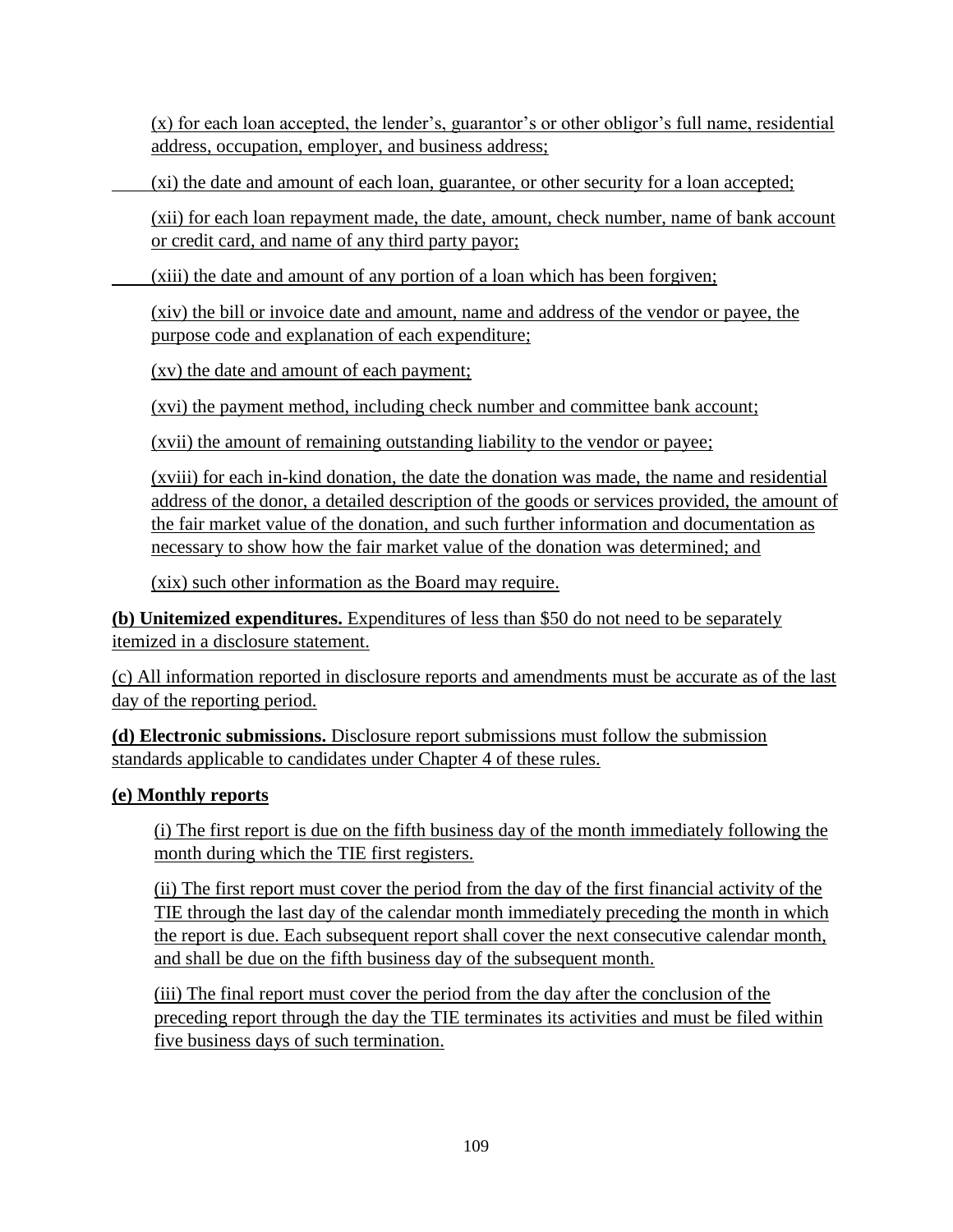(iv) Disclosure reports that fail to comply substantially with the disclosure requirements described in the Act or these rules will not be accepted by the Board. Amendments to disclosure reports are prohibited unless expressly authorized or requested by the Board.

(v) The disclosure report must contain a verification from the elected candidate, treasurer, or other officer designated in the registration that the disclosure report is true and complete to the best of such elected candidate, treasurer, or other designee's knowledge, information, and belief, and must contain such signatures as may be required by the Board.

**§ 13-03 Limits and requirements.** The following limits and requirements apply pursuant to § 3- 801 of the Code.

### **(a) Donations and receipts**

(i) An elected candidate must not: (A) authorize or register a political committee to raise or spend funds for transition or inauguration into office; (B) use funds accepted by a political committee authorized by the candidate for transition or inauguration into office; (C) authorize or register a previously existing entity to raise or spend funds for transition or inauguration into office; (D) continue a TIE in existence after it has paid all liabilities it incurred for transition and inauguration into office and otherwise has disposed of all funds pursuant to paragraph (ii) of subdivision (c) below; or (E) continue in existence an entity registered under section 13-01 after (1) April 30 in the year following the year of the election, or (2) in the case of a special election, 60 days after inauguration.

### (ii) A TIE must not:

(A) accept donations or other receipts from any political committee authorized by the elected candidate;

(B) accept donations from a political committee that has not registered with the Board under § 3-801(3) of the Code on a form that includes the information set forth in section 5-04(a) (political committees registered for an election cycle pursuant to § 3-707 of the Code shall be deemed registered for purposes of § 3- 801(3) of the Code with respect to transition and inauguration expenditures immediately following an election held in that cycle);

(C) accept donations in excess of the donation limits set forth in § 3-801(2)(b) of the Code;

(D) accept cash donations totaling more than \$100 from a single donor;

(E) accept any donations after all liabilities are paid;

(F) accept any donations from any corporation, limited liability company, limited liability partnership, or partnership;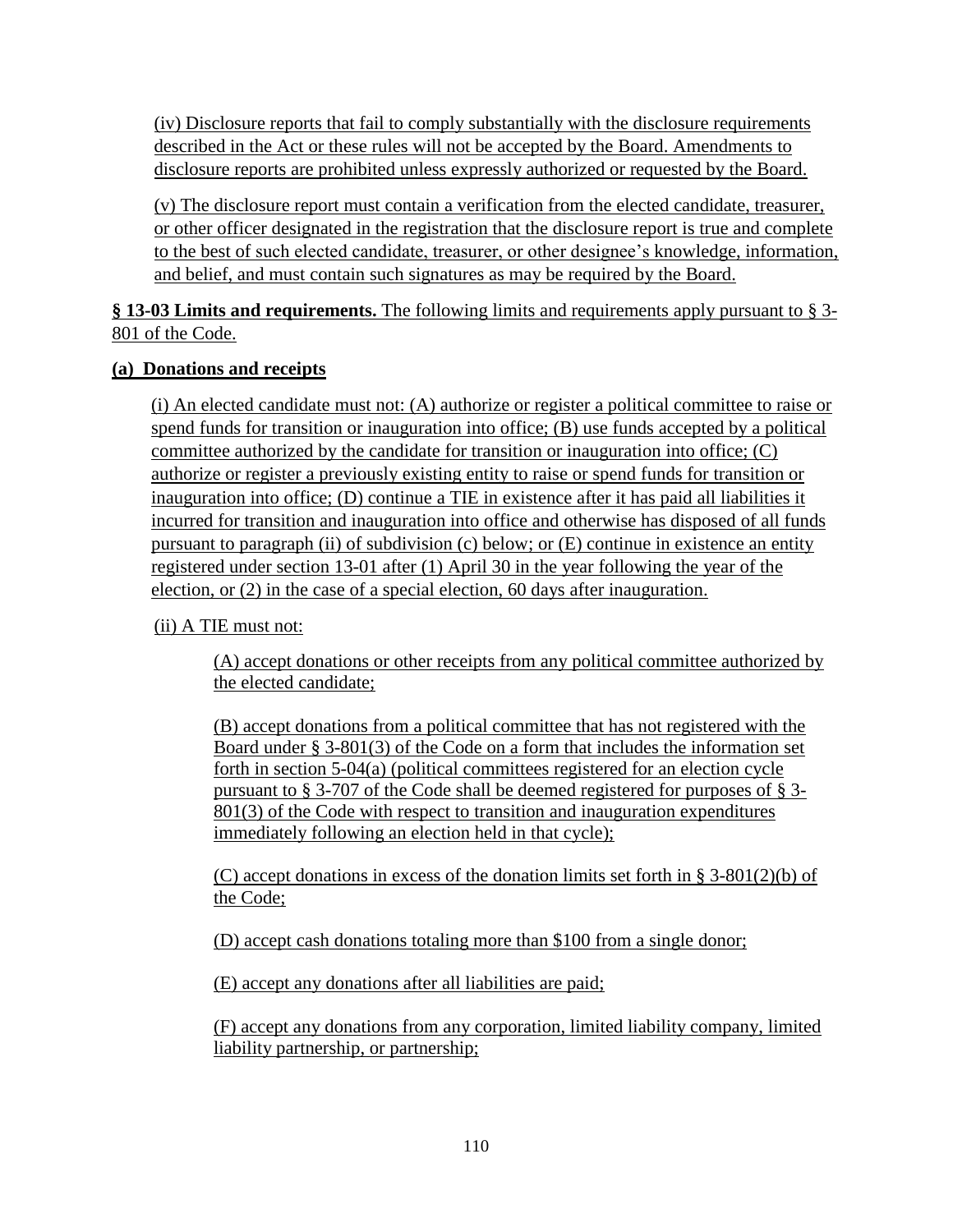(G) accept any donations from any individual or entity whose name appears in the doing business database as of the date of such donation; provided, however, that this limitation on donations shall not apply to any donation made by a natural person who has business dealings with the city where such donation is from the elected candidate, or from the elected candidate's parent, spouse, domestic partner, sibling, child, grandchild, aunt, uncle, cousin, niece or nephew by blood or by marriage; or

(H) commingle receipts in any account with personal or business funds, or funds accepted for an election.

(iii) An elected candidate may donate to such elected candidate's TIE with such elected candidate's personal funds or property, make in-kind donations to such elected candidate's TIEs with such elected candidate's personal funds or property, and make advances to such TIE with such elected candidate's personal funds or property, without regard to the donation limits of § 3-801(2)(b) of the Code. An elected candidate's personal funds or property shall include such elected candidate's funds or property jointly held with such elected candidate's spouse, domestic partner, or unemancipated children.

(iv) In determining compliance with the donation limits of  $\S$  3-801(2)(b) of the Code, the Board shall total all donations from a single source to the TIE, using the definition of "single source," and the factors for so determining, pursuant to sections 1-02 and 5-10(b).

(v) Any donation, loan, or other receipt received by a TIE after January 31 in the year following the date of a regularly scheduled general election shall be presumed to be for the next election in which the elected candidate is a candidate following the day that it is received, and not received for the purposes of transition or inauguration.

(vi) Loans are deemed to be donations, subject to the limits and restrictions of the Act, to the extent the loan is not repaid by, or is made after, the date of the elected candidate's inauguration into office.

#### **(b) Expenditures**

(i) Funds raised for a TIE may not be used for any purpose other than transition or inauguration expenses. Expenses related to the holding of office, or related to any past or future election, are prohibited. The following are examples of types of expenditures that are presumed to be TIE-related:

#### **(A) Transition**

- (1) Conferences and seminars related to city government and elected service;
- (2) Costs related to seeking and selecting city office staff;
- (3) Payroll and consulting fees directly related to transition; and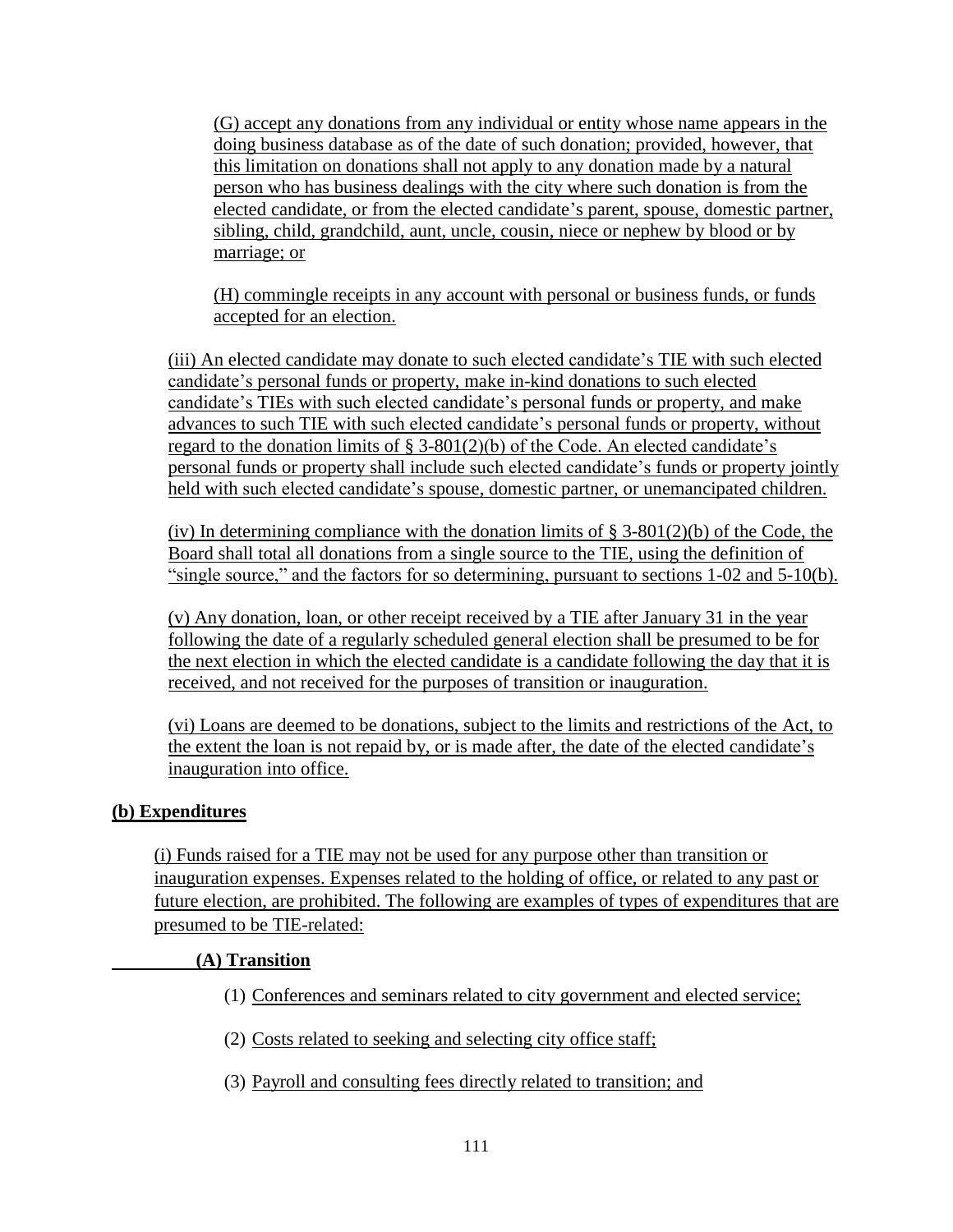(4) Costs related to fundraising to pay for transition expenses.

## **(B) Inauguration**

- (1) Payroll and consulting fees directly related to holding an inauguration event;
- (2) Printing and postage for inauguration event invitations;
- (3) Inauguration event site and equipment rental;
- (4) Inauguration event catering, decoration, entertainment, and photography; and
- (5) Costs related to fundraising to pay for inauguration event.

(ii) There is a rebuttable presumption that the purchase of durable goods is not TIErelated.

(iii) Transition liabilities may not be incurred nor expenditures made after the elected candidate assumes office, and inauguration liabilities may not be incurred nor expenditures made after January 31 in the year after the year of the election, except for:

(A) expenditures made to satisfy liabilities incurred on or before January 31,

(B) expenditures related to fundraising to satisfy liabilities incurred on or before January 31, and

(C) routine and nominal expenditures associated with and necessary for satisfying such liabilities, terminating the entity, and responding to the post-election audit.

(iv) Unless permitted by paragraph (iii) of subdivision (b) above, any expenditure incurred after January 31 in the year following the date of a regularly scheduled general election by a TIE shall be presumed to be for the next election in which the elected candidate is a candidate following the day that it is incurred, and not incurred for the purposes of transition or inauguration.

(v) A TIE may maintain a petty cash fund of no more than \$500 out of which it may make disbursements not in excess of \$100 per transaction. The TIE must maintain a petty cash journal including the name of every individual or entity to whom any disbursement is made, as well as the date, amount, and purpose of the disbursement.

**(vi) Single inaugural event**. No more than one inaugural event shall be presumed to be TIE-related.

## **(c) Termination**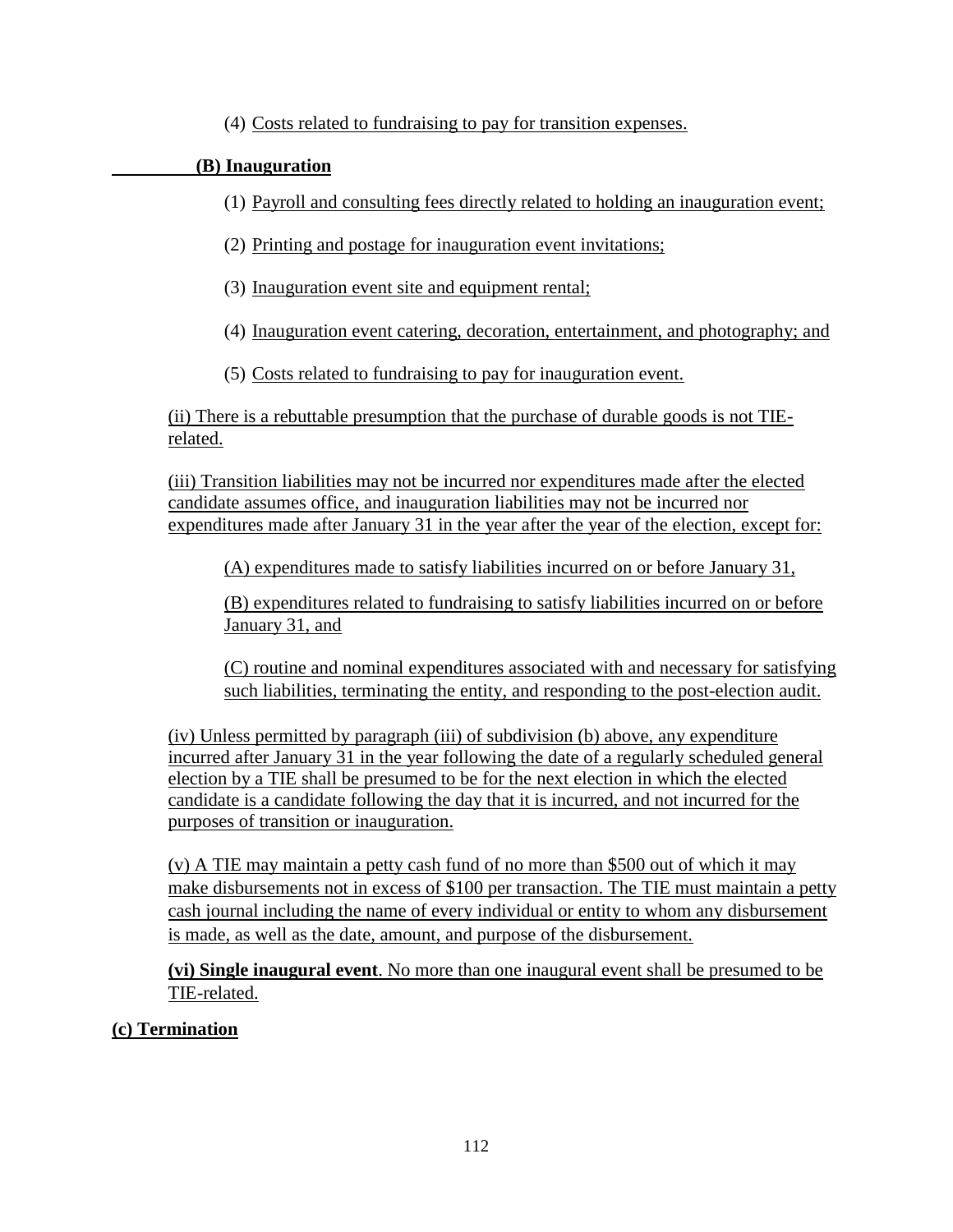(i) The TIE must be terminated after it has paid all liabilities and otherwise disposed of all funds pursuant to paragraph (ii) below and, in any event, no later than April 30 in the year following the election.

(ii) If a TIE has funds remaining after all liabilities have been paid, it shall refund such funds to one or more of its donors, or if that is impracticable, to the Fund.

## **§ 13-04 Records and audit**

(a) Each TIE must keep records that enable the Board to verify the accuracy of disclosure reports and compliance with all requirements of § 3-801 of the Code and this chapter. The records kept must be clear, accurate, and sufficient to demonstrate compliance. The records must be made and maintained contemporaneously with the transactions recorded, and maintained and organized in a manner that facilitates expeditious review by the Board.

(b) The records that must be kept include:

(i) Copies of all deposit slips;

(ii) A copy of each check or other monetary instrument, other than cash, representing a donation or other monetary receipt;

(iii) For each cash, credit card, cashier's check, or money order donation received, a written record containing (i) the donor's residential address, employer, business address, and occupation, (ii) the date and amount of the donation, (iii) if any, the intermediary's name, address, employer, business address, and occupation, and (iv) for cash, cashier's check, and money order donations, the donor's signature;

(iv) For each in-kind donation, a receipt or other written record showing how the value of the donation was determined;

(v) Each contract, invoice, bill, and receipt for goods or services provided;

(vi) Written documentation for each loan received, loan repayment, and loan forgiven;

(vii) A monthly billing statement or customer receipt for each disbursement to a TIE credit card account showing vendors underlying the disbursement; and

(viii) The following from banks and other depositories relating to accounts:

(A) all periodic bank or other depository statements in chronological order, maintained with any other related correspondence received with those statements, such as credit and debit memos and donation checks returned because of insufficient funds; and

(B) the front and back of all returned and cancelled disbursement checks.

(c) All of the TIE's records are subject to Board review and must be made available to the Board upon its request, within such time as shall be specified by the Board.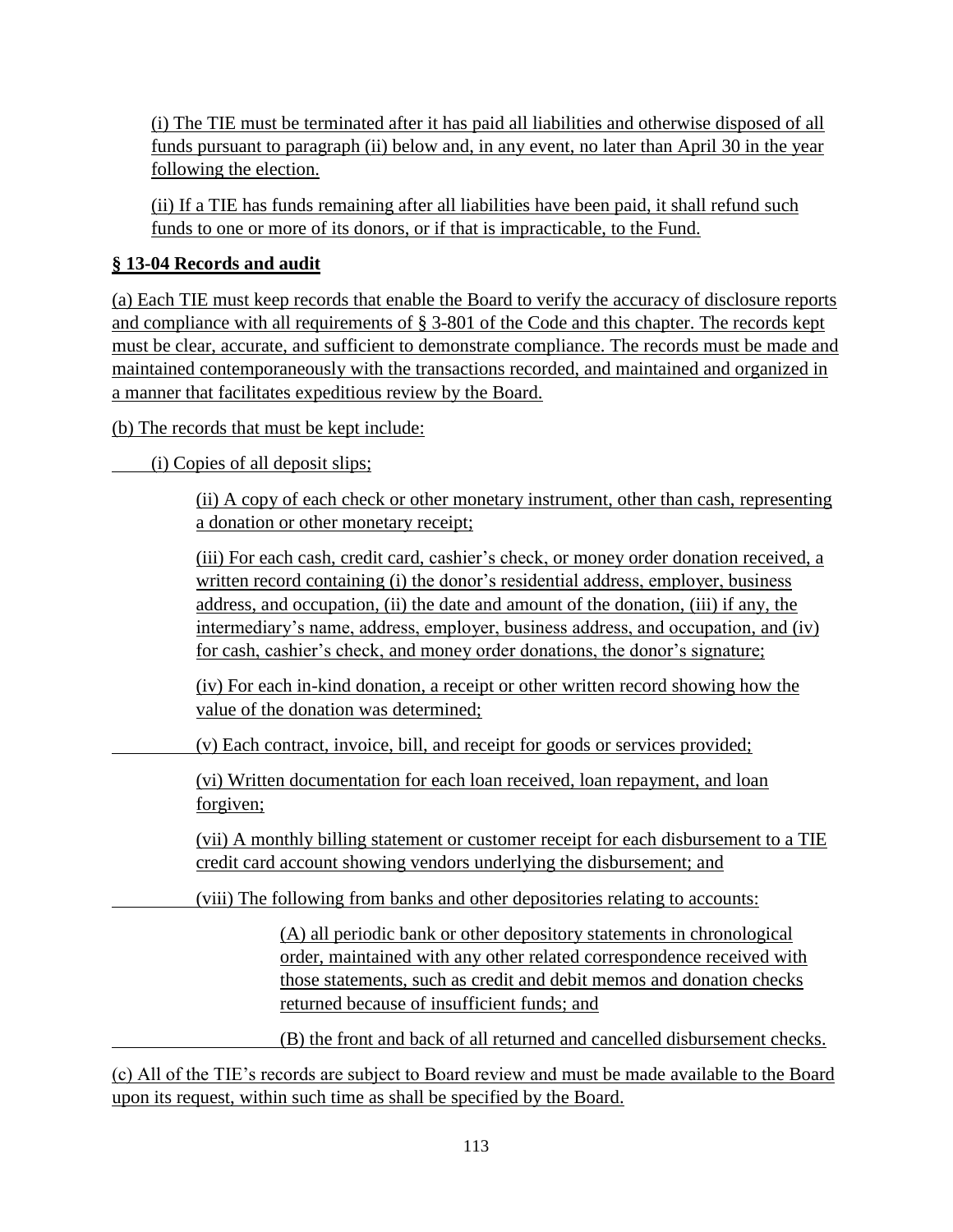(d) Each TIE must retain all records and documents required to be kept pursuant to section 13-04 for five years after the date of its registration.

**§ 13-05 Other provisions concerning TIEs.** *See* sections 9-02(c)(i) (Final bank balance); 10-03 (Enforcement); 15-07 (Special elections); Chapter 12 (Complaints).

## **Chapter 14: Disclosure of Independent Expenditures**

**§ 14-01 Definitions**. Except as otherwise provided, the definitions set forth in section 1-02 apply in this chapter. In addition, the following terms mean:

"**Authorized representative"** means an officer or owner of an independent spender who is authorized to submit, and is jointly responsible with the spender for, independent expenditure reports.

**"Ballot proposal"** means a municipal ballot proposal, initiative, measure, or referendum. Activities associated with ballot proposals initiated by petition include the circulation of petitions to place the proposal on the ballot. Activities associated with ballot proposals not initiated by petition include those conducted after the measure or language is filed with the City Clerk.

**"Clearly identified"** means: (1) the name of the candidate or ballot proposal appears; (2) a photograph or drawing of the candidate appears; or (3) the identity of the candidate or ballot proposal is otherwise apparent by unambiguous reference.

**"Contribution"** means any monetary gift made to an entity. Contributions do not include membership dues paid by an individual or revenue from goods and services.

**"Covered communication"** means an express advocacy communication or electioneering communication.

**"Covered election"** means a covered election as defined in § 1052(a)(15)(a)(iii) of the Charter.

**"Covered expenditure"** means an expenditure directly related to the design, production, or distribution of a covered communication. An expenditure made during the ordinary conduct of business in connection with covering or carrying a news story, commentary, or editorial by any broadcasting station (including a cable television operator, programmer, or producer), website, newspaper, magazine, or other periodical publication, including any internet or electronic publication, is not a covered expenditure.

**"Electioneering communication"** means a communication that: (1) is disseminated by radio, television, cable, or satellite broadcast, a paid advertisement such as in a periodical or on a billboard, or a mass mailing; (2) is disseminated within 30 days of a covered primary or special election, or within 60 days of a covered general election; and (3) refers to one or more clearly identified ballot proposals or candidates for a covered election. Electioneering communication shall not include a campaign-related communication made by an organization operating and remaining in good standing under § 501(c)(3) of the Internal Revenue Code of 1986.

**"Entity"** means an entity as defined in  $\S$  1052(a)(15)(a)(ii) of the Charter.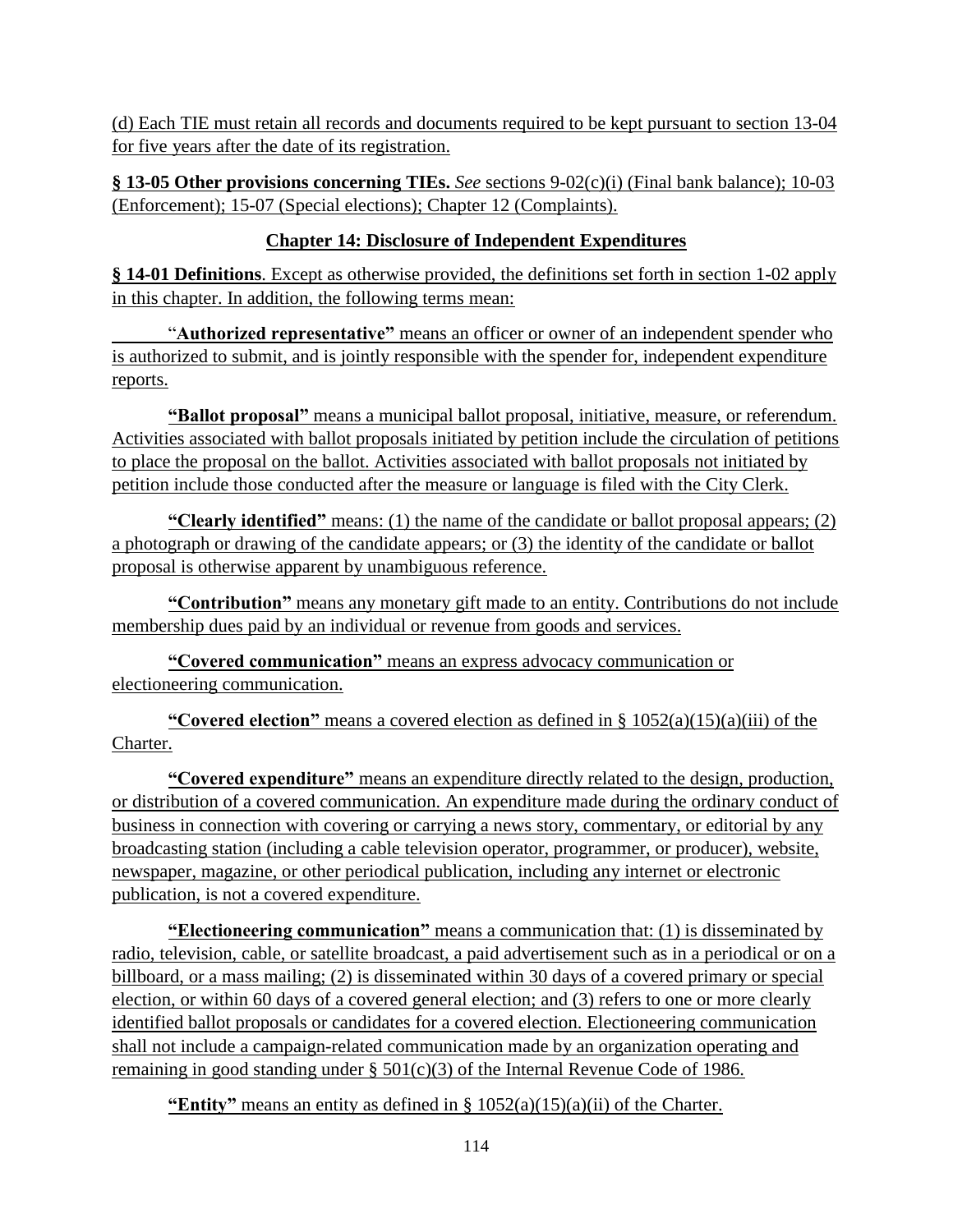**"Express advocacy communication"** means a communication that contains a phrase including, but not limited to, "vote for," "re-elect," "support," "cast your ballot for," "[Candidate] for [elected office]," "vote against," "defeat," "reject," or "sign the petition for," or a campaign slogan or words that in context and with limited reference to external events, such as the proximity to the election, can have no reasonable meaning other than to advocate the election, passage, or defeat of one or more clearly identified ballot proposals or candidates in a covered election, and is disseminated by: (1) radio, television, cable, or satellite broadcast; (2) telephone communication; (3) mass mailing; (4) other printed material; or (5) any other form of paid electoral advertising. Paid electoral advertising shall not include communications over the internet, except for: (1) communications placed for a fee on another individual or entity's website; or (2) websites formed primarily for, or whose primary purpose is, the election, passage, or defeat of a candidate in a covered election or of a ballot proposal.

**"Independent expenditure"** means an independent expenditure as defined in §  $1052(a)(15)(a)(i)$  of the Charter.

**"Independent spender"** means an individual or entity that makes an independent expenditure, or an agent of such individual or entity.

**"Mass mailing"** means a mailing by United States mail, common carrier, or facsimile of more than 500 pieces of mail matter of an identical or substantially similar nature within any 30 day period.

"**Principal owner**" means an individual or entity that owns or controls 10% or more of an entity, including stockholders and partners.

**"Telephone communication"** means 500 or more telephone calls, whether live or recorded, of an identical or substantially similar nature within any 30-day period.

**§ 14-02 Disclosure statements**. Each disclosure statement must include the following information:

#### **(a) Filer information**

(i) All independent spenders must provide their:

(A) name, mailing address, telephone number, email address, and employer information;

(B) contact person's name, mailing address, email address, telephone number, and employer information; and

(C) other similar information that may be required by the Board.

(ii) Independent spenders that are entities must also provide their:

(A) website URL;

(B) authorized representative's name, mailing address, email address, telephone number, and employer information;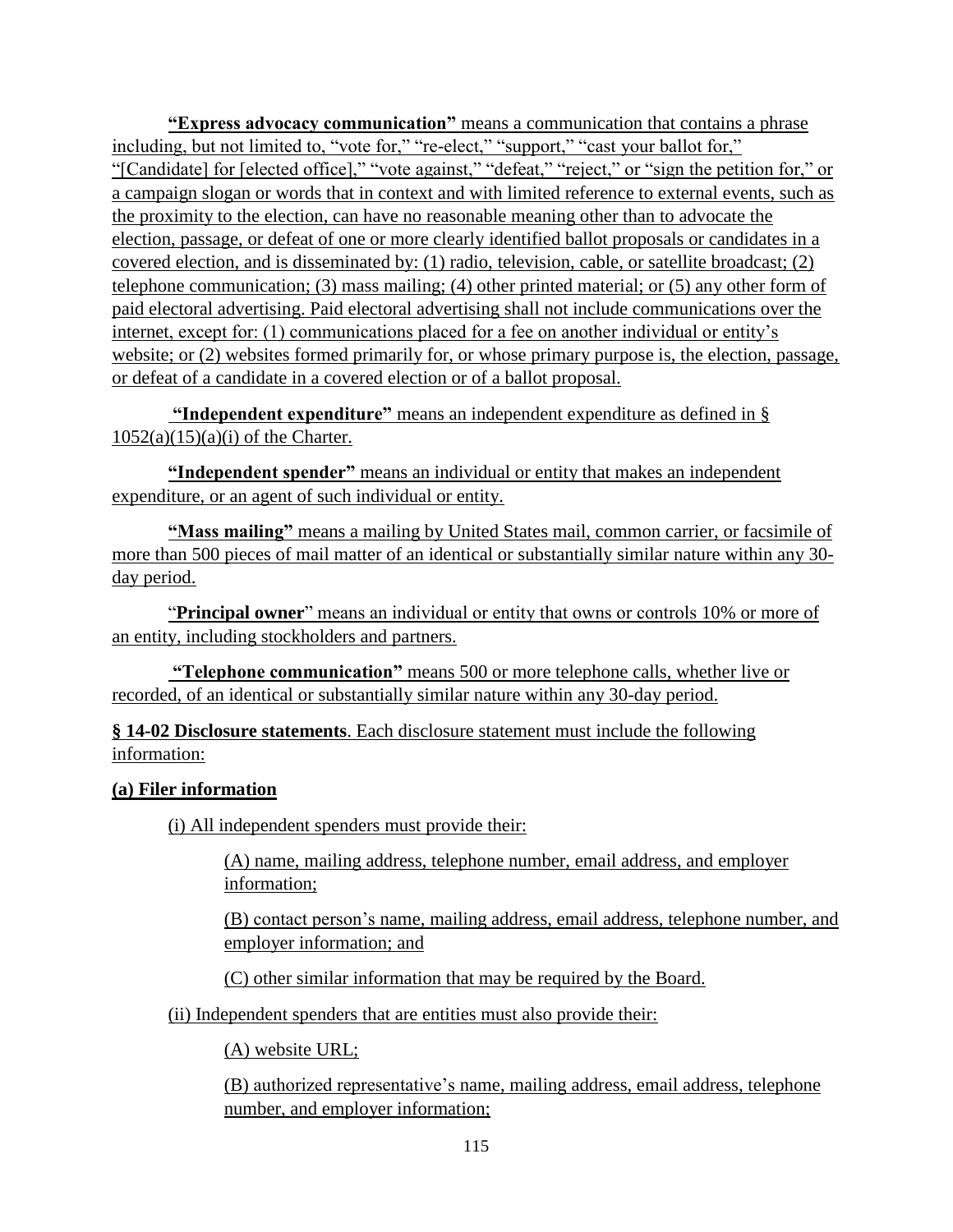(C) type of organization;

(D) name(s) of principal owners, and employer information for any such owners who are individuals; and

(E) name and employer information of board members and officers or their equivalents.

(iii) Independent spenders that are individuals must also provide their occupation and employer information.

### **(b) Communications**

(i) When an independent spender makes covered expenditures aggregating \$1,000 or more during an election cycle for communications that refer to a specific candidate or ballot proposal, it must report these communications and each future communication associated with an expenditure of \$100 or more that refers to that candidate or ballot proposal. Expenditures of less than \$100 shall not be covered expenditures for the purposes of this subdivision. Each communication must be disclosed in the reporting period in which it is first published, aired, or otherwise distributed, except that no communication is required to be disclosed before the \$1,000 threshold has been reached. For each communication, the independent spender must provide:

(A) The type of communication;

(B) Its distribution date;

(C) The names of the candidates and/or ballot proposals referred to in the communication;

(D) For a printed communication, an electronic or paper copy of the communication as it was distributed to the public;

(E) For a broadcast or internet communication, an audio, video, or source file of the communication as it was distributed to the public, except that if a source file is not available for an audio communication then a script will be accepted; and

(F) Such other similar information as the Board may require.

(ii) A mass mailing shall be considered to have been distributed on the date on which it was postmarked, or accepted by a common carrier.

## **(c) Expenditures**

(i) When a covered communication has been reported, each covered expenditure of \$100 or more associated with that communication must be reported. If the communication refers to more than one candidate or ballot proposal, only those expenditures for candidates or ballot proposals that have met the \$1,000 threshold need be reported. Each expenditure must be disclosed in the reporting period in which the expenditure is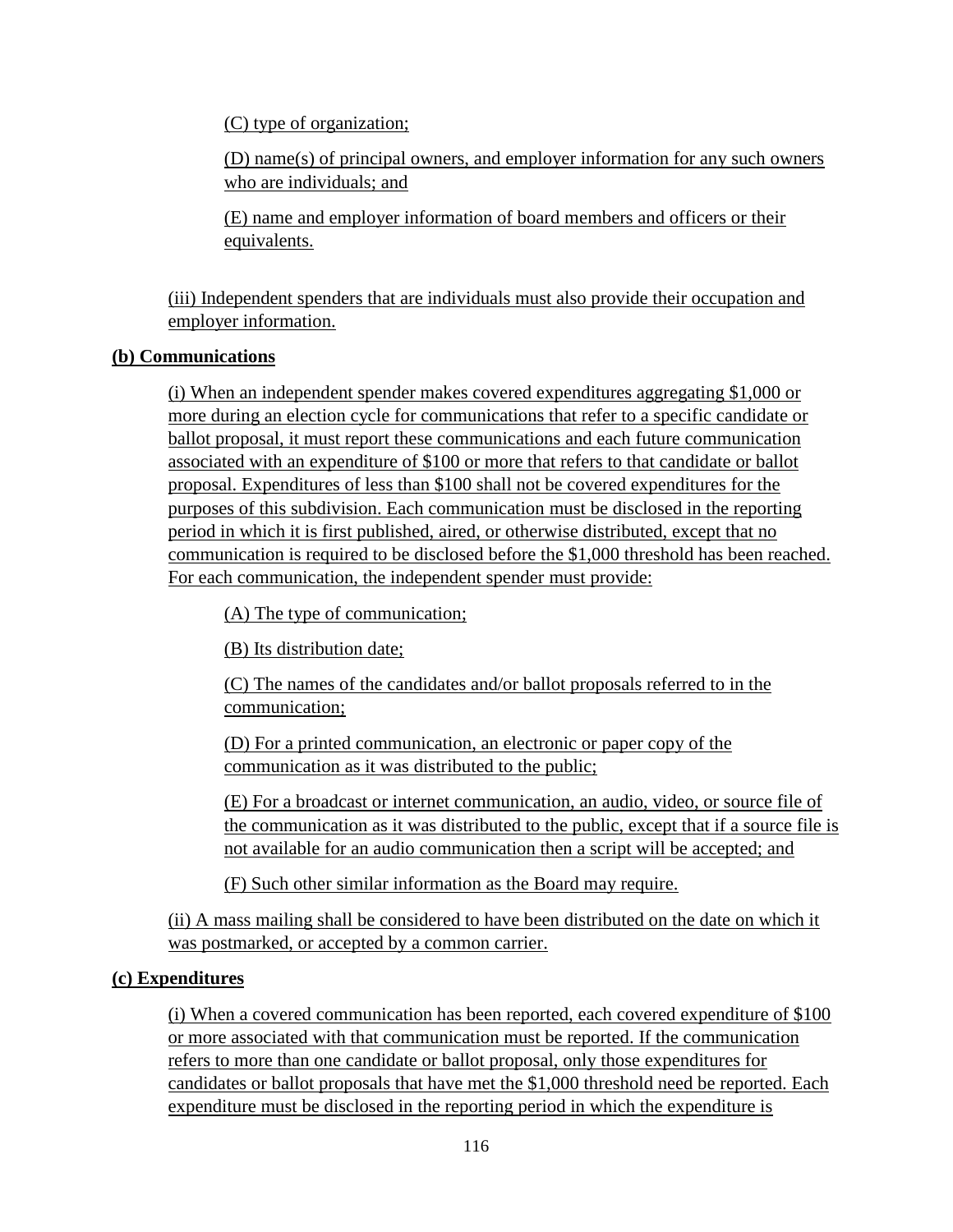incurred, except that no expenditure is required to be disclosed prior to the reporting of its associated communication. For each expenditure, the independent spender must provide:

(A) The names of the candidates or ballot proposals referred to by the associated communication;

(B) The name of the vendor;

(C) The date, amount, and purpose;

(D) The names of the individuals or entities paying for the expenditure, if not the independent spender;

(E) The itemized invoice detailing the expenditure, when it becomes available; and

(F) Such other similar information as the Board may require.

**(ii) Valuation.** All expenditures must be reported at their fair market value. If it is not practicable to obtain an invoice, the independent spender must use a reasonable estimate of fair market value and must provide a written record supporting the estimate.

**(iii) Apportionment.** For reporting purposes, an expenditure associated with a communication that refers to more than one candidate or ballot proposal shall be apportioned among the candidates or ballot proposals based on the following factors:

(A) The focus of the communication;

(B) The geographic distribution or location of the communication;

(C) The subject matter of the communication;

(D) The relative prominence of references to or the appearance of a candidate or ballot proposal in the communication, including the size and location of references to the candidate or ballot proposal and any photographs of the candidate;

(E) The timing of the communication; and

(F) Other circumstances of the communication.

## **(d) Contributions**

(i) When an independent spender that is an entity makes covered expenditures of \$100 or more aggregating \$5,000 or more in the 12 months preceding the election for communications that refer to any single candidate, it is required to report:

(A) All contributions accepted from other entities since the first day of the calendar year preceding the year of the covered election; and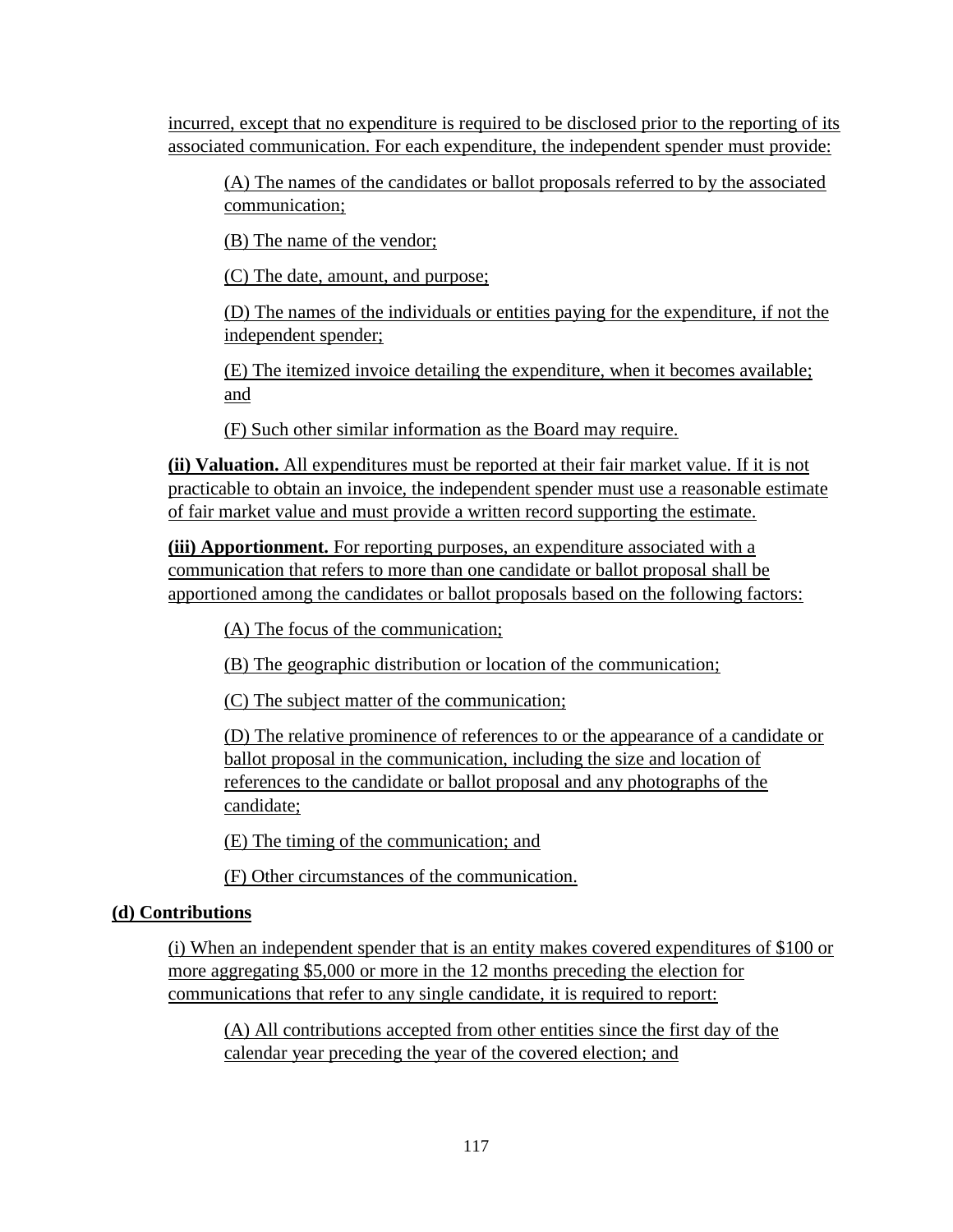(B) All contributions aggregating \$1,000 or more accepted from an individual during the 12 months preceding the election.

(ii) Each contribution must be disclosed in the reporting period in which it was received. For each contribution, the independent spender must provide:

(A) For each contribution accepted from another entity, the entity's name, address, and type of organization and the names of the entity's principal owners, partners, board members and officers, or their equivalents, or, if no natural persons exist in any such role, the name of at least one natural person who exercises control over the activities of such entity;

(B) For each entity from which contributions aggregating \$50,000 or more have been accepted in the 12 months preceding the election (the "major contributor"), (A) the name, address, and type of each entity that contributed \$25,000 or more to the major contributor in the 12 months preceding the election; and (B) the name, residential address, occupation, and employer of each individual who contributed \$25,000 or more to the major contributor in the 12 months preceding the election;

(C) For each contribution accepted from an individual, the individual's name, residential address, occupation, and employer;

(D) The date of receipt and amount of each such contribution accepted by the independent spender or the major contributor; and

(E) Such other similar information as the Board may require.

**(iii) Exemption for earmarked contributions**. Contributions to independent spenders or major contributors that are earmarked for an election that is not a covered election, or for an explicitly stated non-electoral purpose, are not required to be reported; provided, however that records of such contributions to independent spenders must be maintained and may be requested by the Board to verify their qualification for this exemption.

**(e) Verification**. Each independent spender filing a disclosure statement must verify that each reported expenditure referring to a candidate was not authorized, requested, suggested, fostered, or cooperated in by such candidate, an agent of such candidate, an opponent of such candidate, or an agent of such opponent. The independent spender must verify that the disclosure statement is true and complete to the best of the filer's knowledge, information, and belief. The disclosure statement must contain such signatures or notarizations and other verifications as may be required by the Board.

**(f) Format**. All disclosure statements must be submitted electronically as specified by the Board. Supporting documents must be submitted electronically, by hand, or by common carrier.

## **§ 14-03 Disclosure dates**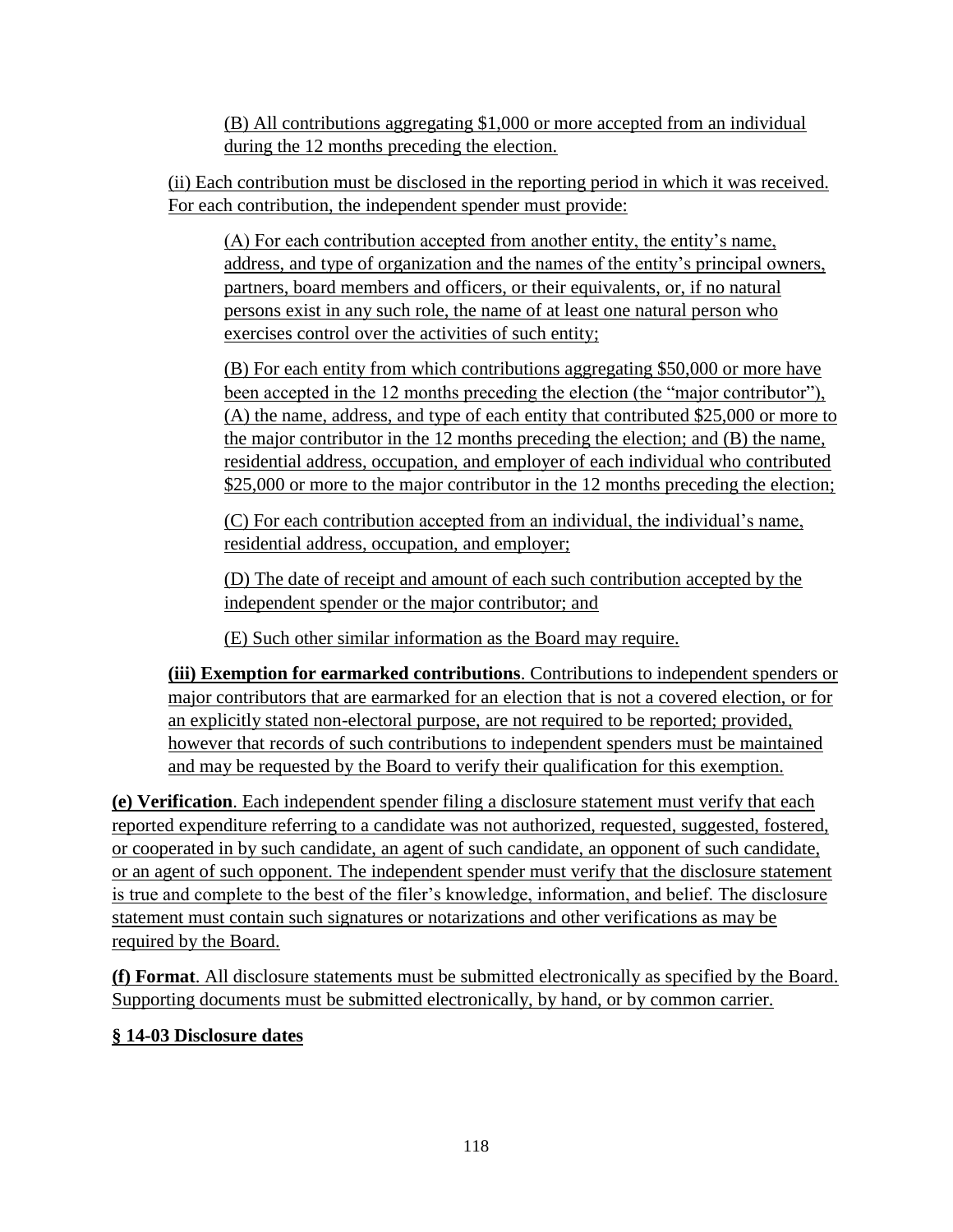**(a) Filing dates.** The Board shall publish a schedule of disclosure statement filing dates and reporting periods for primary and general elections, and for ballot proposals, based on the following:

(i) Disclosure statements are due on January 15, March 15, May 15, and July 15 of the election year.

(ii) Additional disclosure statements are due:

(A) For a primary election: 32 and 11 days before and 10 days after the election.

(B) For a general election: 32 and 11 days before and 27 days after the election.

(iii) During the 14 days before a primary or general election, or a related runoff election, an independent spender must submit a disclosure statement to the Board within 24 hours of distributing any reportable communication, making any reportable expenditure, or receiving any reportable contribution.

(iv) The Board's published schedule of disclosure statement filing dates shall reflect that if a disclosure statement is due to be submitted on a Saturday, Sunday, or legal holiday, submission shall be considered timely if made on the next business day.

(v) An independent spender that has not distributed any reportable communications, made any reportable expenditures, or received any reportable contributions within a reporting period is not required to file a disclosure statement for that period.

## **(b) Reporting periods**

## **(i) First disclosure statement**

(A) The reporting period for the first disclosure statement containing communications or expenditures related to candidates in a primary or general election begins on the first day of the election cycle.

(B) The reporting period for the first disclosure statement for communications or expenditures related to ballot proposals begins on the first day of January in the year in which the proposal appears on the ballot.

**(ii) Each subsequent disclosure statement.** The reporting period for each subsequent disclosure statement begins on the third day before the deadline for the submission of the previous disclosure statement.

**(iii) Conclusion of reporting period.** The reporting period for all disclosure statements concludes on and include the fourth day before the deadline for the submission of that disclosure statement.

**(iv) Weekends and holidays.** The Board's published schedule of reporting period dates shall reflect that if a disclosure statement is due to be submitted on a Saturday, Sunday, or legal holiday, the reporting period will conclude on and include the fourth day before the next business day.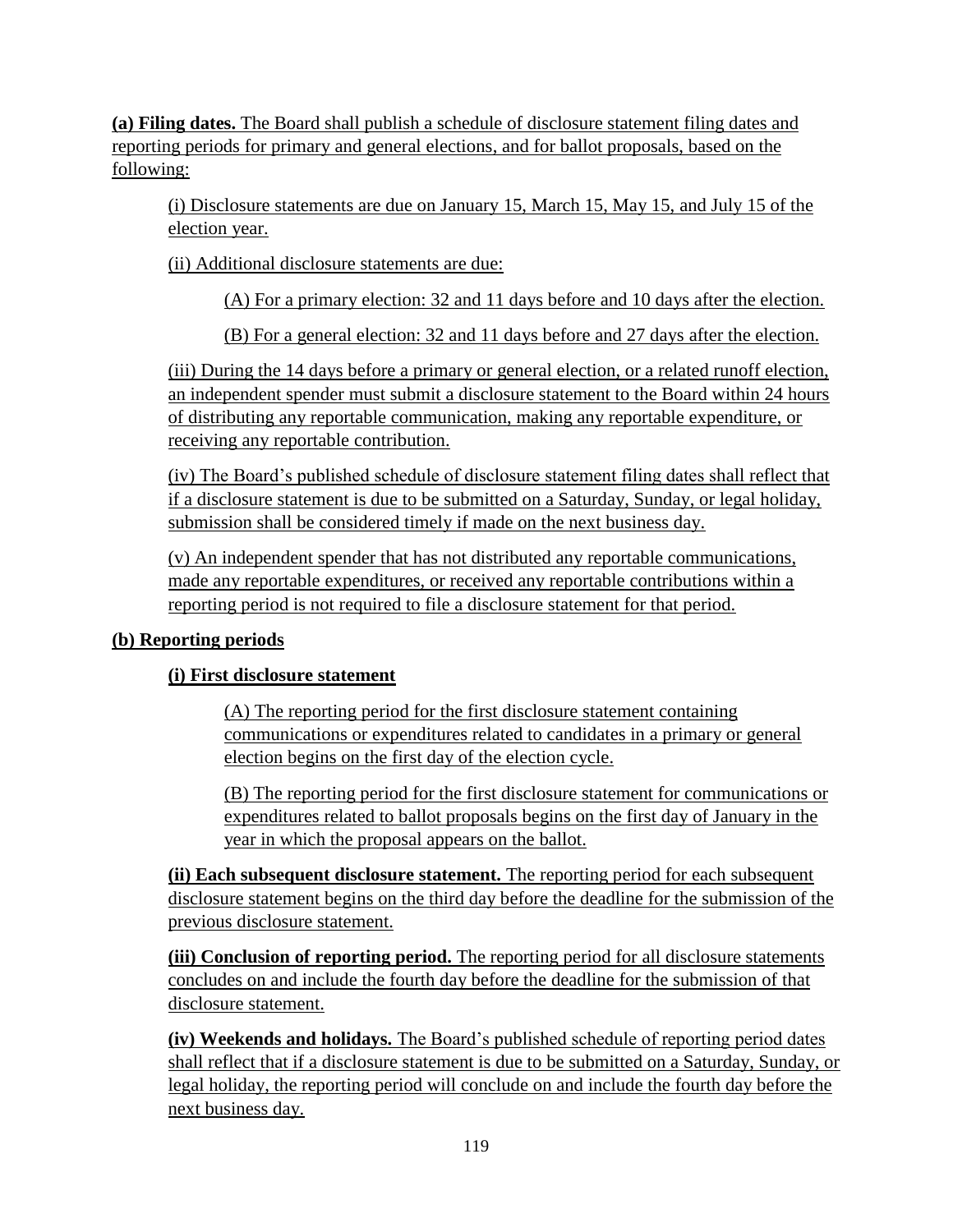### **§ 14-04 Identification of communications**

**(a) Independent spender identification.** When an independent spender makes covered expenditures of \$100 or more aggregating \$1,000 or more during an election cycle, the communication associated with the expenditure that meets the \$1,000 threshold and all subsequent communications, regardless of dollar value, must include:

**(i) Printed material.** For printed material, the words "Paid for by" must appear, followed by (i) the name of the independent spender; (ii) if the spender is an entity: (A) the name of any individual or entity that owns or controls more than 50% of the independent spender, (B) the name of the independent spender's chief executive officer or equivalent, if any, and (C) the independent spender's top donors as described in subdivision (b) of this section; and (iii) the words "Not expressly or otherwise authorized or requested by any candidate or the candidate's committee or agent. More information at nyc.gov/FollowTheMoney". Such words must appear in a conspicuous size and style and must be enclosed in a box within the borders of the communication.

**(ii) Television, internet video, other video.** For television, internet videos, or other types of video communications, the words "Paid for by" followed by the name of the independent spender must be clearly spoken at the beginning or end of the communication in a pitch and tone substantially similar to the rest of the communication. Additionally, simultaneous with the spoken disclosure, in a conspicuous size and style and enclosed in a box, the words "Paid for by" must appear followed by: (i) the name of the independent spender; (ii) if the spender is an entity, the spender's top donors as described in subdivision (b) of this section; and (iii) the words "Not expressly or otherwise authorized or requested by any candidate or the candidate's committee or agent. More information at nyc.gov/FollowTheMoney".

**(iii) Radio, internet audio, automated telephone calls.** For radio, internet audio, or automated telephone calls, the words "Paid for by" followed by (i) the name of the independent spender; (ii) if the spender is an entity, the spender's top donors as described in subdivision (b) of this section; and (iii) the words "Not expressly or otherwise authorized or requested by any candidate or the candidate's committee or agent. More information at nyc.gov/FollowTheMoney", must be clearly spoken at the end of the communication in a pitch and tone substantially similar to the rest of the communication. For radio and internet audio communications of 30 seconds in duration or shorter, subparagraph (ii) of this paragraph may be omitted.

**(iv) Non-automated telephone calls longer than 10 seconds.** For non-automated telephone calls lasting longer than 10 seconds, the words "This call is paid for by" followed by the name of the independent spender and the words "Not expressly or otherwise authorized or requested by any candidate or the candidate's committee or agent. More information is available at nyc.gov/FollowTheMoney" must be clearly spoken during the call in a pitch and tone substantially similar to the rest of the call.

**(b) "Top donor(s)" identification.** Identification of an independent spender's top donors in a communication shall be as follows: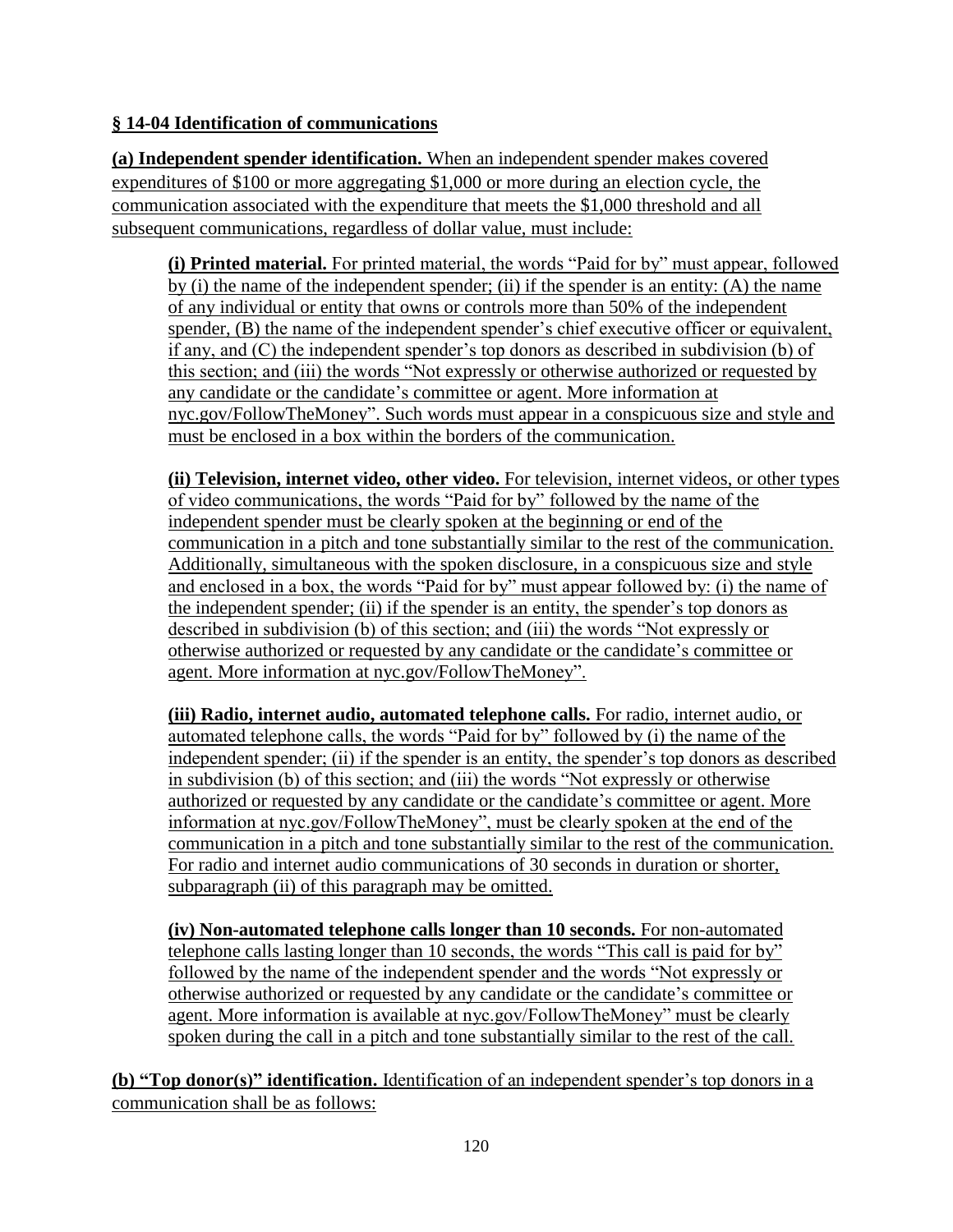(i) A spender's top donors are its largest aggregate contributors during the 12 months preceding the election, in descending order by aggregate amount, who have contributed at least \$5,000.

(ii) If there are at least three such donors:

(A) Printed identification shall be the words "Top Three Donors" followed by the names of such donors;

(B) Video identification shall be the words "The top three donors to the organization responsible for this advertisement are" followed by the names of such donors;

(C) Audio identification shall be the words "with funding provided by" followed by the names of such donors;

(D) If the third largest donor has donated the same amount as the fourth largest donor, the independent spender may choose which three donors to include, so long as no donor is included that has donated less than any other donor that is not included.

(iii) If there are only two such donors, the words "Top Donors" must replace "Top Three Donors."

(iv) If there is only one such donor, the words "Top Donor" must replace "Top Three Donors."

(v) If there are no such donors, all references to donors must be removed from the identification.

**(c) Languages other than English.** All written or spoken identification required by this section must be in the primary language of the communication, except that the web address nyc.gov/FollowTheMoney, if required to be written or spoken in the identification, must be in English.

**(d) Modification.** The requirements of this section may be modified by the Board concerning items upon which disclosures cannot be reasonably printed, pursuant to  $\S 1052(a)(15)(c)(i)$  of the Charter or any other items whose disclosures are not otherwise provided for in  $\S 1052(a)(15)(c)$ of the Charter.

(e) This section shall not apply to communications required to include a disclosure pursuant to § 3-703(16) of the Code.

**§ 14-05 Non-independent expenditures**. An expenditure by an individual or entity referring to a candidate, that was authorized, requested, suggested, fostered by, or cooperated in by such candidate or the opponent of such candidate, or their agents, is not an independent expenditure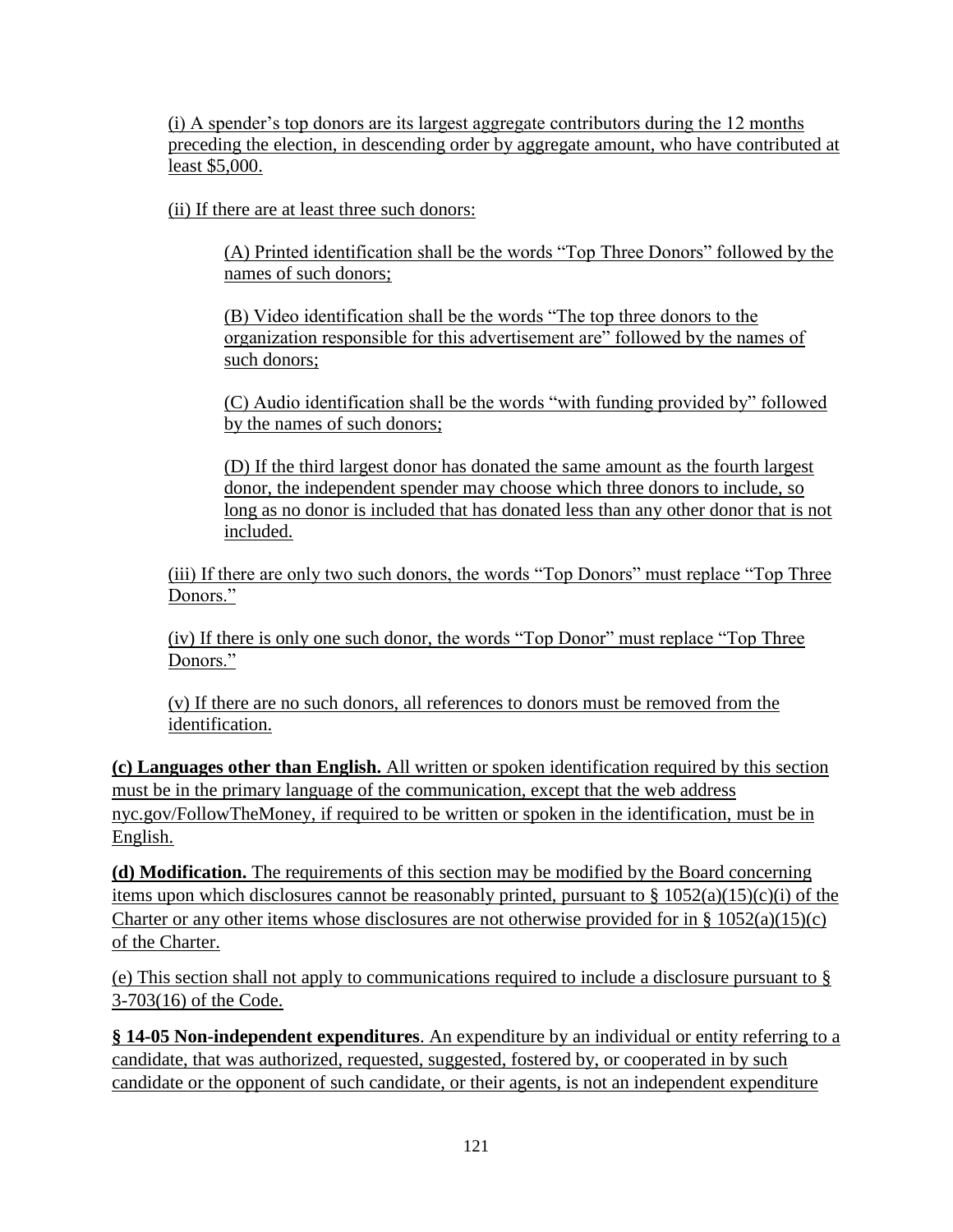and is not governed by this Chapter. Factors used by the Board to determine whether an expenditure is independent or non-independent are referenced in section 6-04(a)**.**

**§ 14-06 Guidance for independent spenders**. Prior to dissemination of a communication, an individual or entity may seek guidance regarding whether the communication would be subject to these rules by submitting a written request in the form and manner prescribed by the Board, including a description or sample of the proposed communication and a description of its proposed dissemination. If the request is received more than 14 days before the election, guidance shall be provided within seven days, and if such request is received during the 14 days prior to the election, guidance shall be provided within 24 hours. Such guidance applies only to the communication exactly as submitted and disseminated exactly as described, and constitutes neither approval nor disapproval of the content, appropriateness, or accuracy of the communication.

**§ 14-07 Document retention**. Independent spenders must provide documentation to the Board upon request, and must maintain for three years after the date of the election to which they apply:

(a) records that enable the Board to verify the accuracy of disclosure statements, including bills for goods or services used to produce and disseminate a communication, as well as records of all contributions received by independent spenders that are entities; and

(b) copies of all advertisements, pamphlets, circulars, flyers, brochures, and other printed communications disseminated, and a schedule of all radio or television time purchased, and scripts used therein or the audio or video source files. Documents previously provided to and received by the Board do not need to be maintained by the independent spender.

**§ 14-08 Penalties**. Any independent spender who violates any provision of this chapter, and any agent of an independent spender who commits such a violation, shall be subject to a civil penalty in an amount not in excess of \$10,000.

**§ 14-09 Other provisions concerning independent expenditures.** *See* sections 15-06 (Special elections); 16-07 (Runoff elections); 10-03 (Enforcement); Chapter 12 (Complaints).

# **Chapter 15: Special Elections**

**§ 15-01 Special requirements and procedures.** If a special election to fill a vacancy is declared, the Board, after considering the date of the election and any other relevant factors, may provide for special requirements and procedures for candidates, including:

(a) a standard by which contributions, loans, and expenditures are presumed to be accepted or made for the special election, notwithstanding sections 5-10(a), 5-09(h), and 6-01(h)(i); and

(b) such other requirements and procedures as the Board may deem necessary to implement the provisions of the Act in the special election fully and effectively.

## **§ 15-02 Filing requirements**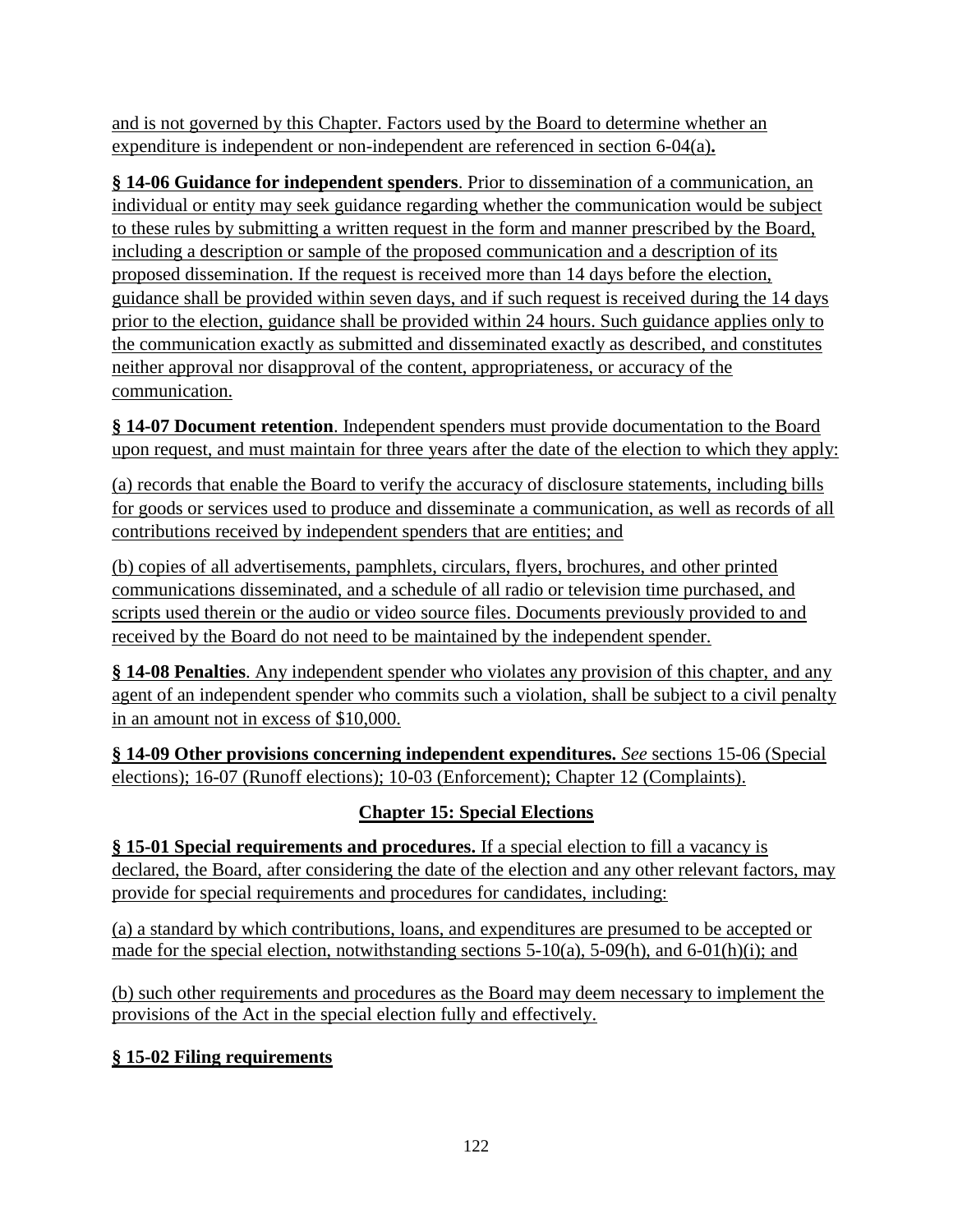**(a) Certification.** Candidates who wish to participate in the Program for a special election must file a Certification with the Board specifically for such election. The Certification must be filed on or before the 14<sup>th</sup> day after the proclamation of such election and may not be rescinded.

**(b) Filer Registration.** Candidates who do not wish to participate in the Program are not required to file a Certification, but must file a Filer Registration specifically for the special election with the Board.

**(c) Candidates raising funds for other elections within the same election cycle.** Candidates who have already been raising funds for other elections occurring after the special election, but within the same election cycle, may use their existing committees and bank accounts in the special election, provided that they amend their registration with the Board of Elections to reflect the change in election, and further provided that once such committee and account have been used for the special election, they must not be used for any future election, including any other elections during the same election cycle.

## **(d) Disclosure statements**

**(i) Post-election financial activity.** Financial activity that occurred after a candidate's most recent election prior to a special election will be considered to be for such special election.

**(ii) First disclosure statement.** The first disclosure statement for a special election is due 32 days before the election unless otherwise provided by New York State Election Law. As provided pursuant to New York State Election Law, if the first disclosure statement for a special election is otherwise due within a period of five days of a required semi-annual disclosure statement, the candidate may file a single combined statement on the date on which the latter of the two separate statements is required to be filed.

(A) The reporting period for the first disclosure statement shall conclude on the 36th day before the election, unless otherwise provided pursuant to New York State Election Law. If a candidate is already registered for a future election and an intervening special election is called, the candidate is required to re-register with the Board for the special election and re-submit all of the candidate's financial activity with such candidate's first special election disclosure statement.

(B) Submissions required by paragraph (ii) above shall cover the reporting periods of the missing disclosure.

## **(iii) Semi-annual disclosure statements**

(A) Semi-annual disclosure statements are due on January 15 and July 15 in each year of the election cycle and on January 15 in the year after the election.

(B) Notwithstanding subparagraph (A) above:

(1) for candidates in a special election who proceed to raise or spend funds for the following primary or general election, the 27 day post-election disclosure statement described in paragraph (iv) shall be the last statement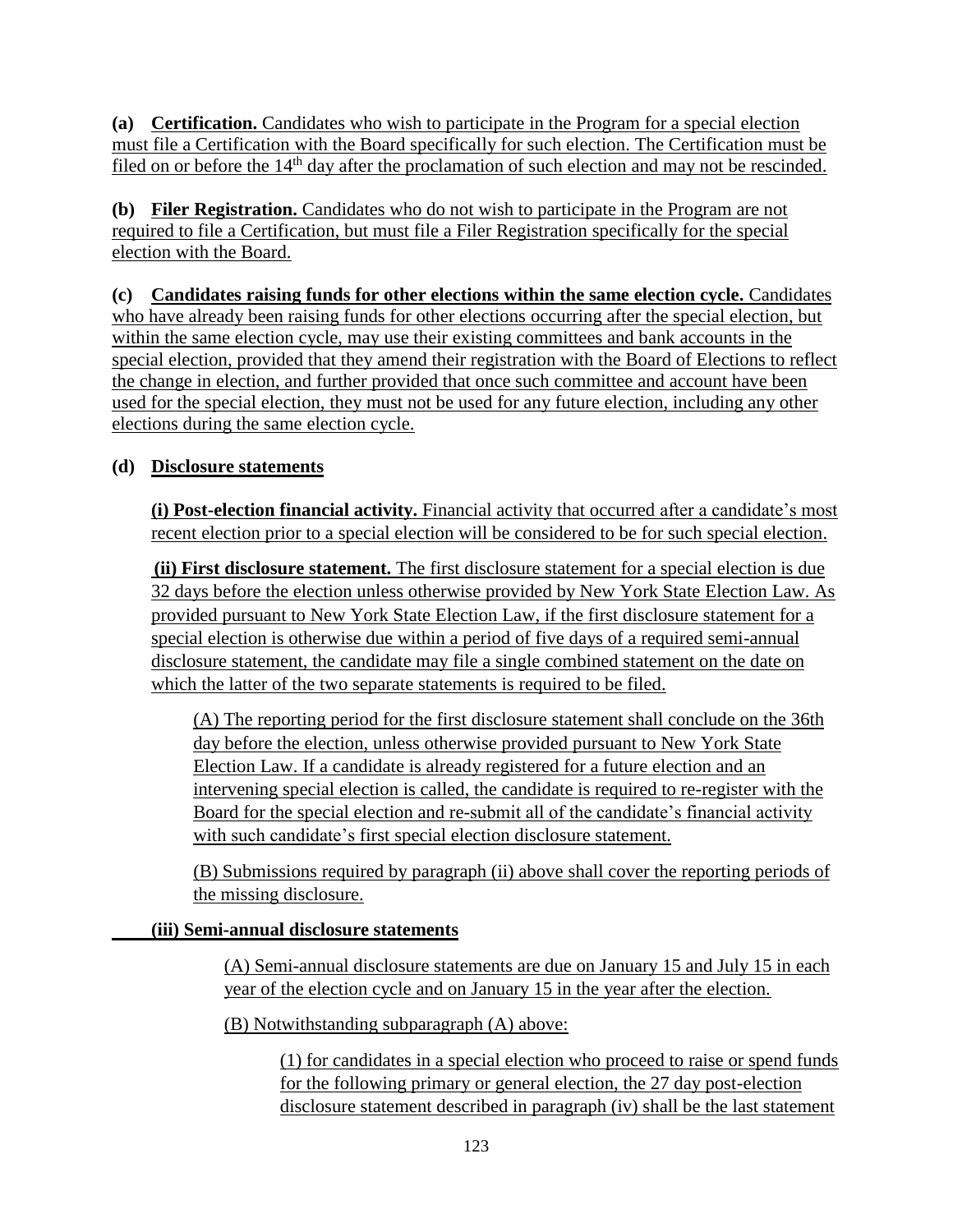required for the special election; provided, however, that if there is a runoff special election, the semi-annual disclosure statement described in paragraph (iv) shall be the last disclosure statement required for all candidates in the special election who continue to raise or spend funds for the following primary or general election, regardless of whether they were candidates in the runoff special election; and

(2) for candidates in a special election who do not proceed to raise or spend funds for the following primary or general election, the first semiannual disclosure statement due following the date of the special election shall be the last statement required for the special election; provided, however, that if the first semi-annual disclosure statement following the date of the special election is due less than 30 days after the deadline for filing the 27 day post-election disclosure statement, the second semiannual disclosure statement after the date of the special election shall be the last statement required for the special election.

**(iv) Daily disclosures during the two weeks preceding the election**. If a candidate, during the 14 days preceding an election, accepts aggregate contributions and/or loans from a single source in excess of \$1,000 or makes aggregate expenditures to a single vendor in excess of \$20,000, the candidate must report, in a disclosure to the Board, all contributions and loans accepted from such source or expenditures made to such vendor during that 14 day period. The first such disclosure must be received by the Board within 24 hours after the contribution or loan that causes the total to exceed \$1,000 is accepted or the expenditure that causes the total to exceed \$20,000 is made. Each subsequent disclosure must be received by the Board within 24 hours after any additional contribution or loan is accepted or expenditure is made. Information reported in these disclosures must also be included in the candidate's next post-election disclosure statement.

**(v) Post-runoff special election disclosure statements.** For runoff special election candidates, post-election disclosure statements must be filed 27 days after the special election and on the first January 15 or July 15 following the election. Candidates in the special election must file both post-runoff special election disclosure statements, regardless of whether they were on the ballot for the runoff special election.

**(vi) Disclosure statement amendments**. The Board shall not make payments based on disclosure statement amendments filed after the final disclosure statement; provided, however, that the Board may make payments based upon such amendments solely if they are made in response to invalid matching claims reports to which the Board has requested a response after the final disclosure statement.

**(vii) Bank statements.** Each disclosure statement submitted by the candidate must include a copy of the most recent bank statements for the candidate's special election account.

**(viii) Special election due dates for compliance with** § **12-110 of the Code***.* If the deadline for filing financial disclosure reports with the conflicts of interest board pursuant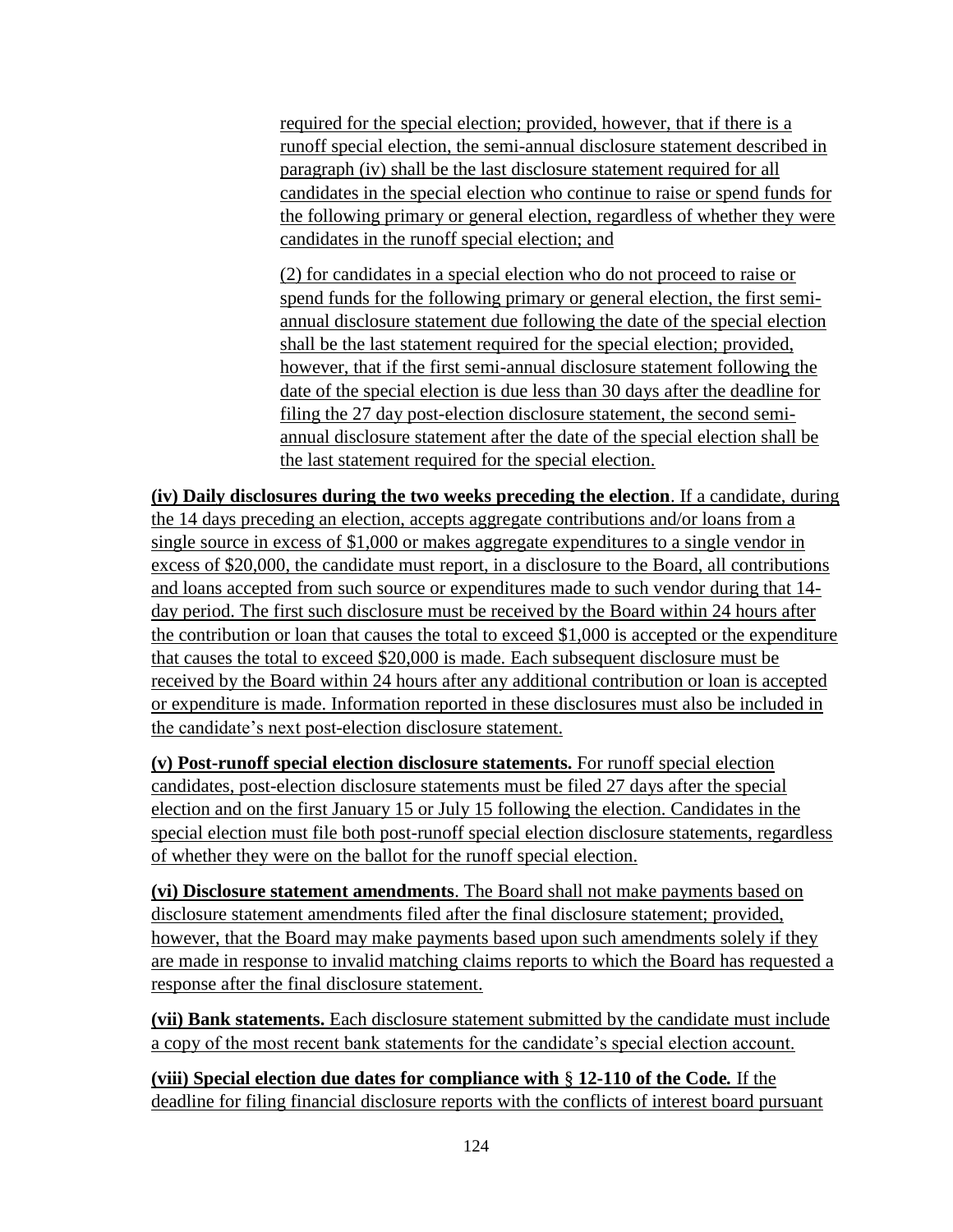to § 12-110(b)(2) of the Code is before the due date for the first disclosure statement required to be filed with the Board pursuant to section 15-02(d)(ii), the candidate's compliance with the requirements in § 12-110 of the Code shall be considered timely demonstrated to the Board if the Board receives confirmation of the candidate's compliance on or prior to the disclosure statement due date. If the deadline for filing financial disclosure reports with the conflicts of interest board pursuant to § 12-110(b)(2) of the Code is on or after the due date for the first disclosure statement required to be filed with the Board pursuant to section 15-02(d)(ii), the candidate's compliance with the requirements in § 12-110 of the Code shall be considered timely demonstrated to the Board if the Board receives confirmation of the candidate's compliance no later than one business day after the last day for filing disclosure reports with the conflicts of interest board.

## **§ 15-03 Expenditures**

**(a) Limit**. The expenditure limit for a special election is the same as the limit for a primary or general election.

(b) Expenditures are presumed to be subject to the special election expenditure limit on and after the date a special election was first reasonably anticipated, as determined by the Board. Expenditures incurred prior to the date such election was reasonably anticipated may also be presumed to be subject to the special election expenditure limit beginning when a candidate committee has already registered for the covered office that is the subject of such special election, or has begun raising or spending funds.

(c) Candidates may present evidence to the Board demonstrating the date a special election was first reasonably anticipated.

(d) Candidates who have received public funds for a special election may not make expenditures after such election, except for narrowly defined purposes as provided in section 9-02(c), until any required public funds repayments are made to the Board. Expenditures made after a special election by the special election committee are presumed to be for the next election and are covered by the expenditure limit applicable to such election, pursuant to section 6-01(h)(i).

#### **(e) Qualified expenditures**

(i) Public funds received for a special election to fill a vacancy may be used only for expenditures made by a candidate to further the candidate's nomination or election to fill such vacancy, and may not be used for any expenditure that is not qualified as defined in § 3-704 of the Code and section 6-02(a). An expenditure made prior to the date on which a vacancy was declared shall be presumed not to be in furtherance of the campaign's nomination or election, unless the candidate provides evidence demonstrating that the vacancy was reasonably anticipated when the expenditure was made.

(ii)It is presumed that the following bills for goods and services are not qualified campaign expenditures: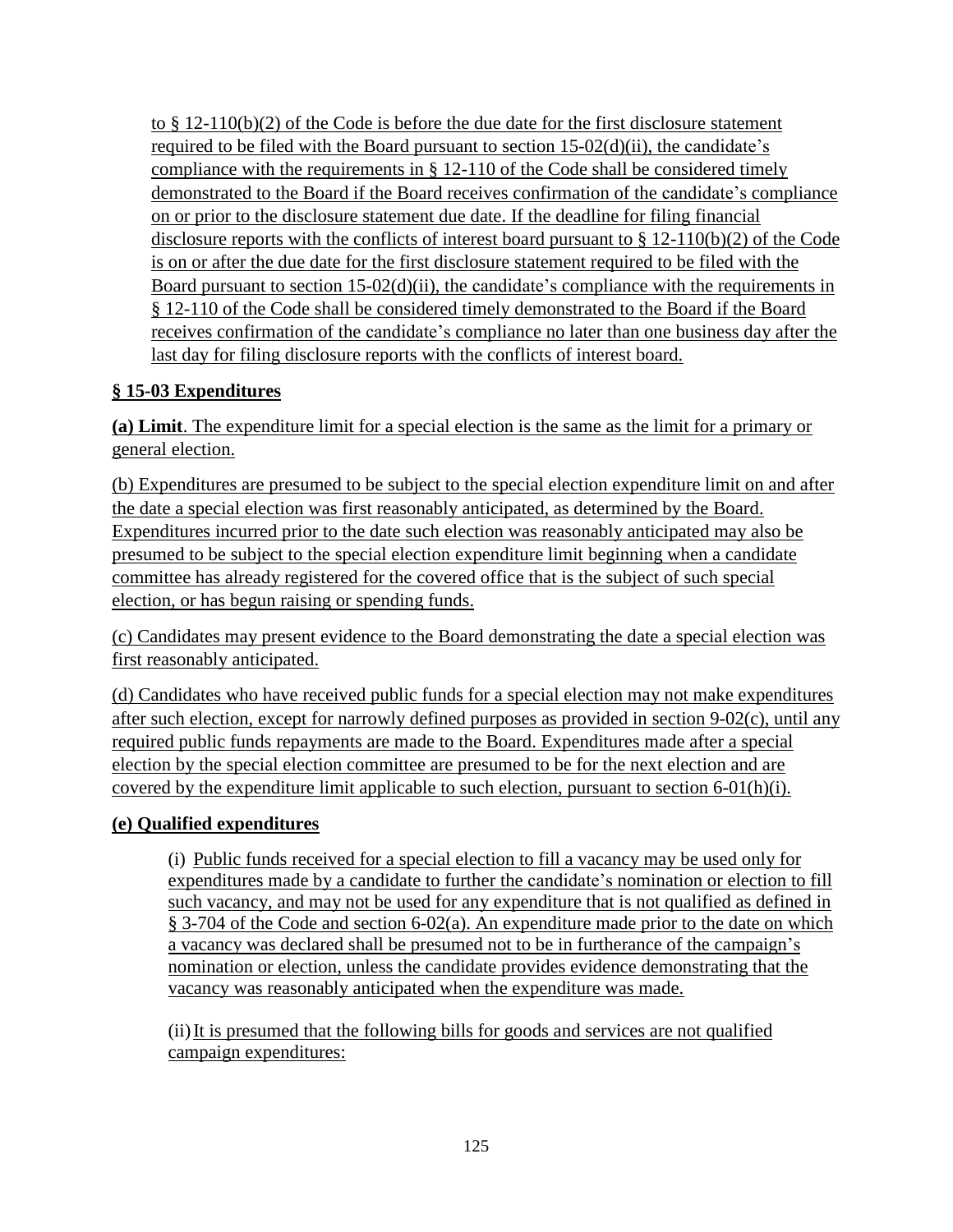(A) bills for a special election that are first reported in a disclosure statement submitted later than the first post-election disclosure statement applicable to that special election; and

(B) bills first reported in an amendment to a disclosure statement that is made after the special election.

## **§ 15-04 Contributions**

**(a) Limit.** The contribution limit for a special election is one half of the contribution limit applicable to the office for which the special election is occurring.

(b) Contributions received after a candidate's most recent election and prior to a special election are presumed to be for such special election, except that contributions received on or before the date the special election was first reasonably anticipated, which do not exceed the applicable contribution limit, will not be presumed to be for the special election.

(c) For contributions received on or before the date the special election was first reasonably anticipated which are in excess of the contribution limit for the special election, the authorized committee established for such special election must refund the excess portion to the contributor.

(d) Candidates may present evidence to the Board demonstrating the date a special election was first reasonably anticipated.

**(e) Public funds.** To receive public matching funds, candidates in a special election must meet the same threshold and eligibility requirements as candidates in a primary or general election. A candidate in a special election must respond to an invalid matching claims report no later than the deadline set by the Board.

**(f) Bank account.** Candidates must use a special election account.

(g) Receipts accepted for a special election may not be commingled in any account with receipts accepted for another election, with receipts accepted for a TIE, or with personal or business funds, and may not be used for any other election until after the special election is actually held.

**§ 15-05 Training.** A candidate in a special election, or such candidate's representative, must attend a compliance training session designed specifically for such election. Such training must be completed on or before the financial disclosure cut-off date of the 11-day pre-election disclosure statement.

## **§ 15-06 Independent expenditure disclosure**

(a) The reporting period for the first independent expenditure disclosure statement in a special election concerning candidates begins on the day the vacancy is declared.

(b) Disclosure statements are due 32 and 11 days before and 27 days after the election. If the first disclosure statement for a special election is otherwise due within a period of five days of a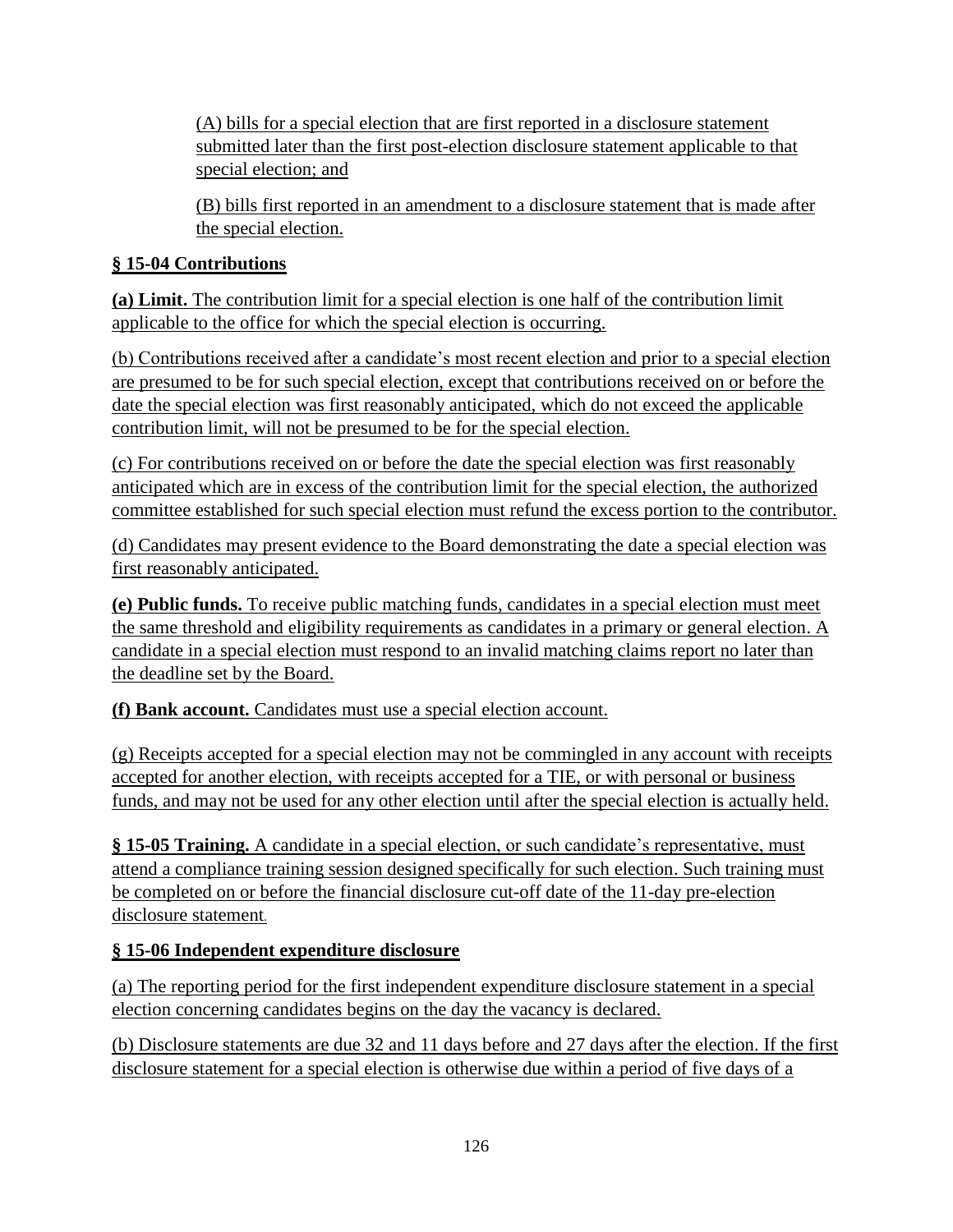required disclosure statement, a single combined statement may be filed on the date on which the latter of the two separate statements is required to be filed.

(c) During the 14 days before the election, an independent spender must submit a disclosure statement to the Board within 24 hours of distributing any reportable communication, making any reportable expenditure, or receiving any reportable contribution.

(d) For ballot proposals anticipated to be voted on at a special election, additional disclosure statements are due on January 15 and July 15 in the year of the election. The reporting period for the first disclosure statement begins on the date the first reportable expenditure is incurred.

## **§ 15-07 Transition and inauguration entities**

(a) A special election TIE must not incur liabilities or make expenditures after 30 days following the candidate's inauguration, except for expenditures made to satisfy liabilities incurred within 30 days of inauguration, expenditures related to fundraising to satisfy such liabilities, or expenditures related to terminating the entity or responding to the post-election audit.

(b) Unless permitted by subdivision (a) above, any donation or other receipt received after 30 days following the date of the elected candidate's inauguration by a TIE shall be presumed to be for the next election in which the elected candidate is a candidate following the day that it is received, and not received for the purposes of transition or inauguration.

(c) Unless permitted by subdivision (a) above, any expenditure incurred after 30 days following the date of the elected candidate's inauguration by a TIE shall be presumed to be for the next election in which the elected candidate is a candidate following the day that it is incurred, and not incurred for the purposes of transition or inauguration.

(d) The TIE must be terminated after it has paid all liabilities and otherwise disposed of all funds pursuant to the requirements set forth in this chapter and, in any event, no later than 60 days after inauguration.

## **Chapter 16: Runoff Elections**

## **§ 16-01 Demonstrating that a runoff is reasonably anticipated**

(a) A candidate may not accept contributions or make expenditures for a runoff election unless the Board has determined that a runoff election is reasonably anticipated.

(b) A candidate may not accept contributions or make expenditures for a runoff election once the Board determines that it is no longer reasonable to anticipate such an election.

(c) In determining whether a runoff election is reasonably anticipated, the Board shall consider factors including, but not limited to:

(i) the history of runoff primaries in a particular party for the office at issue;

(ii) media reports discussing the likelihood of a runoff primary;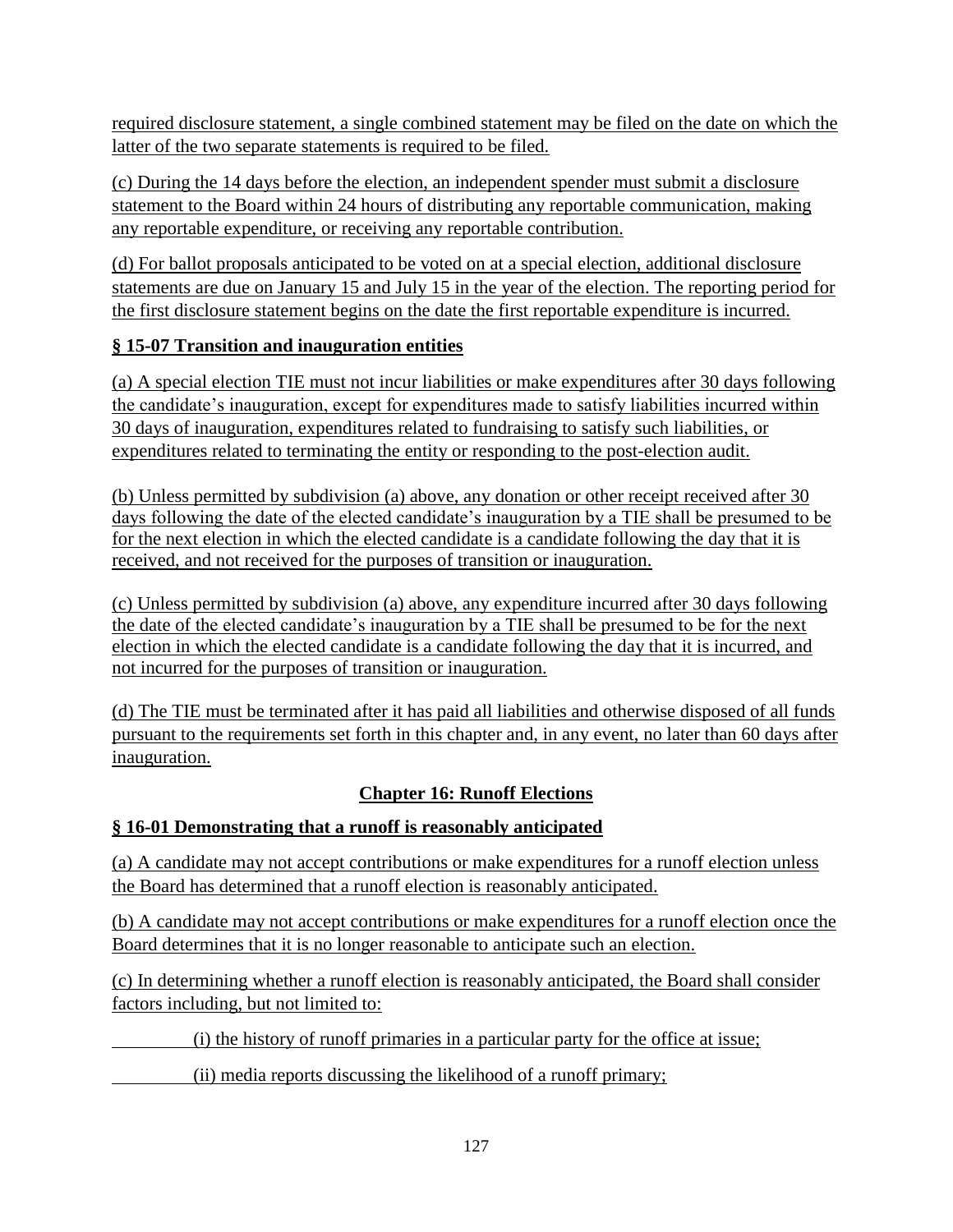(iii) polling information;

(iv) the proximity to the date of the primary;

(v) whether an incumbent officeholder is a candidate in the race;

(vi) the number of candidates running;

(vii) the amount of funds raised by the candidates; and

(viii) endorsements made to the candidates in the race.

**§ 16-02 Certification.** A candidate's Certification for a primary, general, or special election applies to any related runoff or runoff special election.

# **§ 16-03 Reporting**

(a) Pre-election disclosure statements must be filed four days before a runoff election.

(b) Post-election disclosure statements must be filed 10 days after a runoff primary election.

(c) Each disclosure statement submitted by the candidate must include a copy of the most recent bank statements for the candidate's runoff election account.

**§ 16-04 Expenditure limit.** The expenditure limit for a runoff election is one half the amount of the applicable limitation for the associated primary, general, or special election.

# **§ 16-05 Contributions**

**(a) Limit.** The contribution limit for a reasonably anticipated runoff election is one half of the contribution limit applicable to the office for which the runoff election is occurring.

**(b) Solicitation of contributions.** Until a primary or special election is held that results in a runoff election, each solicitation of runoff election contributions must expressly state that such contributions are being solicited only for a runoff election that may not occur.

(c) No single contribution may be divided between runoff and non-runoff accounts, nor may a single contribution be accepted in an amount that exceeds the limit applicable for the primary and general election, or runoff election, under § 3-703(1)(f) or (h) of the Act.

## **(d) Contribution documentation**

(i) Each contribution must be documented and disclosed to the Board as a runoff contribution.

(ii) For each contribution from an individual contributor that the candidate deposits into a runoff bank account, the candidate must maintain a contribution card, which shall be provided to the Board upon request.

(1) Runoff account contribution cards must include all information required pursuant to section  $4-01(b)(ii)(B)$ .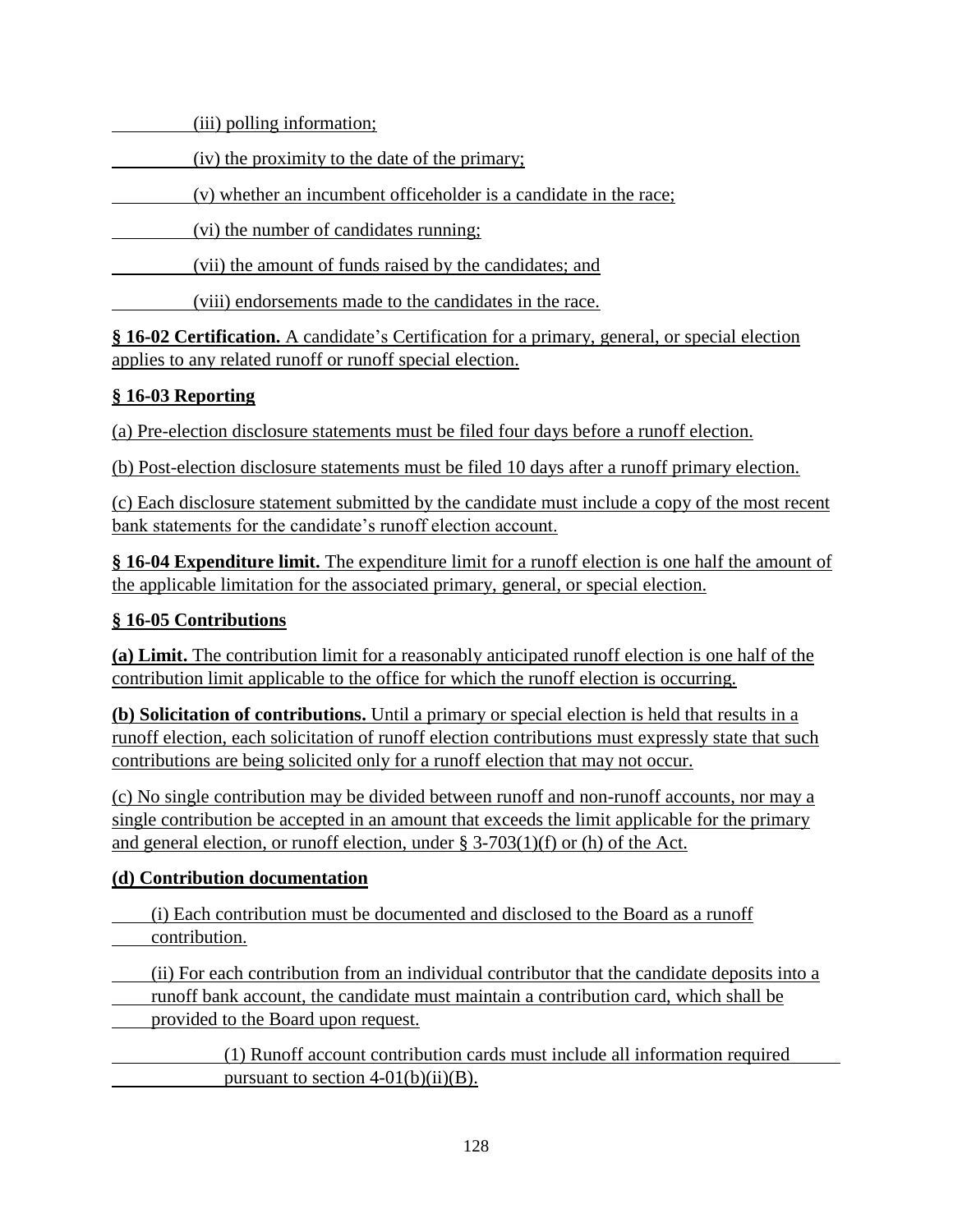(2) Runoff account contribution cards must state, above the line for the contributor's signature: "I understand that this entire contribution will be used only for a runoff election. I hereby affirm that I was not, nor, to my knowledge, was anyone else, reimbursed in any manner for this contribution; that this contribution is not being made as a loan; and that this contribution is being made from my personal funds or my personal account, which has no corporate affiliation."

#### **(e) Public funds payments**

**(i) Flat grants for run-off elections.** Pursuant to § 3-705(5)(a) of the Code, the Board shall pay to a candidate in a runoff primary election or runoff special election an amount equal to 25 cents for each one dollar of public funds paid to the candidate for the preceding election.

**(ii) Timing.** The Board shall make payments pursuant to this subdivision within four business days after the date of the preceding election, or as soon thereafter as practicable; provided, however, that no public funds shall be paid to candidates in a runoff election until the Board has determined that such runoff election is reasonably anticipated to occur.

(f) Receipts accepted for a runoff election may not be commingled in any account with receipts accepted for another election, with receipts accepted for a TIE, or with personal or business funds, and may not be used for any other election held in the year that the runoff election is held or anticipated.

(g) Receipts accepted for an anticipated runoff election that is not held may not be spent or otherwise transferred until the earlier of (i) the first January 12 after the date of the election for which the runoff election was anticipated or (ii) the date upon which all the candidate's liabilities from the election for which the runoff election was anticipated have been extinguished.

#### **§ 16-06 Runoff bank accounts**

#### **(a) Runoff primary elections**

**(i) Candidates must use a runoff primary bank account.** No disbursements, withdrawals, or transfers may be made from the runoff account prior to the day of the preceding primary election, except that contributions may be returned to contributors until the candidate first receives public funds for the runoff election.

(ii) A runoff bank account must be disclosed to the Board in an amendment to a Certification or Filer Registration.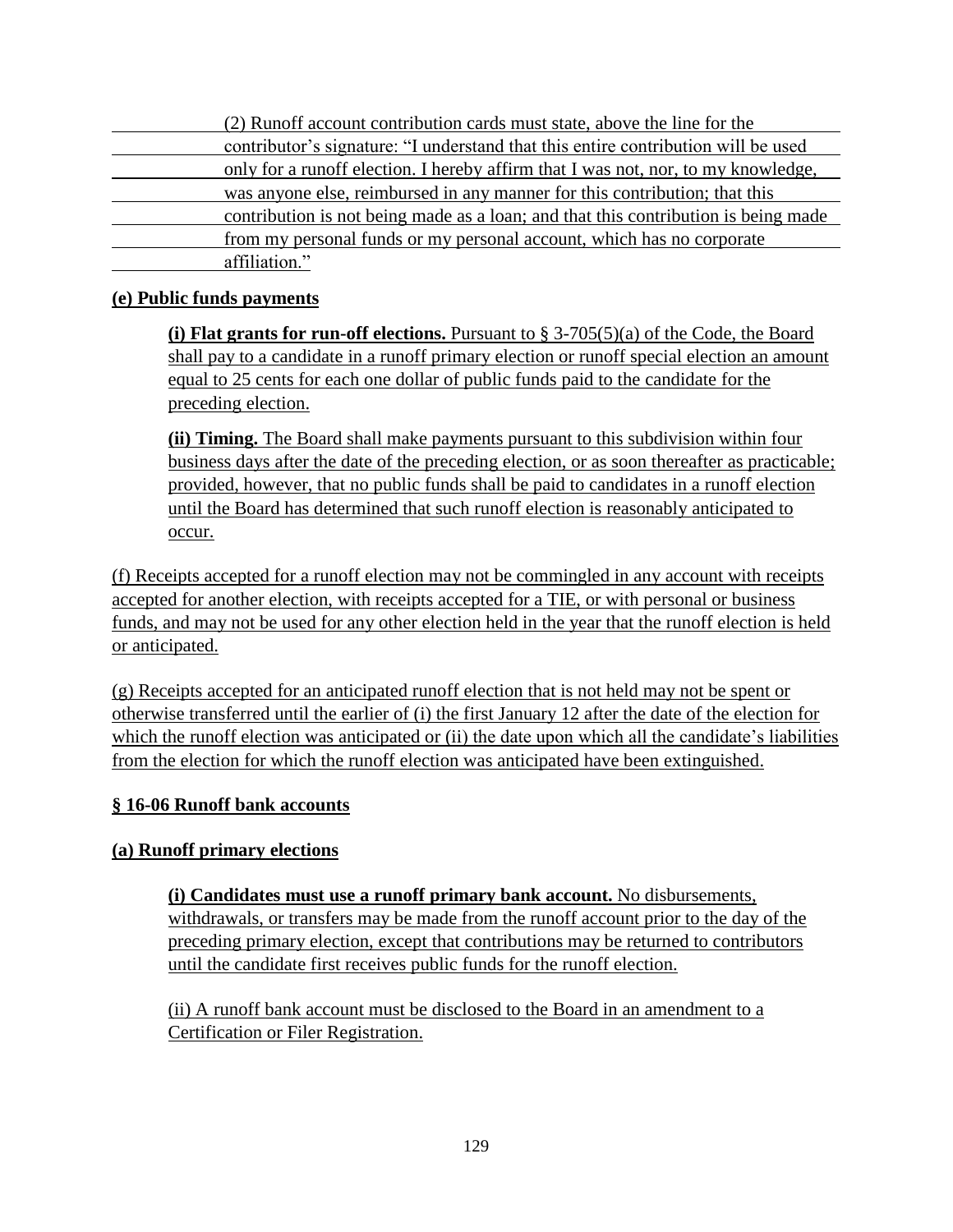**(iii) Exchange of funds.** Funds may be exchanged between an account maintained for a primary or the general election and an account maintained for a runoff primary for the following purposes only:

(A) exchanges from a primary or general election account to a runoff primary account made after the primary election so that the funds transferred may be spent in the runoff primary; and

(B) exchanges from a runoff primary account to a primary or general election account made after the runoff primary is held so that the funds exchanged may be spent in the general election.

### **(b) Runoff special elections**

(i) A runoff special election may be held for the office of mayor, as provided by  $\S$  $10(c)(10)$  of the Charter.

**(ii) Candidates must use a runoff special bank account.** No disbursements, withdrawals, or transfers may be made from the runoff account prior to the day of the preceding special election, except that contributions may be returned to contributors until the candidate first receives public funds for the runoff election.

(iii) A runoff bank account must be disclosed to the Board in an amendment to a Certification or Filer Registration.

**(iv) Exchange of funds.** Receipts accepted for a runoff special election may not be used for any other election until after the runoff special election is actually held; provided, however, that funds may be exchanged between an account maintained for a special election and an account maintained for a runoff special only after the special election, in order for the funds transferred to be spent in the runoff special.

#### **§ 16-07 Independent expenditure disclosure**

(a) The reporting period for the first disclosure statement in a runoff election begins on the day the Board issues a determination stating that such runoff election is reasonably anticipated.

(b) For a runoff primary election, a disclosure statement is due 10 days after the election.

(c) For a runoff special election, a disclosure statement is due 27 days after the election.

(d) During the 14 days before a runoff primary or special election, an independent spender must submit a disclosure statement to the Board within 24 hours of distributing any reportable communication, making any reportable expenditure, or receiving any reportable contribution.

## **Chapter 17: Voter Education and Engagement**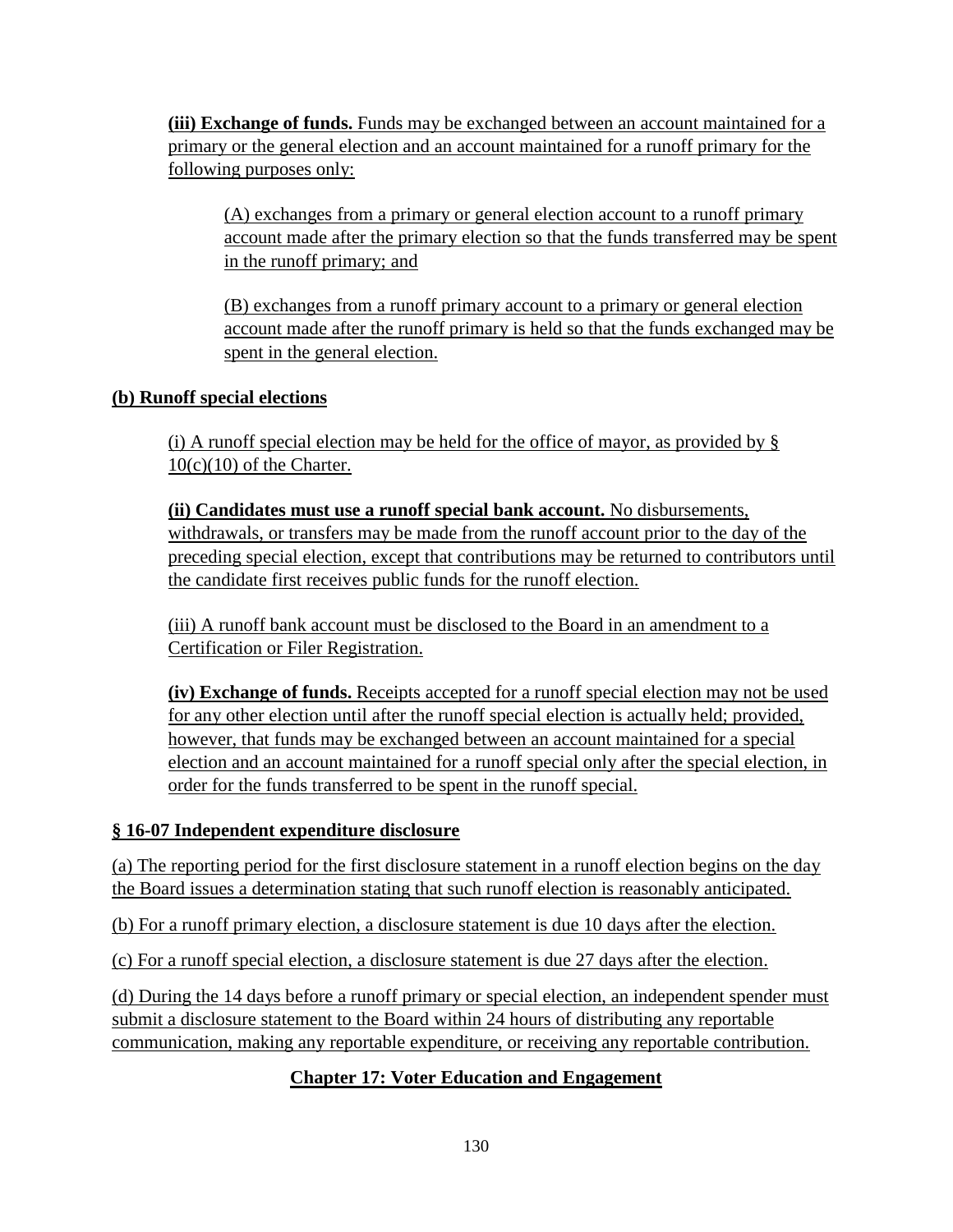## **§ 17-01 Definitions**

Except as otherwise provided, the definitions set forth in section 1-02 apply in this chapter. In addition, the following terms mean:

"**Ballot proposal**" means any proposition, referendum, or other question submitted to New York City voters pursuant to the Charter, the New York Municipal Home Rule Law, or any other law.

"**Candidate print statement**" means the document filed by a candidate containing biographical and other information requested by the Board, and a photograph of the candidate, for inclusion in the printed or online primary or general election Voter Guide.

"**Candidate video statement**" means a video-recorded statement by the candidate for inclusion in the video and online edition(s) of the primary or general election Voter Guide.

"**Election**" means any primary or general election for the office of mayor, public advocate, comptroller, borough president, or Council member, or a general election in which a ballot proposal is on the ballot, and does not include any special election held to fill a vacancy, runoff primary election, runoff special election, or election held pursuant to court order.

"**Registered candidate**" means an individual who has registered or filed a Certification with the Board pursuant to section 2-01 or 2-02 and § 3-703 of the Code.

#### **§ 17-02 Contents of the Voter Guide**

**(a) Generally**. In addition to any information that the Board determines to be useful for promoting public awareness of the voting process, city government, and the candidates and ballot proposals in an election, the printed and online Voter Guides for an election shall contain: (1) the date of the election; (2) the hours during which the polls will be open; (3) an explanation of the voter registration process, including deadlines to register for both the primary and general elections; (4) an explanation of how to obtain and cast or mark an absentee ballot; (5) an explanation of how to cast a vote, including write-in votes; (6) information about the boundaries of City Council districts to aid voters in determining their appropriate district; and (7) tables of contents, graphics, and other materials which the Board determines will make the Voter Guide easier to understand or more useful for the average voter.

#### **(b) Candidate statements**

#### **(i) Candidate print statements**

(A) Candidate print statements contain the following biographical information:

(1) the name of the candidate;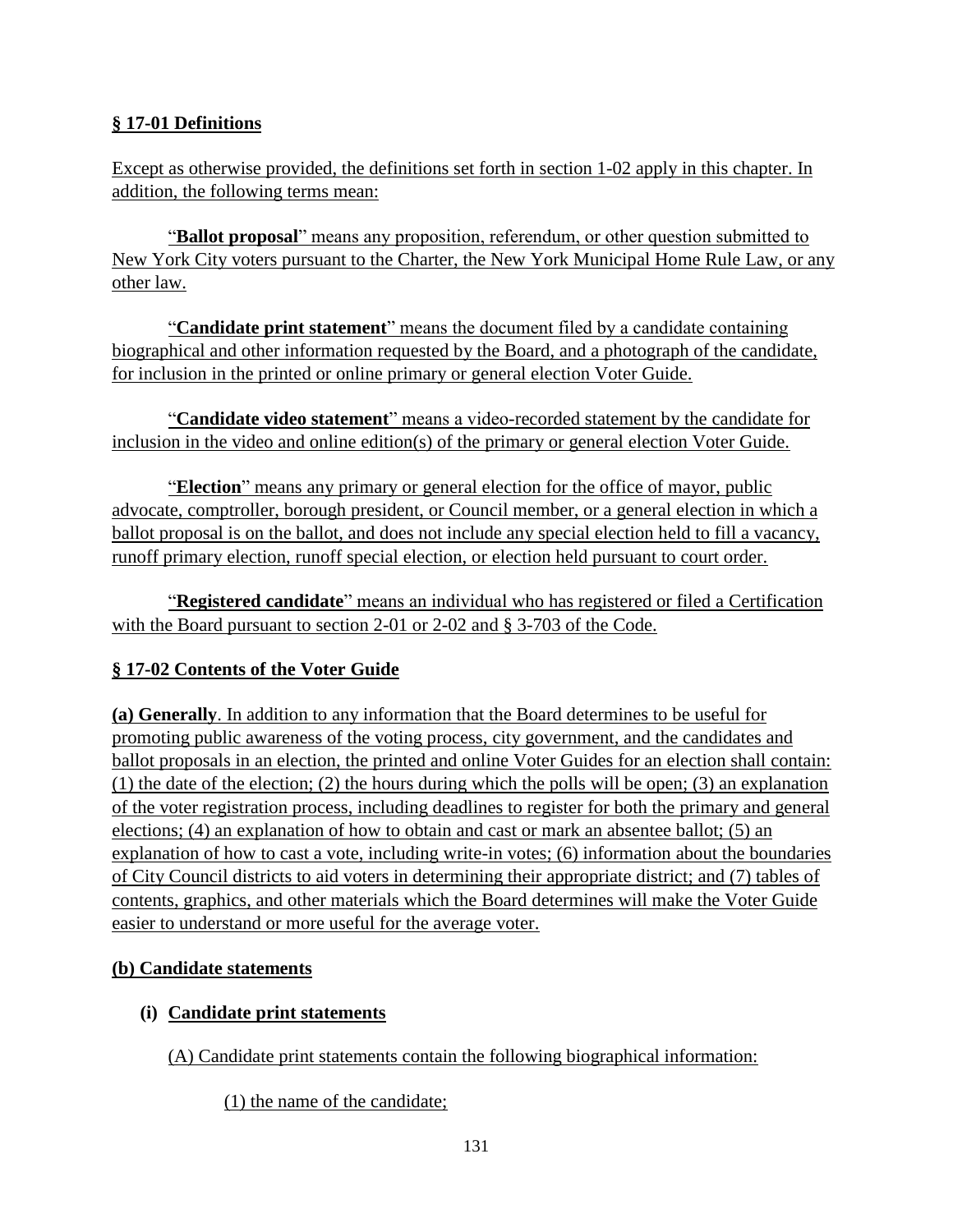(2) the political party, if any, in which the candidate is enrolled, and for which party lines the candidate's name will appear on the ballot;

(3) the previous and current public offices held by the candidate;

(4) the current occupation and employer of the candidate;

(5) prior employment and positions held by the candidate;

(6) the experience the candidate has had in public service;

(7) the educational background of the candidate;

(8) a list of the candidate's major organizational affiliations;

(9) information about the candidate's principles, platform, or views, in a form prescribed by the Board; and

(10) such other information as may be determined by the Board and requested of the candidate.

(B) The candidate print statement must be submitted in English.

(C) The photograph of the candidate submitted as part of a candidate print statement must:

(1) be a recent photograph;

(2) have a plain background;

(3) show only the face or the head, neck, and shoulders of the candidate;

(4) not include the hands or anything held in the hands of the candidate;

(5) not show the candidate wearing any distinctive uniform, including but not limited to a judicial robe, or a military, police, or fraternal uniform; and

(6) comply with the size and resolution requirements as determined by the Board.

(D) Candidate print statements may not:

(1) refer to any opposing candidate by name;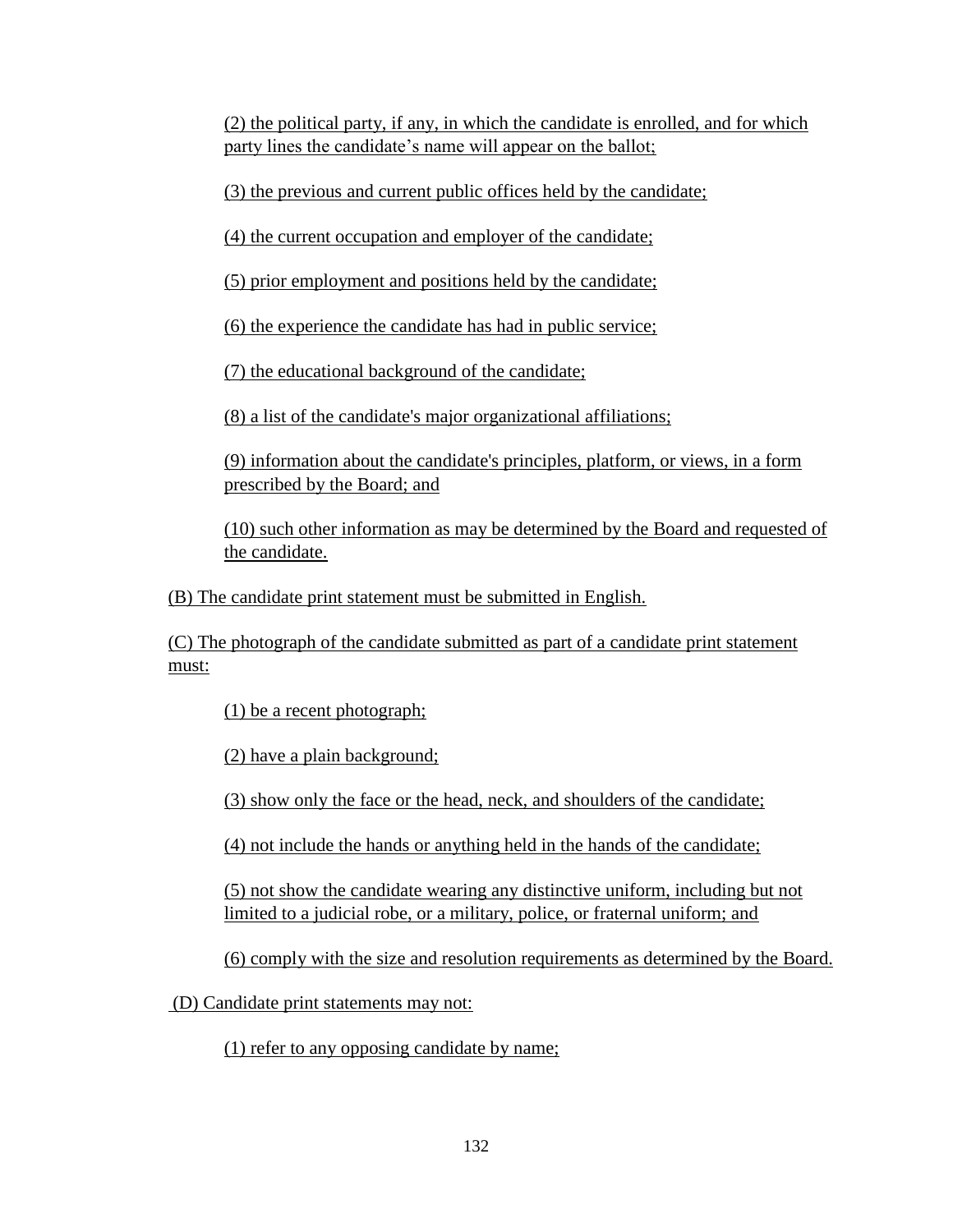(2) contain profanity or statements that are patently offensive, obscene, libelous, or defamatory;

(3) assert facts that the candidate knows or should know to be false; or

(4) violate any city, state, or federal law, including regulations of the New York State Public Service Commission.

(E) A candidate print statement that violates any of the requirements outlined in this chapter, as determined by the Board at its sole discretion, shall not be included in the Voter Guide.

### **(F) Timing of submission**

(1) In the election year, all registered candidates considering filing designating petitions must submit their complete and final print statements in accordance with a deadline set by the Board.

(2) A candidate not named in a filed designating petition who anticipates filing an independent nominating petition for the general election must submit a candidate print statement on or before the "independent candidates" submission deadline set by the Board.

(3) Complete and final print statements for the general election Voter Guide must be submitted prior to the publication of the primary election Voter Guide.

## **(ii) Candidate video statements**

(A) Candidate video statements must contain information regarding the candidate's platform and candidacy, and may contain such other information as the candidate may choose; provided, however, that the candidate may not:

(1) refer to any opposing candidate by name;

(2) use profanity, or statements, gestures, or materials that are patently offensive, obscene, or pornographic;

(3) make statements that are slanderous, or defamatory, or assert facts that the candidate knows or should know to be false;

(4) engage in any commercial programming or advertising;

(5) display any literature, graphs, or props; or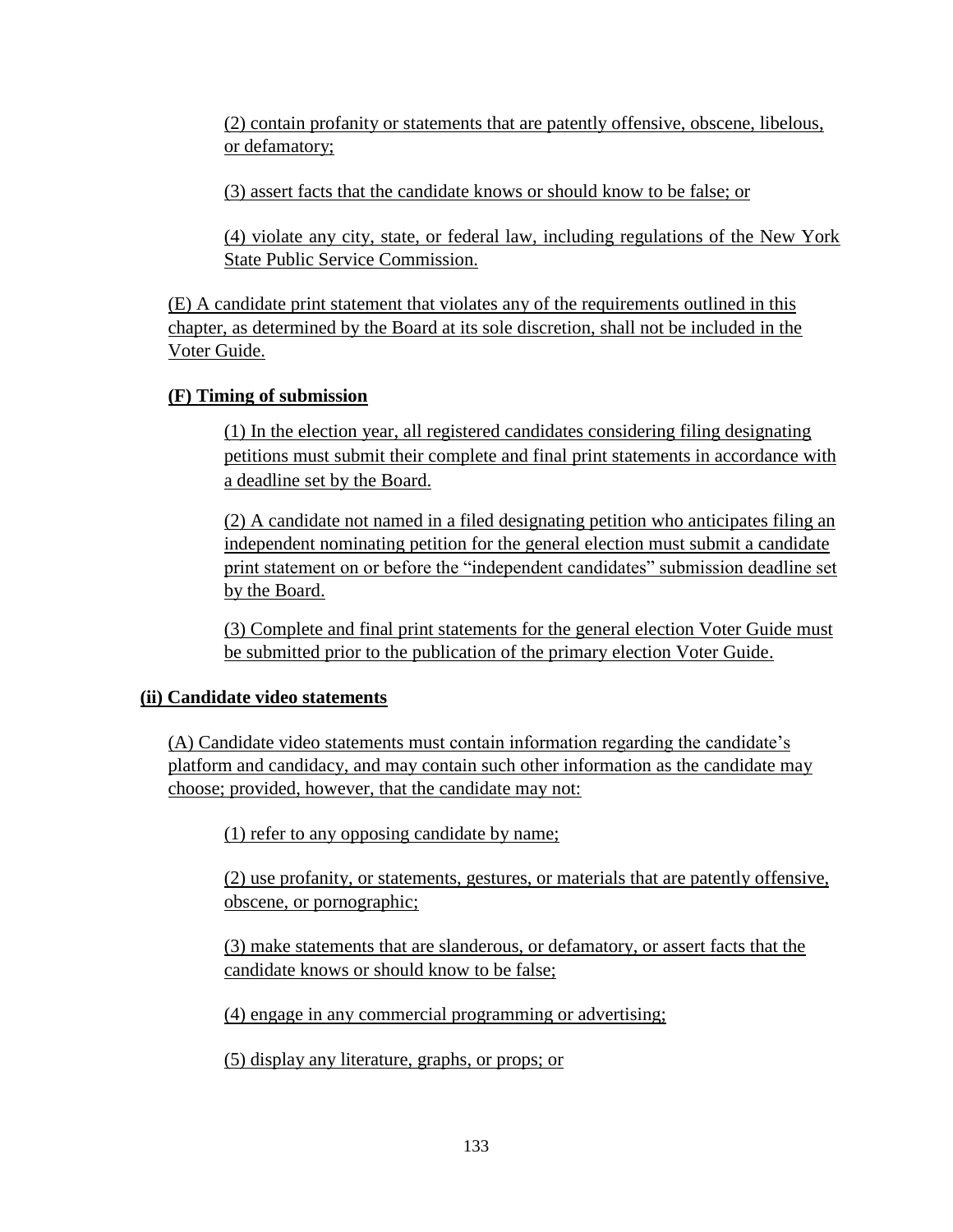(6) violate any city, state, or federal law, including regulations of the New York State Public Service Commission and the Federal Communications Commission.

(B) Candidates recording video statements may dress as they choose and are responsible for their own clothing, make-up and hairdressing; provided, however, that when recording a video statement, candidates may not:

(1) engage in full or partial nudity;

(2) wear any distinctive uniform, including but not limited to a judicial robe, or a military, police, or fraternal uniform; or

(3) violate any city, state or federal law, including regulations of the New York State Public Service Commission and the Federal Communications Commission.

(C) To ensure that candidate scripts meet the requirements of this section, candidate video statement scripts must be submitted for Board approval in advance of the candidate's scheduled recording session, and on or before the script submission deadline set by the Board. Candidates must follow their approved video statement script during the recording. Recorded statements shall not be edited by the Board or any entity participating in the production of the video edition of the Voter Guide, except that candidate identification and other election information may be displayed.

(D) Only the candidate may appear on camera, and only the candidate may record a candidate video statement.

(E) Candidates shall be allowed to sit or stand while recording statements. Reasonable accommodations for candidates with special needs shall be made.

(F) Video statements shall be recorded in English. Candidates may record a portion of their video statements in a language other than English; provided, however, that the script submitted for Board approval contains both the English and non-English text, and an English translation of all non-English text. No additional time will be allotted for statements recorded in multiple languages.

(G) Candidate video statements that violate any of the requirements outlined in this chapter shall not be included in the Voter Guide.

**(H) Timing of candidate video statement recordings**. In the election year, the recording schedule for candidates' video statements shall be provided to registered candidates in advance. Appointments for candidate video statement recordings shall be made at a time within the prescribed production schedule. A candidate who fails to appear at the scheduled time shall be deemed to have waived participation in the video edition of the Voter Guide.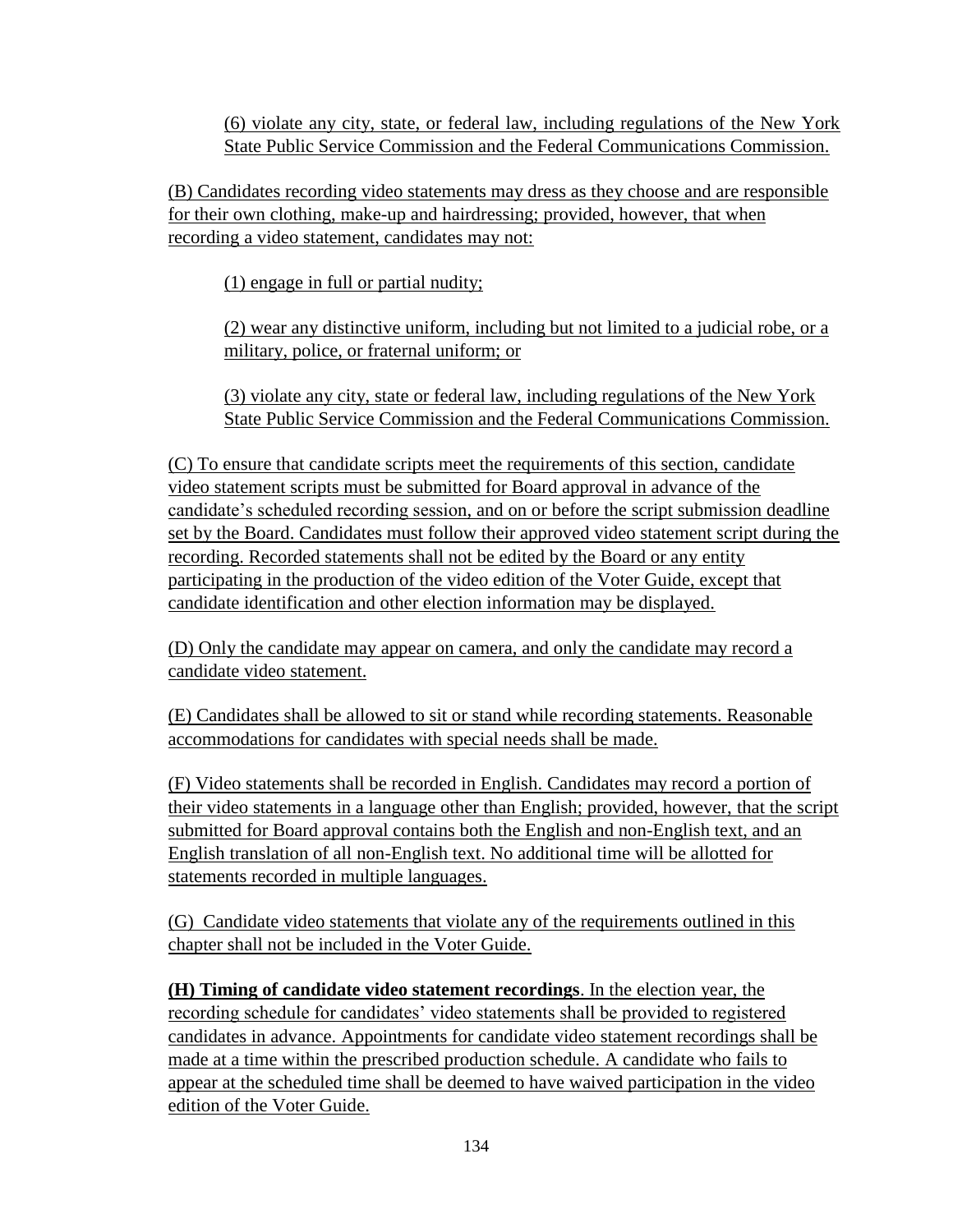#### **(iii) Inclusion of candidate statements in Voter Guide editions**

**(A) Primary election edition.** Candidate print and video statements shall be included in primary election editions of the Voter Guide only for registered candidates who have met the requirements set forth in this chapter and are on the ballot in a contested primary. In the case of printed editions of the Voter Guide, print statements of candidates anticipated to appear on the ballot in a contested primary on the date that the primary election print edition goes to press shall be included, based on the Board's assessment of information available from the Board of Elections.

**(B) General election edition.** Candidate print and video statements shall be included in general election editions of the Voter Guide only for registered candidates who have met the requirements set forth in this chapter and are on the general election ballot. Candidates who are seeking nomination or election exclusively as write-in candidates shall not be included in the Voter Guide. In the case of printed editions of the Voter Guide, print statements of candidates anticipated to appear on the general election ballot on the date that the general election print edition goes to press shall be included, based on the Board's assessment of information available from the Board of Elections. Candidates running unopposed in the general election shall be included in general election editions of the Voter Guide, except where the only election being covered is uncontested, in which case the Board shall not produce or distribute print or video editions of the Voter Guide, but shall produce an online Voter Guide.

(C) If a candidate in the general election was included in the primary election Voter Guide, then that candidate's primary election Voter Guide statement shall be included in the general election Voter Guide. No modifications or additions to the original statement shall be accepted.

(D) Candidates' print statements shall be included in the primary and general election online editions in accordance with the requirements set forth in paragraphs (i), (ii), and  $(iii)$ .

(E) The Board shall not accept a candidate print or video statement unless it is submitted in a manner provided by the Board, includes any signatures or notarizations as may be required by the Board, and the candidate has verified that the contents of the submission are true to the best of such candidate's knowledge. The Board may, at its discretion, reject any candidate print or video statement, or portions thereof, it deems to contain matter that is obscene, libelous, slanderous, defamatory, or otherwise in violation of these rules.

(iv) Candidate statements must not exceed the length and space limitations provided by the Board. The Board may, at its discretion, require that candidate print statements follow a consistent format, and edit statements to achieve uniformity of presentation, conformance with length and space limitations, and consistency with existing law. Candidate video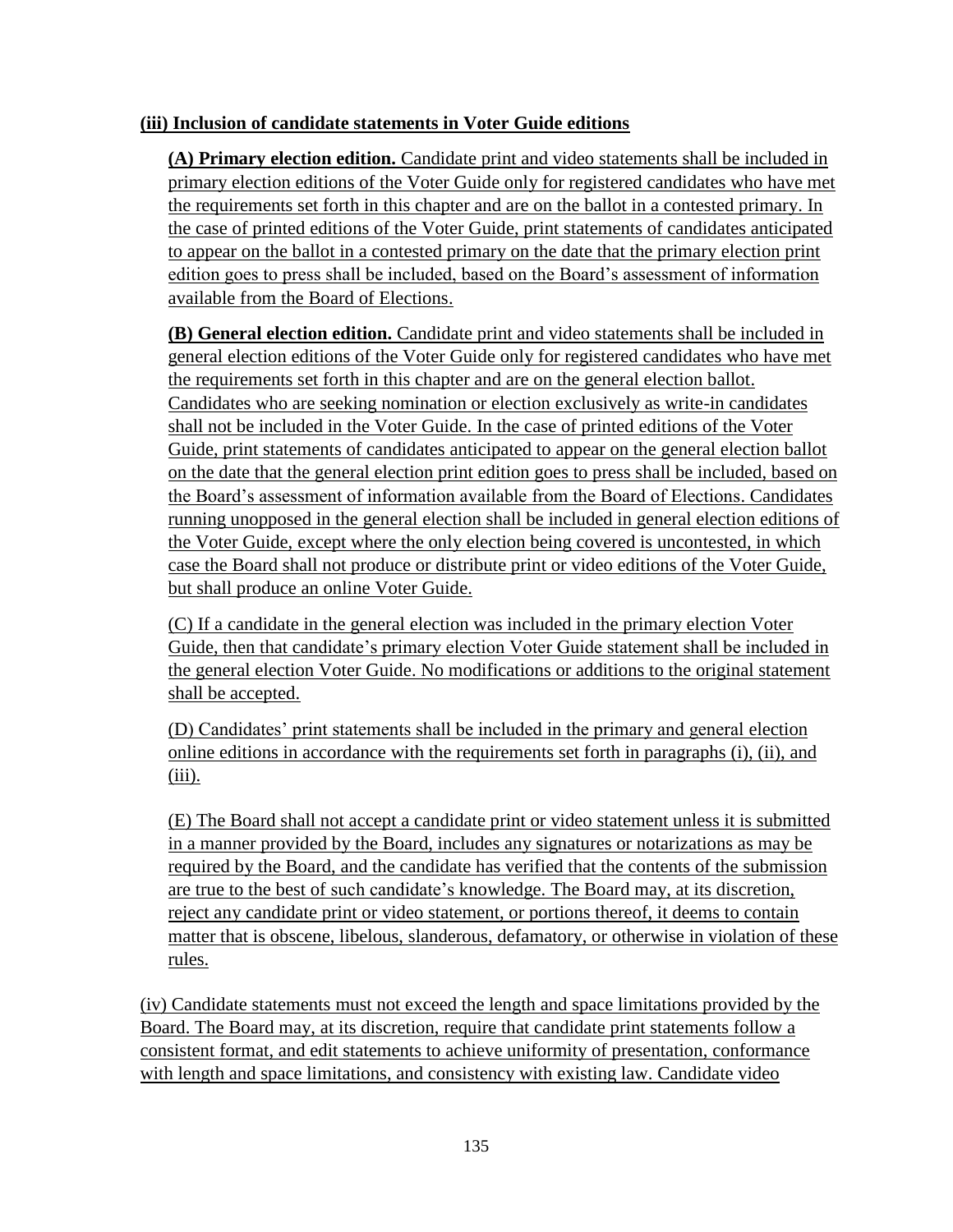statements that exceed their allotted statement time, as determined by the Board, shall be cut off at the time limit.

(v) A candidate print statement or video script is a written instrument which, when filed, becomes part of the Board's records. A candidate may not include any false information in such candidate's print statement or video script. The candidate must verify that such candidate's print statement and video script are true, to the best of such candidate's knowledge. Knowingly filing a written instrument that contains a false statement or false information is a Class A misdemeanor under New York State Penal Law § 175.30.

(vi) With each candidate print statement, the Board shall publish one of the following notices:

(A) In the case of a participant: "Participant in the Campaign Finance Program" or language to like effect.

(B) In the case of a non-participant: "Not a participant in the Campaign Finance Program" or language to like effect.

### **(c) Ballot proposals**

(i) The print and online editions of the Voter Guide for a general election in which a city ballot proposal is anticipated to appear on the ballot shall contain: (A) the form of each ballot proposal as it will appear on the ballot in the general election; (B) a plain-language abstract of each ballot proposal; and (C) to the extent feasible, the major arguments for and against the passage of each ballot proposal, clearly labeled as such. If feasible, the Board shall solicit and accept from the public statements for and against passage of each ballot proposal for possible inclusion in the Voter Guide for the general election.

(ii) A public statement shall not be accepted by the Board unless it: (A) is submitted in a form and manner provided by the Board and includes any signatures required by the Board; (B) conforms to the length and space limitations provided by the Board; (C) identifies the organization, if any, on whose behalf the statement is made; and (D) clearly argues for or against passage of the proposal. No person may submit more than one statement per ballot proposal pursuant to this paragraph.

#### **(iii) Board determines whether to publish statements for and against ballot**

**proposals**. With respect to statements for or against passage of ballot proposals, the Board, at its discretion, may determine: (A) not to publish any such statements; (B) not to publish any statement submitted pursuant to paragraph (i) of subdivision (c); (C) to publish any portion of a statement submitted pursuant to paragraph (i) of subdivision (c); and (D) to compose and publish such statements as it deems appropriate.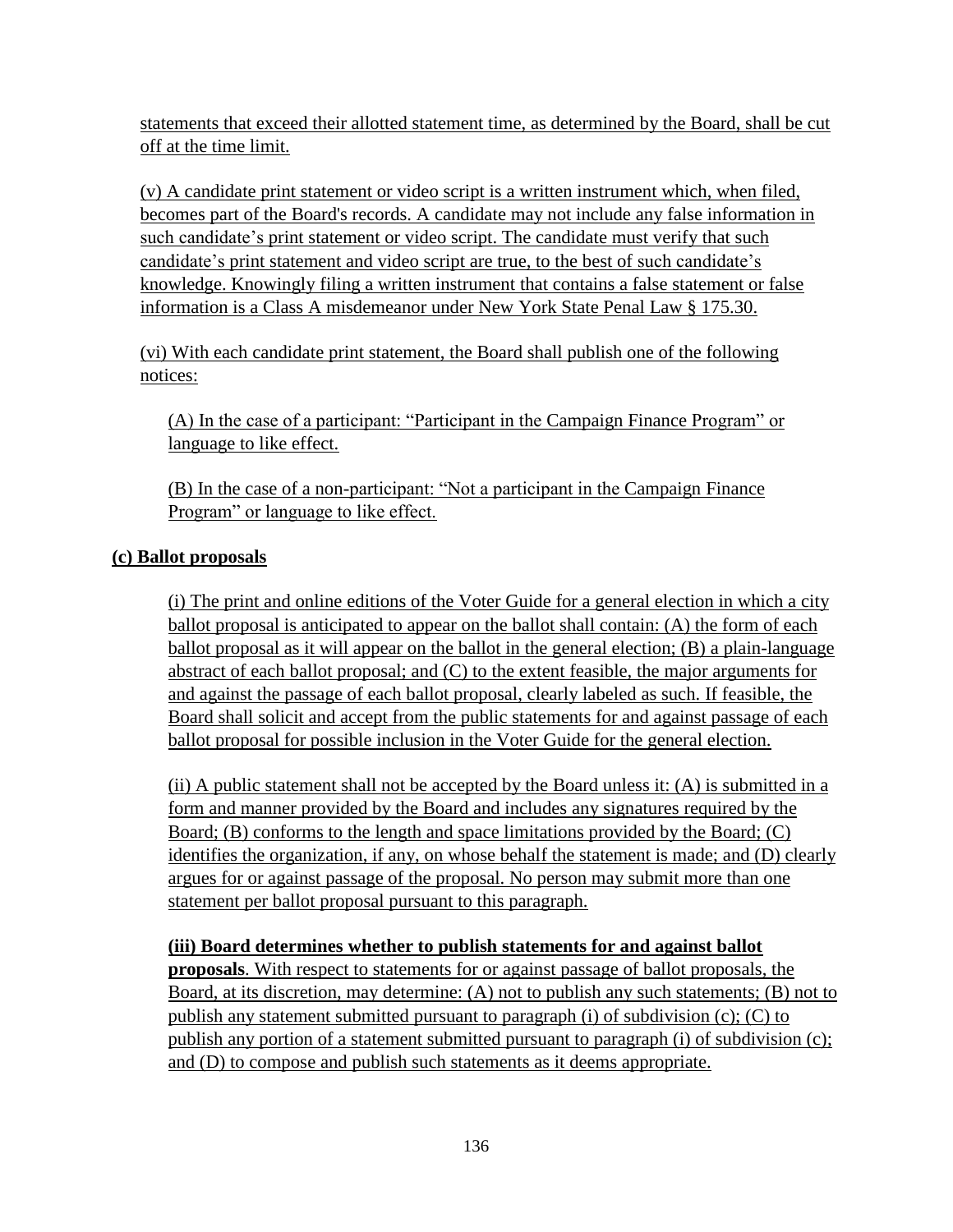**(iv) State ballot proposals**. The Board shall include information about state ballot proposals in Voter Guides for a covered office or a city ballot proposal. At its discretion, the Board may produce an online Voter Guide to provide information about state ballot proposals during an election for which no print Voter Guide is produced.

## **§ 17-03 Voter Guide publication and distribution**

(a) The Board shall publish printed Voter Guides in English and Spanish, and in such other languages as may be required by law. The Voter Guide shall be distributed by mail to each city household in which there is at least one registered voter eligible to vote in the primary or general election, as applicable.

(b) The Board shall produce an online Voter Guide in English and make the translated versions of the printed editions available online.

(c) The Board shall make all reasonable efforts to produce a video edition of the Voter Guide for citywide elections, and shall seek partners for the production, marketing, and broadcasting of video editions of the Voter Guide. The Board shall post online the scripts provided pursuant to section  $17-02(b)(ii)(C)$ , along with translations of those scripts into Spanish and such other languages as may be required by law.

(d) Any conflicts related to the submission or public release of candidate print or video statements shall be decided by the Board.

(e) All decisions made by the Board with respect to any edition of the Voter Guide, including resolution of conflicts, are final.

(f) The Board retains ownership of, and distribution rights to, all Voter Guide content, including candidate statements. Unedited candidate statements may be republished or broadcast with the Board's permission.

**§ 17-04 Elections not held as scheduled.** Notwithstanding any other provision of this chapter, the Board shall take such actions as are practicable to prepare, publish, and distribute a Voter Guide in a timely manner for an election that is not held as initially scheduled.

## **Chapter 18: Public Access to Information**

**§ 18-01 Records available to the public.** The New York State Freedom of Information Law (FOIL) (Public Officers Law, Article 6, § 84 et seq.) governs public access to the Board's records. The Board may deny access to records or portions of records that are exempted from disclosure by state or federal law.

**§ 18-02 Records access officer.** The Board's records access officer is designated by the Executive Director and is responsible for ensuring appropriate agency response to public requests for access to records.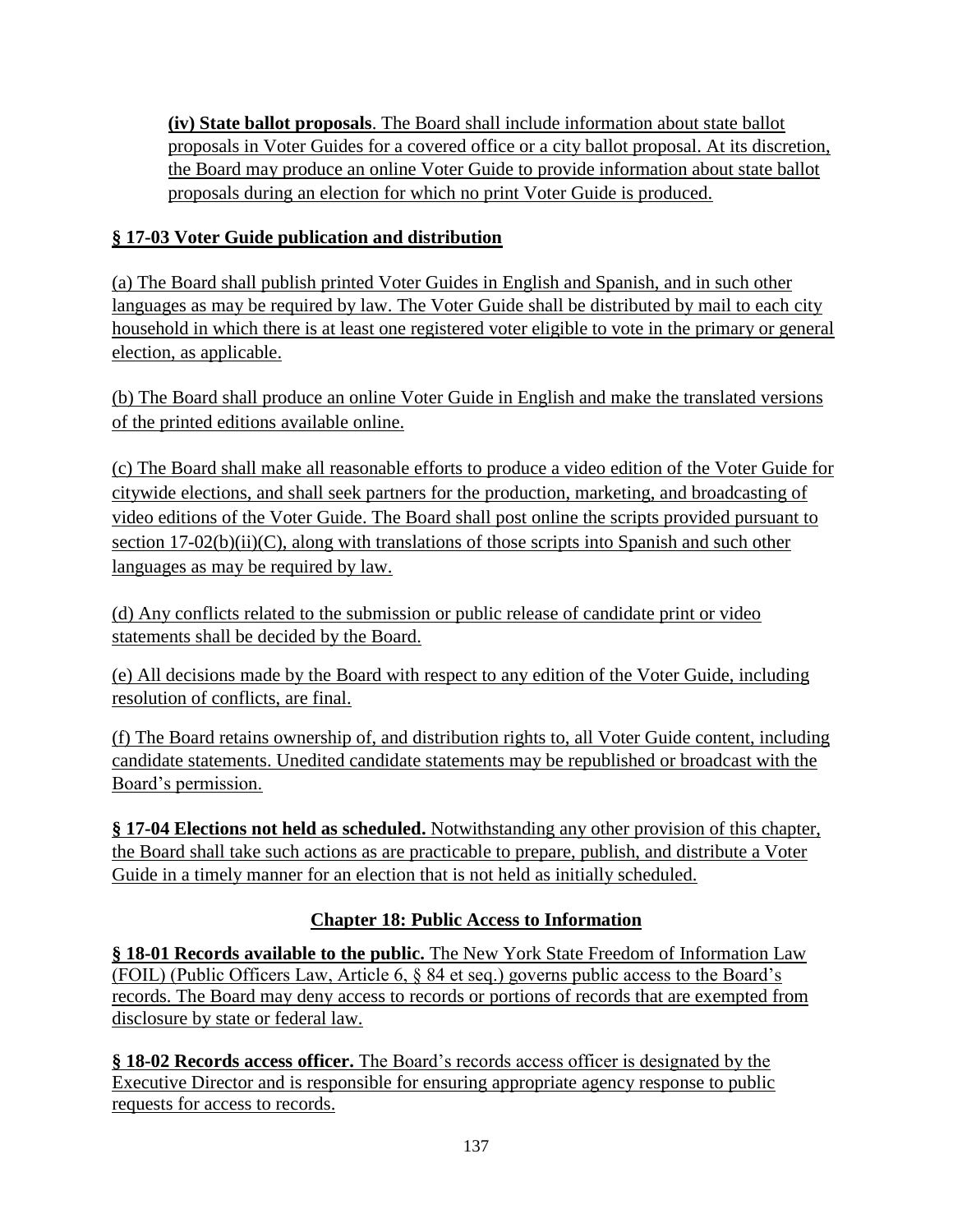### **§ 18-03 Requesting records**

(a) A candidate may request access to records such candidate submitted to the Board by contacting the Candidate Guidance and Policy Unit, which may, at its discretion, provide access to such records without a FOIL request.

(b) To request access to Board records, a member of the public must:

(i) make a written FOIL request in person, by mail, or by email, addressed to the Board's records access officer;

(ii) reasonably describe the records sought;

(iii) provide the requestor's name and mailing or email address; and

(iv) specify preference for inspection of records or copies of records.

(c) Within five business days of receipt of a FOIL request made in accordance with subdivision (b) above, the Board will:

(i) grant or deny the request, in whole or in part, in writing; or

(ii) provide:

(A) a written acknowledgment of the request and state the approximate date on which the request will be granted or denied; or

(B) where circumstances prevent granting or denying the request within 20 business days of the written acknowledgment,

(1) a written statement of the reasons for the delay in making a determination; and

(2) a date, within a reasonable period depending on the circumstances, when the request will be granted or denied.

(d) Where the Board is unable to locate records responsive to the request, the Board, upon request, will certify that:

(i) the Board is not the custodian of such records; or

(ii) such records cannot be found after a diligent search.

(e) Where the request is granted, the Board will:

(i) make records available for inspection: